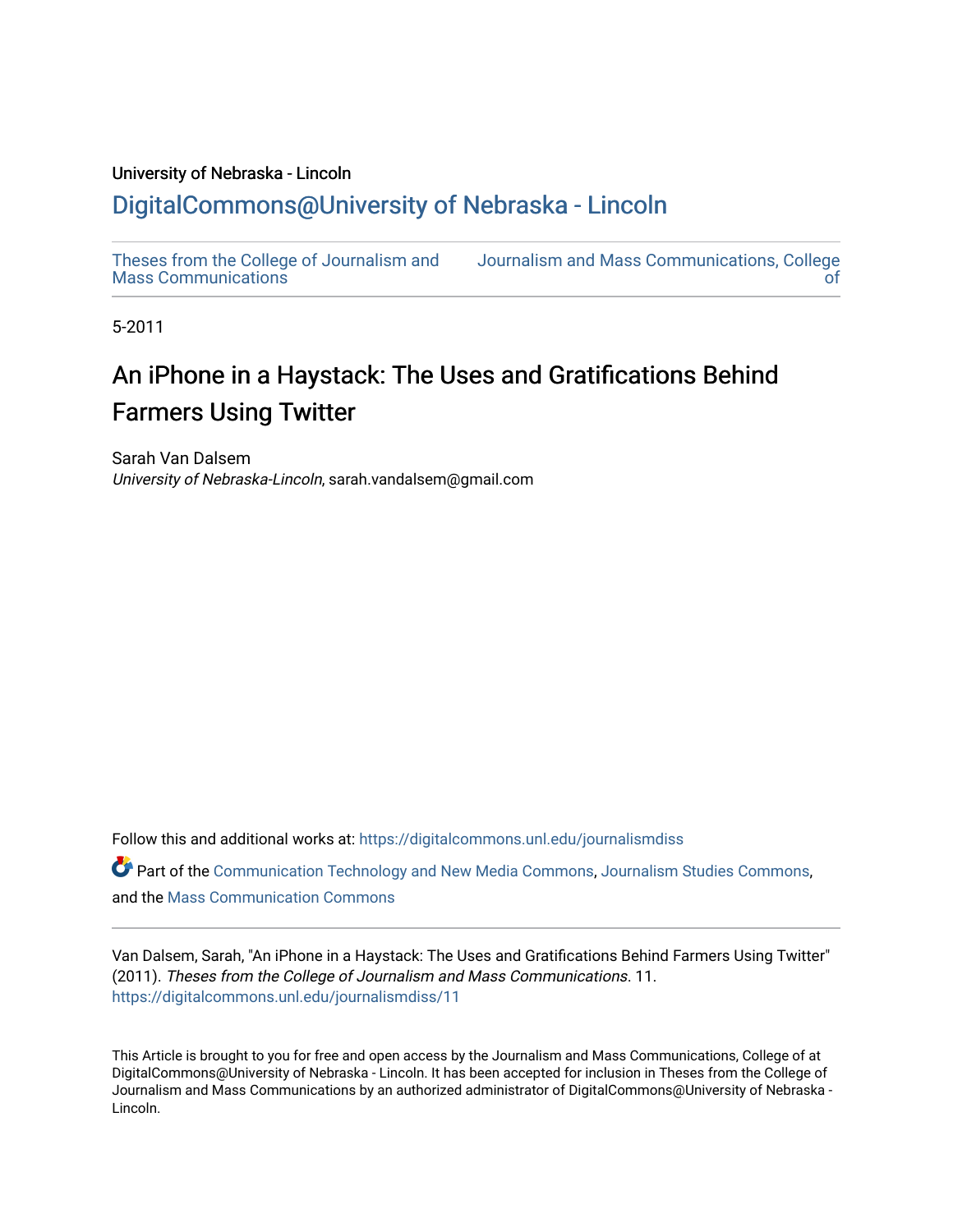## AN IPHONE IN A HAYSTACK: THE USES AND

## GRATIFICATIONS BEHIND FARMERS USING TWITTER

by

Sarah Van Dalsem

## A THESIS

Presented to the Faculty of

The Graduate College at the University of Nebraska

In Partial Fulfillment of Requirements

For the Degree of Master of Arts

Major: Journalism and Mass Communications

Under the Supervision of Professor Sue Burzynski Bullard

Lincoln, Nebraska

May, 2011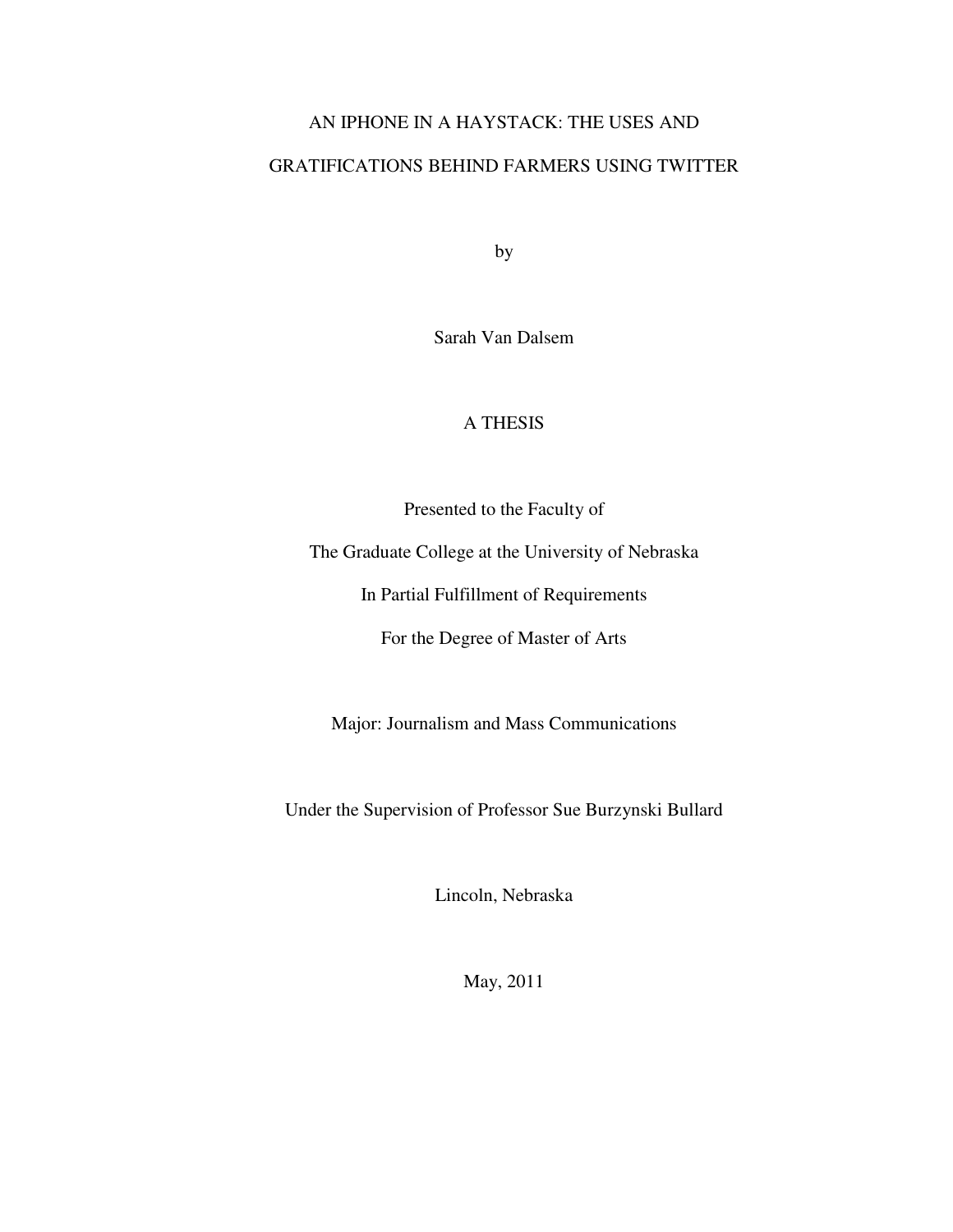# AN IPHONE IN A HAYSTACK: THE USES AND GRATIFICATIONS BEHIND FARMERS USING TWITTER

Sarah Van Dalsem, M.A.

University of Nebraska, 2011

Adviser: Sue Burzynski Bullard

The fast-growing social media site, Twitter, is growing in popularity among Americans from all walks of life, including farmers who are using it to share information with other farmers and consumers. This thesis expands on Uses and Gratifications Theory by looking at how farmers are using the social media site to promote agriculture and reach out to others. Based on a qualitative analysis completed on 22 interviews with farmers, four major purposes for using Twitter came to light: (1) Farmers are using Twitter to seek information; (2) they are using it as a tool to lead others within the agricultural community, and (3) they are using it as a way to build community and (4) build their businesses. This research is important because it builds on a limited amount of research on how a niche group of people uses Twitter and contributes to research on how farmers are receiving news and information.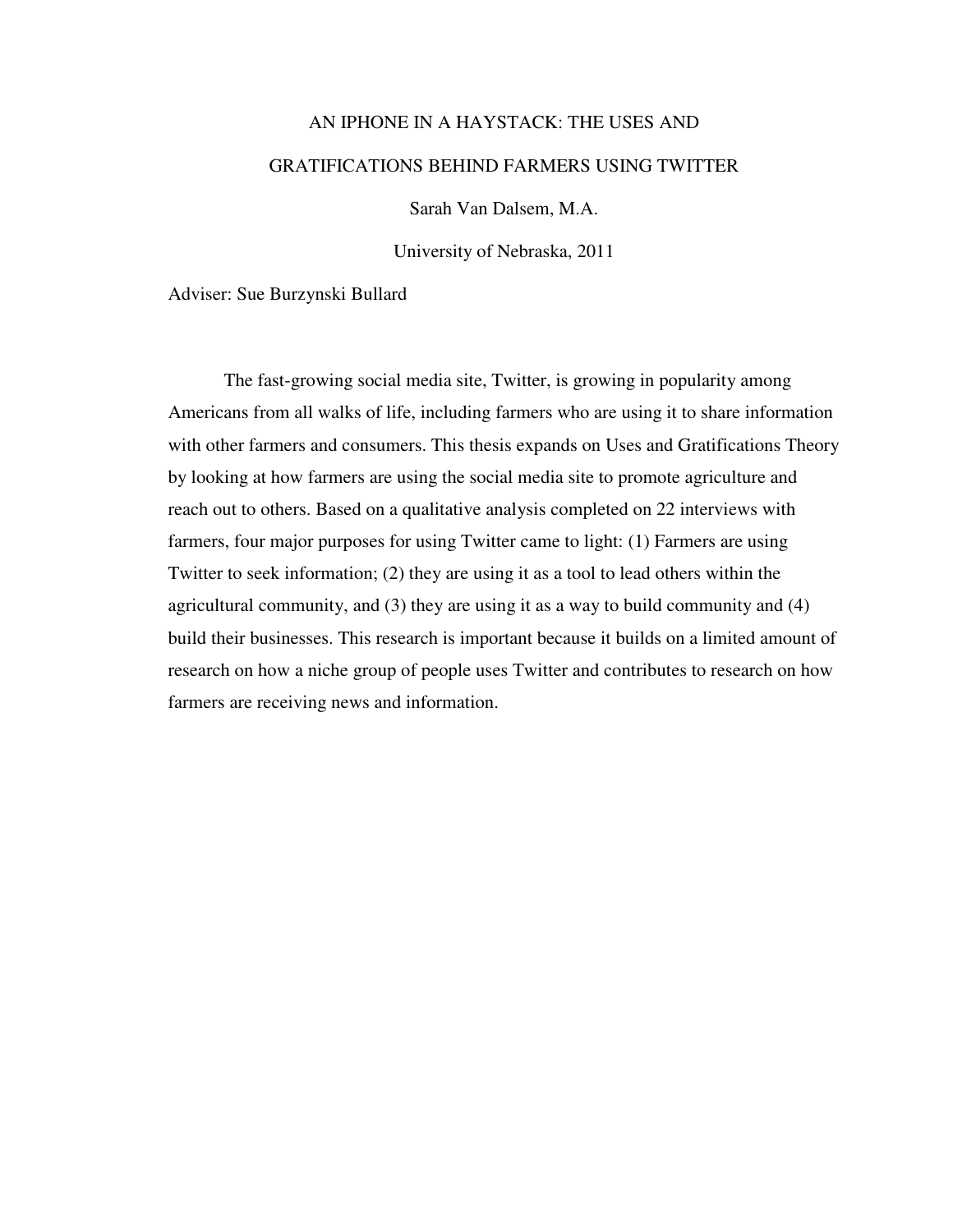### ACKNOWLEDGEMENTS

I'd like to thank Sue Burzynski Bullard, Dr. Linda Shipley, and Dr. John Bender for all of their advice on this research and assistance in writing the thesis. I'd also like to thank the College of Journalism and Mass Communications for funding the project through the Hitchcock Fellowship.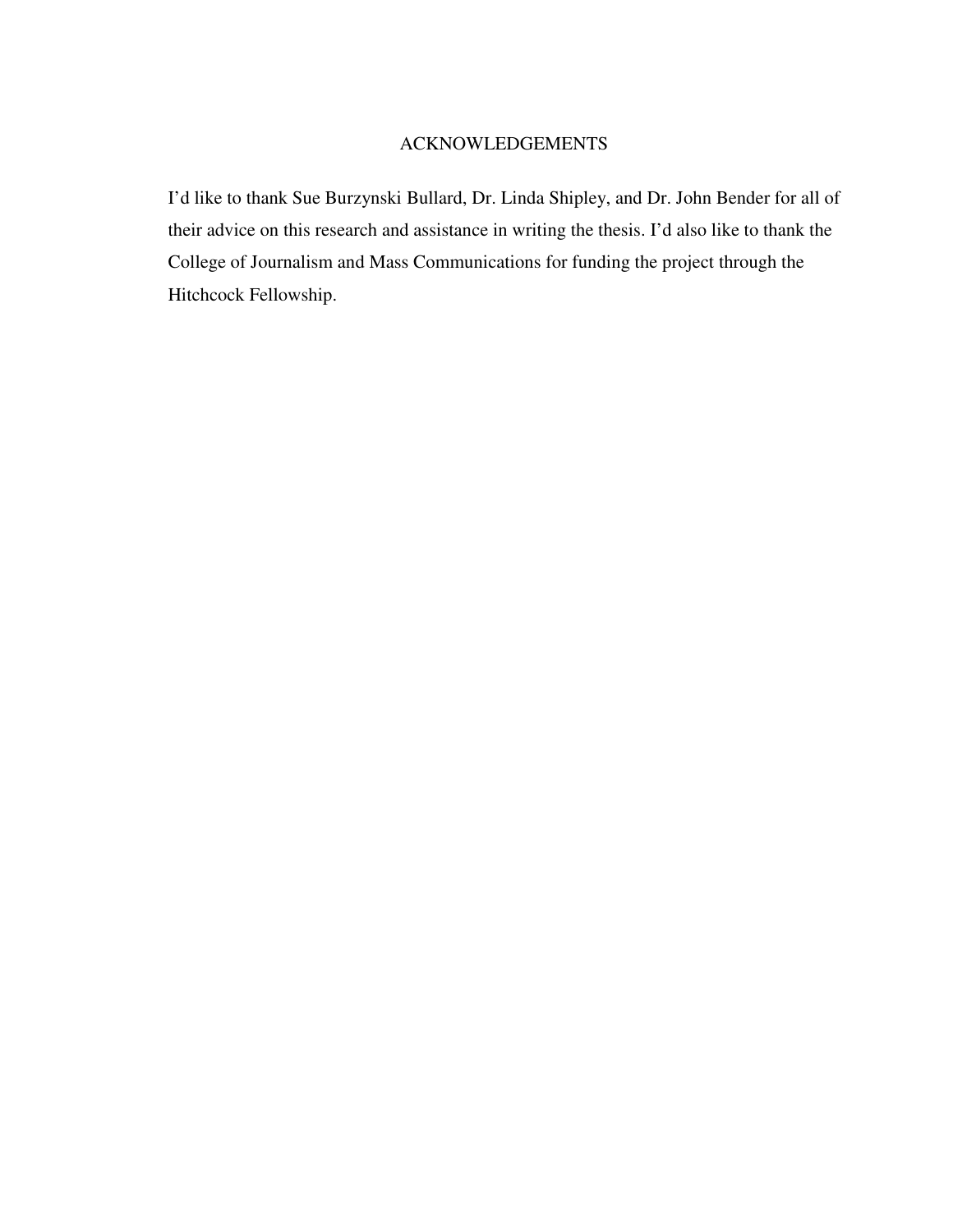## **Table of Contents**

| Chapter 2 - Background on Farmers' Use of Twitter, |
|----------------------------------------------------|
|                                                    |
|                                                    |
|                                                    |
|                                                    |
|                                                    |
|                                                    |
|                                                    |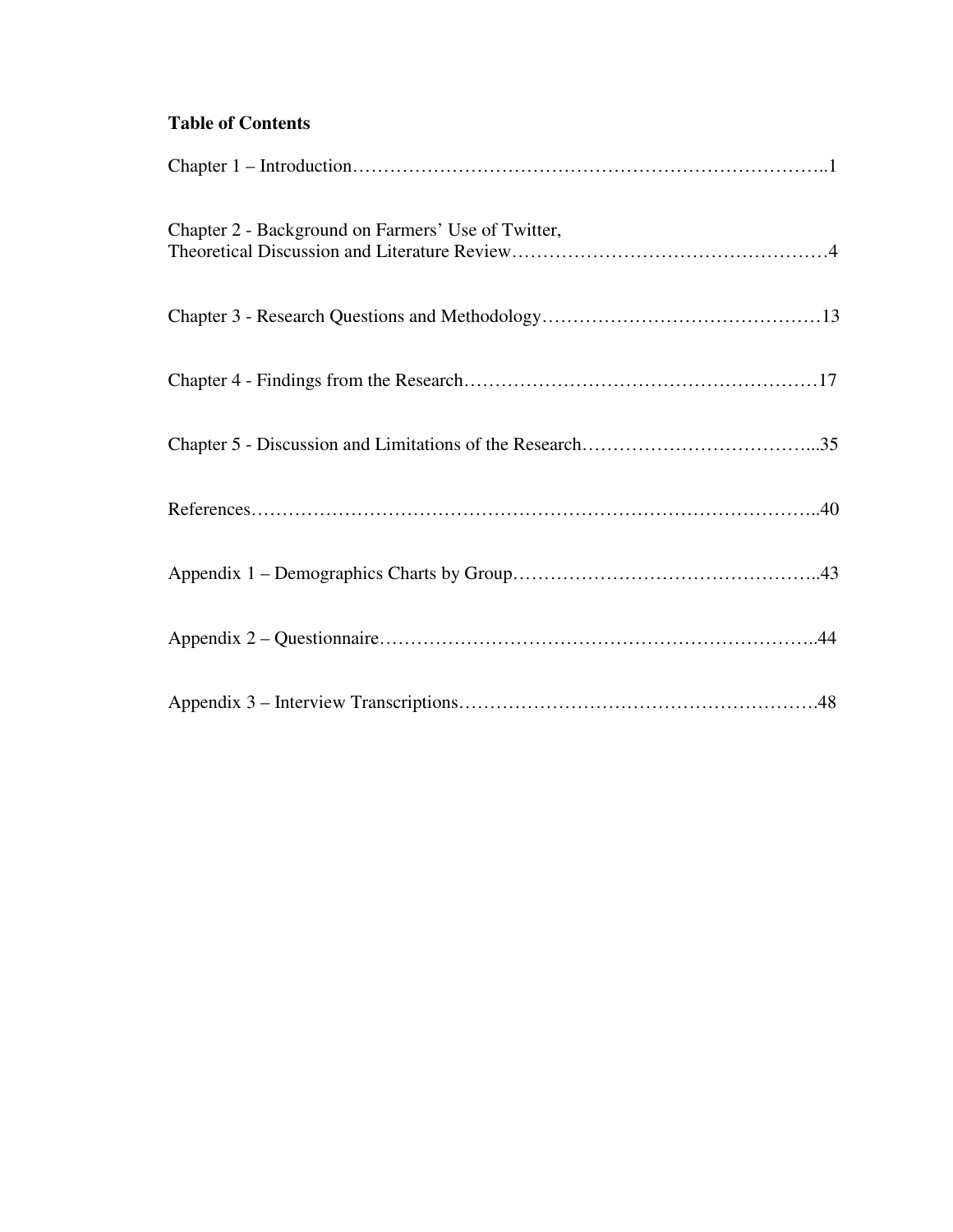#### **Chapter 1 – Introduction**

Twitter, a 140-character micro-blogging social media site, was launched in 2006 and became one of the fastest-growing social media tools in the world today. Currently, about 8 percent of Americans, which is a little over 24 million people, have a Twitter account (Smith & Rainie 2010, Webster 2011). Different kinds of people – from celebrities and athletes to politicians and farmers – use it in different ways. Businesses use it to promote their brands, moms use it to share recipes or child-rearing techniques and students use it to make job or career connections.

Little research exists on how Twitter is used, particularly by niche groups, but some quantitative research has documented how many people use Twitter. In order to expand on the limited body of research, this thesis looks specifically at why farmers in the United States use Twitter and expands on Uses and Gratifications Theory, which states that there are certain uses of media which satisfy a person's social and psychological needs (Ruggiero 2000).

News outlets across the United States have reported that farmers are using social media to share their personal stories with the world (Barbassa 2010, Hest 2010, Karstans 2010, Knutson 2011, Monteith 2010). Farmers use Twitter for a multitude of reasons as agriculture-based organizations are teaching more farmers how to use it and an AgChat Foundation has been created to promote the use of social media among the agricultural community (AgChat Foundation 2011).

After scouring numerous article databases including Academic Search Premier, JSTOR, and Google Scholar, no academic research on farmers' use of Twitter was found, and there was very little academic research found on Twitter usage in general (Chen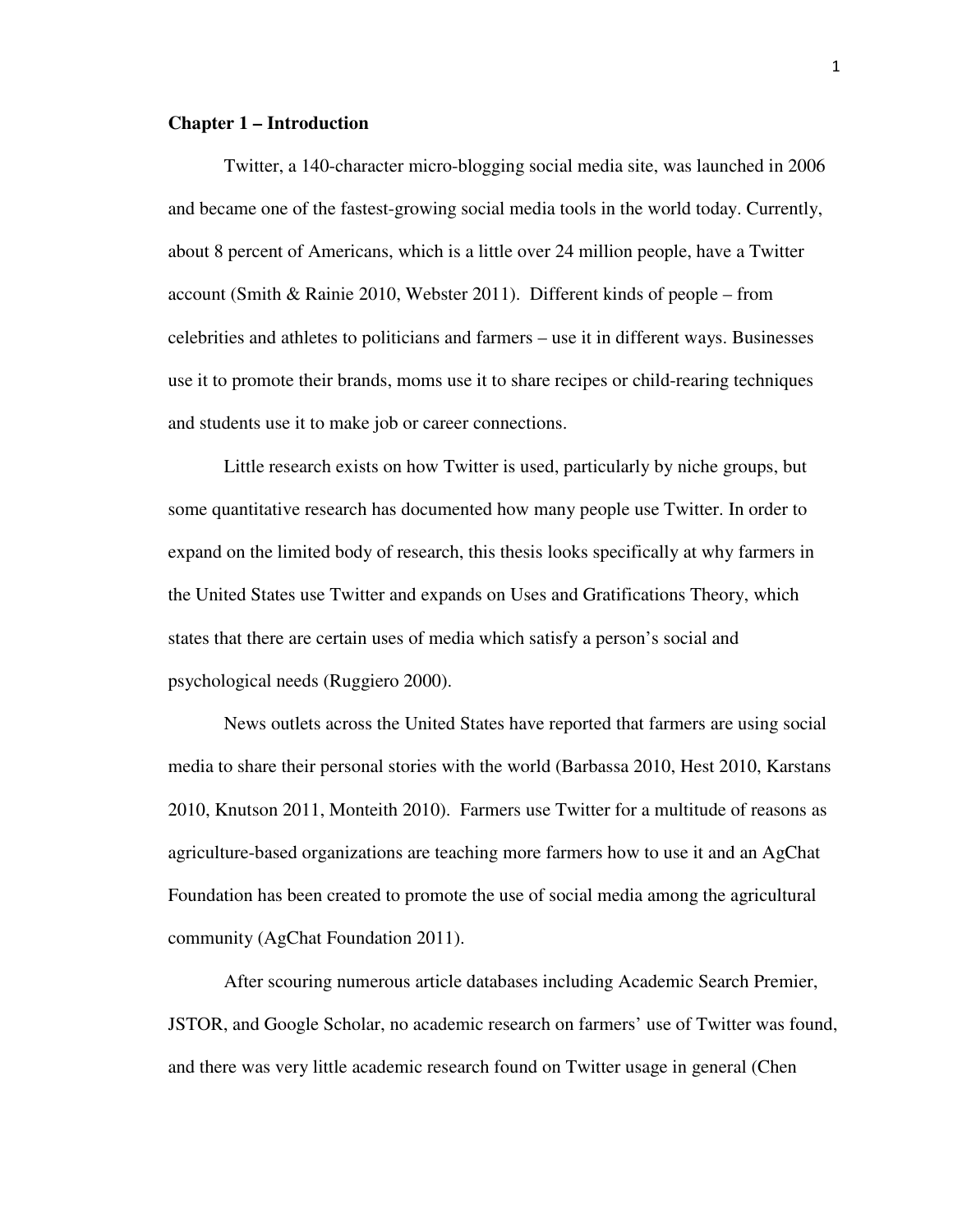2011). This thesis could be an important contribution to micro-blogging research for a few reasons. First, the agricultural community is working to empower farmers through social media, and they believe Twitter is one tool to achieve that empowerment (AgChat Foundation 2011). Second, this research provides many examples of how farmers have benefited by teaching themselves how to use social media. It provides examples of how people have connected and shared ideas through Twitter to change a policy they didn't like or to promote their idea of the truth about the agricultural community. Finally, the Smith and Rainie study (2010) said the most likely people to use Twitter resided in urban areas. Therefore, this research could be a building block to studying the usage gap of social media tools between rural and urban areas in the United States.

Chapter 2, which summarizes the literature review and provides the theoretical framework, focuses on the ways farmers have used Twitter. It looks at how farmers have organized via Twitter against organizations such as People for the Ethical Treatment of Animals (PETA) and the Humane Society of the United States (HSUS). It also examines how they are using the medium to discuss agricultural policies and tell their personal stories of farm life. Chapter 2 also lays the theoretical basis for the study. It discusses the role Uses and Gratifications research has played in studies on mass media and where the theory stands today in the expanded body of mass communications research. It focuses on the history of this theory, some of the criticisms of it, and how more studies are using it as it continues to develop and new social media tools are created.

Chapter 3 introduces the research questions and discusses the methodology used to interview 22 farmers about their use of Twitter. Chapter 4 looks at the four major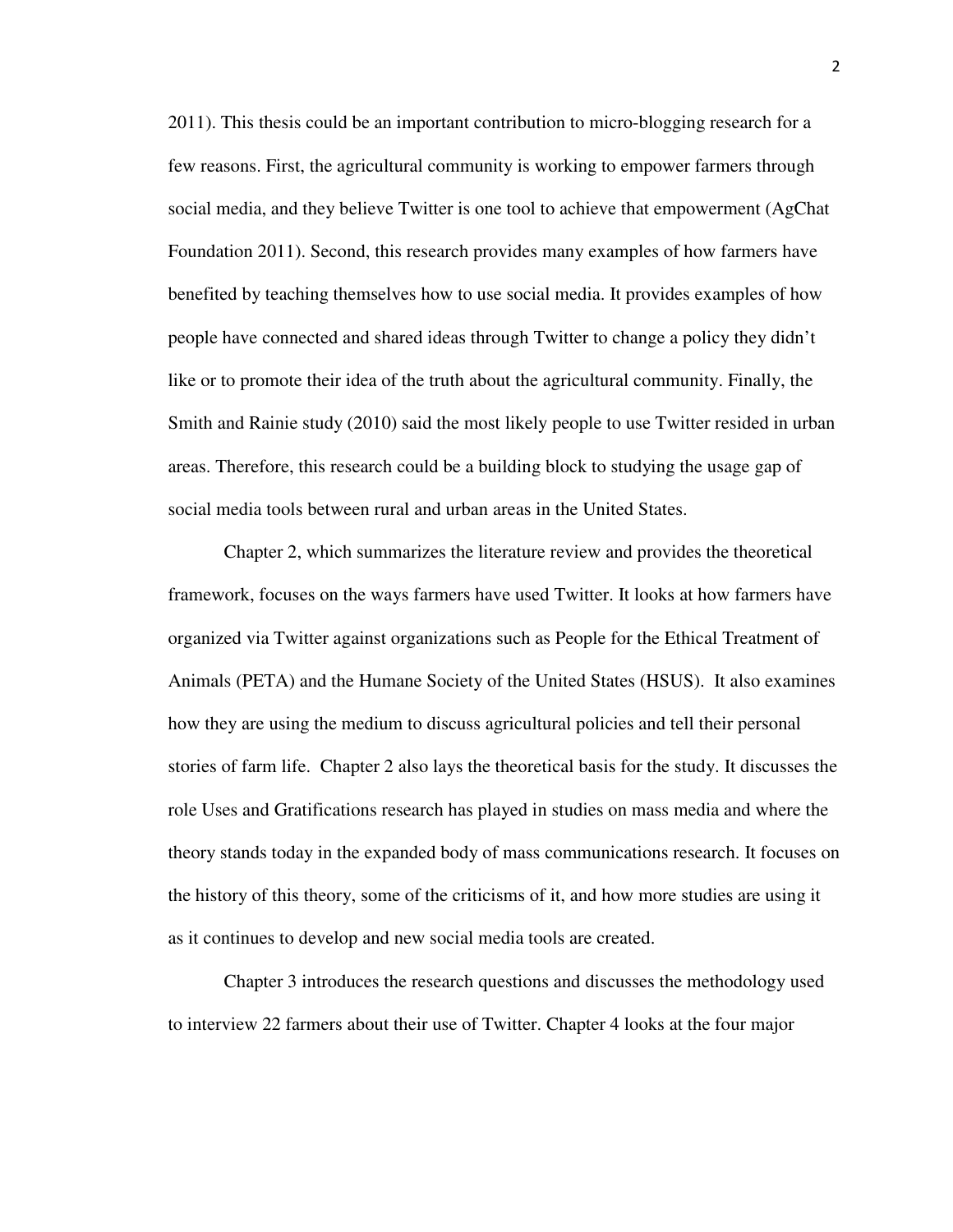trends that show why farmers are using Twitter, and Chapter 5 discusses the researcher's conclusions by revisiting the research questions, looking at the limitations of the research, and discussing other areas that may need to be studied.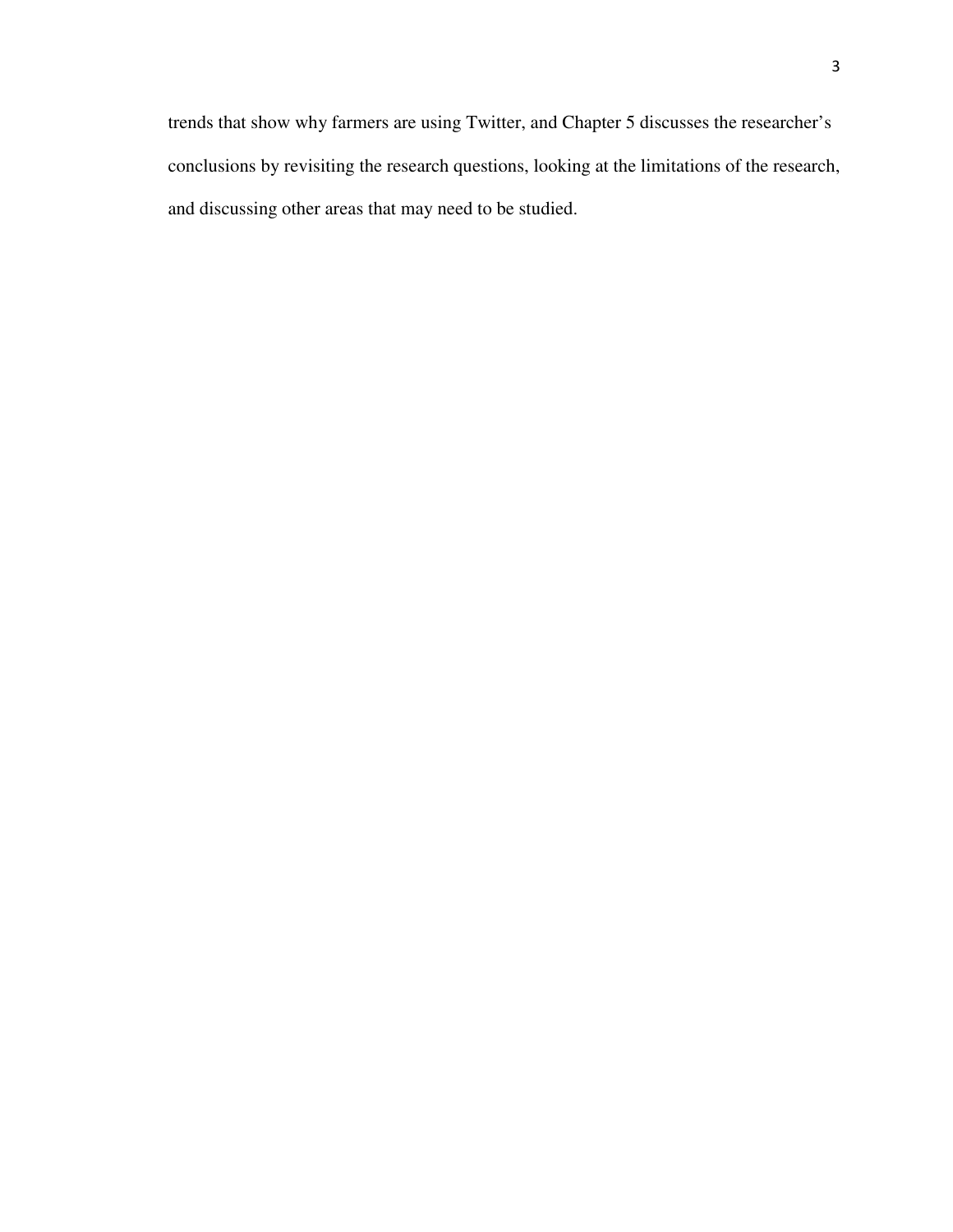## **Chapter 2 – Background on Farmers' Use of Twitter and Theoretical Discussion and Literature Review**

This chapter will give an overview of some of the ways farmers use the microblogging service, the campaigns they have launched on Twitter, partnerships they have been made with commodity brokers, and an explanation of the AgChat Foundation, which was started by farmers to support the use of social media among the agriculture community. This chapter also presents a review of the literature related to Uses and Gratifications Theory, which will be expanded upon during Chapter's 4 discussion of my results.

Farmers, who make up about 1.5 percent of America's population (Knutson 2011), started talking to media outlets about their use of Twitter in early 2010. A study released by the National Association of Farm Broadcasters (NAFB) in August of 2009, found about 2 percent of farmers used Twitter. That number has likely grown considerably over the past year and half, because awareness of Twitter among people in America has exploded in growth since 2009 (Webster 2011). Five percent of Americans 12 and older were aware of Twitter in 2008, but that number jumped to 87 percent by 2010 (Webster 2011).

While farmers aren't usually known as technological enthusiasts (Barbassa 2010), a growing number are signing on to Twitter (Hest 2010). Karstans (2010) states, "Often out in the tractor working long days alone, farmers young and old are using newly affordable and accessible technology such as BlackBerrys and iPhones to tap into social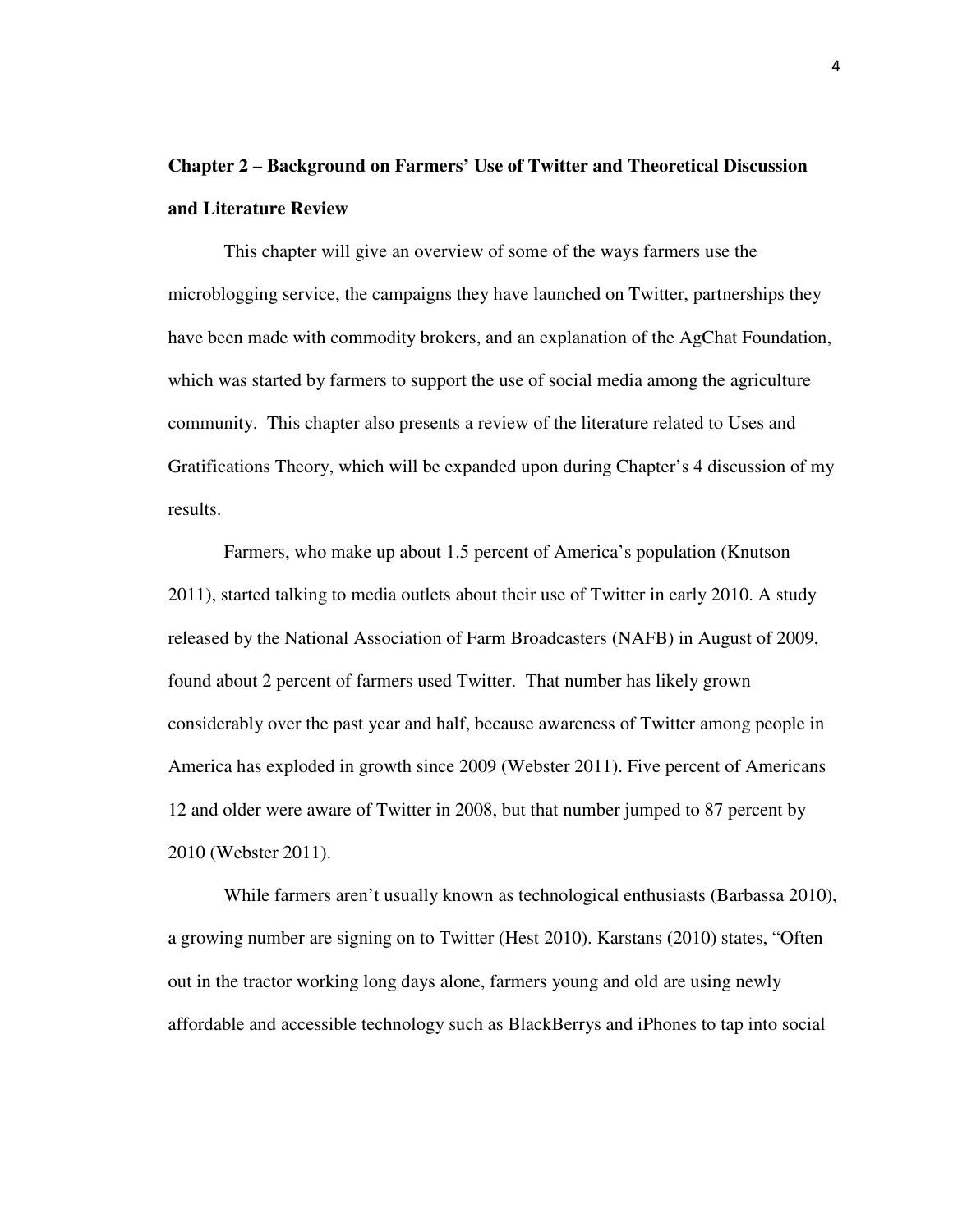media applications. By participating, they are taking…farmers' ideas, concerns and ideals…around the world."

The 2009 NAFB study noted that of producers who make \$100,000 in gross farm income, 55 percent have access to the Internet, with 38 percent of them using it every day. However, 45 percent of farmers have someone else access the Internet for them. The number goes up for farmers making \$250,000 in gross farm income with 64.5 percent accessing the Internet. These numbers are likely to have grown since the NAFB study as broadband connectivity has expanded broadly in 2009 (Radwanick 2010). Because of the large gap of farmers that don't access the Internet themselves, farm and grower associations have made it a goal to teach farmers how to use the Internet and other social media tools (Thorstensen 2010, Knutson 2011, Hest 2010, Monteith 2010).

It's important to note Twitter is not the only social media outlet farmers use. Many use blogs, Facebook, YouTube, LinkedIn, and other less well-known social media tools to reach people (Karstans 2010, Knutson 2011, Crumb 2011). This thesis focuses on Twitter because of its ability to deliver important messages in real time, its discussion and chat capabilities for a large group of people, and because it's very easy for people to connect and find each other through hashtags added to Tweets. A hashtag is a word with the # symbol in front of it, often used to define the topic of the Tweet and make the tweet easily searchable by other users.

While some farmers share recipes or Tweet about farm happenings, others join Twitter because it is a source of information on agriculture policy on the local, state, and national level or to share ideas with others in the community (Thorstensen 2010). However, some join because of a fear that other, opposing organizations such as PETA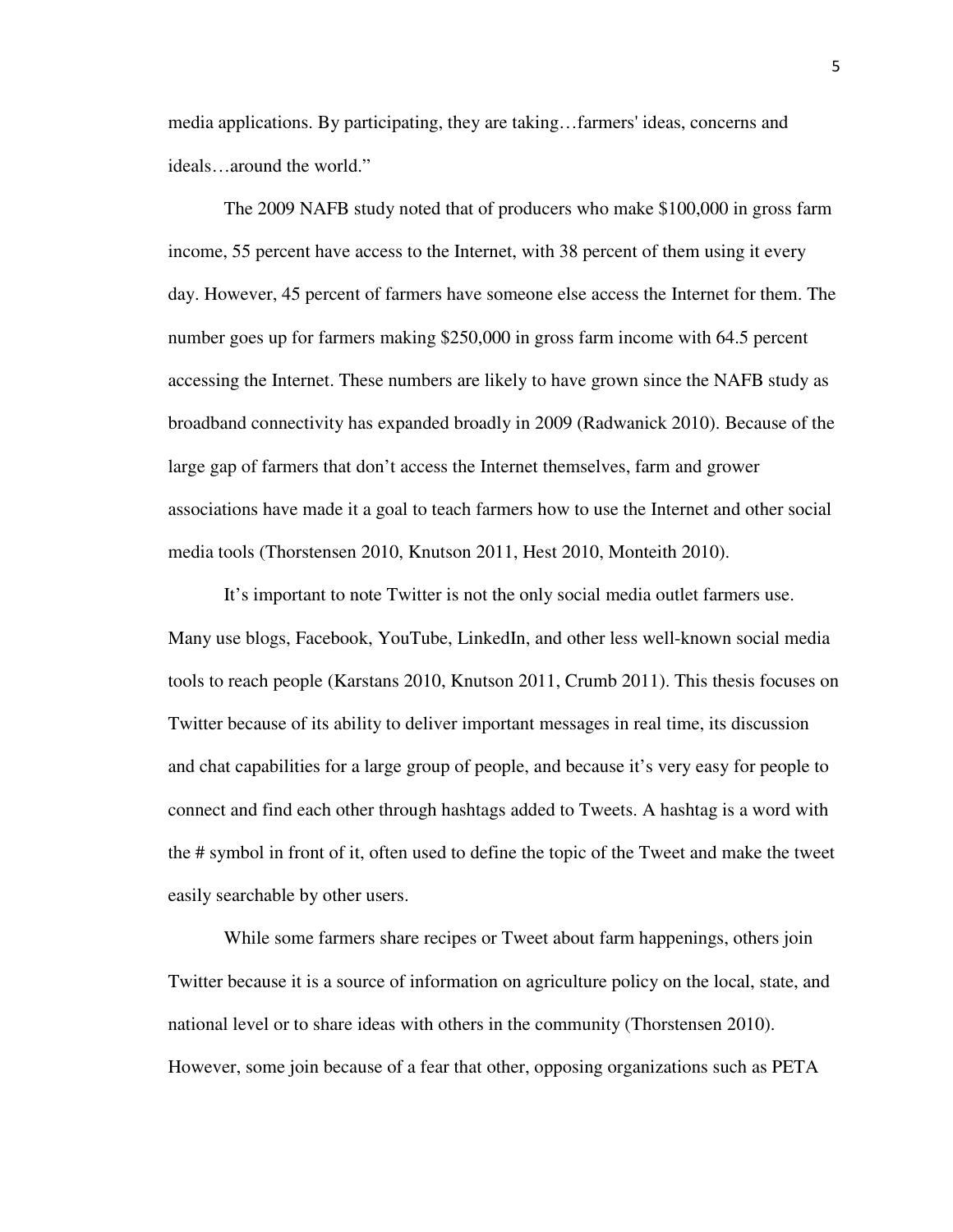and HSUS use social media tools like Twitter to get their anti-animal agriculture message out to consumers (Hest 2010, Barbassa 2010). By using tools like Twitter to tell their story and explain how they operate their farms, farmers are realizing they don't have to go through the filter of traditional or mainstream media (Monteith 2010). They can also converse with people outside of the industry on a one-on-one basis (Crumb 2011) instead of participating in a form of communication where the farmer or an organization tells people what they are doing without any questions asked by the consumer.

Some farmers learned about Twitter from organizations like the national Dairy Checkoff (Thorstensen 2010), state growers associations (Knutson 2011), or Farm Bureau meetings (Hest 2010, Monteith 2010). They are encouraged by these national organizations to tell their own stories because the organizations have realized the importance of making sure the public sees farmers' stories are authentic (Thorstensen 2010).

Using social media allows farmers to reach a broader audience they may not be able to reach via other outlets. While only 8 percent of online Americans are using Twitter (Smith & Rainie 2010), the most likely groups of people to use it are young adults, minorities, and urban residents (Knutson 2011, Smith & Rainie 2010), which are all groups that may be difficult for farmers to reach out to from their rural areas.

One example of a way farmers have used Twitter, as reported by news outlets, is to campaign against organizations like the People for the Ethical Treatment of Animals (PETA) and the Humane Society of the United States (HSUS), because some farmers believe those organizations portray agriculture as animal abuse. One of the most notable campaigns farmers have run on Twitter is against the winemaker Yellow Tail because of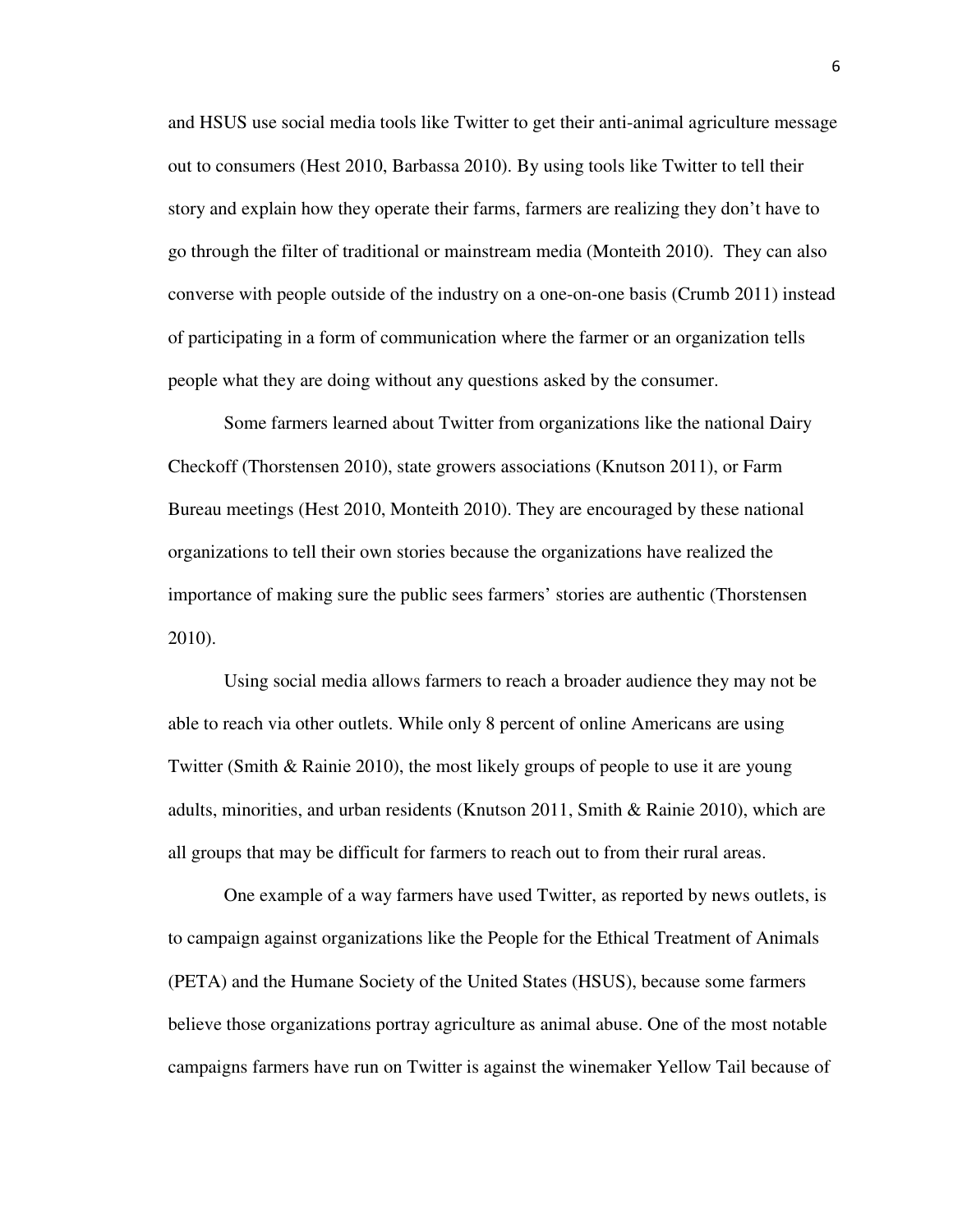a \$100,000 donation the company made to HSUS (Monteith 2010). Fairchild (2010) states people on Twitter persuaded others to boycott the wine, and often tagged their tweets with the hashtag "#yellowfail." The campaign also was accompanied by similar campaigns on Facebook, YouTube, and other social media sites. Farmers who campaigned against HSUS believe the organization claims to use the money to support local animal shelters when it actually uses its money to over-regulate or oppose animal agriculture (Monteith 2010). When farmers flooded Twitter and other sites with their comments and boycott threats, the parent company of Yellow Tail acknowledged that it had made a mistake with its contribution and promised to look at non-profit organizations in the future that didn't have lobbying interests (Ohio Farm Bureau 2010).

Commodity brokers have also become interested in farmers' Tweets and their posted pictures and videos, because they provide information about crops and market conditions (Lambert 2010, Berry & Rees 2009). Because of all of the farmers tweeting about the condition of their crops, animal herds, weather conditions, and other factors on the farm, brokers are finding out information more quickly than they would from a subscription news service or other forms of information (Lambert 2010, Berry & Rees 2009). Information on crop conditions – especially up-to-date information – can have an effect on whether farmers hold off from selling or if they try to quickly sell their product because of food prices (Lambert 2010).

Because of the growing number of farmers using Twitter and other social media sites, the Ag Chat Foundation was created (Monteith 2010, AgChat Foundation 2011). Since April of 2009, each Tuesday night a monitored discussion over various topics affecting the farming community takes place using the #agchat hashtag (AgChat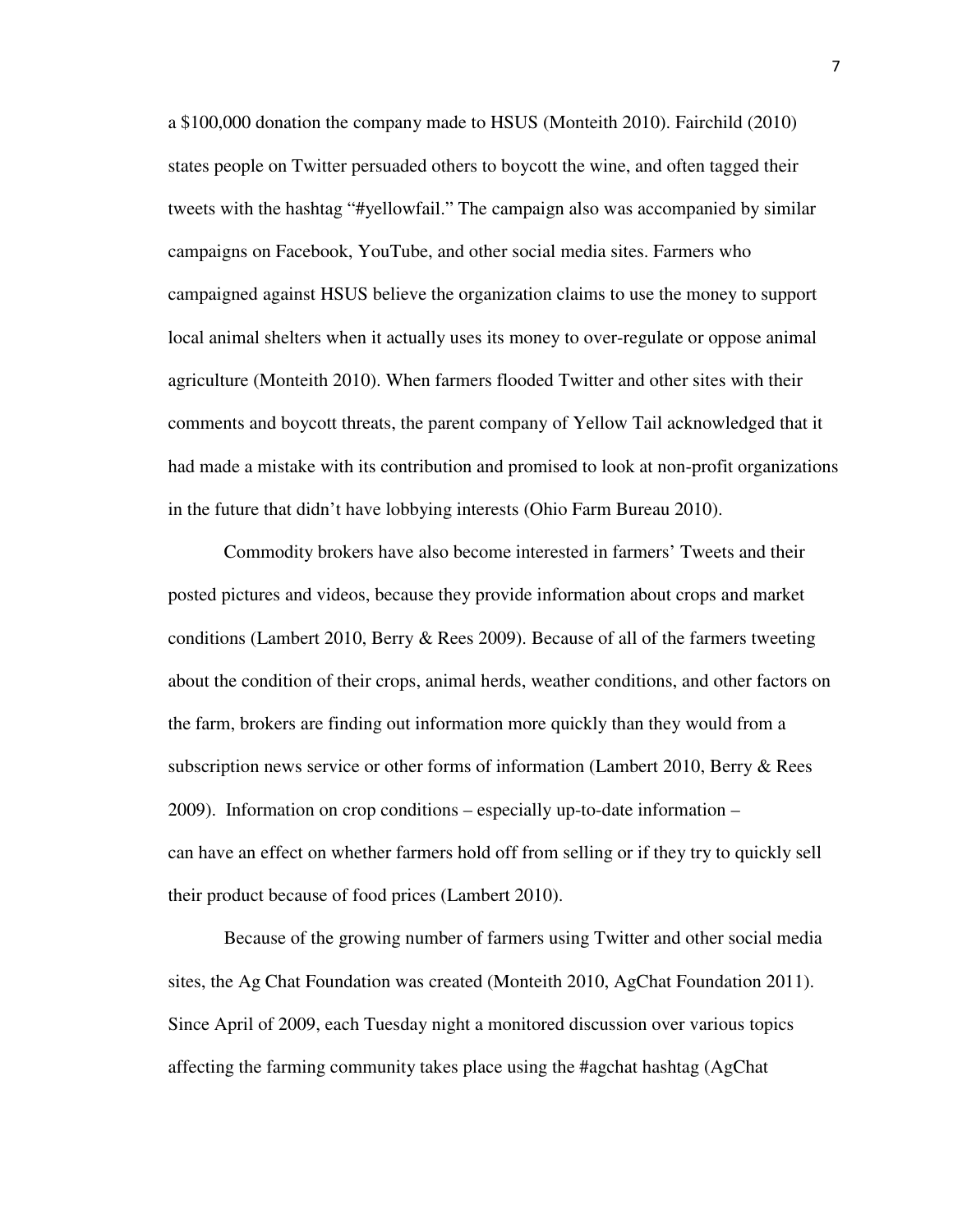Foundation, 2011). People who participate are not necessarily all farmers, producers, or ranchers. Rather, participants can include anyone who is interested in agriculture or food in general. In an e-mail interview on Sept. 3, 2010, with Jeff Fowle, the president of the AgChat Foundation, he said there were more than 80 participants at a recent AgChat Foundation conference, an average of 200 people participate in each weekly AgChat, and over 1,800 unique participants have contributed to the discussion since it started. While #agchat takes place on Twitter, the Foundation promotes all forms of social media – Twitter, Facebook, LinkedIn, YouTube, and blogs – to disseminate the agriculture message (AgChat Foundation 2011). In a play on words, the promoting of agriculture is known as "agvocacy" and the AgChat Foundation, like other national organizations, also trains people to use social media to promote their stories (AgChat Foundation 2011).

### **Theoretical Framework**

Uses and Gratifications (U&G) Theory is not new to mass media research. It has been used in studies of newspaper readership and TV viewership as well as more recent studies on MySpace and Facebook (Bonds & Raacke 2010, Park et al. 2009, Chen 2011). Park et al. (2009) states "one way to explore the needs individuals are meeting by using social networking sites is to apply Uses and Gratifications Theory." It's important to note the research on how Twitter is used is very limited (Chen 2011) because it is a relatively new tool that has quickly gained popularity. Only two studies have been completed by Chen (2011) and Johnson and Yang (2009) that are specifically based on Uses and Gratifications Theory and Twitter.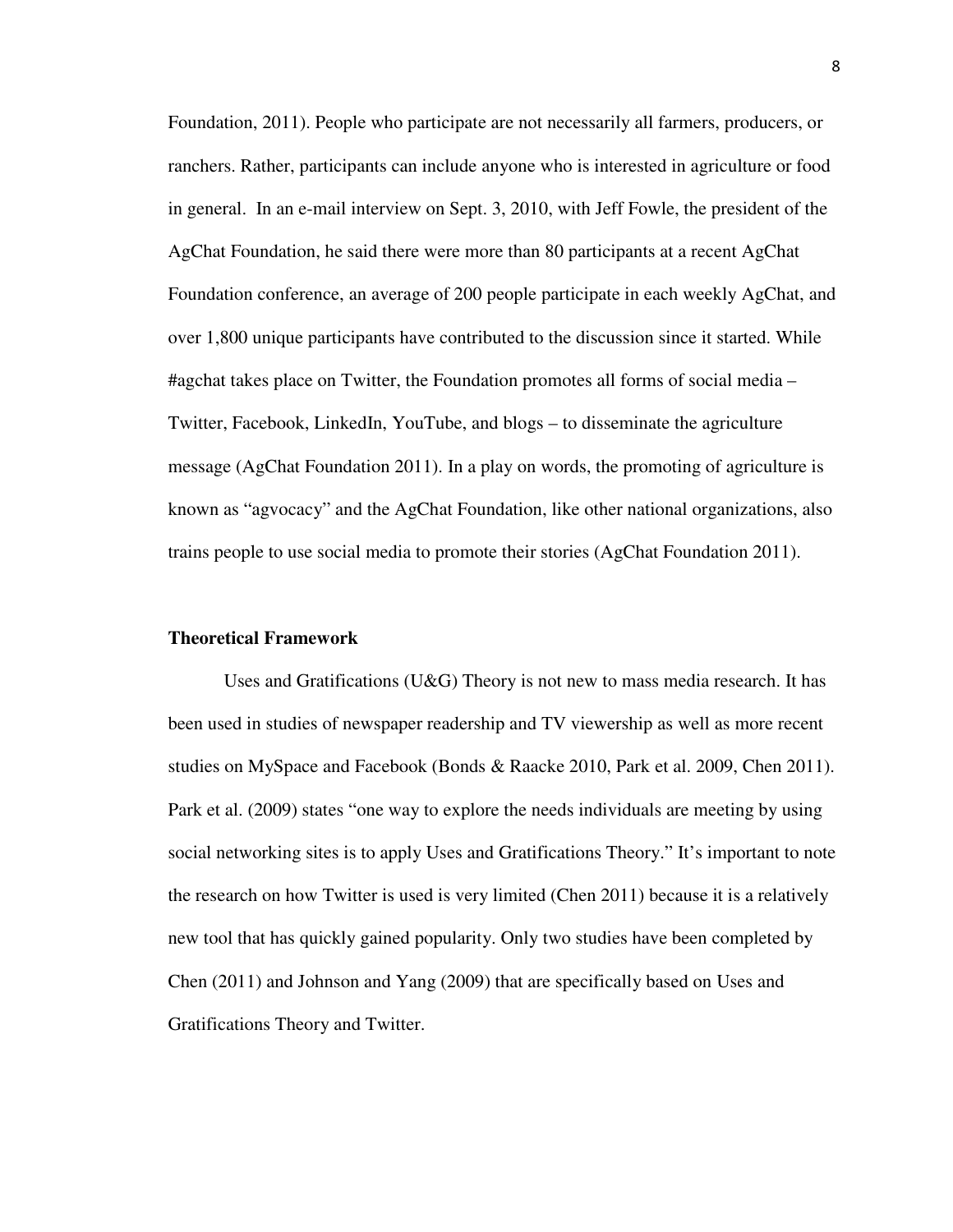The first study completed by Chen (2011, pg. 755) looked at whether "active Twitter use gratifies a need to feel connected to other people." To research this, respondents completed a 21-question survey that asked questions about how they used Twitter, their gratification of their need to connect with others, and some demographics (Chen 2011). It was found that "people who seek out Twitter most actively would gratify a need to connect with others on Twitter to a greater extent than other users" (Chen 2011, p. 759). Applying this finding to U&G Theory, Chen said gratifying the need for connection for Twitter comes from Abraham Maslow's idea that people need to belong and Henry Murray's idea that we need to affiliate (Chen 2011).

The second study completed by Johnson and Yang (2009) looked at the motives for Twitter use and the satisfaction of having used Twitter (Johnson & Yang 2009). The researchers also posted an online survey to Twitter and used a convenience sample of 242 people to get their results. The study found that people had both social motives – which included things like having fun, being entertained, and expressing yourself more easily and information motives – which included giving or receiving advice or learning new things - for using the social media site (Johnson & Yang 2009).

In the recent past, U&G Theory has also been expanded on with a study on why people join Facebook groups and why people use social media sites. Park et al. (2009) researched the link between the use of Facebook groups and political and civic engagement. They used data from 1,715 participants from two Texas universities who were randomly invited to participate in an online survey. To look at the uses and gratifications behind using Facebook groups, Park et al. (2009, p. 730) said respondents were given a list of 16 statements regarding Facebook groups use. They asked the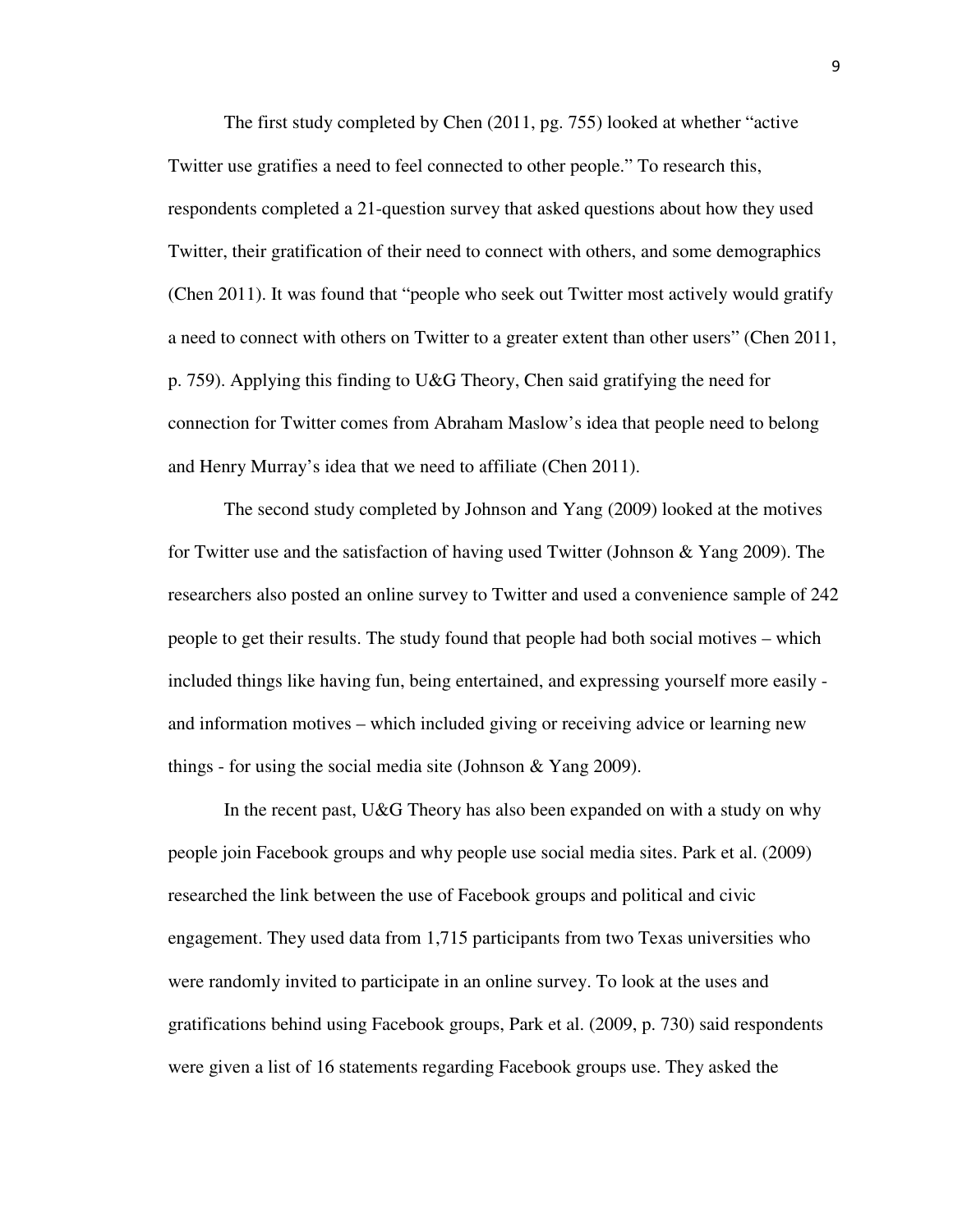students to "rate their level of agreement with specific reasons for using Facebook Groups…" On the other end, Park et al. (2009) also asked students to rate their involvement in civic and political groups, by asking them to rate their experiences in volunteering. Analysis of the results noted there were four needs people had when joining a group: socializing, entertainment, self-status seeking and information. Park et al. (2009, p. 731) noted: "Individuals who participate in Facebook groups to satisfy socializing needs are generally interested in meeting and talking with others as well as getting peer support and a sense of community. Entertainment gratification refers to engagement in Facebook groups for leisure and amusement needs. As for information needs, Facebook groups users intend to learn about on-and-off campus events and details regarding specific products and services. Finally, survey respondents are likely to participate in Facebook groups for several reasons related to seeking and maintaining their personal status through online group participation."

According to Ruggiero (2000, p. 3), the U&G approach was developed to "study the gratifications that attract and hold audiences to the kinds of media and the types of content that satisfy their social and psychological needs." The key concept behind U&G is audience activity (Rubin 1994), or how people use the media (Chen 2011), instead of how the media affects people. It's important to look at U&G Theory to study the use of Twitter, especially among a niche group of people, to understand why people are using the new medium and what gratifications they are receiving from it (Chen 2011). Knowing this information will be essential to meeting audiences' needs in the future.

Katz et al. (1973) says media use is goal-directed and that McQuail, Blumler, and Brown in 1972 came up with the following categories for media use: that it is used as a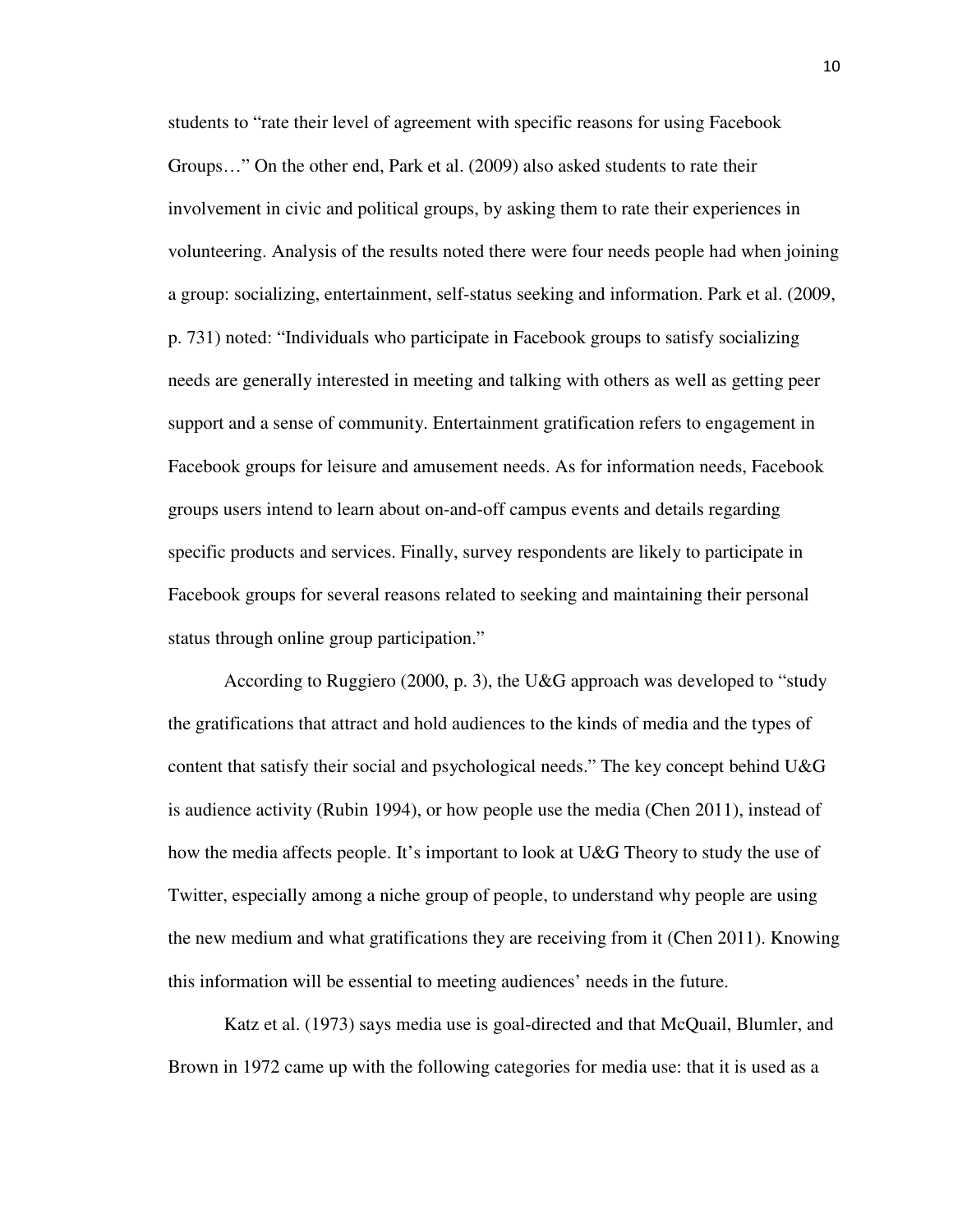"diversion or for entertainment purposes, to build community and personal relationships, for personal identity, and surveillance" (Katz et al. 1973, p. 512-513). In his research, McQuail looked at different radio and television programs and he developed a number of media-person interactions that he said captured the most important media satisfactions (McQuail 2005). His groups consisted of those people who used media for personal relationships, for personal identity, and for surveillance or information seeking (McQuail 2005, Katz et al. 1973). These themes are much like those that Chen (2011) and Park et al. (2009) found in their studies on Facebook and Twitter as well.

McQuail (2005, p. 424) explained when people choose media and the content associated with it that it is "generally rational and directed toward certain specific goals and satisfactions." Chen (2011) contends since many outlets compete for a user's attention, people will intentionally choose which medium meets their needs when it comes to information, emotional connection and status. Chen (201, p. 756) argues "[U&G] follows that people who are most active on Twitter would do so because they get something out of that experience."

However, U&G Theory has not been developed without its criticisms. Baran & Davis 2006, Ruggiero 2000, and Chen 2011 say it doesn't address the effects of a medium (Baran & Davis 2006), the research is too tied to the individual, which makes it hard to generalize to the public, and U&G is too compartmentalized (Rubin 1994). However, with the resurgence of the Internet (Park et al. 2009), and especially new media, U&G has again been applied to mass communication research studies (Baran  $\&$ Davis 2006, Ruggiero 2000) to study gratifications sought and gratifications obtained (Ruggiero 2000) by people who use media. Baran & Davis (2006) argue that U&G will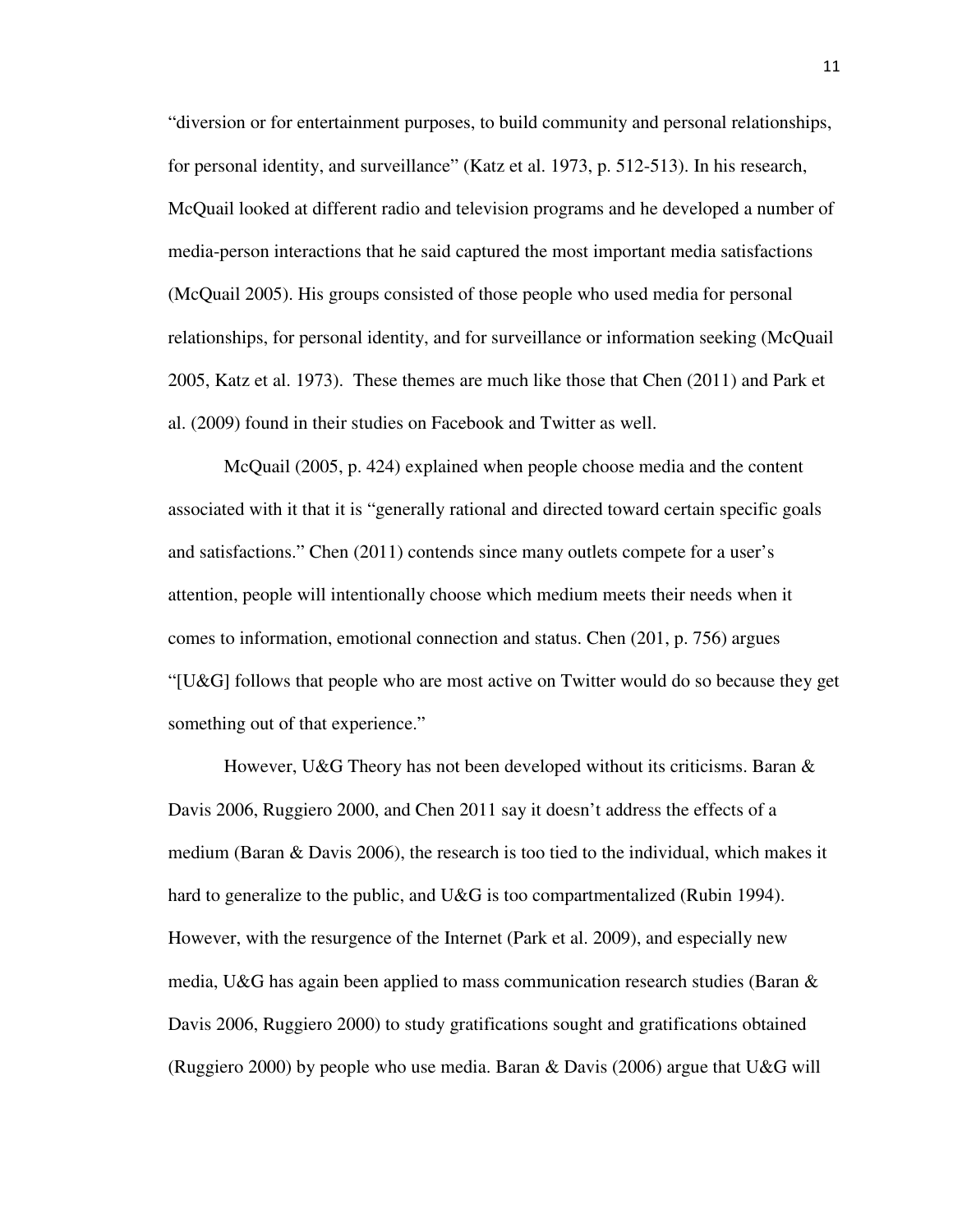be important when it comes to studying why people may choose Internet-based communication methods over traditional methods like magazines, newspapers, and television.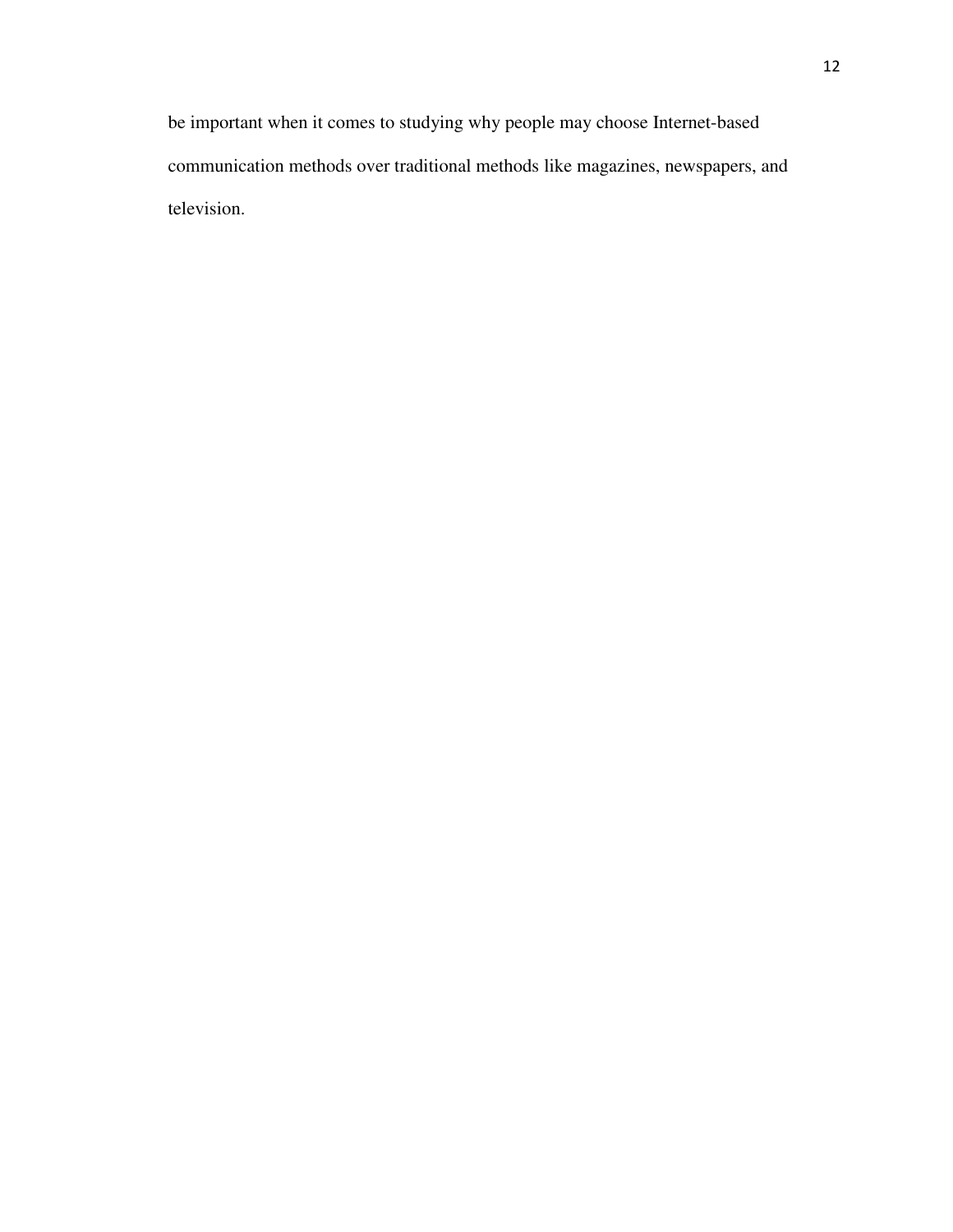### **Chapter 3 - Research Questions and Methodology**

The following three research questions were asked:

**Research Question 1:** What uses and gratifications are being sought by farmers who use Twitter?

**Research Question 2:** To what extent is Twitter meeting the needs of farmers who are using it?

**Research Question 3:** How does Twitter fit in with farmers' use of other media?

The following operational definitions were used:

**Farmer:** a resident of the United States who would say his or her primary occupation is a farmer, producer, or rancher.

**Uses and Gratifications:** Rubin (1994, p. 419) says this is a theory "to explain how people use media to gratify their needs, to understand motives for media behavior, and to identify functions or consequences that follow from needs, motives, and behavior."

To answer the proposed research questions, a qualitative methodology was used to further explore Twitter use by farmers. A 41-question survey was developed with mostly open-ended questions that asked why farmers joined Twitter, how Twitter has affected their lifestyles and jobs as farmers, and who they follow on the social networking site. Their age, gender, location, type of farming, and highest education level were asked to establish demographics. After receiving approval from the Institutional Review Board at the University of Nebraska-Lincoln in the middle of October 2010,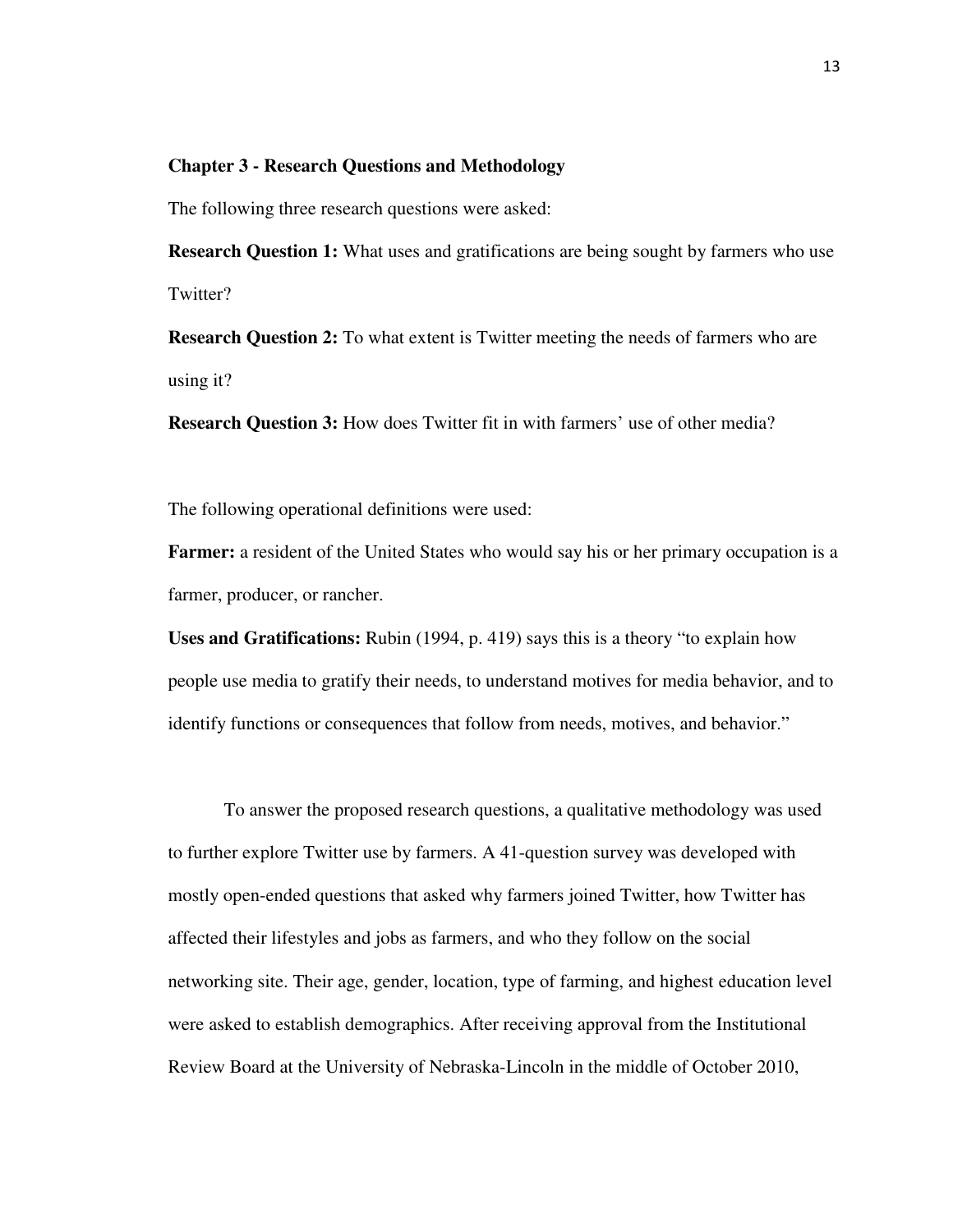farmers were solicited via Twitter for interviews. It was determined that a non-probability sample would need to be used because there is no way of obtaining a random sample through a directory or list of Twitter users.

Therefore, the researcher requested to interview farmers via Twitter by creating a Twitter account, @RuralTweet. The requests were made every day over the time span of three and half months, from the middle of October 2010 to the end of January 2011. Because Twitter will not let you repeat a message and the number of characters is limited to 140, a series of three messages was sent every day that told people about the project and led them to a website to further explain the thesis subject. The three messages were sent at different times throughout the day, and many times the researcher used HootSuite to schedule a message very early in the morning when farmers would be awake and checking market reports on Twitter. Two messages were sent on Tuesday nights when the weekly #agchats were taking place. All of the tweets had a hashtag like #agchat and #farmers in it. Hashtags were used in tweets so people could easily locate a conversation by simply clicking on the word.

While the researcher also followed as many farmers, farm journalists and farm organizations that she could find, she received a lot of assistance from those who retweeted her posts about wanting to talk to farmers on Twitter. Retweets are a way of forwarding messages on Twitter to your followers with credit to the original poster. The researcher had her tweets retweeted by farm and grower's associations as well as individuals.

Twitter allows users to include a brief biography of themselves. In the @RuralTweet account, the researcher explained who she was and what her thesis was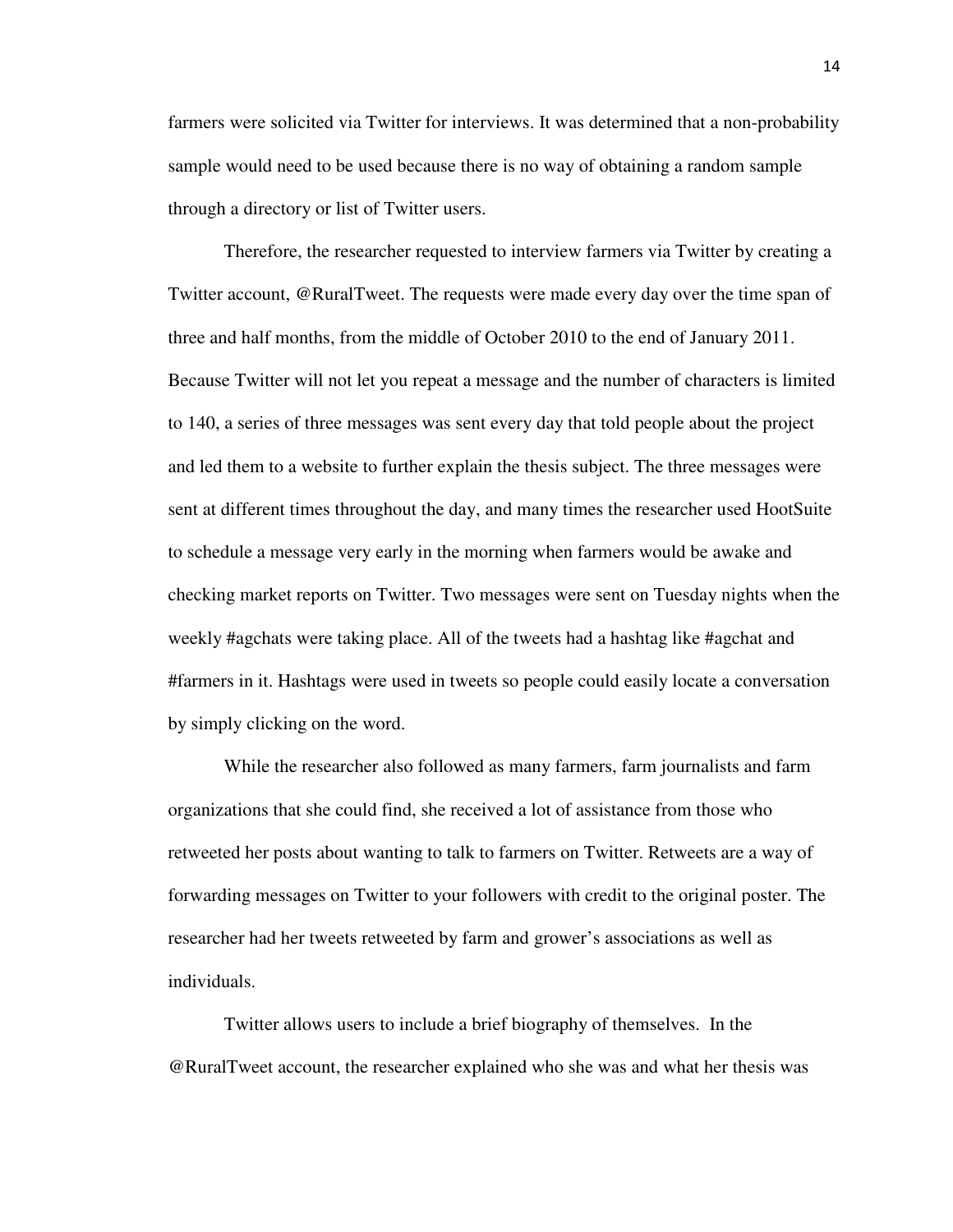about. The biography led people to the same website the Tweets did and gave people an email address to contact the researcher to participate.

The solicitation Tweets asked people to reply via direct message or email. Direct message responses on Twitter are restricted to followers, so if the researcher wasn't following a user, the user could not direct message her. An email address was posted on the website so people could reach the researcher directly more easily. In the end, she had people who chose to contact her via Twitter direct messages and people who chose to contact her via email.

After confirming the subject considered their primary occupation to be a farmer, rancher, or producer in the United States, the researcher arranged for interviews, which were recorded. A few people were turned away because they were not U.S. residents or they did not consider farming to be their primary occupation. The interviews varied from 12 minutes to 48 minutes, with most lasting around 25 to 30 minutes. Because farmers usually live in rural areas, cell phone coverage was sometimes spotty, resulting in some inaudible phrases or answers. Altogether, 22 people were interviewed, and those interviews were transcribed in order to ensure accuracy in the coding process.

A qualitative approach to this research was used so the interviewees could provide detailed descriptions about why and how they were using Twitter. The open-ended question format was designed to provide as much information as possible since this was one of the first studies on farmers' use of Twitter.

### **Data Analysis**

When starting to analyze the data, the researcher used the data analysis process laid out by Rabiee (2004, p. 657) who says it should include "familiarization, identifying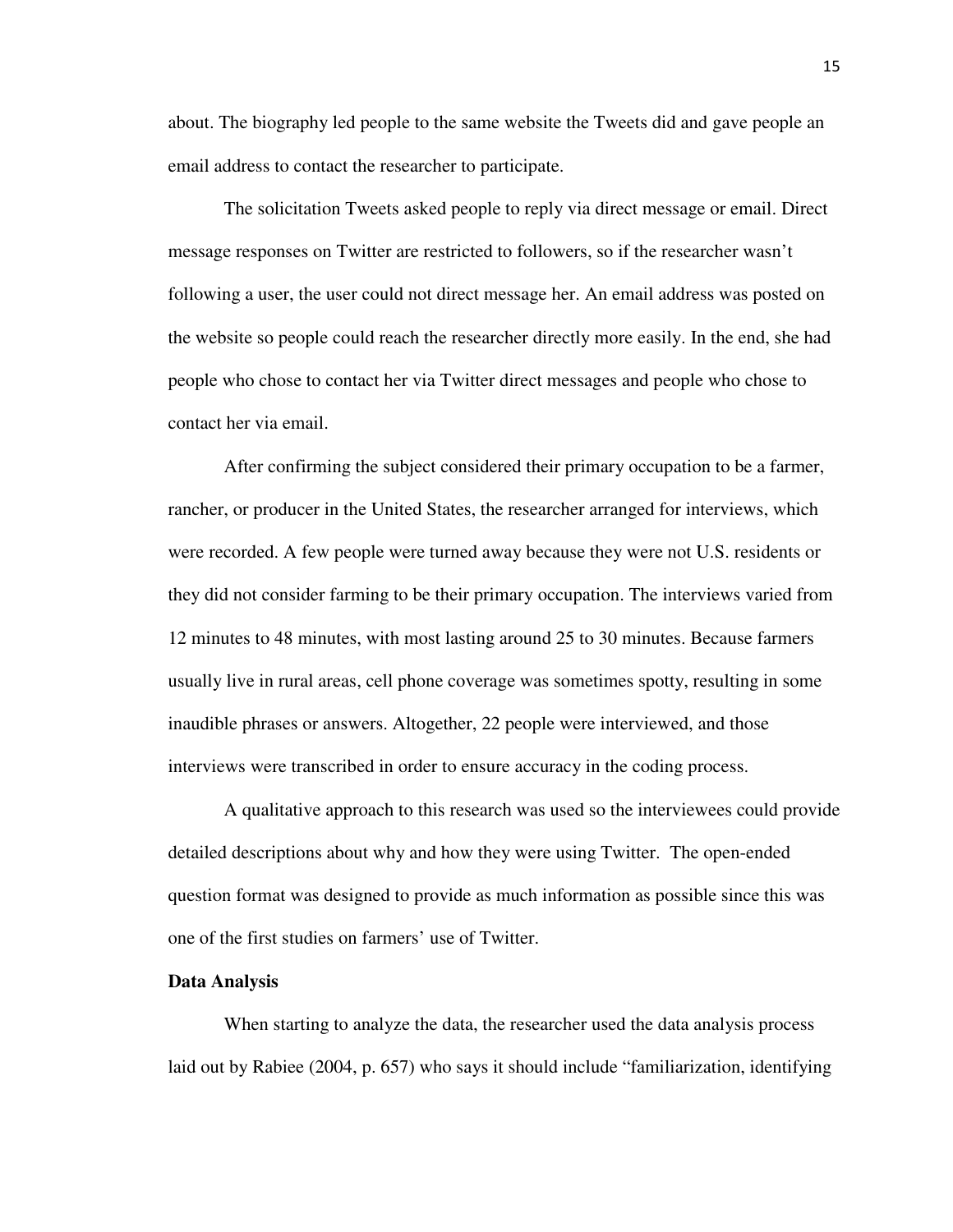a thematic framework, indexing, charting, mapping and interpretation." The researcher first familiarized herself with the data by conducting all of the interviews, listening to the audio files, and reading the transcripts several times. After studying the transcripts thoroughly, several themes that identified purposes for using Twitter emerged as many people expressed similar sentiments.

The main uses and benefits that recurred include: Twitter was used by farmers to obtain new information immediately, to meet others and exchange information with likeminded people, to reach out to consumers and others who would help the farming business, and to be an opinion leader on how farmers should use social media to share their message. After these areas emerged, the researcher cut up the transcripts and considered each answer's meaning, context, internal consistency, frequency and extensiveness, and specificity, as was recommended by Raibee (2004). Each answer to a question was categorized based on the theme it represented, with most of the responses falling into the themes mentioned above or could be classified as a demographic. As with any interview, some answers were so vague they didn't have any meaning or context, and some answers had several inaudible parts so they could not be properly categorized. People were then grouped together based on the amount of times their quotes represented the major themes.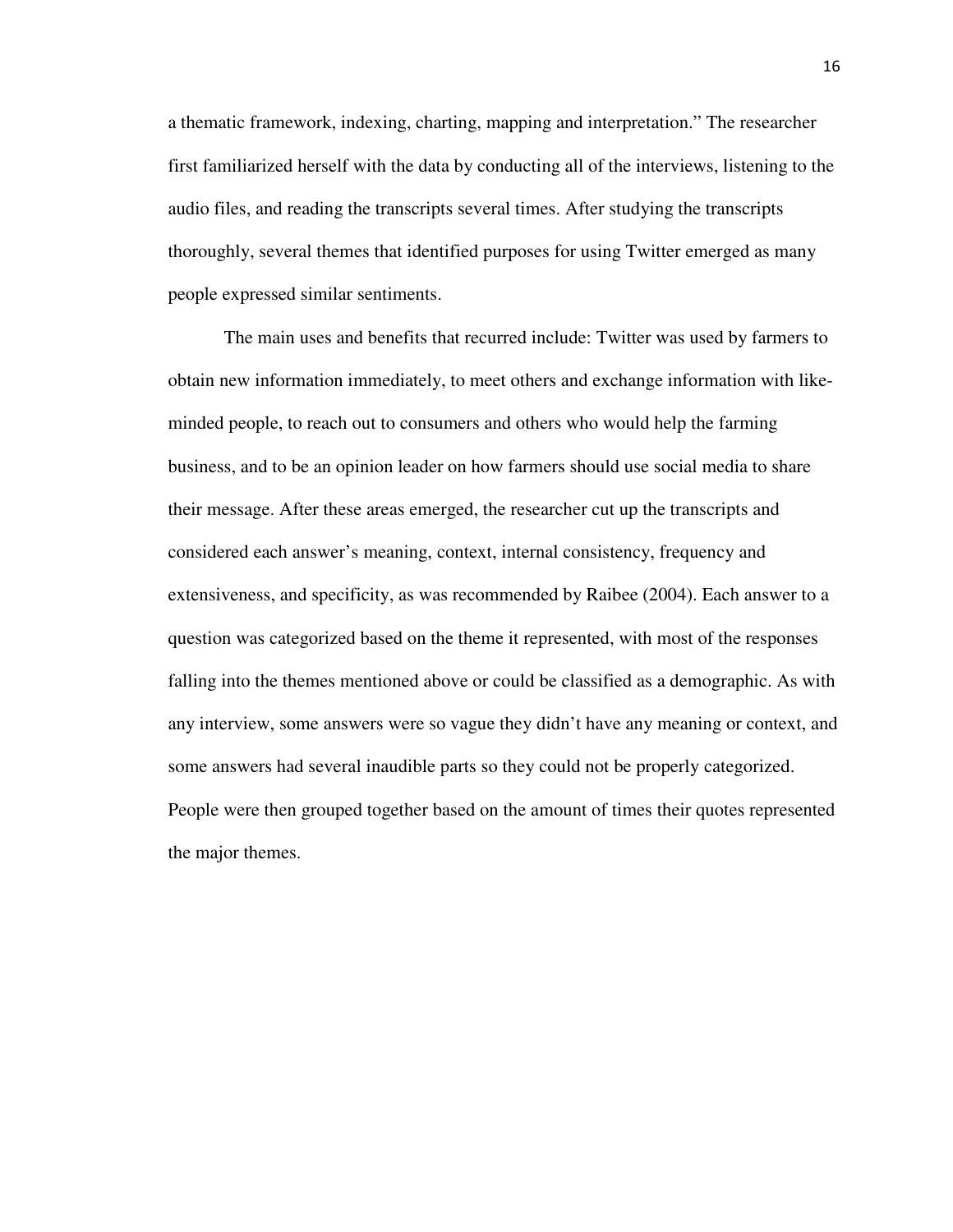### **Chapter 4 – Findings from the Research**

Four major purposes for using Twitter recur in the analysis of 22 interviews with farmers. The farmers find uses and gratification from Twitter primarily as informationseekers, leadership seekers, community builders, or business builders. The first group, the information-seekers, primarily use the social media tool to gain information and to tell their story. The second group seeks a leadership role in agriculture through Twitter. They seek out people to teach or lead when it comes to social media and how to share farmers' stories. The third group's main purpose is to build community among farmers, ranchers, and producers to exchange information. Finally, the people in the fourth group use Twitter almost exclusively for business purposes to connect with consumers or advisors on how to improve their business.

While each group has its own distinctive characteristics, some of those characteristics do overlap among the groups. For example, while a respondent may use Twitter primarily for surveillance and information purposes, some also used it on a secondary basis to help out their business.

### **Information-Seekers**

The first group, which includes **Respondents 2, 5, 9, 11, 13, 19, and 21**, is made of people who regularly talked about using Twitter to find and disseminate information. Three main characteristics behind this purpose are that this group often praised how quickly they received information via Twitter, they sought information by following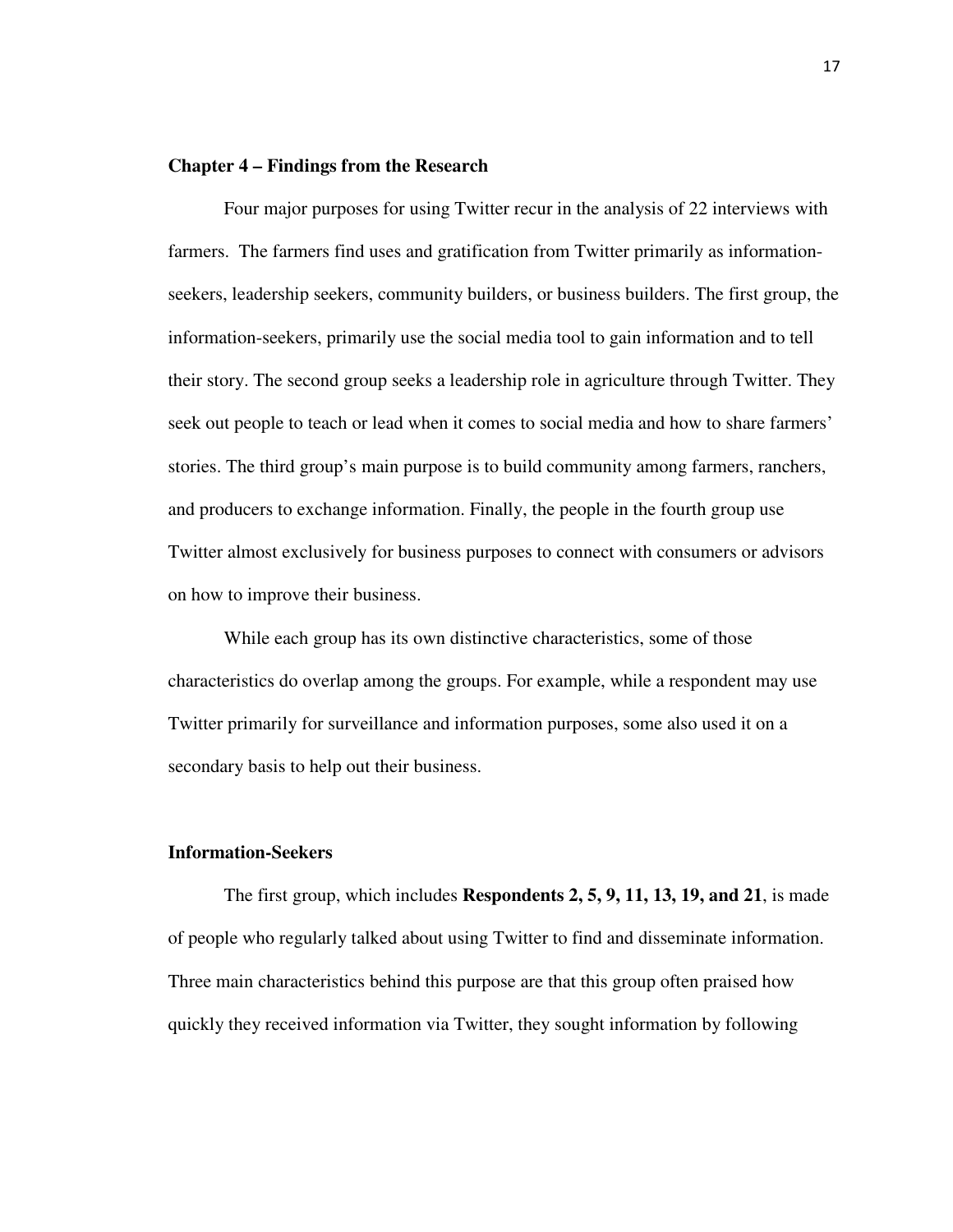specific topics on Twitter, and they took part in disseminating information to others to get their stories out.

 The demographics of this group are varied with three females and four males with two of them falling in the 46-64 age range and five falling in the under 45 range. Two people in this group have advanced degrees, four have bachelor degrees and one person has at least some college. They come mostly from the nation's midsection – Nebraska, Missouri, Texas, Iowa, Colorado, and Arkansas. The group raises a diverse amount of crops and animals with three of them farming soybeans, one of them raising sheep, three of them producing corn, and others producing a variety of food including pork, wheat, popcorn, and beef. A majority of this group found out about Twitter via training sponsored by a farmer's association, through the news, or a former place of employment. While they mostly focus on farming when they tweet, they also discuss other areas of their lives, politics, or their hobbies and interests. When comparing their Twitter use among their use of other media throughout the day, many said they spent quite a few hours on it or spent most of their time using Twitter to receive news and information than they did traditional outlets like radio, television, and newspapers. Only one person, **Respondent 9**, said he typically spent less time on Twitter than he did with other mediums. **Respondents 9, 11, and 13** tweet from a computer, **Respondent 5** tweets mainly from his smartphone, and the rest said they use both computers and smartphones.

First, most of the group members praised the quick information they glean from Twitter. **Respondent 2** said "I think it's truly the quickest access to the current information, because I carry a phone that I can look at Twitter and check what's going on and there is so much stuff in the news about different issues in agriculture that there is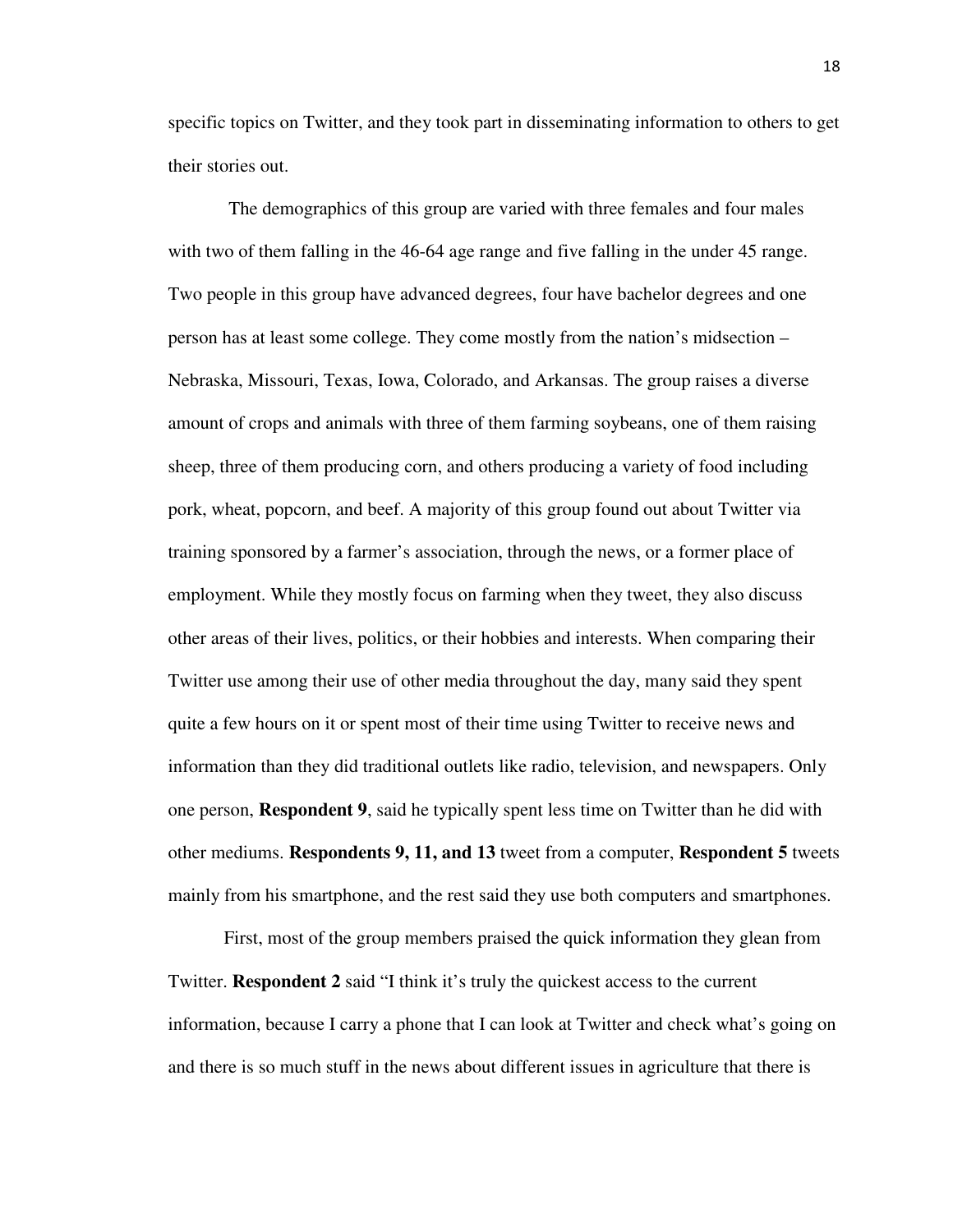something almost every day that catches my eye." **Respondent 9** reiterated the feelings that Twitter allows for more real-time sharing of information, which is something you can't really get anywhere else, and said "You can reach out and receive information from a wide variety of sources, especially if you go out and seek new people to follow." **Respondent 19** also noted Twitter's fast and real-time information, and said he is more likely to read an article if someone points it out on Twitter.

**Respondent 5** said: "It allows you to converse with people that maybe you don't necessarily have the opportunity to converse with. Sometimes, it's like a giant coffee shop. You get a whole range of ideas from other people on what's going on. You get to hear a wider perspective, especially on agriculture. You kind of get a feeling of what's going on nationwide – whether it's planting or harvesting, or what crops look like. You kind of get [the information] on a daily basis, not just at meetings or you see somebody once a year, you kind of get that flavor every day."

Second, this group seeks out that information by following specific topics on the social media site that will give them the information they are seeking. When describing what topics he started following on Twitter **Respondent 13** said: "I was trying to keep up with what was happening with the political fight that was affecting the agricultural community, which is always out there as a topic on Twitter. The second reason was to try and promote, in my ways, more sustainable agriculture that was responsible to the community. I'm extremely concerned about natural resources like water and how people take care of their animals." **Respondents 2, 9, 11, and 19** also said they first started out following a lot of agriculture industry news as well as other topics of personal interest. **Respondent 2** said while she uses Twitter to communicate with others at times, she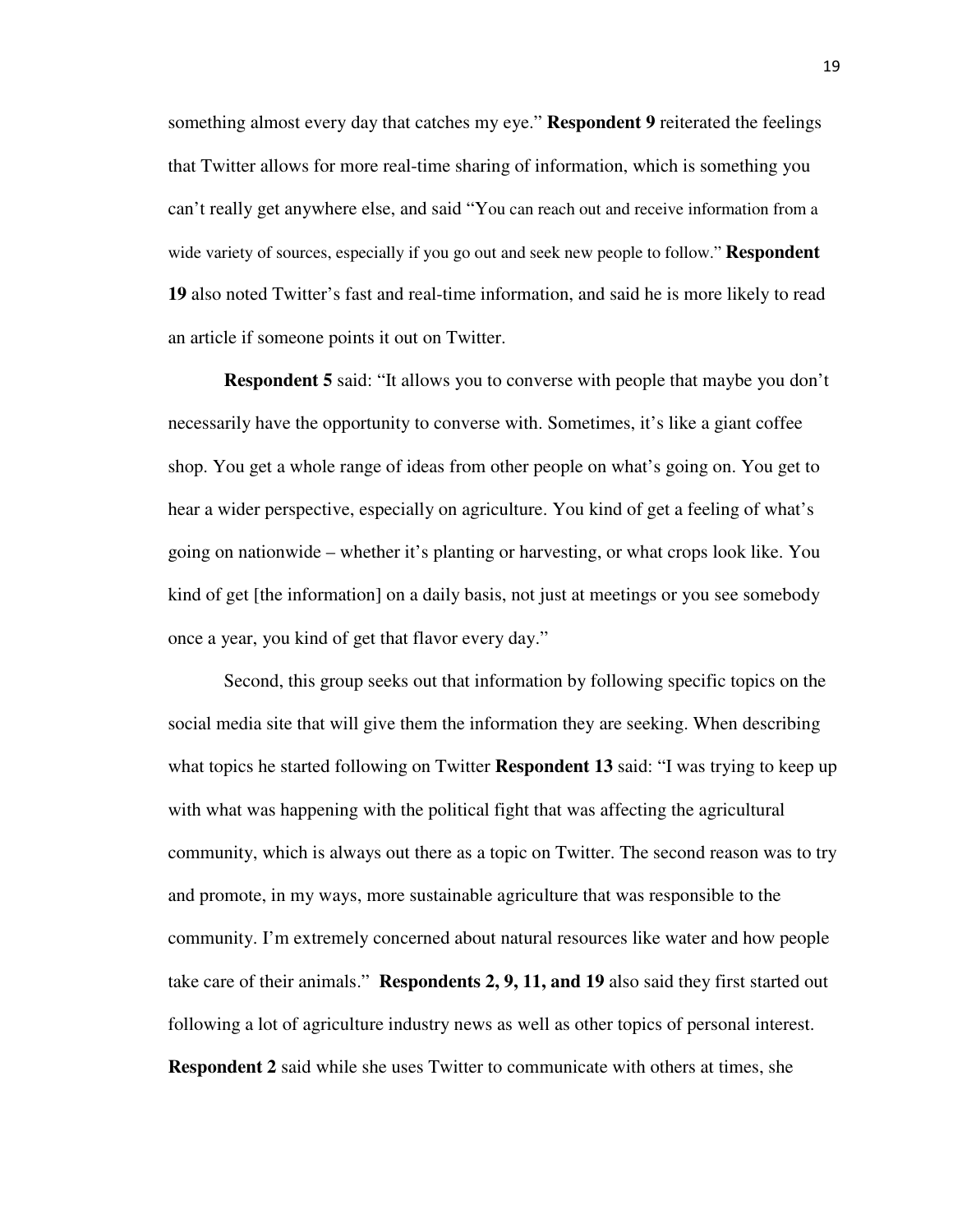mostly uses it to get information. "I call myself a voyeur. I'm out there watching and reading, but I'm not always commenting."

In response to the same question about topics they followed on Twitter, **Respondent 5** said at the beginning he mostly followed agriculture topics and started following some environmental groups so he could see what everyone was talking about. "There was a group of farmers out there that were getting together and AgChat was just getting started at that point, so it was a lot of ag-based stuff, started following some of the anti-animal activist groups as well. I was seeing what was going on both sides of the issue."

While **Respondent 5** said all of this information hasn't changed how he does his job, it's changed how he gets information and research on his farm practices: "It's made me try and make sure I'm talking about what we're doing or researching what other people are doing a lot quicker than say waiting for a farm magazine to come out. The story might be 6 or 7 months old by the time you get the farm magazine. There might still be some relevant information, but I might try something out on the farm because I saw it on Twitter yesterday...."

Third, this group also enjoys disseminating information to other people and getting their story out. **Respondent 2** said she follows moms, "and the reason I do that is because I would like to let more people know about dairy." The Information Seekers follow and tweet about a variety of different topics. For example, **Respondents 2, 11, and 19** have blogs, and **Respondents 2 and 11** said they use Twitter to push out information they may cover on their blogs.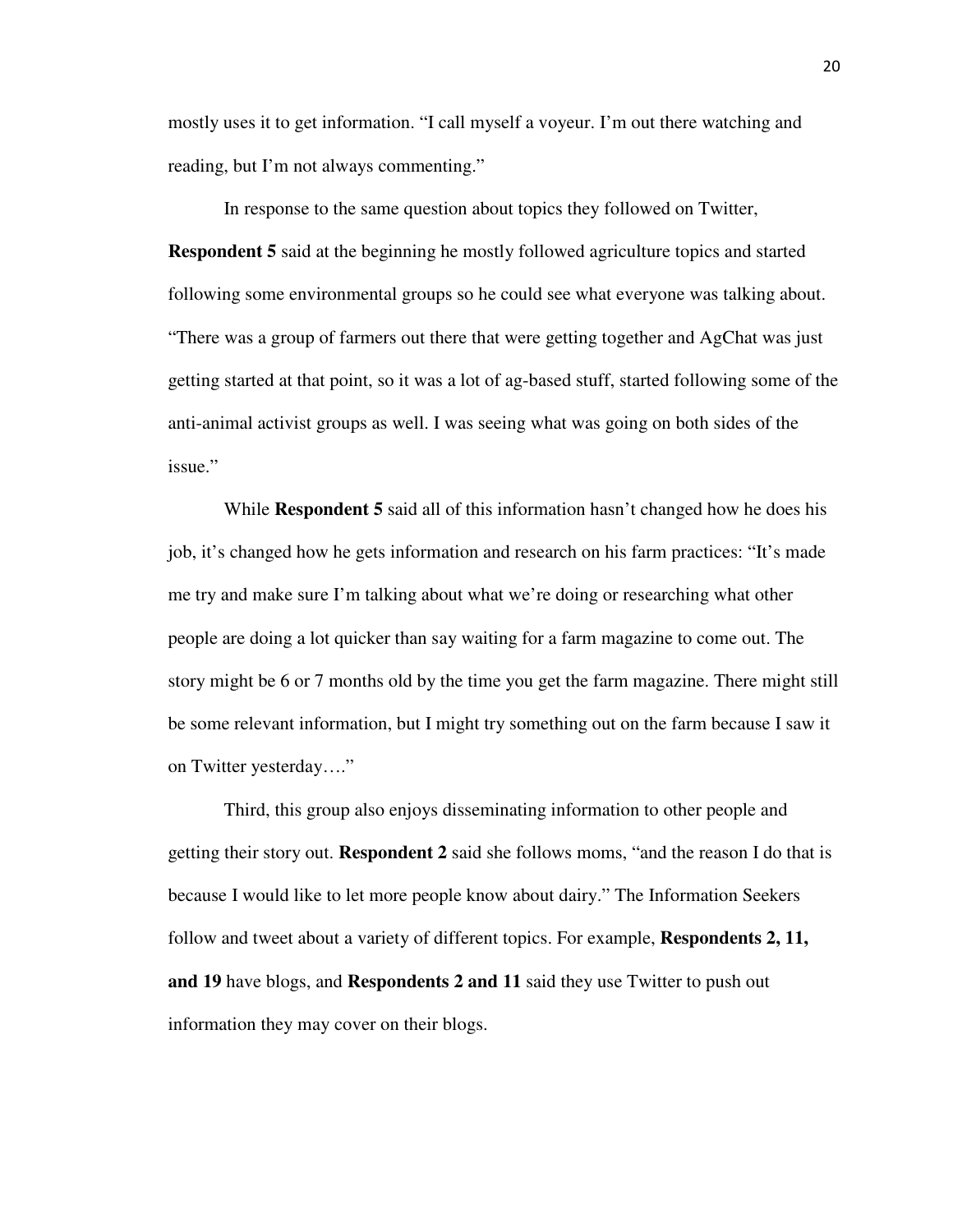Most of the group said they tweet about topics that are personally important to them, but **Respondents 2, 5**, **and 19** said they also tweet about daily activities and what they are doing. They were also asked if they tweet about political views or views on the news. **Respondents 5, 11, and 19** sometimes tweet about political views or views on the news. **Respondent 19** said: "I try not to get into politics, but I do send out tweets about issues that could affect producers/farmers/ranchers that are political as far as just putting out facts so that people are aware that this could happen to producers if this goes through. I'm not trying to bash anything, but more just trying to show others the producer's standpoint."

While still being an information-seeker who enjoys telling people her story as well, **Respondent 21** is an outlier for this group. While she said she uses Twitter to seek out information and to correspond with others to share her viewpoints throughout her statements, she said she mostly followed politicians, government organizations, media outlets and journalists. While she did also communicate with those in the agricultural sector and reiterates the theme of information seeking throughout her interview, she seems much more focused on receiving news and sharing her story with journalists. She said she enjoys "the ability to connect with people directly on the news business. Like there were some people on the news who were talking…on Fox News one time, and I contacted directly the person that was saying the wrong things. So I … said 'hey, I farm, so I know about this,' without being disrespectful, they just don't know about it. Making those connections is also important – connecting with others who are telling people about farming."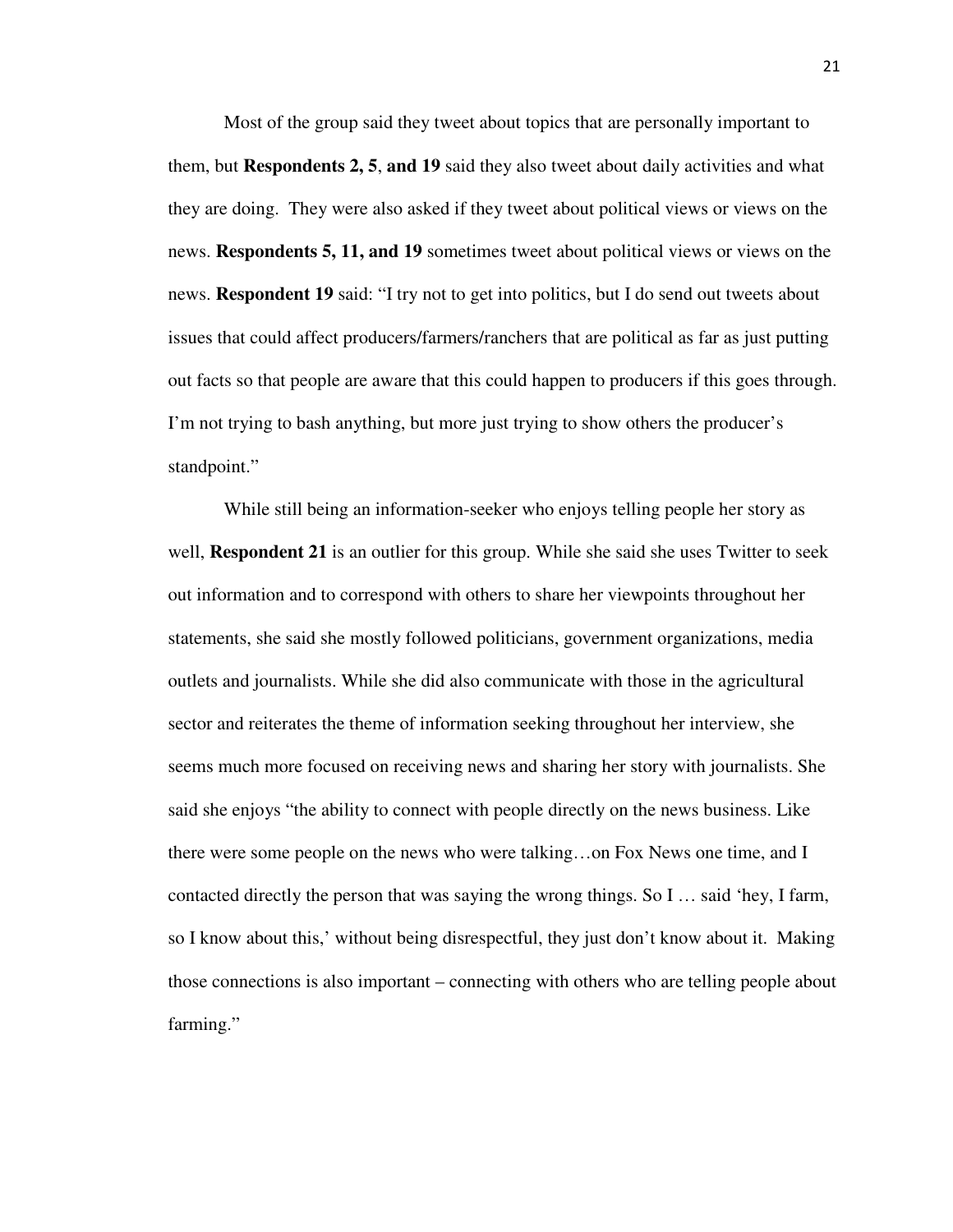This well-educated and young group is focused on receiving and giving information to many other people – other farmers, foodies, and just regular consumers. While they do have similar characteristics with other groups, especially the Community Builders, they follow people with the intention of receiving vital information from them.

### **Leadership Seekers**

The second group is comprised of people who are looking to lead others in agriculture and social media and using Twitter as a tool to do so. It is comprised of three people - **Respondents 6, 14, and 17.** There are two very defining elements about this group's purpose. First, everyone in the group has a strategic way of tweeting and they have deliberate uses for the social media site. Second, this group has a vision for how they think farmers should be using Twitter now and how they want farmers to use it in the future. When it comes to their demographics, one unique trait about this group is they have established leadership positions in physical organizations, like Farm Bureau organizations or other grower's associations, or have somehow established themselves as digital leaders on Twitter. Coming from Illinois, Kentucky, and California, all three people in this group are male, with two people under 45 years old and one between 46-64 years old. Two of them have bachelor's degrees and one has his master's. They all tweet from both a computer and a phone, but one said he mostly tweets from a phone. Each member of this group has also built quite a network for himself on Twitter. However, they each have their own definitions for what a "network" is, whether it is the interactions with people or by the number or status of people who follow them. One of the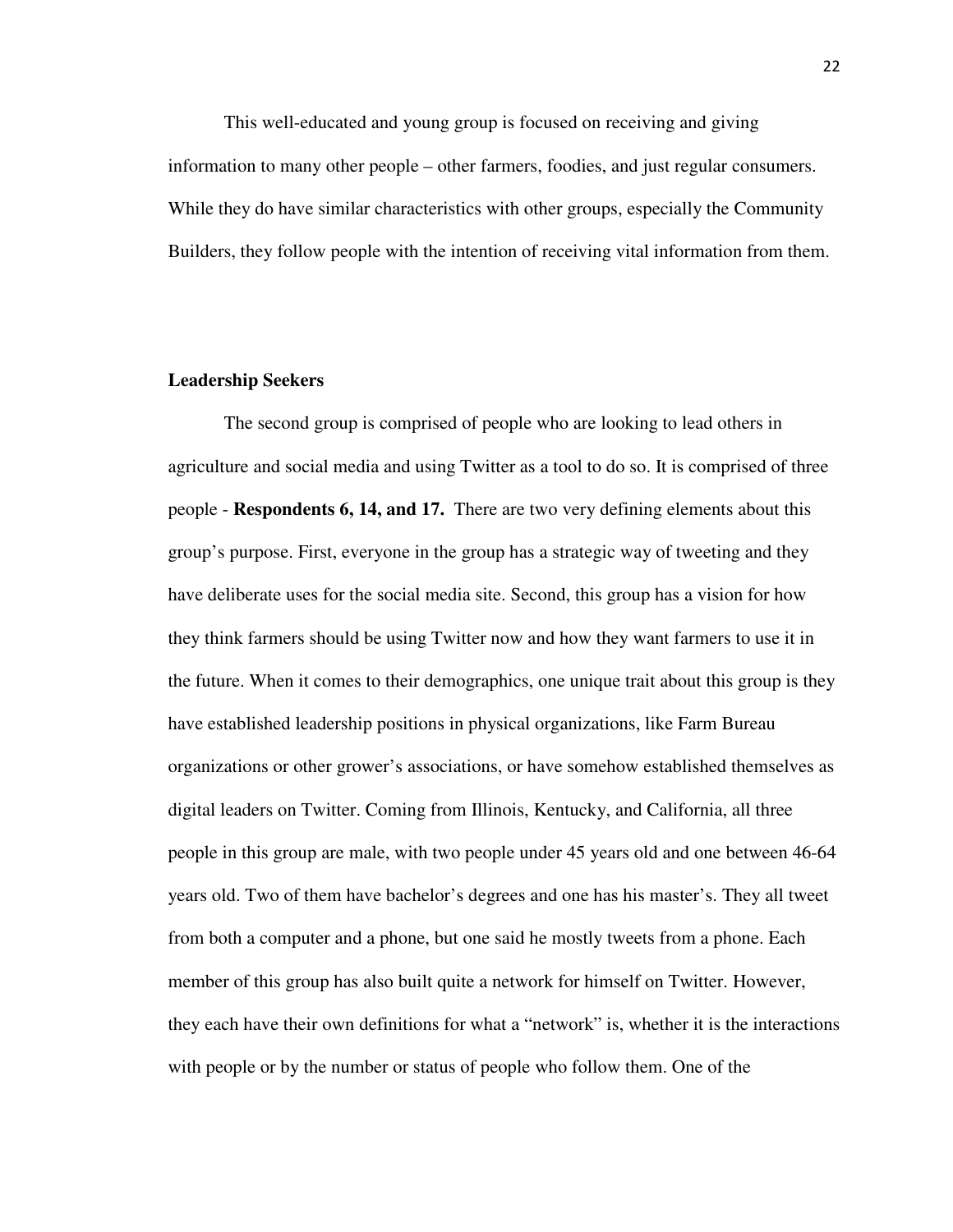respondents is followed by thousands of others, another is followed by a few hundred, and the third is followed by over a thousand, which he says is "not that many." Ironically, this group also doesn't spend as much time on Twitter as others in this study to get news and information. Two people use Twitter to get news and information one to a few times a day, while the other one said he uses it about a third of the time compared to his use of other media outlets.

First, when it comes to their strategy for Twitter, each person had his own way of tweeting and had a deliberate reasoning for his method of use. **Respondent 17** said he tweets when he is motivated to, whether it's every other day or every three to four days, but he is strategic about what he tweets to counter-act some of the beliefs held by followers. "I guess here's my philosophy on tweeting: I don't burn it up…I'm followed by a lot of Humane Society and PETA people…more so than anybody else. I can put something on there every day with the same tone and same thought process and basically make those people numb to it. Or I can take another route, and every so often, take what I consider a simple, mundane task. Let's take for example, we were unrolling hay the other day, out in the middle of a snowstorm and the cows ate before we did…We take that kind of tone with it so they understand," he said.

**Respondent 6** said he became involved on the site because he knows and understands the psychology behind Twitter and how he can ask others questions in order to receive a certain response from them. "I seek out certain individuals who have an influential following and who have the potential for a major reach for impressions. And if they are a certain individual who is of similar thinking to me, I will ask leading questions to further engage the rest of their audience to further engage on a specific topic.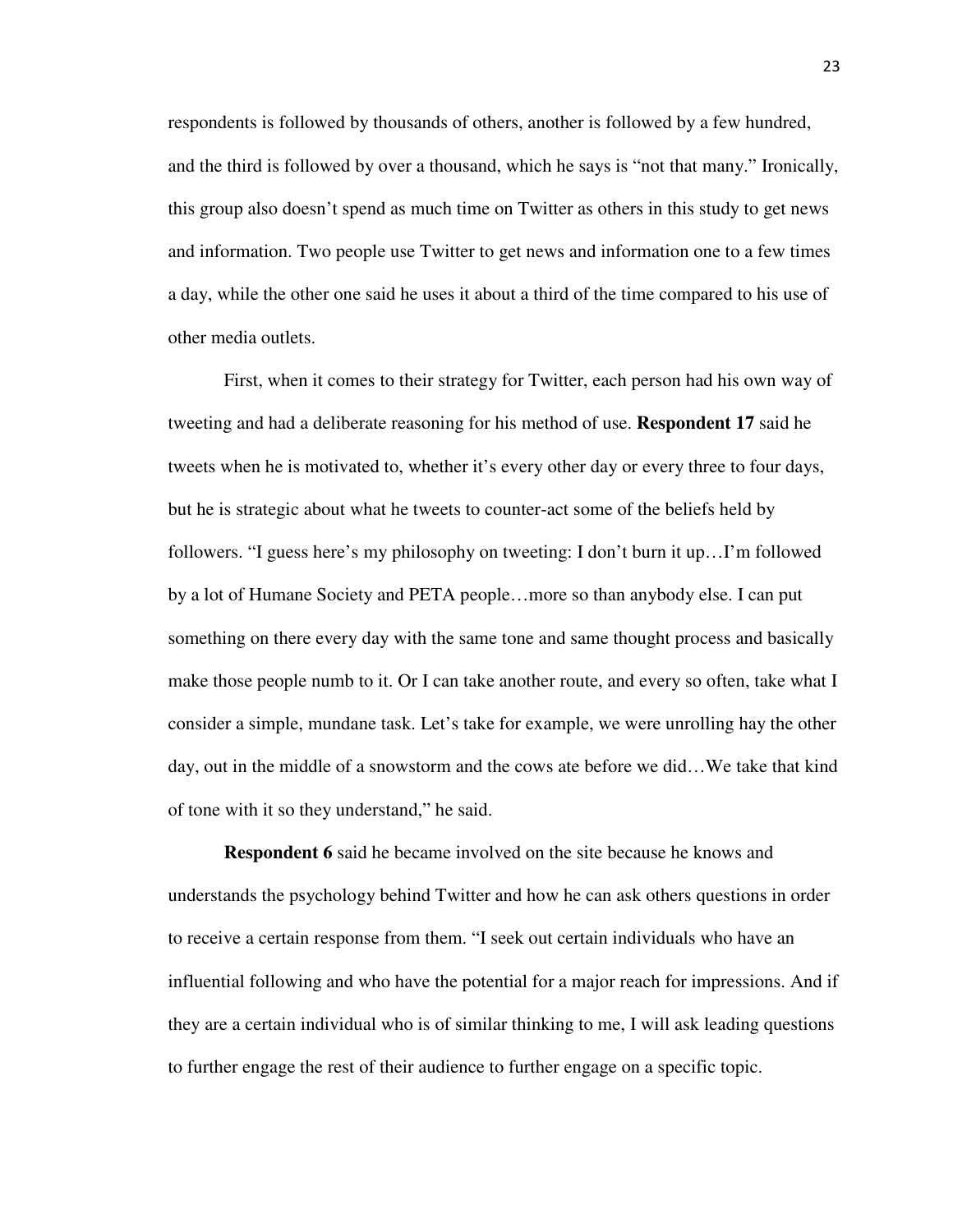Otherwise, if it's a certain individual who has an opinion which is opposition to agriculture, I will ask leading questions to show, demonstrate, or cast a light upon the error in their thought process and the fallibility in their logic," he said.

Although **Respondent 14** was not as blunt in saying he used Twitter to spread a specific message, he made it clear in his interview that he sees himself as a leader who can teach others to use it in a way that is advantageous to farming, and that there is a need to teach farmers the valuable uses of Twitter. He said he even plans to use Twitter more for networking when he gets his book published, starts to do more life coaching, and participates in more speaking engagements. He said: "I'm on the only one on [a major farm organization's board] that uses Twitter. … A few of the young guys… are on Facebook, but maybe just three or four. So even the young guys are not using Twitter, at least in my part of the world yet. …Even some of the businesses that I would like to follow, some of the businesses trying to use Twitter are doing a very poor job. I've actually taken the effort to make suggestions to increase their visibility, and they have ignored them… I think the farmers are going to have to see value. They think it's silly and it takes a lot of time and all that, so they go to the coffee shop and they watch TV. It's a matter of choices. I'm not sure what's going to drive the farmers to use Twitter, because a lot of the farmers that are using it are using it for a purpose. They are building a tremendous following with speaking engagements and stuff like that…There are very few farmers that are just on there just to be participating."

Second, this group also sees a vision for how farmers can use Twitter and other social media in order to get their story out and communicate with consumers. **Respondent 6** said: "I think it will continue to grow and be recognized for the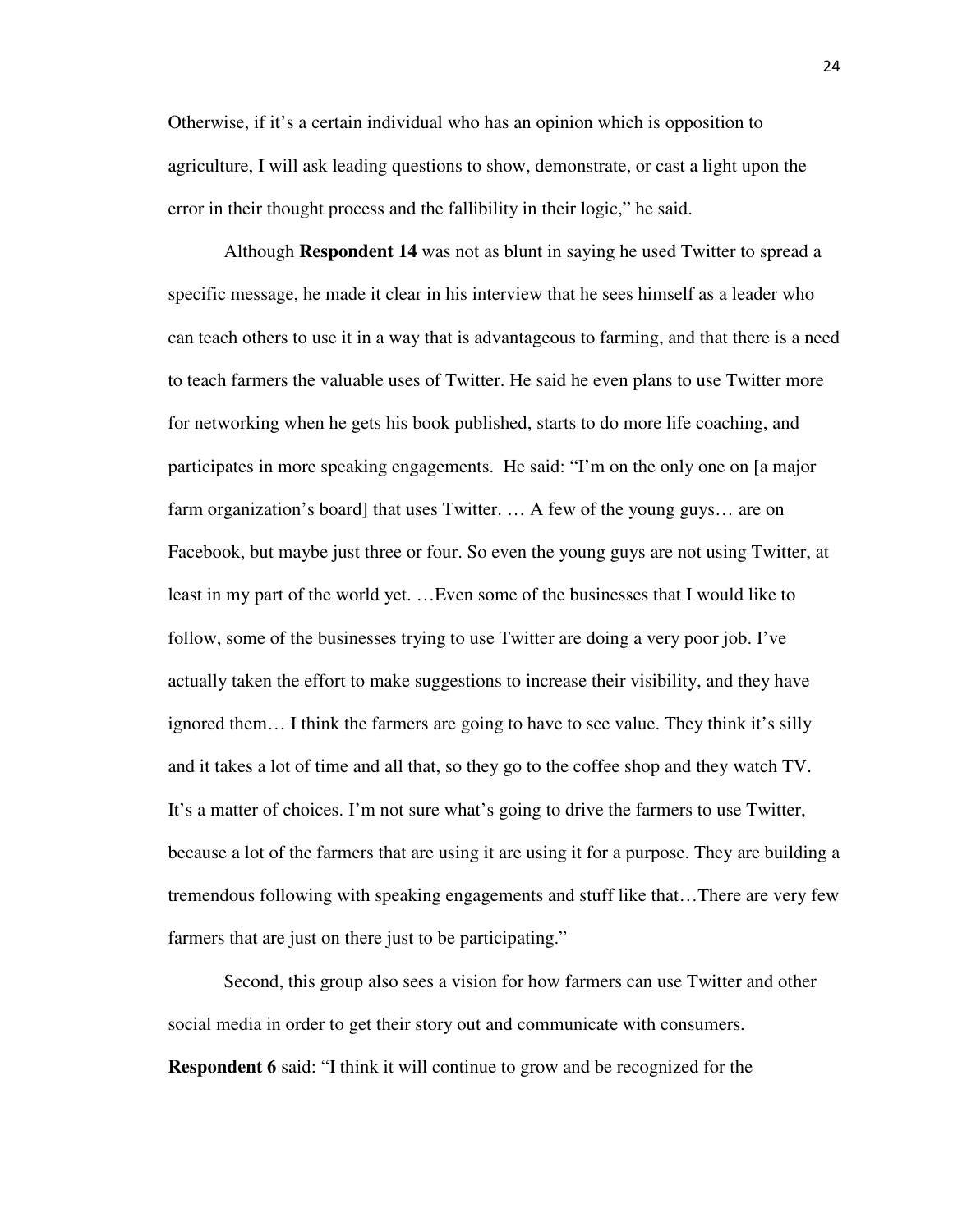importance and the opportunity it offers to reconnect with consumers. I think it's an invaluable tool. Maybe it's not exactly Twitter, who knows how long Twitter will last, I have a feeling it will be around for a while. But it's a tool – a connection, the opportunity to build bridges, grow communities is tremendous and I don't see it dissipating in the near future." **Respondent 6** pays attention to what is going on at technology conferences and sees it as his mission to share the latest innovations with the agriculture community. He said: "I was actually probably a bit unique. I was probably one of the first…to get actively involved in Twitter, and I actually spend more time teaching others how to utilize  $[it]$  – how to connect to specific audiences and work with a number of  $[people]$  ... on how to reach a specific audience, how to gain interest, [and] how to participate in productive/professional dialogue."

**Respondent 17** said he is focused on getting the younger generation on Twitter, but he is hesitant to say that Twitter will really be able to take off until the older generation of farmers either adopts it or retires and lets the younger generation take over. He said: "If we look at the older guys, which make up the vast majority of the [cattle] community, and take the average age of the producer, which is 62 or 63, or whatever it is these days, he's probably not going to adapt real well and change his business. Now if we come down to the minority, you know, guys my age, it probably will have an effect. We're not talking short term though, and the reason I say that is, we've got to wait our turn in the business… Those 65 year olds have got to retire and move on and give us the reigns a little bit. Then I think the social medias and stuff like that will play a much larger role, but until that change happens, I don't see it being very significant."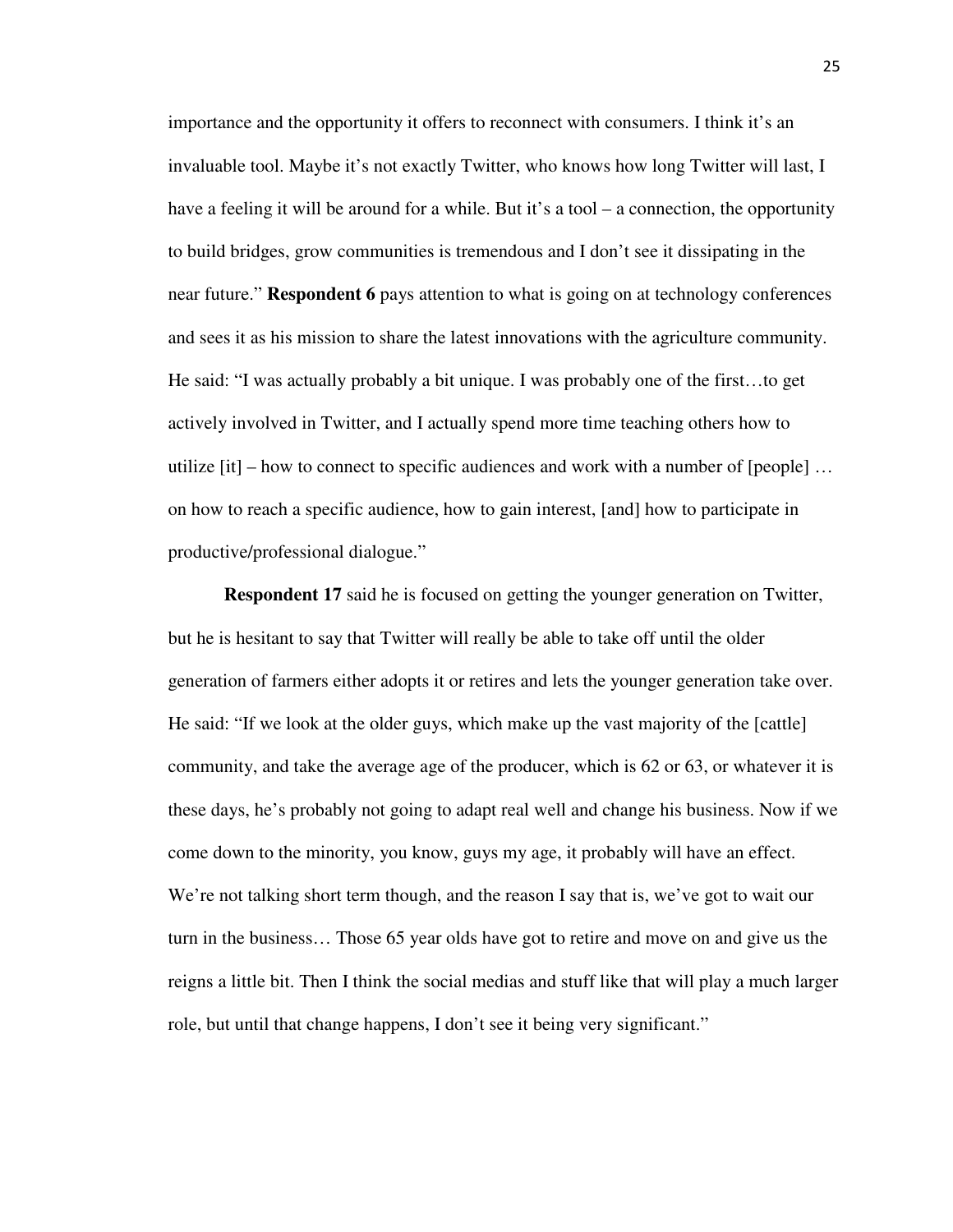People in this group have the idea they are either the opinion leaders or they are teachers of social media and have an interest in leading the farming community into the next state of technological innovation. While it's a small group, they are well educated and focused on how they can use technology strategically to help promote agriculture.

### **Community Builders**

The farmers that make up the Community Builders group use Twitter to meet and relate to new friends in the business and work to build relationships through the social tool. There are three main elements to this purpose behind using the social media site. First, most people in this group joined Twitter with the intention of reaching out to others. Second, Twitter has changed how people in this group communicate with other people on Twitter and people in the physical world to provide a greater consensus on what farming is all about. Finally, in a characteristic similar to but not the same as the Information-Seekers group, this group seeks people out to follow who have like-minded interests to follow and build relationships with.

Nine people – **Respondents 3, 4, 7, 8, 12, 15, 16, 20, and 22 –** are in this, the largest group. When it comes to their demographics, there are three females and six males, and four people between 46-64 years old, with five of the group members under 45. This group also grows a diverse amount of crops such as corn and soybeans, but they mostly raise cattle and other meat such as chicken, rabbits, sheep and hogs. They are from all over the nation – two from Alabama, and one from Iowa, New York, Kentucky, Maine, Kansas, Utah, and Nebraska. There is one person who has a junior college degree, five people who have bachelor's degrees, one person with a law degree, and two others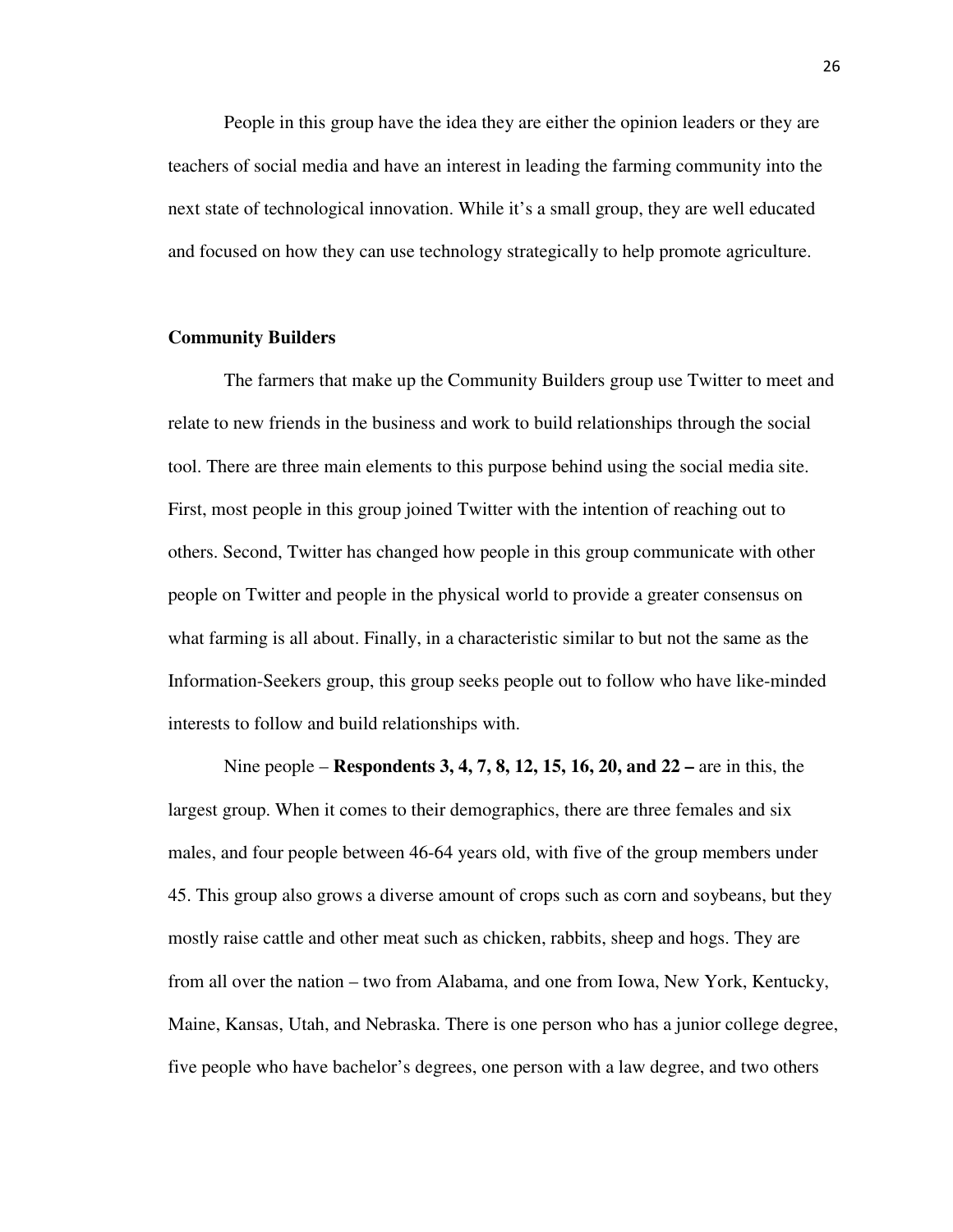with a graduate education. Compared to their other news and information gathering habits, this group was across the board in whether they spent more, less, or about the same amount of time on Twitter compared to their other news and information gathering habits. Two people said they are on and off Twitter so much throughout the day that it would be hard to compare how much time they spend on the social media site compared to how much time they spend with other news outlets. Out of the nine community builders, only two – **Respondent 20 and Respondent 3** – limited themselves to Twitter. The other seven used other forms of social media as well to build relationships. Those that did use social media usually used quite a few of the social tools at their disposal including Facebook, LinkedIn, blogs and YouTube.

Most of the people in this group have met someone in person who they were first introduced to via Twitter. They like to share information with others, and they also think there are some business benefits to Twitter. However, they concentrate most on building community and making connections with people.

The first characteristic of this theme is that people joined Twitter with the intention of meeting others and building support for agriculture. **Respondent 12** commented on why she joined: "Well, because in middle of 2009 the dairy farmers were in a horrible financial mess – the price of milk had crashed dramatically, and so every dairy farm, including my own farm was losing money at about a rate of \$1,000 per year, per cow. So I thought it was such a financial disaster that I thought I could reach out and find other farmers that were in the same situation, so that was my primary goal to try and talk with other dairy farmers in the country." **Respondent 8** said he joined when he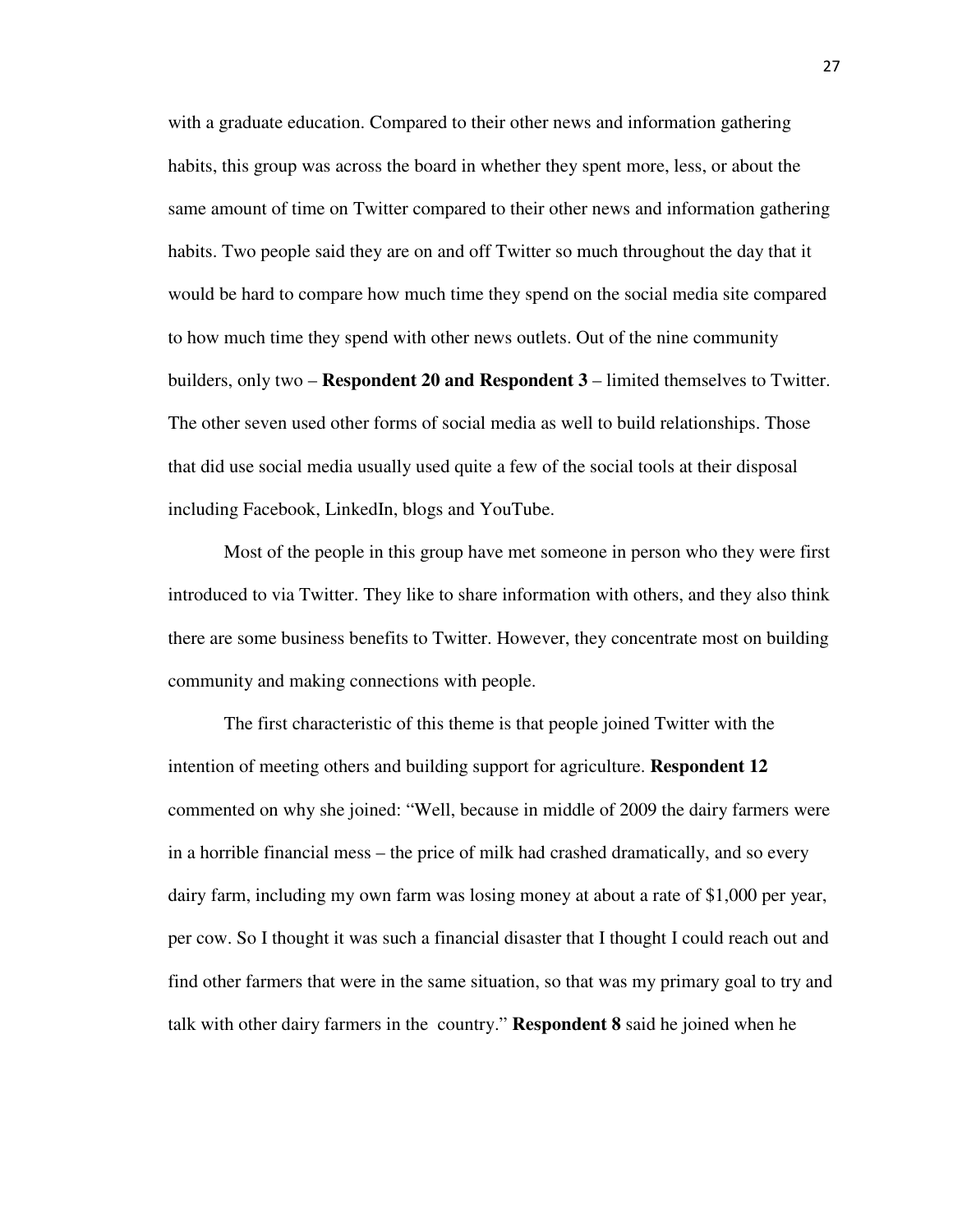realized there was an active agricultural community on it, and **Respondent 15** said he was primarily interested in the new way of connecting with people.

Second, Twitter has changed how this group communicates both online and in the real world with other people. When asked if he believes Twitter has changed how he communicates, **Respondent 3** said: "Definitely… It's allowed me to share what I'm doing on the farm with people around the world. It's allowed me to communicate with other farmers to see how it used to be…I never did it, but you have to go to the coffee shop or the elevator office and you sit around and drink coffee and talk to your neighbors about how harvest or planting was going. Now, when I'm sitting in the tractor or the combine, you've got auto steer, I can find out how harvest is going in Illinois, Indiana, Nebraska or wherever, not just in my local area."

**Respondent 12** reiterated the idea that it has "opened up a whole new world of people to communicate with." When **Respondent 15** was asked if it has changed his method of communicating, he said: "Yes and no. The yes is that obviously when you communicate on Twitter, you have to do it in brief bursts. You better be pretty succinct so what you have to say comes across. No, because I find that if there is something that has to go further than 140 characters conversation back and forth, many of us tend to revert to either e-mail or telephone calls."

However, **Respondent 4** said while he is very conscious of his activity on Twitter, he is working hard to make sure he is building relationships outside of social media and in the real world as well. He said: "It has kind of helped me when I encounter real life questions from people. I've got a lot of questions on Twitter before just on various aspects of a dairy farmer and agriculture in general. Being that's over a computer,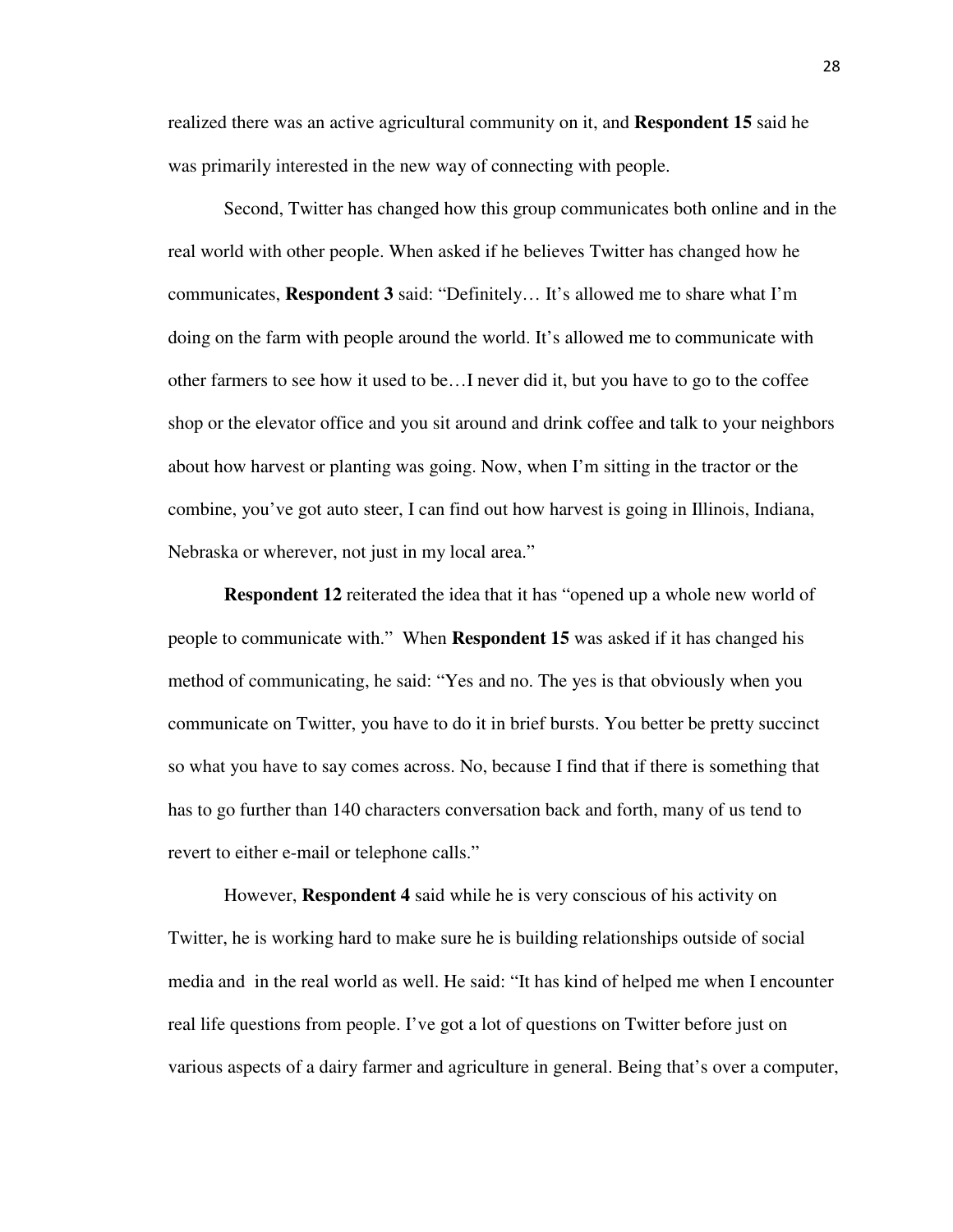that gives me time just to stop and make sure I'm sure of the answer I am going to give. Of course, you don't have that luxury when you are standing face-to-face with someone. Having already seen a lot of the questions that come over Twitter, that's kind of, in effect, been a good practice for me to be up on issues and be able discuss them face-to-face with people when I'm presented with that situation." He also acknowledges the potential downside of communicating by social media. "It's so easy to do and such easy communication and such a good way to get our story out there, we can run the risk that we get to the point that we spend too much time doing that and not carving out enough time in our lives to make personal contact with people. From my standpoint, I like talking about things on my farm and I like to promote agriculture in general, and casting a positive light. Part of that is that I engage in traditional media, engage with people I meet whenever I'm out somewhere. I still got to remember that I got to make time to engage people in all of the traditional ways about agriculture I need to make sure I don't put all of my eggs in the social media basket, so to speak."

Third, most of the people in this group said they actively seek people out who have like-minded interests to follow on Twitter and build a community with. Following someone on Twitter means you will receive their updates and whichever updates they choose to retweet. For example, when asked who they follow on Twitter and why, **Respondent 22** said: "People I follow now are off of retweets, you know, someone will retweet something that someone Tweeted about, so I'll look at their profile and their timeline and try to follow them if they are interesting. …So ag and people who have common interests – like precision ag. I try and find as many of those people that I can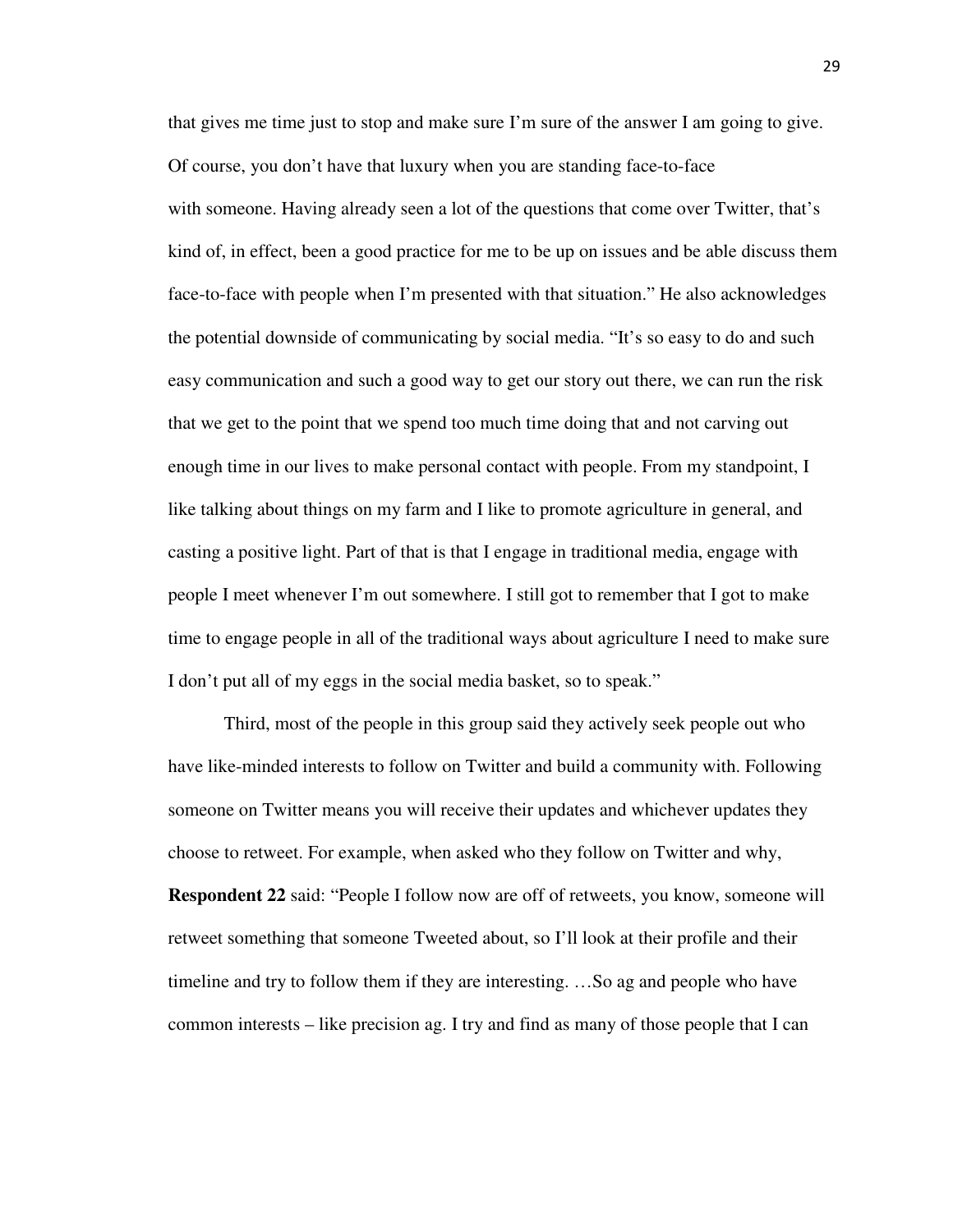just because precision ag is a technology that's changing constantly, so it's good to keep up on that information."

While many of the people in this group look for people in the agricultural community to follow, they each have their own ideas on who is "fit" to follow. Many say that each individual they follow is selected for a specific reason such as finding a person who meets a particular demographic. **Respondent 15** said he always checks people's profiles to see if they tweet too frequently or if they are providing valuable content. **Respondent 3** was the only one out of the group who said he doesn't search for people to follow. He usually just waits for people to follow him, but will follow anyone that looks like a mom or is a part of the agricultural community.

In response to the same question, **Respondent 16** explained her strategy for following people and really connecting with others: "I have two different groups. … I follow first of all other agriculture people who are tweeting good information, good links out there, good basic news. And then, the other group that I follow is consumers that are not at all involved in agriculture. I have really worked to find those other people that I could connect with, and those are mostly moms. I'm a mom and I can visit with them on that level as well."

This group is focused on community and making connections with others in agriculture by being specific about who they choose to follow on Twitter, as most joined with specific intentions to meet and converse with others. While they seem pleased with Twitter, they are active users of other social media tools and they make sure that they are not putting all of their energy into Twitter or social media in general, as they like to connect with others face to face as well.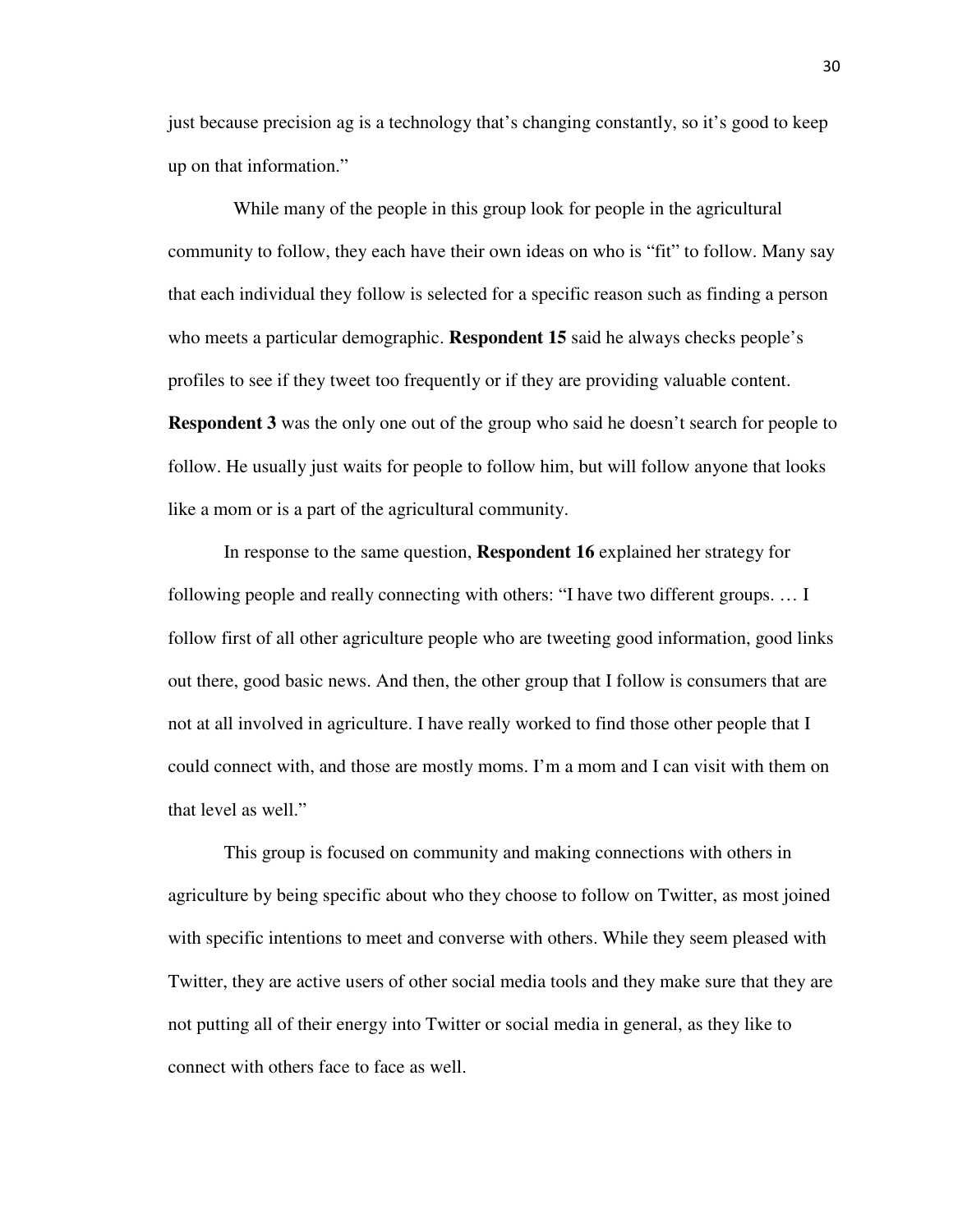### **Business Builders**

The final group consists of three people – **Respondents 1, 10, and 18** - who are all concentrating on using Twitter to benefit their business and grow it through a niche market they seek out on Twitter. There are two main characteristics behind their purpose for using the site. First, this group is very strategic about whom they connect with on Twitter to improve their business. Second, these people are on Twitter and using it because they believe they get valuable resources from Twitter they can't get anywhere else. When it comes to their demographics, two males and one female make up this group. Two are organic farmers and one has a diverse amount of crops and cattle. Two are under 45 years of age and the other is between 46-64 years old. All three have their bachelor's degrees and they are from Wyoming, North Dakota, and Minnesota.

**Respondents 10 and 18** were the most unusual because they make it very clear they are only on Twitter to benefit business. **Respondent 10** only corresponds with commodity brokers and major companies through the social media site, and **Respondent 18** only corresponds with consumers. **Respondent 1** seeks out community, but in the end, overwhelmingly says throughout her statements that her primary use of Twitter is to promote the family business. This group is also across the board when it comes to how much time they spend on Twitter in comparison to other news outlets in order to find news and information as one doesn't really use Twitter to get information, one said she uses it more, and the other said it was about the same.

First, this group is very strategic about whom they connect with on Twitter. Respondent 18 said as an organic farmer, he is looking for a niche market, and he can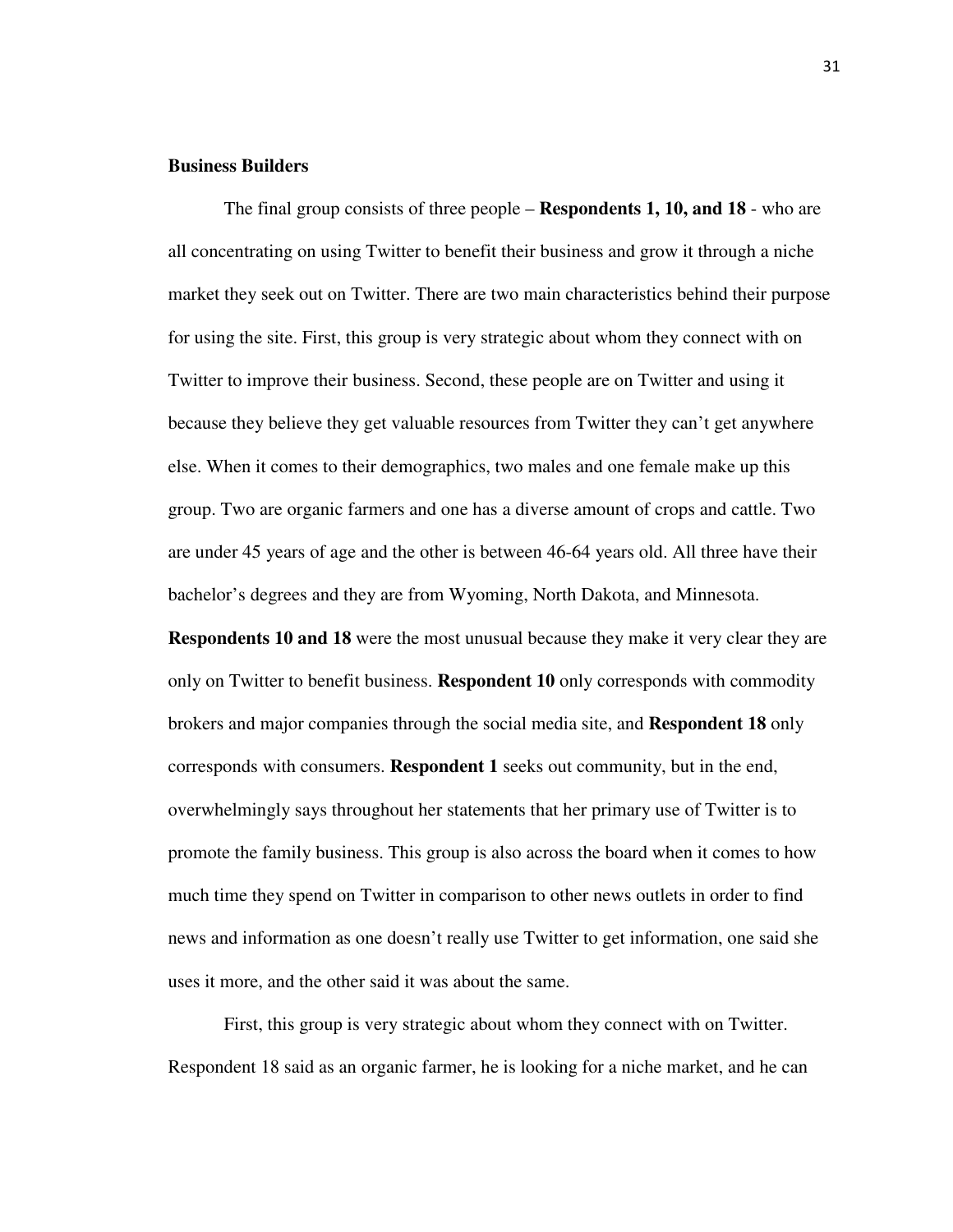target those people on Twitter. He doesn't have time to talk to other farmers, so therefore, he only connects with consumers. **Respondent 10** for the most part only follows a niche group as well, but he is focused on following commodity marketers. He said that he also doesn't spend a lot of time focusing on communicating with other farmers. While it's clear **Respondent 1** uses Twitter for information and community building as well, she also uses it extensively to benefit her organic farm. In response to the question "Why did you join Twitter?" she said she and her husband were doing a lot of social media about their farm. They have a large direct-market business that sells beef, pork, and chicken, and they had already created a website, Facebook account, and a blog about their farm. "So the next step was Twitter - just to give short little updates on what was happening. On our blog, you can see our tweets from our farm, and it's kind of 'oh, what's going on.' If we have a calf picture or things like that. So really engage the consumers more than a long blog or a static website," she said.

This group is also very strategic in who they follow, and are focused on people who will help benefit their business. When asked whom **Respondent 1** decided to follow on Twitter she said she follows a lot of moms, because they make the grocery and food decisions. She also follows a lot of people who are also in the organic farm business, just as she is, so her and her husband can get a sense of what is going on in their market. **Respondent 18** also said he looks for those who are interested in organic food: "It's people that are foodies, people interested in connecting to where their food comes from. These are people that are interested in connecting to how it's done. They know organics, they understand what organics mean. They are looking for it and they can't find it in their supermarket…So I use Twitter to go out and find individual customers that I then bring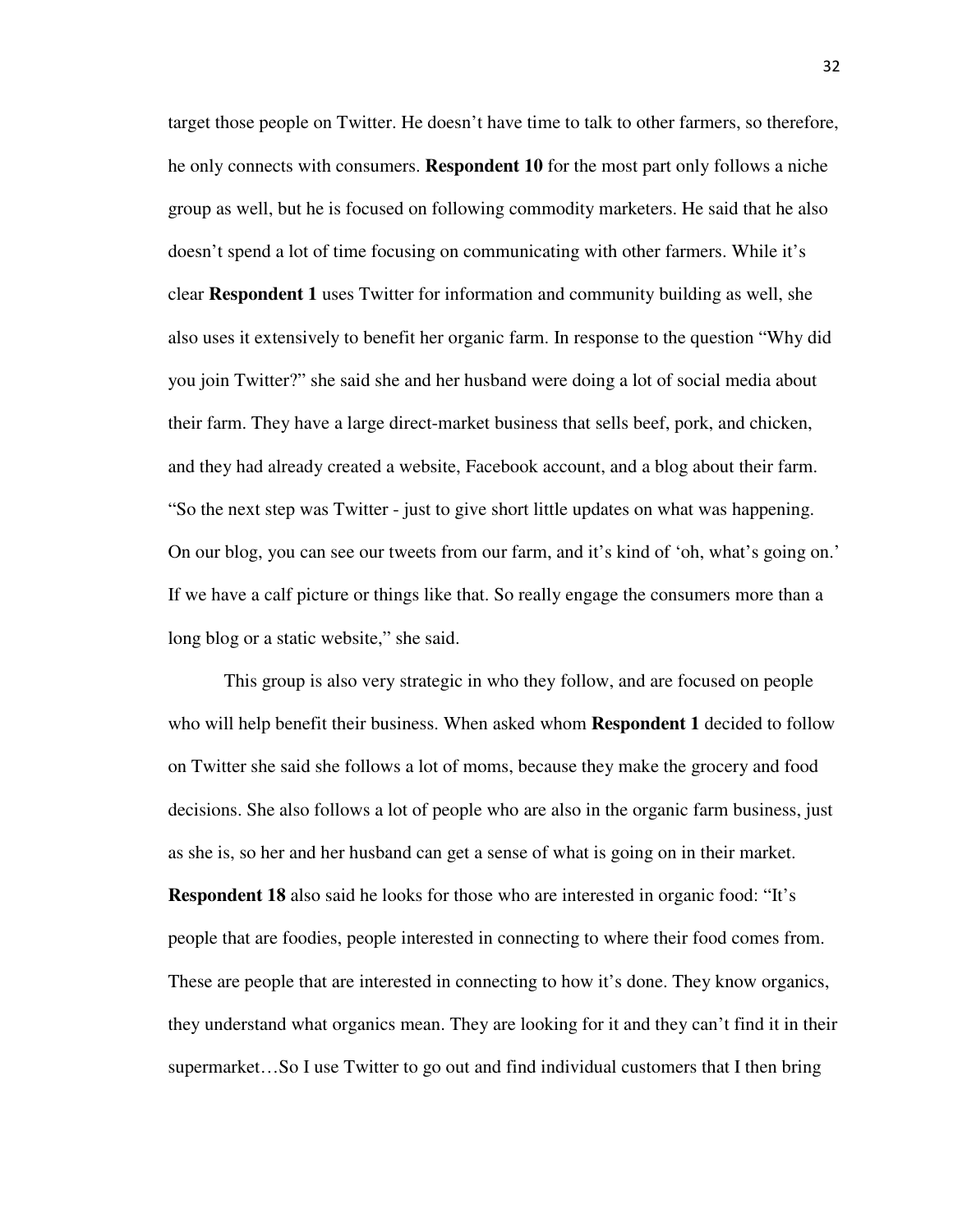to my website for purchasing." And **Respondent 10** looks for the most reliable source to get him the commodity information he needs: "I get a lot of the commodity brokers just because there are a lot of people down in the trading pit and they are talking to different traders, so they can give a better idea on how they expect the morning market to open. They will tweet about breaking news such as China buying a large portion of American soybeans or the Russian drought…I follow a lot of people in the ethanol industry, beef industry, a couple of other companies that are involved in agriculture like Monsanto and BASF, the major companies like that."

Second, this group receives valuable business information on Twitter they don't think they would have really learned anywhere else. When **Respondent 10** was asked if he had any examples of something related to agriculture he learned on Twitter that he doesn't think he would have learned anywhere else, he talked about an example he learned from all of the commodity traders that he follows: "Last night, probably around 11, I found out that China bought another very large portion of American soybeans, and that affected overnight trading as well as today's trading. But I was aware of it last night, so I could prepare for it in my marketing strategy for today. I didn't have to wait until it was announced during the day." **Respondent 10** said Twitter offers him live updates from a group of marketers that can be sent right to his phone, and he hasn't found another service that can offer that without having to sit by a computer all day. **Respondent 1** also gave an example of the information her and her husband have used to help their farm they don't think they would have found elsewhere. "We [were] going to be calving soon and he found one with a problem that we never heard about before or had seen in the operation. He quickly tweeted it and within seconds people responded with ideas and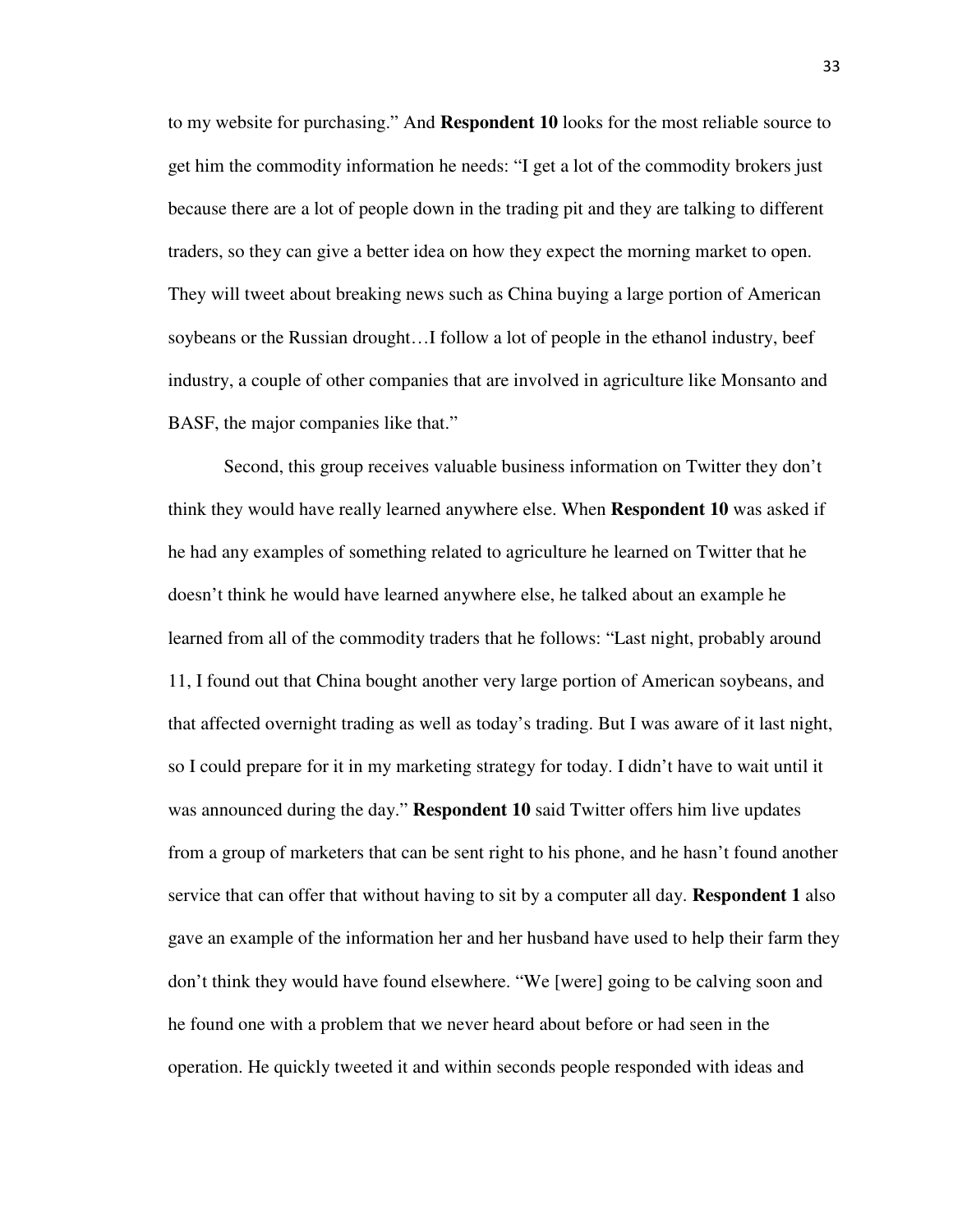suggestions from the other dairy farmers that we follow. That kind of information has been very valuable to us." **Respondent 18** said Twitter offers something that Facebook can't give him – connectivity for free.

 This group was very distinctive because they put such an emphasis on making their business better throughout their statements, but they differ in who exactly it is they are reaching out to and who they think can help them improve their business. They all agree though that they have benefited from Twitter through either the knowledge they obtain from commodity brokers or making connections with consumers who are seeking organic products.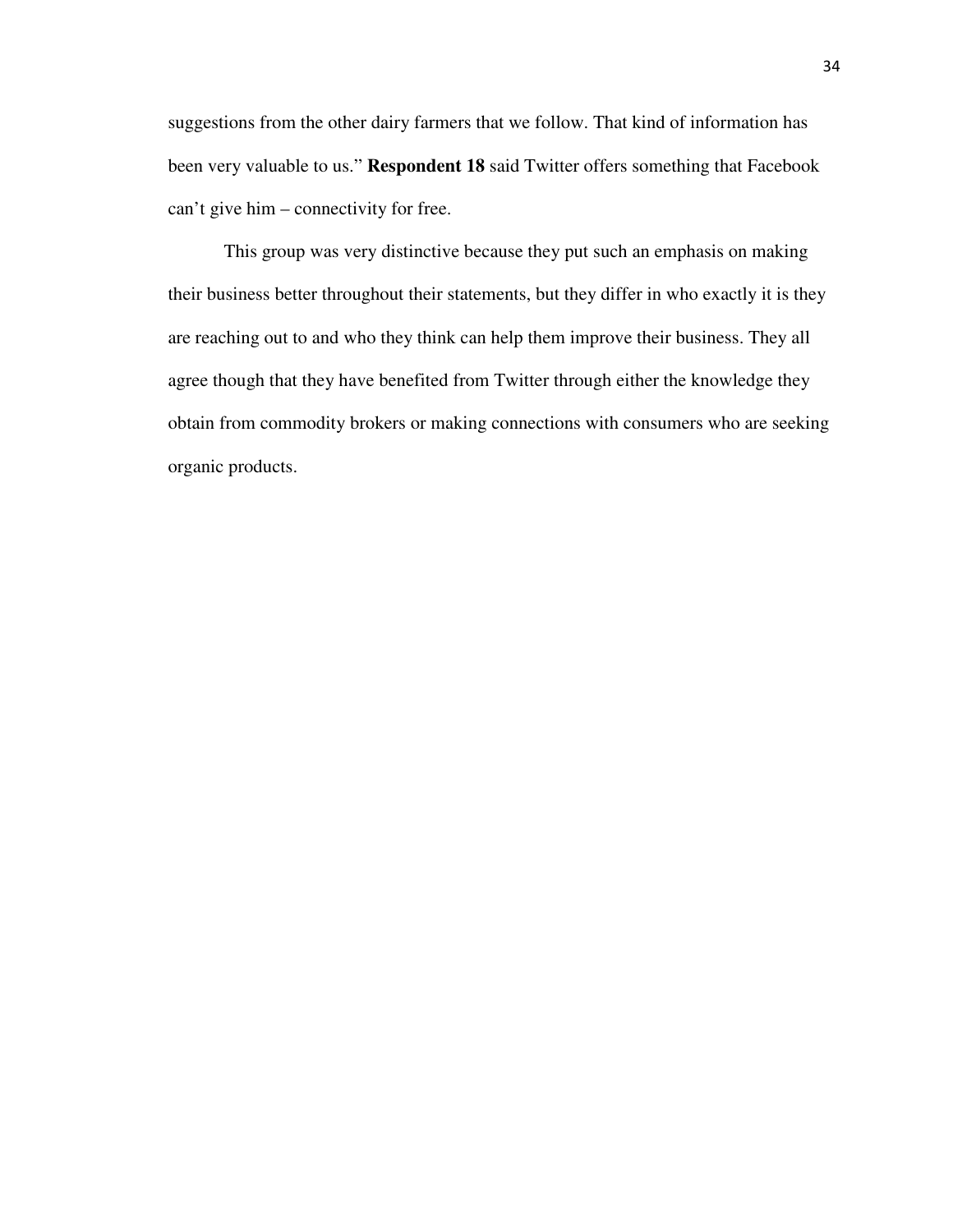### **Chapter 5 – Discussion and Limitations of the Research**

When looking at the first research question, "What gratifications and uses are being sought by farmers who use Twitter?" the four different classifications the farmers were grouped in clearly answers this question because it defines their purpose. Respondent 14 probably said it best when he said, "Everybody on there has a purpose. I don't see farmers on there just to be on there." The farmers are using Twitter to find and share information, lead others in using social media, build a community of farmers, and help their businesses. All of the groups are very different even though some of the groups and respondents have traits in common. When comparing and contrasting the four groups, certain things are clear. First, people in each group acknowledge that other people on Twitter have different purposes for using the social media site, but they don't always understand how others are using it or how it might be effective in other ways. Respondent 18, who was in the business builders group, said he didn't really see the point in talking with other farmers, because, after all, what would a peach grower in Florida have in common with a grain producer in Kansas? Respondent 15, who was in the community builders group, said he finds one doesn't get many customers directly from Twitter, but admits a link to a Twitter feed on other websites, might generate some interest in one's product. Farming is a very diverse occupation and people have just as many diverse reasons for being on Twitter. But the agriculture community could be better served by Twitter if people had more of an understanding of what each person's purpose was so they could help each other reach those results.

Second, there were no major trends regarding the demographics of the respondents in the study. For example, people under the age of 45 were not all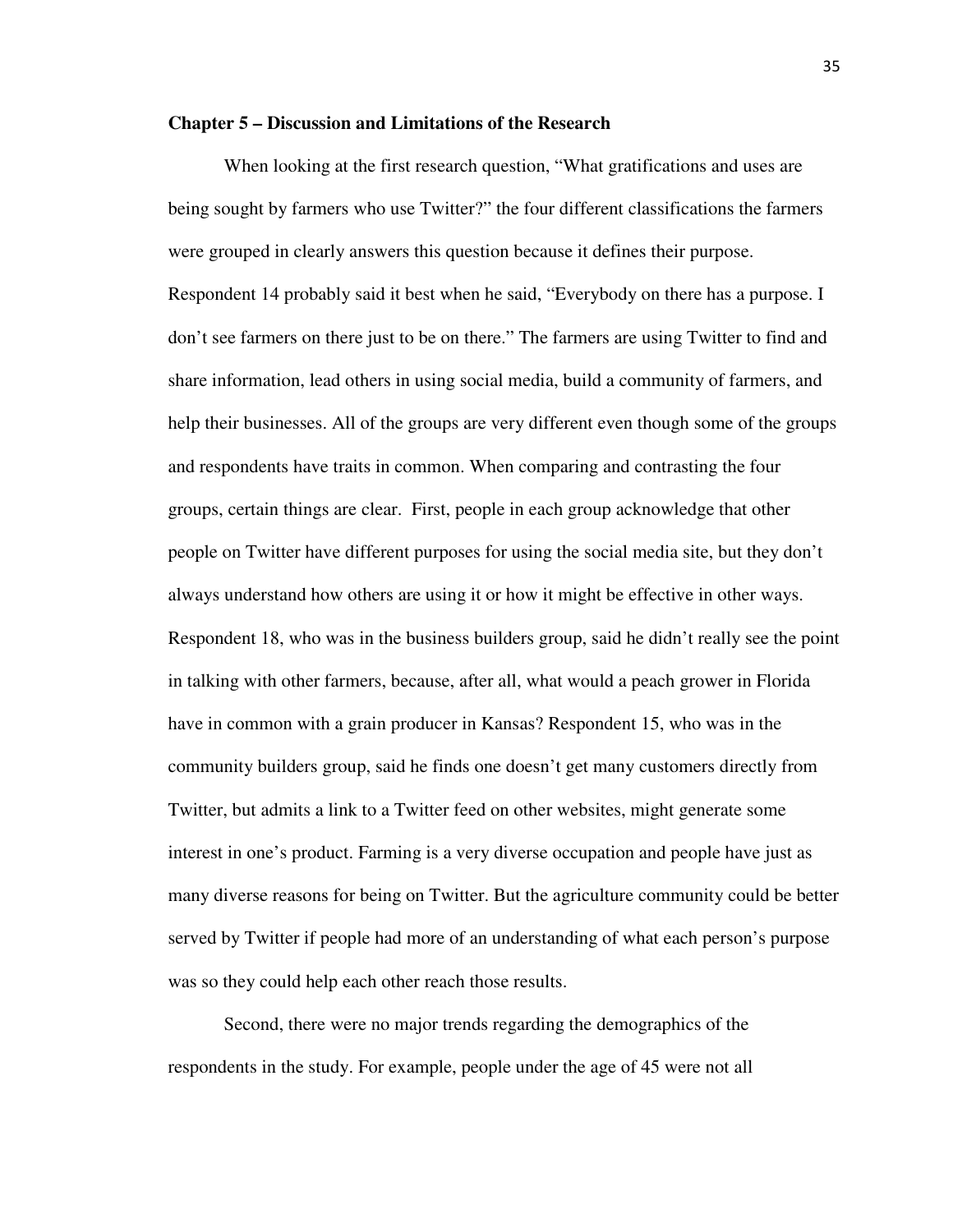categorized in some group, and each group had diversity among the geographic areas people lived in and what each farmer produced. This is likely because a social media site like Twitter is such a personalized tool that each person can decide how they want to use it to benefit themselves. The only major trend that stood out was that everyone interviewed said they had at least a few years of college or an associate's degree, with multiple farmers having advanced degrees. Perhaps a later quantitative study could be done to delve deeper into how the demographics might relate to how one uses Twitter or what gratifications and uses people are seeking.

Third, those who use Twitter for business purposes appear to differ from media users studied in other Uses and Gratifications Theory research. It did not surprise the researcher that this group stood out because, after all, it was a certain occupation that was being studied instead of a group of people who are all the same age, the same gender, or were from the same region. Perhaps the same results would come about if someone else were to look at how doctors or some other diverse profession was using Twitter. Therefore, there are also further questions to be asked on whether farmers think they have benefited financially from Twitter, or any other social media tool, and whether it's made a major impact on their farming business or operations in general.

Fourth, the other three groups – the information-seekers, leadership seekers, and community builders – are all groups that have been identified by McQuail (2005), Park et al. (2009), and Chen (2011) when looking at how people use media. This research builds on all of their ideas that people seek out media for these reasons. It specifically expands on Chen's (2011) study on the use of Twitter and the Park et al. (2009) study on Facebook Groups. Chen noted that most people who use Twitter do so because they get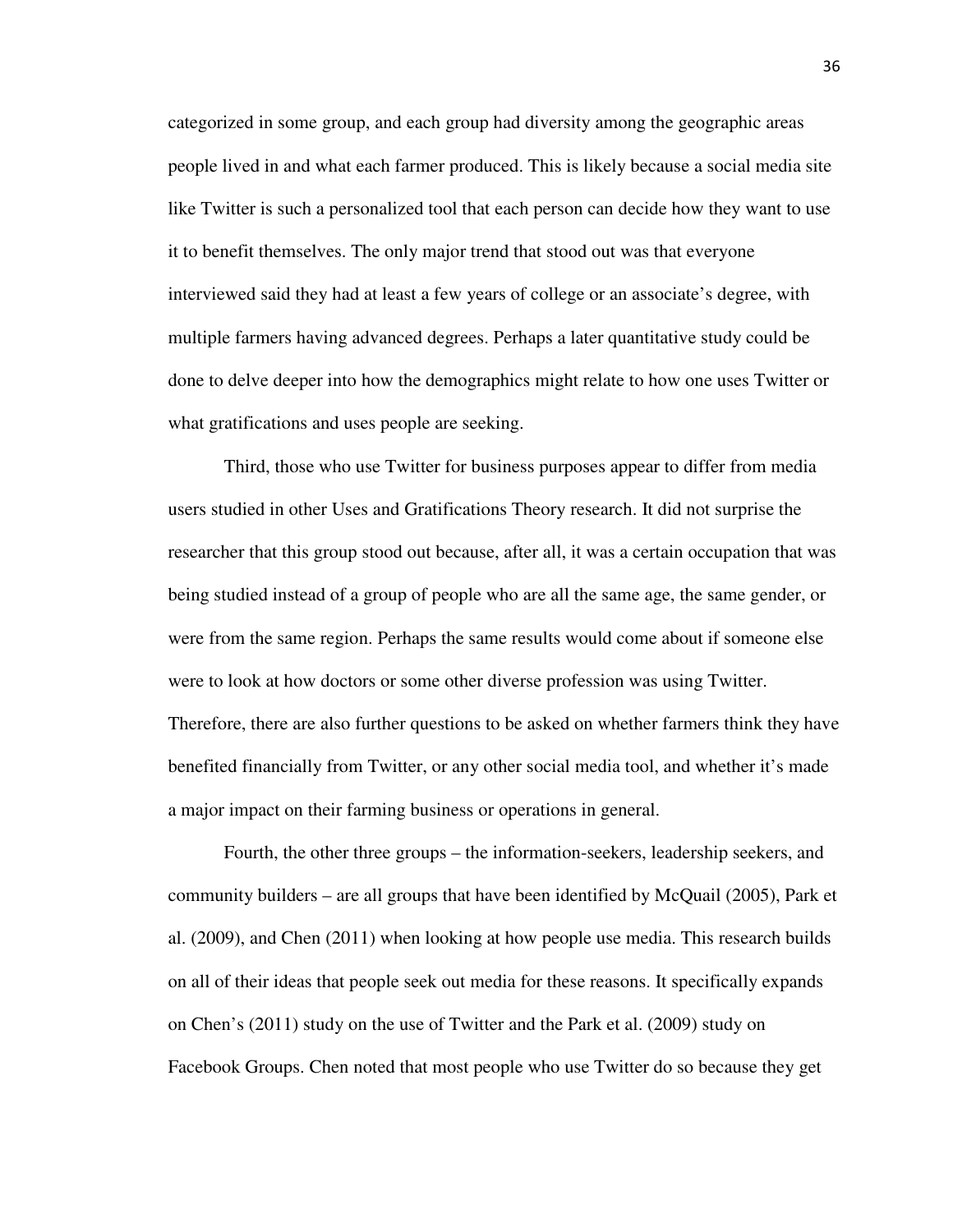an experience out of it. The four groups clearly show that people are building their businesses, receiving information, and making new friends in the business. The Park study found that people join and participate in Facebook Groups because it is socializing, entertaining, supporting one's self-status, and informational. While their study was of a different social network, the fact that similar themes were found may be able to contribute to future research that looks at similarities and differences between the two social networks.

Fifth, when looking at the second research question - To what extent is Twitter meeting the needs of farmers who are using the medium? – it's important to highlight that even though they were using the social media tool, some farmers did have some reservations about it. Some of those complaints include spending too much time on Twitter and forgetting that farmers need to use traditional media as well, that the conversation on Twitter is turning to how cool it is that farmers are using it instead of focusing on quality agriculture discussion, and that it's harder to convince older farmers to use the social media site. On the flip side though, most comments were overwhelmingly positive on how many of the farmers believed they were a part of a new movement and community by making new friends, and that they gained valuable information on animal care, business marketing, and agricultural policy.

Sixth, when looking at the third research question, "How does Twitter fit in with farmer's use of other media?" there were two distinct groups that stood out. First, all but one of the Information-Seekers said they used Twitter more than other news outlets to receive news and information, and the Leadership group actually used it less. The other two groups were across the board when it came to how much they used Twitter for news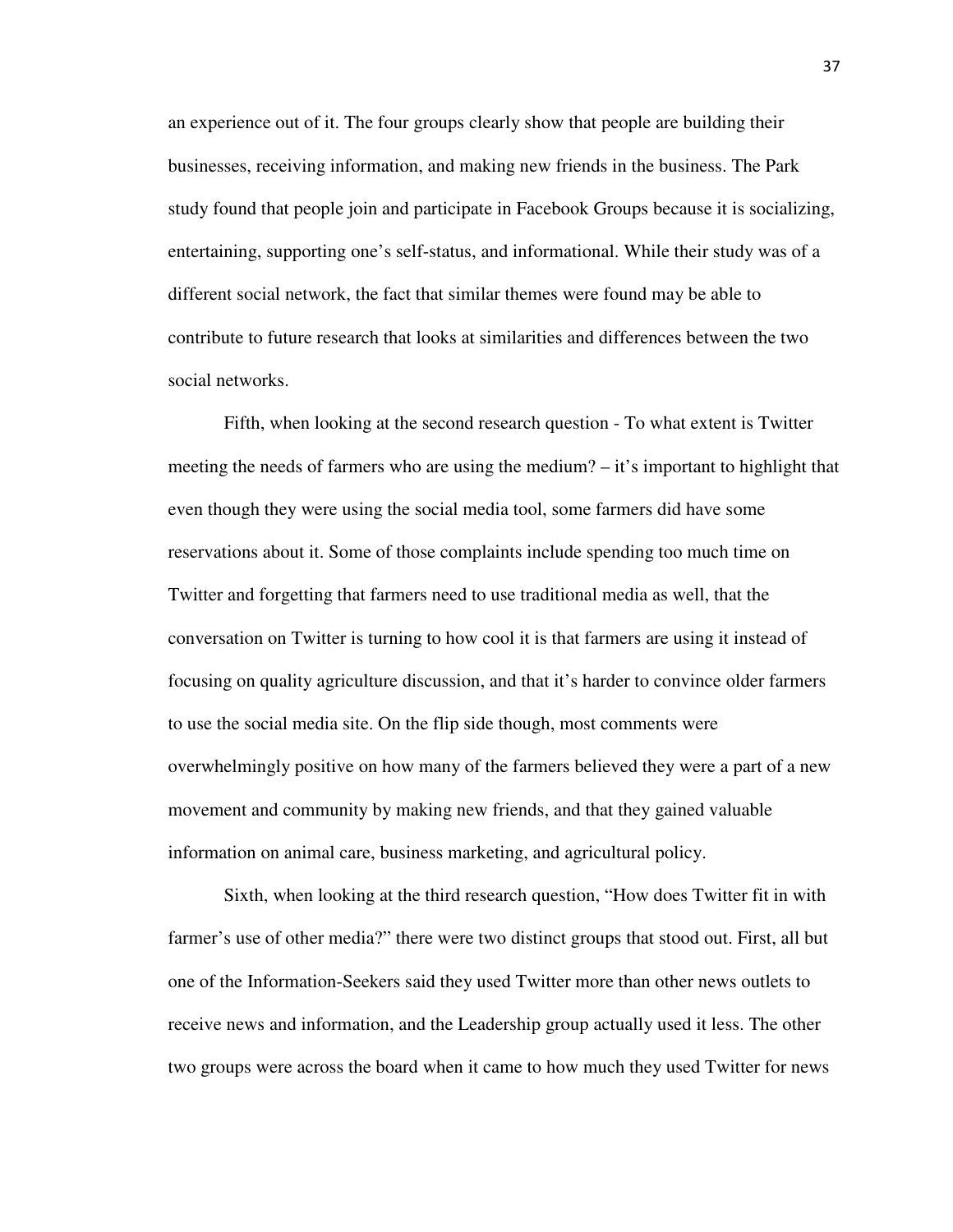and information gathering. While more research in this area needs to be done in order to quantify just how much time farmers are spending on Twitter to get their information, this information should give agriculture organizations a good idea of what farmers think about using social media and how they can use it in the future.

Because there wasn't any previous research on farmers' use of Twitter, this exploratory research project as a whole has limitations in areas that should be expanded. First, this research just focused on farmers that resided in the United States, but use of Twitter among farmers is growing internationally. A few people from outside the United States contacted the researcher wishing to participate in the study, but because they were not working in the United States, they were not allowed to take part. Second, for economic reasons, many farmers are working other jobs as their primary form of income, so people who volunteered or worked part-time on a farm, or had a farm but it wasn't their primary source of income, were not interviewed. There is also a large contingent of agriculture public relations and communications people using Twitter and participating in the weekly #agchats. They are asking farmers questions, promoting products, and encouraging discussion or agriculture policy. All of these groups are likely to affect the agricultural discussion on Twitter, so perhaps a further study could include them.

Research about farmers' use of Twitter could also benefit by being looked at in different ways. For example, an updated quantitative study on just how many farmers are tweeting and how many impressions they are generating would be beneficial in understanding their full impact in making people understand how food is produced. Another form of research that would be helpful would be a content analysis about what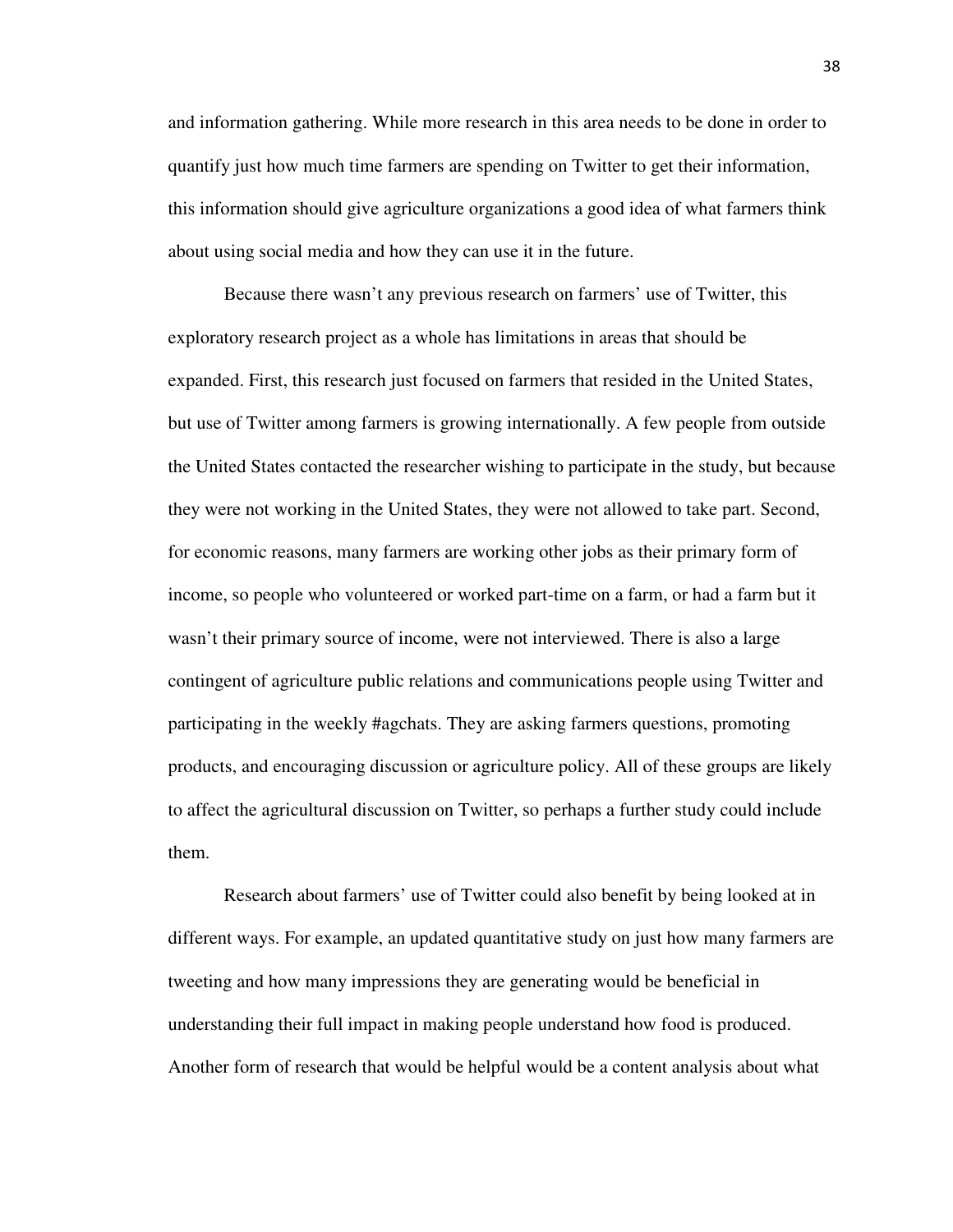those tweets are discussing and who is clicking on links to find out what kind of information people are really learning from these farmers.

 Regardless of the reasons that farmers use Twitter or the strategies they employ in using it, it's clear that they each have a purpose for using it, whether it be reaching out to each other to exchange ideas and information, show leadership within a group of people by training others, build a community, or try to improve their businesses and their profession. By tweeting individually as farmers instead of letting their organizations, such as the Farm Bureau or a popular grower's association, tweet for them, they are able to obtain and provide a wide variety of information and connect with different kinds of people.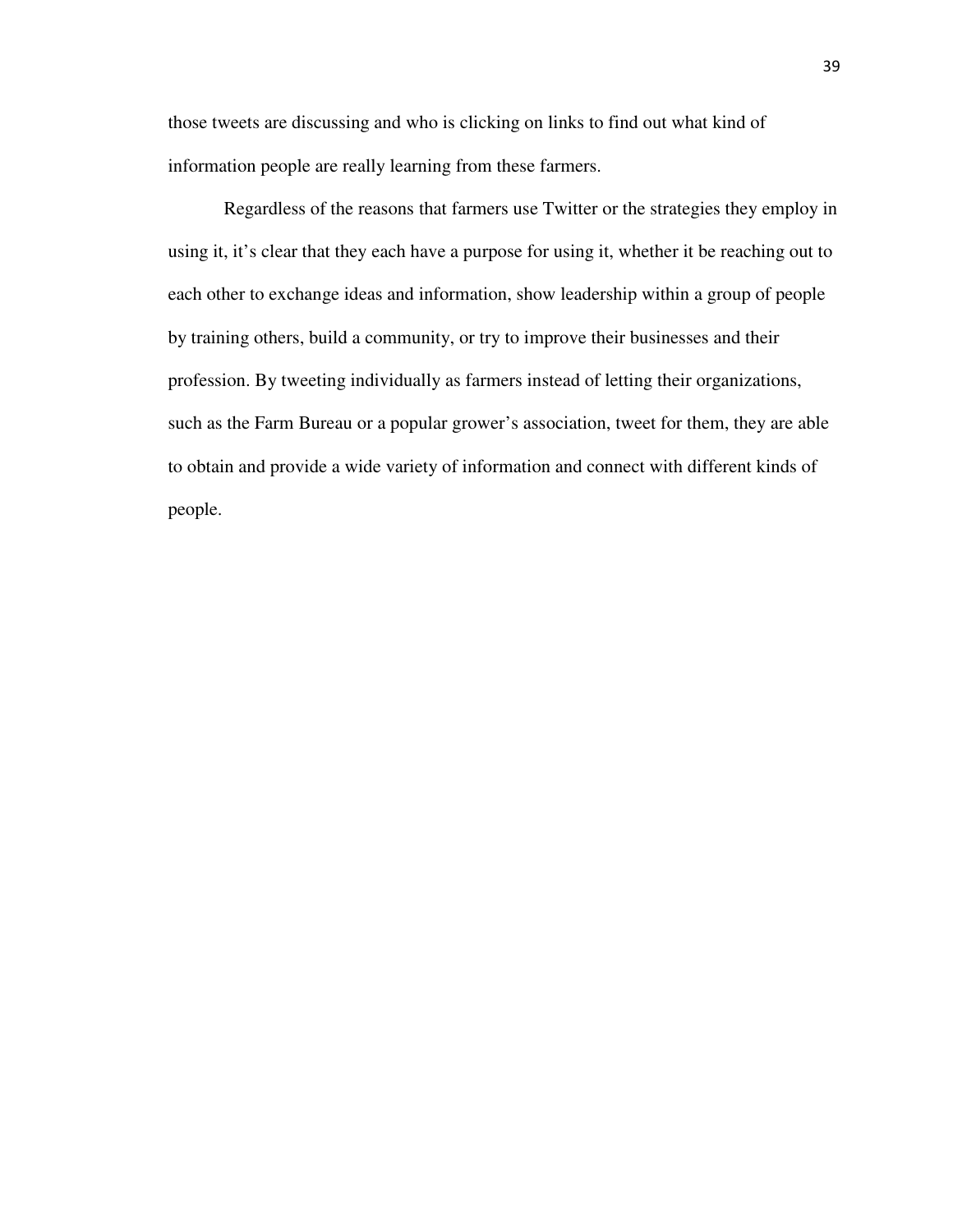### **References**

AgChat Foundation. (2011). About Us. Retrieved from: http://agchat.org/about

- Baran, S. & Davis, D. (2006). *Mass Communication Theory: Foundations, Ferment, and Future*. USA: Thomson and Wadsworth.
- Barbassa, J. (July 2, 2010). Farmers Defend Way of Life With Facebook, Twitter. *ABC News.com*, Retrieved from http://abcnews.go.com/Business/wireStory?id=11070012
- Berry, I. & Rees, L. (2009, Aug. 3). For Traders, Twitter is One More Trading Tool. *Wall Street Journal.* Retrieved from http://online.wsj.com/article/SB124925334554500013.html
- Chen, G. (2011). Tweet this: A uses and gratifications perspective on how active Twitter use gratifies a need to connect with others. *Computers in Human Behavior*, 27, 755-762.
- Crumb, M. (2011, Jan. 31). Farmers create new alliance to fight bad publicity. *Bloomberg Businessweek*. Retrieved from http://www.businessweek.com/ap/financialnews/D9L36QUO0.htm
- Fairchild, S. (2010, March 29). The Yellow Tail Affair: Social media can be good for agriculture, but it will cut both ways. *Today's Farmer online*. Retrieved from http://todaysfarmermagazine.com/mag/country-corner/159-the-yellow-tail-affair-
- Hest, D. (2010, Jan. 1) Tweeting for agriculture. *Farm Industry News*. Retrieved from http://farmindustrynews.com/shopoffice/tweeting-agriculture
- Johnson, P. & Yang, S. (2009, August). Uses and Gratifications of Twitter: An Examination of User Motives and Satisfaction of Twitter Use. Paper presented to the Communication Technology Division of the annual convention of the Association for Education in Journalism and Mass Communications*.* Boston, Massachusetts.
- Karstens, S.A. (2010, Jan. 28). Twitter, Other Social Media Give Nebraska Farmers Tools to be Ag Advocates. *IANR News Service, University of Nebraska-Lincoln*. Retrieved from http://www.hpj.com/archives/2010/feb10/feb8/0129NEsocialmediafarmingsr.cfm
- Katz, E, & Blumler, J., & Gurevitch, M. (Winter 1973). Uses and Gratifications Research. The Public Opinion Quarterly, 37(4). 509-523. Retrieved from: http://0 www.jstor.org.library.unl.edu/stable/2747854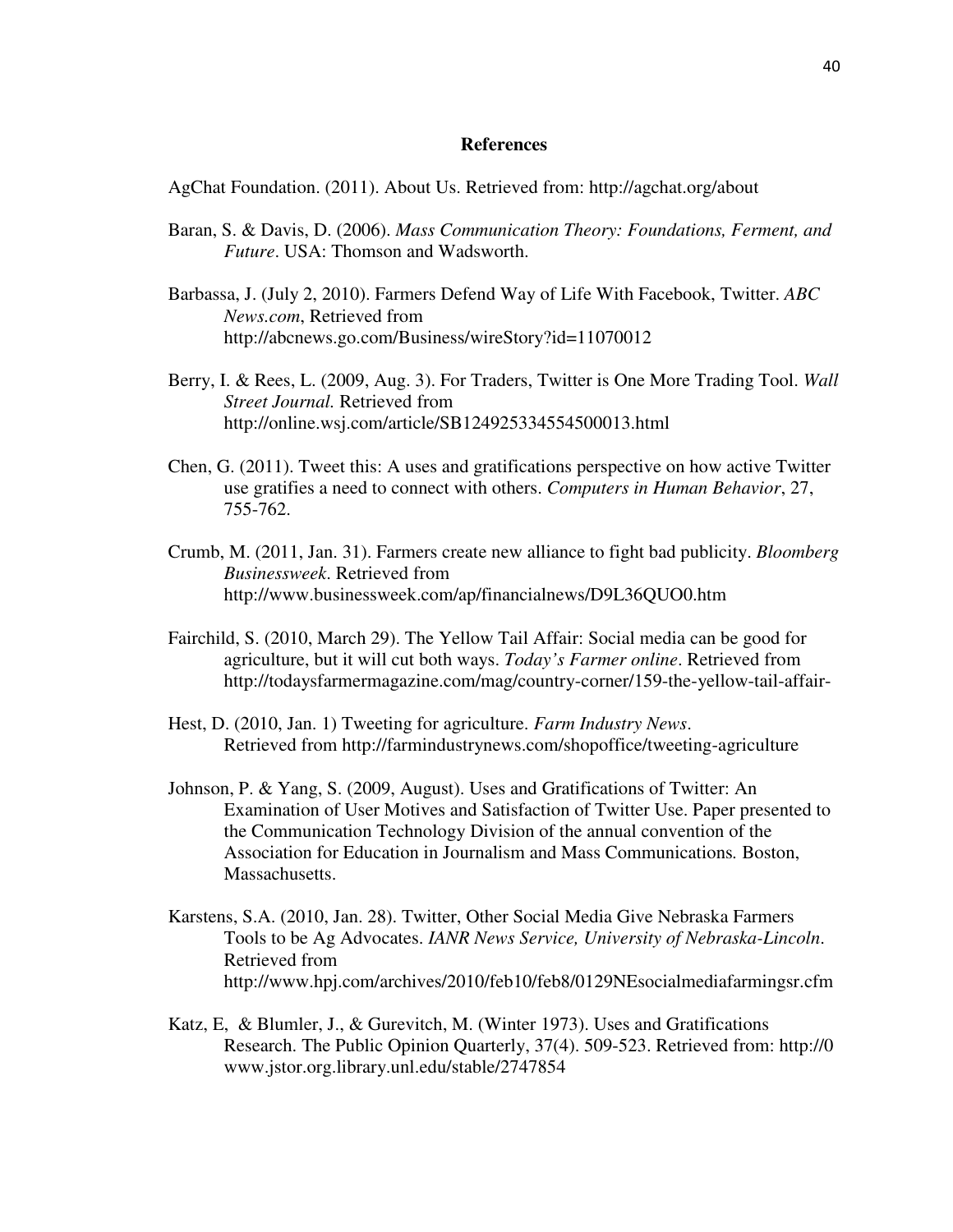- Knutson, J. (2011, Jan. 18). Ag turns to social media to make its case. *AGWEEK*. Retrieved from http://www.agweek.com/event/article/id/17797/
- Lambert, E. (2010, Aug. 5). Farmers Twitter Lucrative Tips to Commodity Traders. *Forbes.com*. Retrieved from http://www.forbes.com/2010/08/05/twitter commodity-traders-personal-finance-farmer-crop-yield.html
- Monteith, G. (2010, February). New Technologies, Twitter, reshape how farmers work and connect. *Hi Velocity Media.* Retrieved from http://www.hivelocitymedia.com/features/Agriculture2\_25\_10.aspx
- McQuail, D. (2005). *McQuail's Mass Communication Theory*. California: Sage Publications.
- National Association of Farm Broadcasters. (2009). 2009 NAFB Internet Survey. Information received via e-mail with Ted Haller from the National Association of Farm Broadcasters on Sept. 17, 2010.
- Ohio Farm Bureau. (2010, March). Farmers sway companies to end HSUS sponsorship. *Ohio Farm Bureau*. Retrieved from http://ofbf.org/news-and-events/news/707/.
- Park, N., & Kerk, K., & Valenzuela, S. (2009). Being Immersed in Social Networking Environment: Facebook Groups, Uses and Gratifications, and Social Outcomes. *CyberPsychology and Behavior*, 12(6).
- Bonds-Raacke, J. & Raacke, J. (2010). MySpace and Facebook: Identifying Dimensions of Uses and Gratifications for Friend Networking Sites. *Individual Differences Research*, 8(1), 27-33.
- Rabiee, F. (2004). Focus Group Interview and Data Analysis. *Proceedings of the Nutrition Society,* 63, pages 655-660.
- Radwanick, S. (2010). Regional ISPs Drive Broadband Growth in Rural Markets. *comScore*. Retrieved from http://www.comscore.com/Press\_Events/Press\_Releases/2010/5/Regional\_ISPs\_ Drive Broadband Growth in Rural Markets
- Rubin, A. (1994). Media Uses and Effects: A Uses and Gratifications Perspective. Bryant, J. Zillmann, D. (Eds.) *Media Effects: Advances in Theory and Research*. New Jersey: Lawrence Erlbaum Associates.
- Ruggiero, T. (2000). Uses and Gratifications Theory in the 21st Century. *Mass Communication and Society*, 3(1), pages 3-37.

Smith, A., Rainie, L. (2010, Dec. 9). 8% of online Americans use Twitter. *Pew Internet*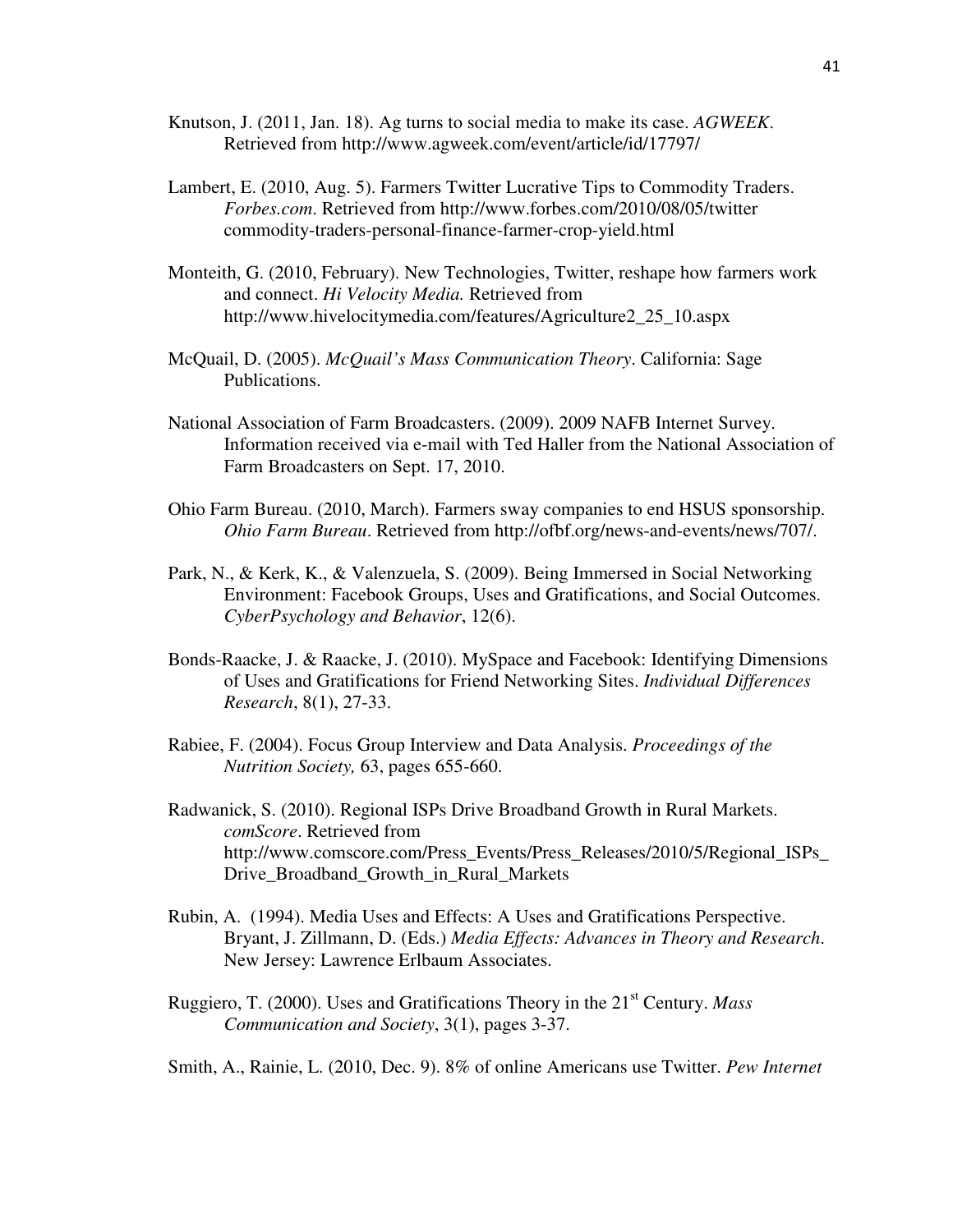*& American Life Project*, Retrieved from http://www.pewinternet.org/Reports/2010/Twitter-Update-2010.aspx

- Thorstensen, H. (2010, June 6). Dairy farmers use social media to reach consumers. *AgriNews: Serving Minnesota and Northern Iowa.* Retrieved from http://www.agrinews.com/dairy/farmers/use/social/media/to/reach/consumers/stor y-2639.html
- Webster, T. (2011, March). Twitter Awareness Nearly Universal; Usage Shows Slight Growth. *Edison Research*. Retrieved from http://www.edisonresearch.com/home/archives/2011/03/twitter\_awareness\_nearly \_universal\_\_usage\_growth\_slows.php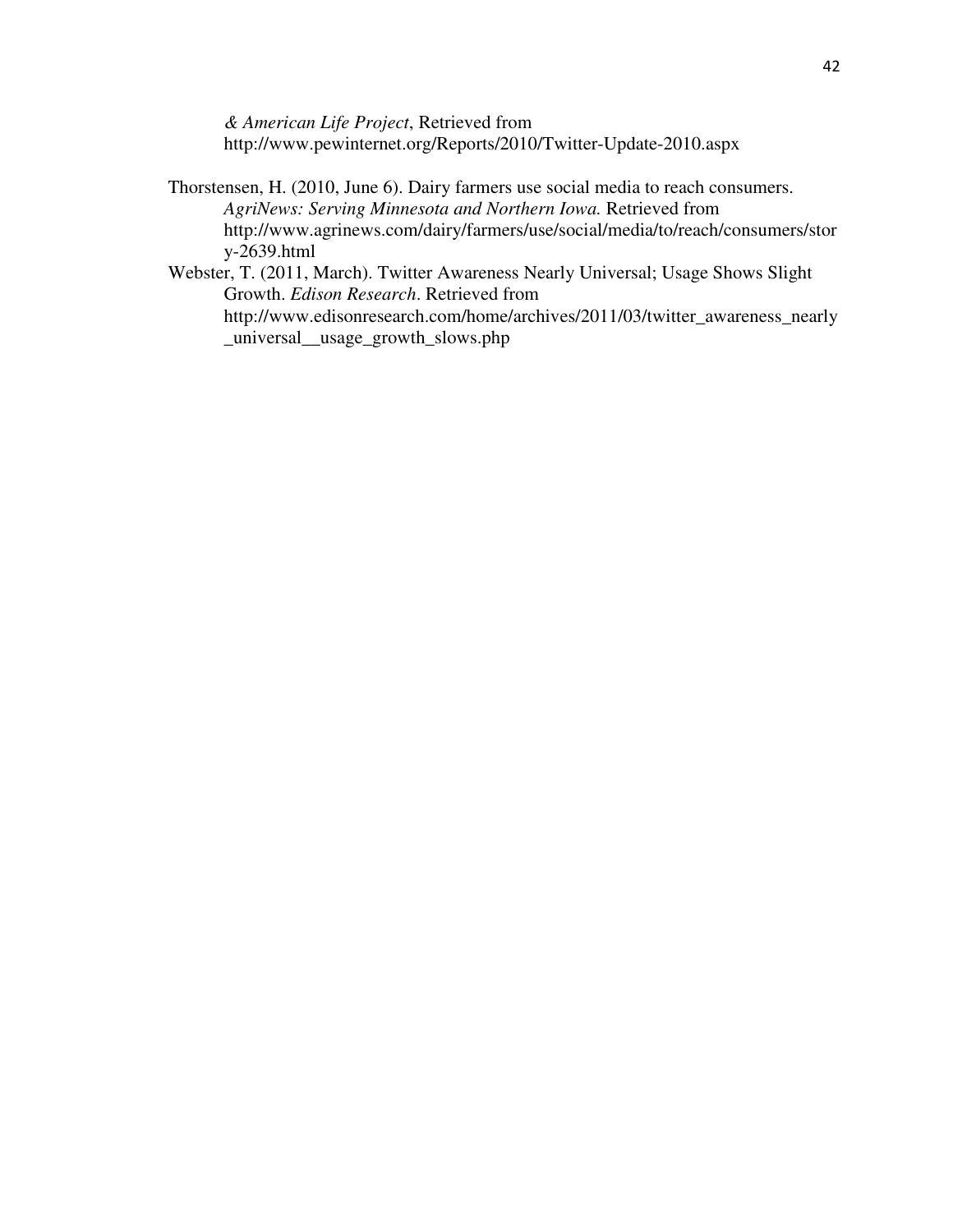# **Appendix 1**

The following graphs provide demographics for each of the groups mentioned in the preceding research.

## **Information Seekers**

| No. | Age      | Gender | <b>Type of farming</b>   | Location | <b>Education</b> |
|-----|----------|--------|--------------------------|----------|------------------|
| 2   | 46-64    | Female | Dairy/beef               | Arkansas | bachelors        |
| 5   | Under 45 | Male   | Corn/soybeans/popcorn    | Nebraska | bachelors        |
| 9   | Under 45 | Male   | Crops/hogs               | lowa     | bachelors        |
| 11  | Under 45 | Female | Pork/corn/soybeans/wheat | Missouri | 2 yrs of         |
|     |          |        |                          |          | college          |
| 13  | 46-64    | Male   | Cattle                   | Texas    | Advanced         |
|     |          |        |                          |          | degree           |
| 19  | Under 45 | Male   | Sheep                    | Colorado | <b>Bachelors</b> |
| 21  | Under 45 | Female | Soybeans/corn/alfalfa    | Nebraska | Master's         |

## Leadership Seekers

| No. | Age      | Gender | Type of farming   | Location        | <b>Education</b> |
|-----|----------|--------|-------------------|-----------------|------------------|
|     | Under 45 | Male   | Hay/horses/cattle | California      | bachelors        |
| 14  | 46-64    | Male   | Corn/beans/cows   | <b>Illinois</b> | bachelors        |
| 17  | Under 45 | Male   | Cattle            | Kentuckv        | bachelors        |

# **Community Builders**

| No.            | Age      | Gender | <b>Type of farming</b>         | Location | <b>Education</b> |
|----------------|----------|--------|--------------------------------|----------|------------------|
| 3              | Under 45 | Male   | Hogs/corn/soybeans             | Iowa     | bachelors        |
| 4              | Under 45 | Male   | Dairy                          | Alabama  | bachelors        |
| $\overline{7}$ | 46-64    | Female | Chickens/rabbits/ducks/veggies | Alabama  | Junior college   |
| 8              | 46-64    | Male   | Sheep/equines/donkey           | Kentucky | some master's    |
| 12             | 46-64    | Female | Dairy                          | New York | JD               |
| 15             | 46-64    | Male   | Meat/produce                   | Maine    | <b>Bachelors</b> |
| 16             | Under 45 | Female | Cattle                         | Kansas   | <b>Bachelors</b> |
| 20             | Under 45 | Male   | Dairy                          | Utah     | <b>Bachelors</b> |
| 22             | Under 45 | Male   | Corn/soybeans                  | Nebraska | <b>Masters</b>   |

### Business Builders

| No. | Age      | Gender | <b>Type of farming</b>             | Location     | <b>Education</b> |
|-----|----------|--------|------------------------------------|--------------|------------------|
|     | Under 45 | female | Organic dairy                      | Minnesota    | bachelors        |
| 10  | Under 45 | male   | Wheat, sunflowers, corn,<br>cattle | North Dakota | bachelors        |
| 18  | 46-64    | male   | Organic meats                      | Wyoming      | bachelors        |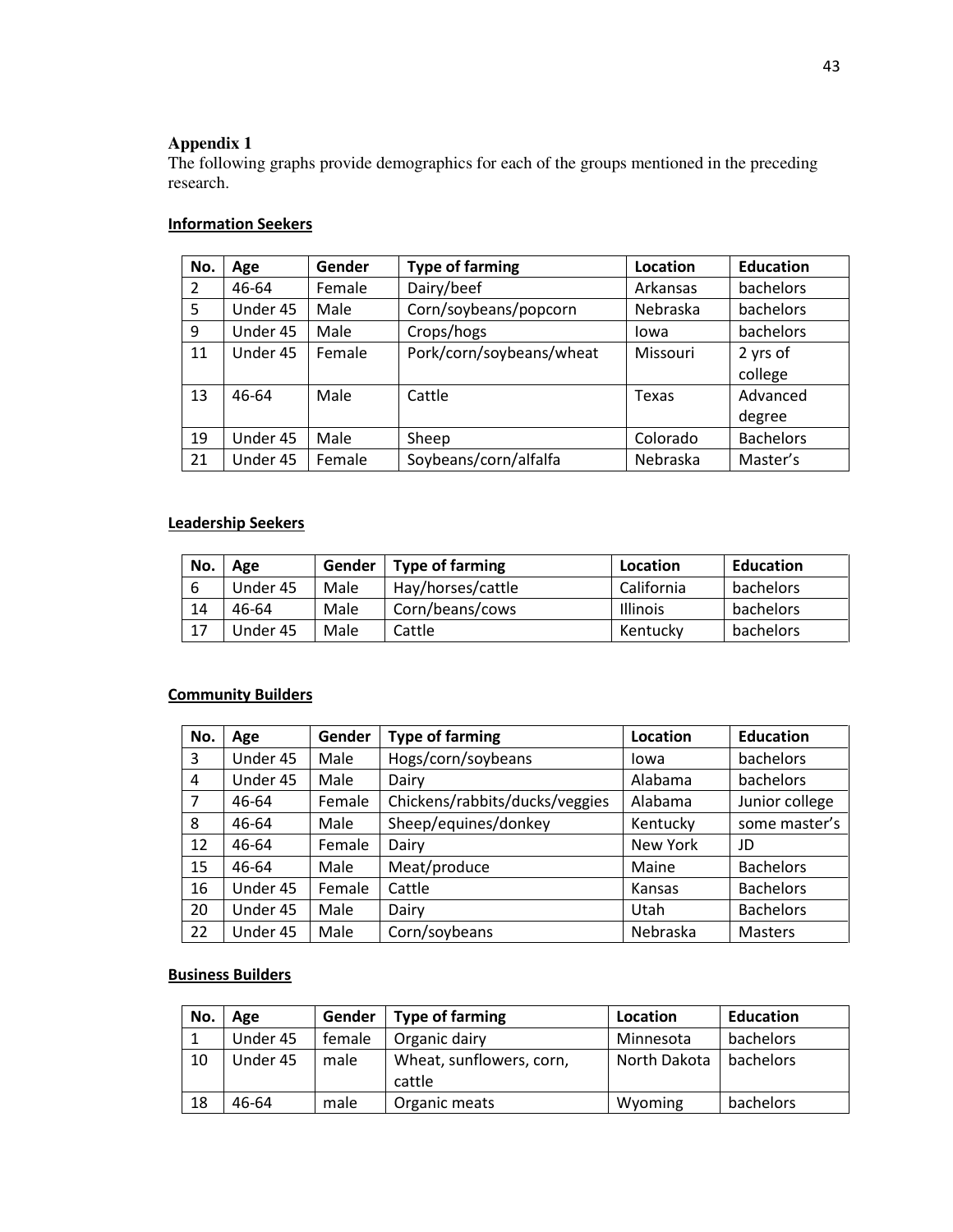# **Appendix 2**

Hello.

This is Sarah Van Dalsem, a graduate student at the University of Nebraska-Lincoln in the College of Journalism and Mass Communications. I talked with you a few days ago and you agreed to talk with me about how and why you are using Twitter. Are you still willing to talk to me at this time?

I have just a few reminders before we get started.

First, this conversation will be recorded to ensure accuracy; however your real name and Twitter name will not be used and will remain anonymous throughout the course of the study.

Second, you are free to decide not to participate in this study or to withdraw at any time without adversely affecting your relationship with me or the University of Nebraska-Lincoln.

Third, if you have any concerns about this project, you can contact my committee chair, Sue Burzynski Bullard, at 402-472-7110 or the UNL Institutional Review Board at 402- 472-6965.

If you'd like to receive a copy of the final results of this study, I'd be happy to take down your contact information at the end of this conversation and send you an electronic copy.

If it's OK with you, can we get started?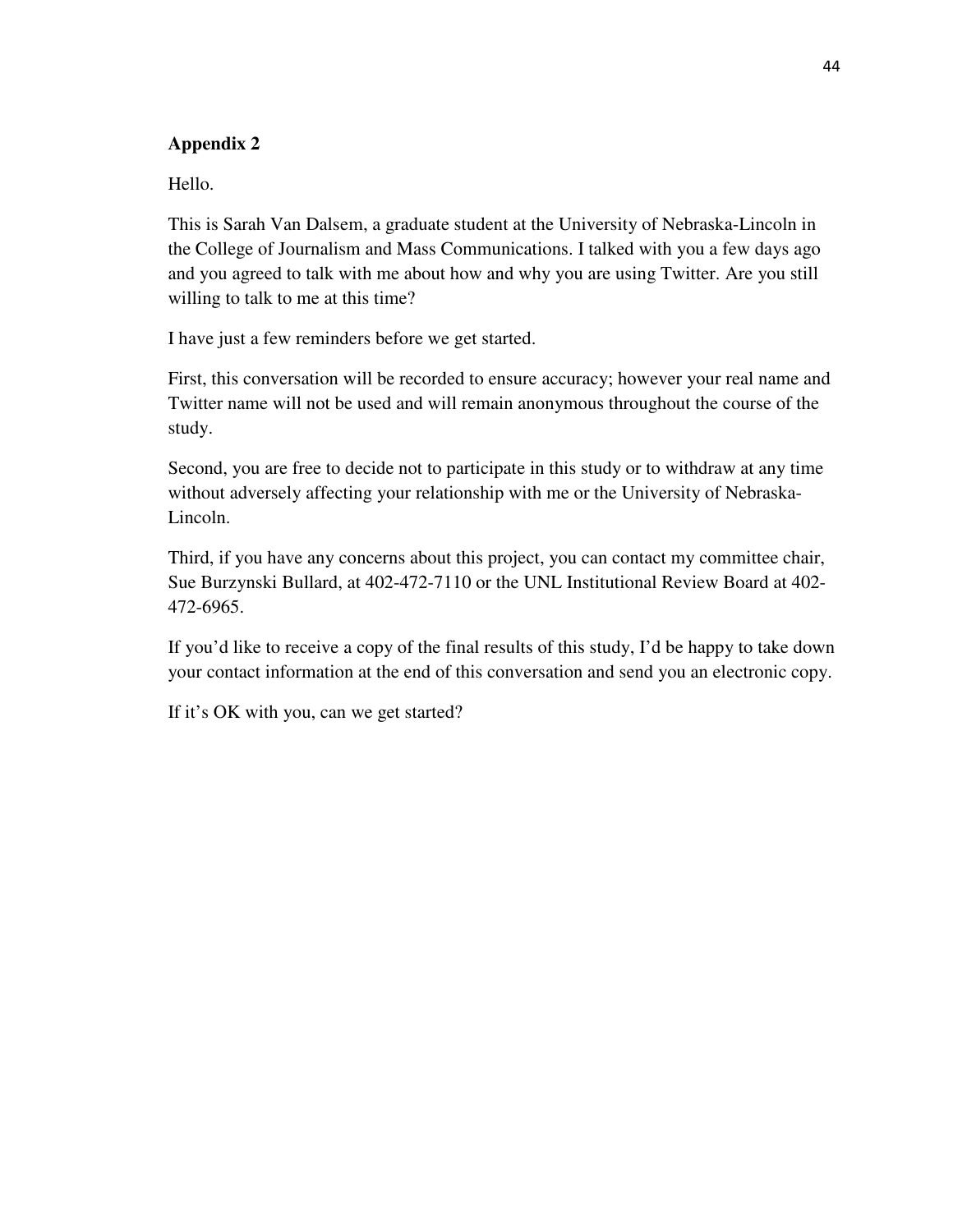# **Interview Questions**

#### **First, I'd like to ask you to tell me about how you got acquainted with Twitter.**

About when did you starting hearing about Twitter?

Where did you first hear about Twitter?

When did you join Twitter?

Why did you join Twitter?

What topics or issues did you first follow?

Does Twitter offer you anything that you can't get anywhere else?

Are there any changes in Twitter you like to see?

Do you tweet from a mobile device? Computer? Or Both?

If you tweet from a mobile device, do you experience any problems?

If you don't use a mobile device, why not?

Do you use a secondary application for Twitter like Tweetdeck, etc.?

#### **Now, I'd like to talk to you about your overall communication habits.**

First, can you walk me through how you get news and information you care about during a typical day – how do you get information in the morning before you leave the house?

How about during the day?

How about in the evening?

How much time do you spend on Twitter in comparison to your other news and information gathering habits?

Do you use other social media sites, and if so, which ones?

Do you believe Twitter has changed how you communicate? If so, how?

#### **Now, I'd like to focus on how Twitter fits into your lifestyle.**

Considering that you are a farmer, has Twitter changed how you do your job? If so, how? If not, why not?

In what ways did you connect to other farmers and learn new techniques and information before you signed on to Twitter?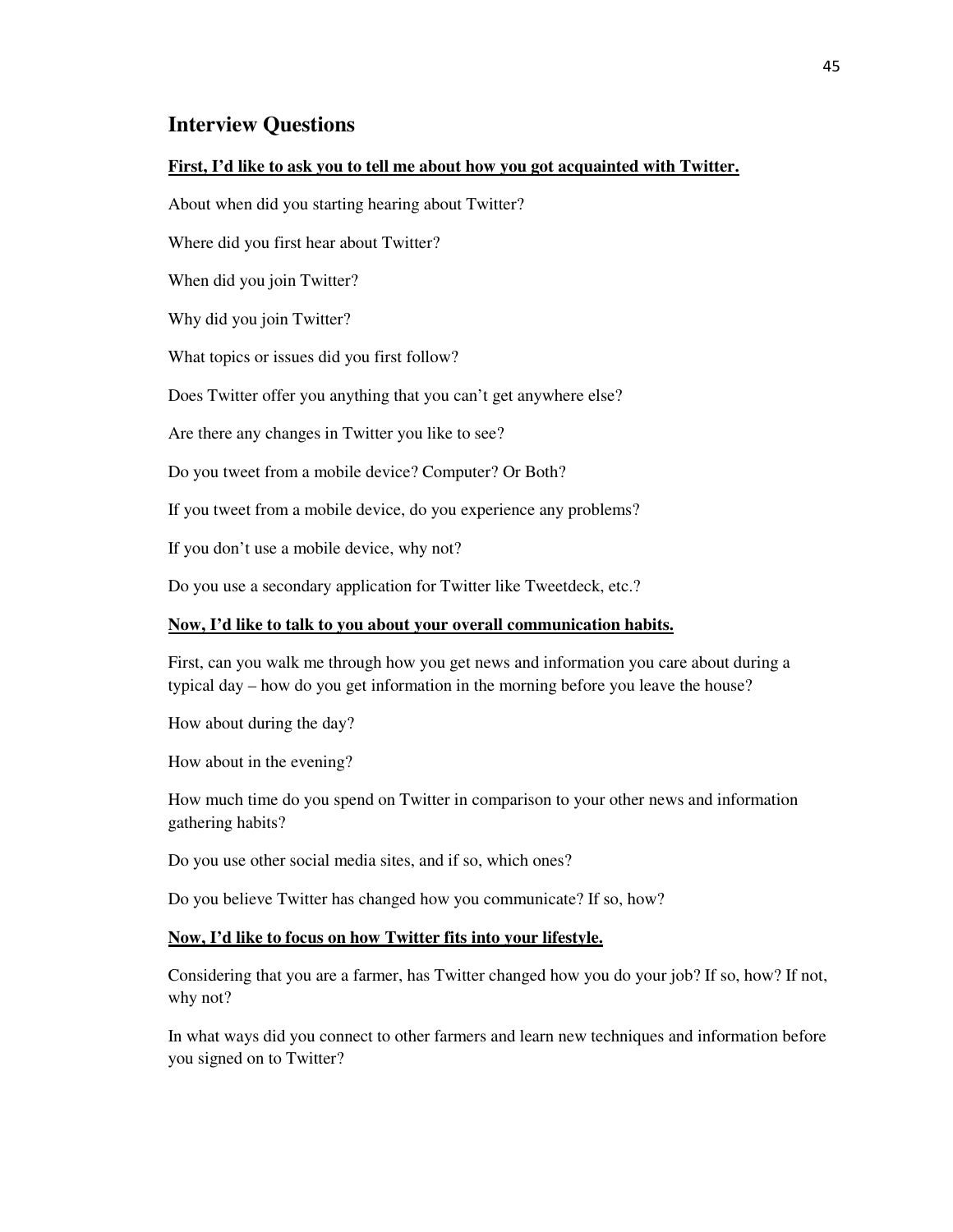If you had a question about farming, would you say your network to ask people is larger, smaller, or about the same as those who don't use Twitter?

Comparing yourself to other farmers, ranchers, and producers who don't use Twitter, would you say you are more informed, less informed, or about the same on issues and breaking news related to agriculture?

What would be an example of something related to agriculture you learned on Twitter that you don't think you would have learned elsewhere?

In relation to farming, how do you think Twitter will be used in the future?

# **Now, I'd like to ask you a few questions about what kind of topics you tweet about and who you follow.**

Who do you follow on Twitter and why?

How many people follow you?

How many people do you follow?

How often do you Tweet?

How often do you check into Twitter to see what others are saying?

Have you ever met someone in person that you met on Twitter? If so, why? If no, would you consider it?

What do you Tweet about?

- Daily activities/what you are doing?
- Political views or views on the news?
- Links to resources/articles?
- Do you answer people's questions?
- Do you ask questions and seek advice?
	- o If so, do people respond to you?
	- Any other topic I've left out?

Some people complain about the limited number of characters that can be used on Twitter. Others like the brevity. What do you think?

### **Finally, I'd like to ask you a few questions about you.**

Which age category do you fall into: under 45, 46 to 64, or 65 plus?

Gender:

City, State:

Type of farming you do: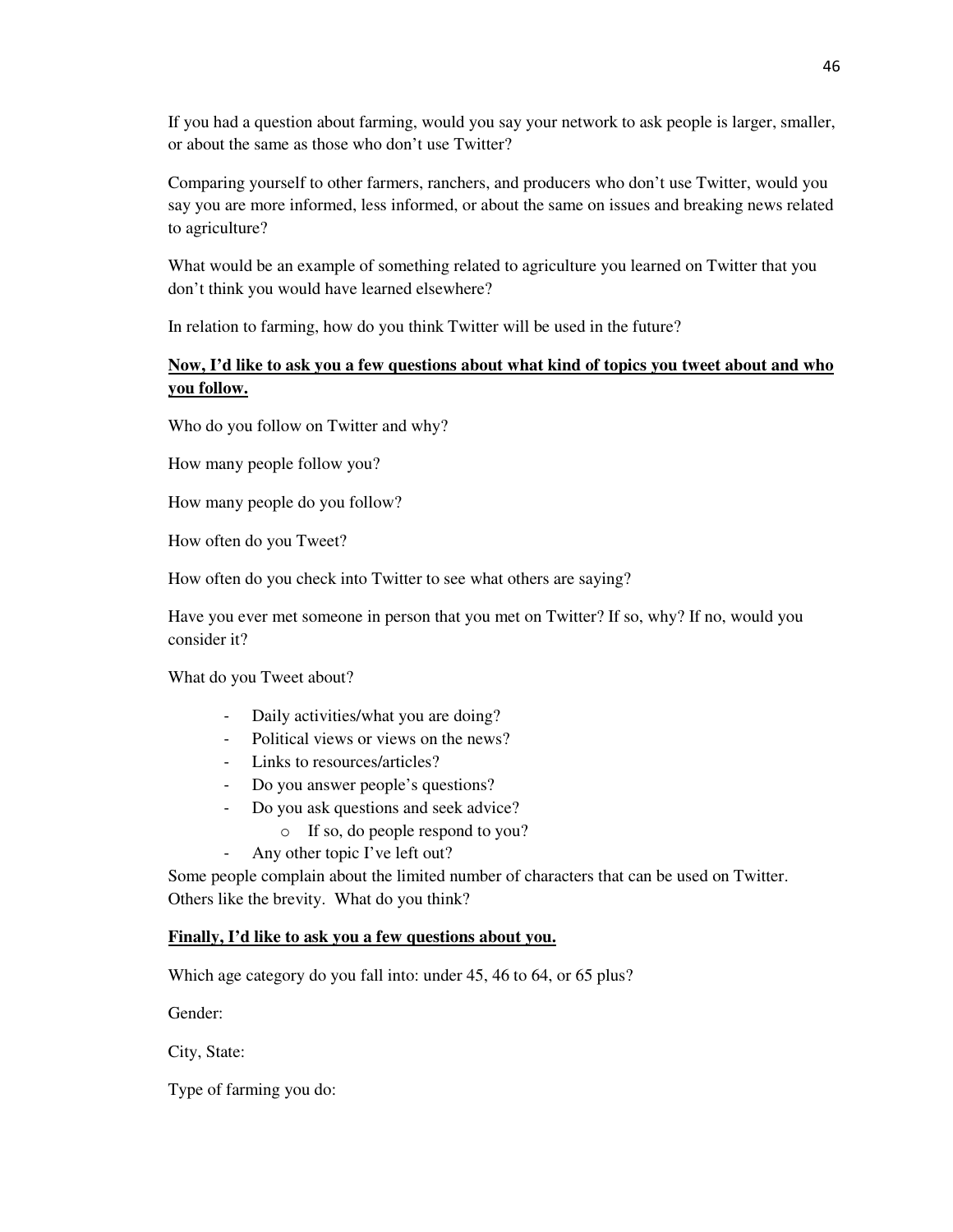What is the highest level of education you have completed?

Thanks again for taking time out of your day to talk to me. If you have any questions about this study, please feel free to give me a call back at (785) 221-1472 or you can call the Institutional Review Board at (402) 472-3123.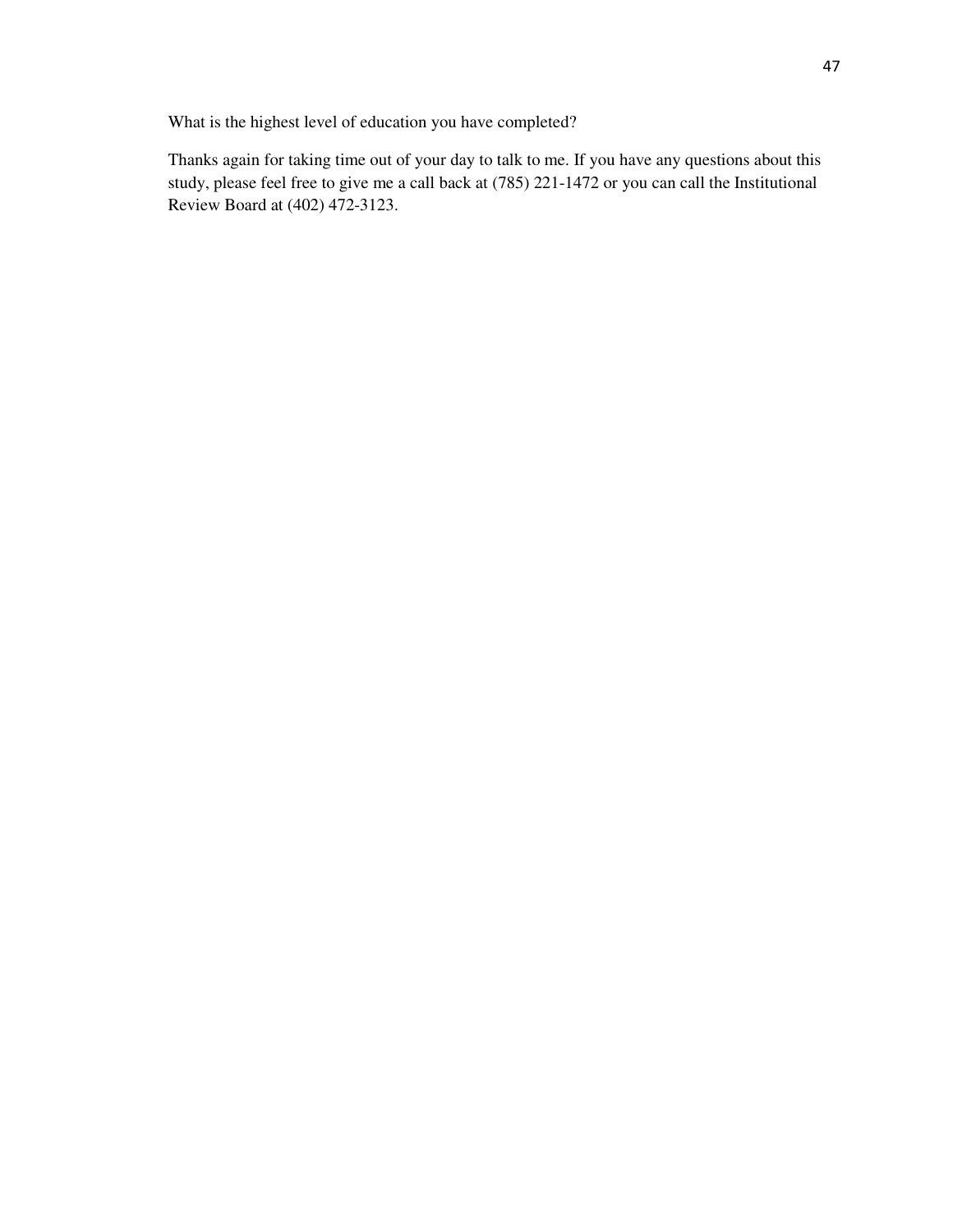### **Appendix 3**

## **Respondent 1**

#### **First, I'd like to ask you to tell me about how you got acquainted with Twitter.**

#### **About when did you starting hearing about Twitter?**

Well I don't know when I started hearing about it awhile back. But we started using it for our farm operation in August 2009. That's when I set up a farm account and then a personal one as well.

#### **Why did you join Twitter?**

We were doing a lot more social media with our farm – getting our story out. Also, we have a large direct market business. We sell beef, pork and chicken directly from our farm, so we had been updating our website, working on our blog, establishing a Facebook account for our farm. So the next step was Twitter just to give short little updates on what was happening. On our blog, you can see our tweets from our farm, and it's kind of "oh, what's going on." If we have a calf picture or things like that. So really engage the consumers more than a long blog or a static website.

**What topics or issues did you first follow?** To reach out to consumers, we are trying to get a lot of people, moms especially, so people in our area of course. We do a lot of work with natural grocery stores in our area, so we follow a lot of them as well, and just in general the agricultural community and just connecting with other folks that are doing the same thing we are doing.

### **Does Twitter offer you anything that you can't get anywhere else?**

Well, we know the news immediately. My husband I joke that we don't need to watch the news anymore because it's all on Twitter. It's totally true. We do follow all of the major news networks on our Twitter account so everything pops up automatically, but we kind of get a sense of what's happening culturally in our region or in the subgroup or in agriculture – the major things that people are talking about. Maybe it's the Farm Bureau, or energy use, or water and that's streaming, so it's interesting to see how the topic develops on certain subtopics that we follow.

**Are there any changes in Twitter would you like to see?** Oh, I don't know. We utilize lists a lot, so getting those to be a little more user friendly, updating the applications. You know, we use our smartphones quite a bit, so using the lists, if the lists were a little more friendly on the applications, but otherwise yeah, I don't know any changes.

**Do you tweet from a mobile device? Computer? Or Both?** Both. My husband, he's been taking over the farm account, and he does most of his tweets from his phone, and I do mine from both.

**If you tweet from a mobile device, do you experience any problems at all?** No, he uses the Blackberry application from his blackberry, and he's never said he has any issues. I also use the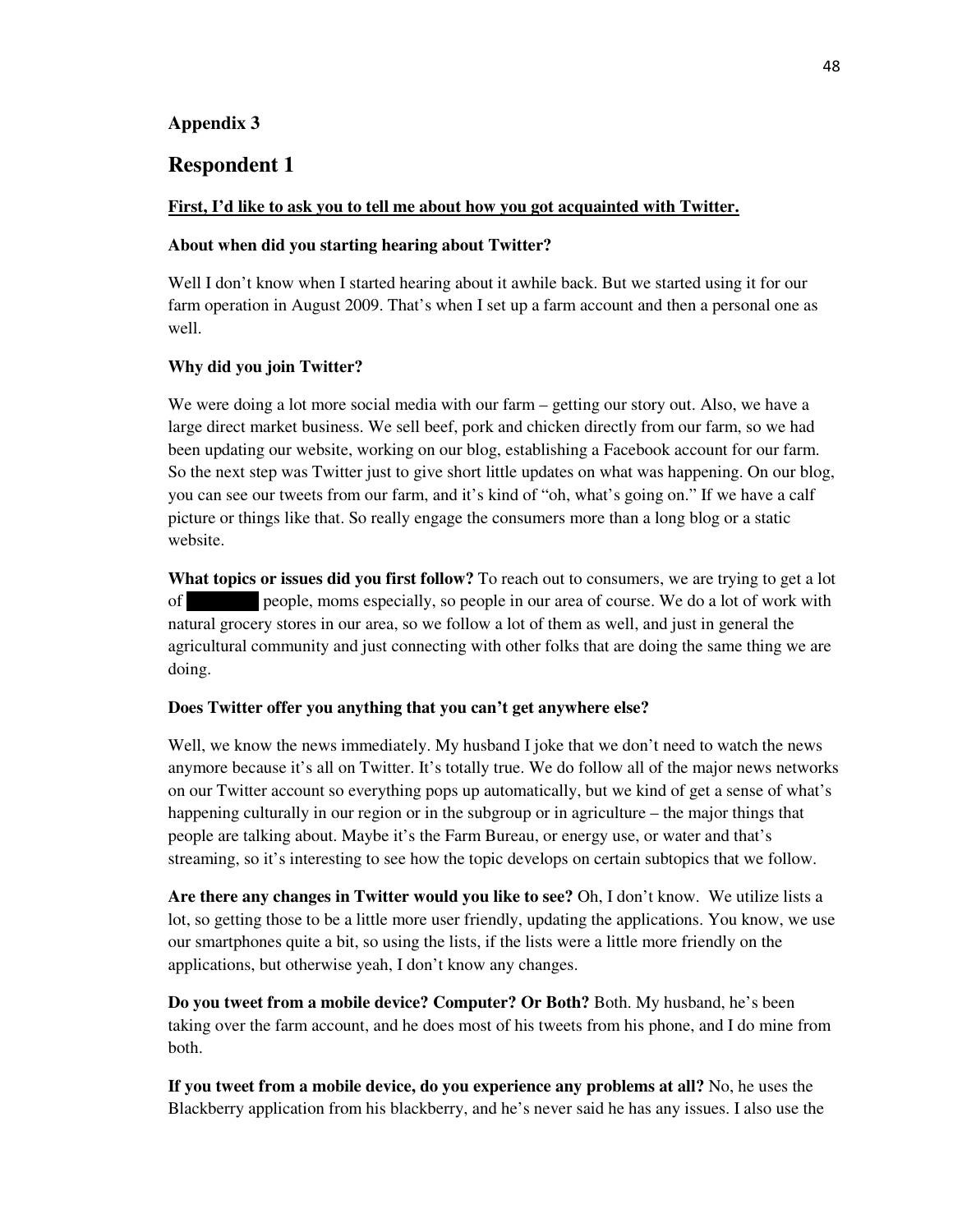Blackberry, but I use the UberTweet application, and I've never had any issues with that as well. And actually, it's quite easy. I think it's easier to tweet from my phone because I can quickly take a picture automatically ask me if I want to UberTweet it. You can do that right on my Twitter, and you don't have to log into anything. It's a lot quicker than having to plug my camera into my laptop or do any of that.

**Do you use a secondary application for Twitter like Tweetdeck, etc.?** I only use Ubertweet, on my laptop I use Tweetdeck.

## **Now, I'd like to talk to you about your overall communication habits.**

# **First, can you walk me through how you get news and information you care about during a typical day – how do you get information in the morning before you leave the house?**

Well, I don't leave the house. My first wave of information is I'll turn on the computer in the morning. Public Radio is my homepage, so that's my first bout of information in the morning. After that I try to stay away from social media until mid-afternoon when my kids are asleep, or are napping because I don't want it to interfere with my interactions with them. But then it's following twitter, logging on to Facebook and finding out what's going in the world that way as well.

## **OK, so you don't do anything until nap time, what about in the evening?**

Evening, I rarely watch TV news, so that's just not a main source of information. Just because we're dairy farmers and we are usually in the barn when that happens. So for me, it's NPR on the radio, I'll listen to that while I'm doing my chores. Or looking at my phone, Twitter I guess.

# **How much time do you spend on Twitter in comparison to your other news and information gathering habits?**

Oh, probably more.

# **Do you use other social media sites, and if so, which ones? I know you mentioned Facebook already, but any other ones?**

LinkedIn, I don't use that too often. Google, you know, Google Wave those type of things.

**Do you believe Twitter has changed how you communicate?** If so, how? Definitely, more fastpaced getting information quicker. Finding things that I might not necessarily seek out on my own, because you can see what your friends are talking about, so it's information that I might not have sought out by myself. So it exposes me to different ideas and thoughts as well.

## **Now, I'd like to focus on how Twitter fits into your farming lifestyle.**

# **Considering that you are a farmer, has Twitter changed how you do your job? If so, how If not, why not?**

A little. It's the connection with our customers and our peers as well. I think we actually with the farm account, we actually use it with our peers more than anything else. You know, asking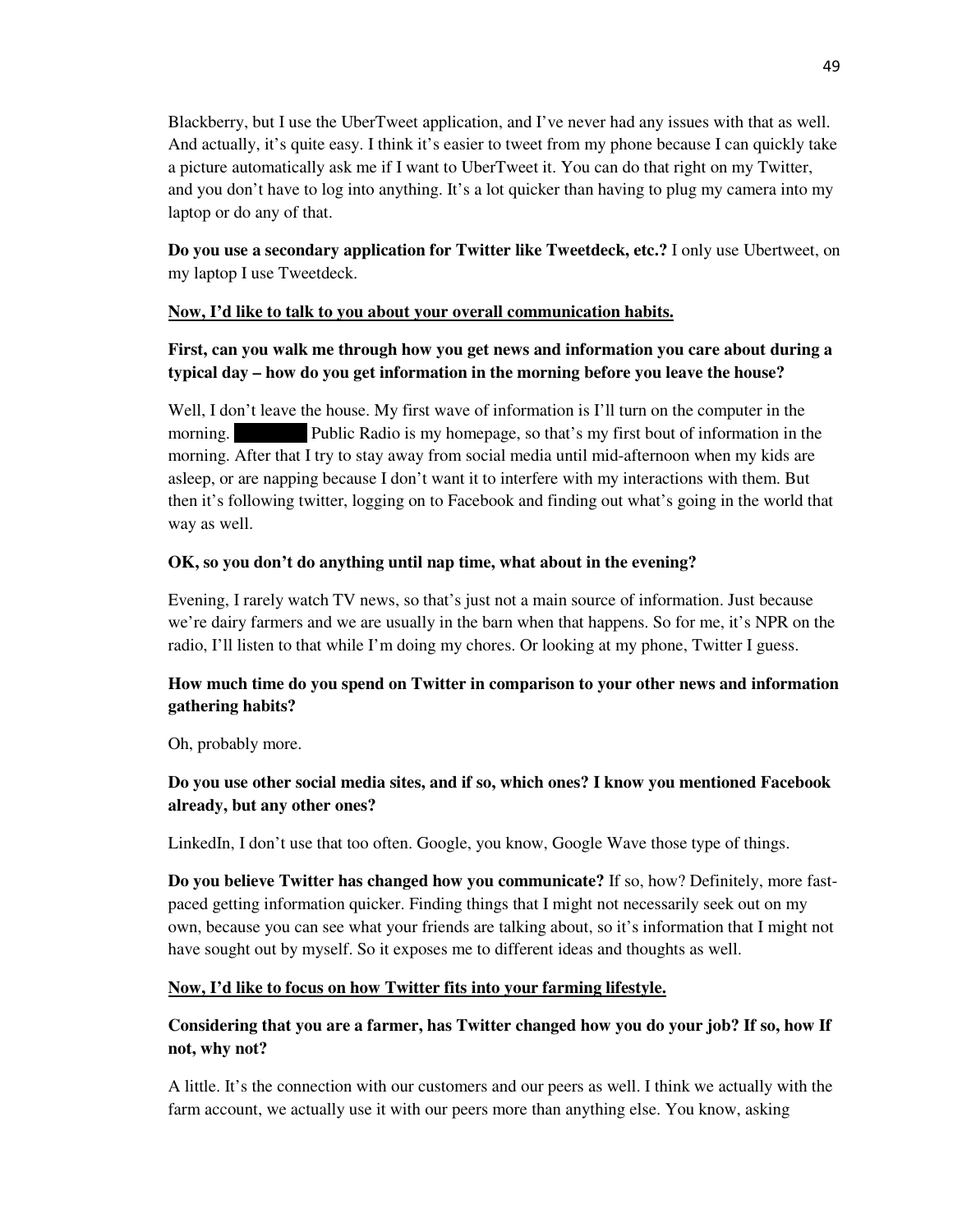questions about animal health and nutrition and automatic receiving responses from around the United States and the world. One time, my husband he was out checking dry cows and checking milk that we are going to be calving soon and he found one with a problem that we never heard about before or had seen in the operation. He quickly tweeted it and within seconds responded with ideas and suggestions – from the other dairy farmers that we follow. That kind of information has been very valuable to us.

# **In what ways did you connect to other farmers and learn new techniques and information before you signed on to Twitter?**

We saw them at the conferences, major magazines and commodity groups and through newspapers and stuff, but we didn't really have the day to day interaction with fellow farmers.

## **If you had a question about farming, would you say your network to ask people is larger, smaller, or about the same as those who don't use Twitter?**

Much larger.

# **Comparing yourself to other farmers, ranchers, and producers who don't use Twitter, would you say you are more informed, less informed, or about the same on issues and breaking news related to agriculture?**

I would say that we are more informed in the way that we can see other ideas as opposed to (inaudible)…we can see other ideas and what people are talking about across the nation.

# **Do you have any examples of something related to agriculture you learned on Twitter that you don't think you would have learned elsewhere?**

Oh gosh. No. There is a lot that happens. Not that I wouldn't learn anywhere else. I am not sure. I really don't know.

### **In relation to farming, how do you think Twitter will be used in the future?**

I think a lot more people who are agriculture producers are going to be able to communicate with other agriculture producers, but also to get our story out, so talking with consumers, especially the mom groups, talking about what we do, why we do it, and why it's important

# **Now, I'd like to ask you a few questions about what kind of topics you tweet about and who you follow.**

**Who do you follow on Twitter and why?** We follow a lot of moms, because they are the number 1 decision makers for grocery and food decisions. So we follow a lot of moms, we follow a lot of people in our area as well, agriculture folks from around the world in a variety commodities. We follow a lot of the major news networks…let's see…what else. Oh. We are an organic farm, so we follow a lot of people who consider themselves green or organic so that we can kind of get a sense of what is going on that niche market as well.

**How many people follow you?** Both are about equal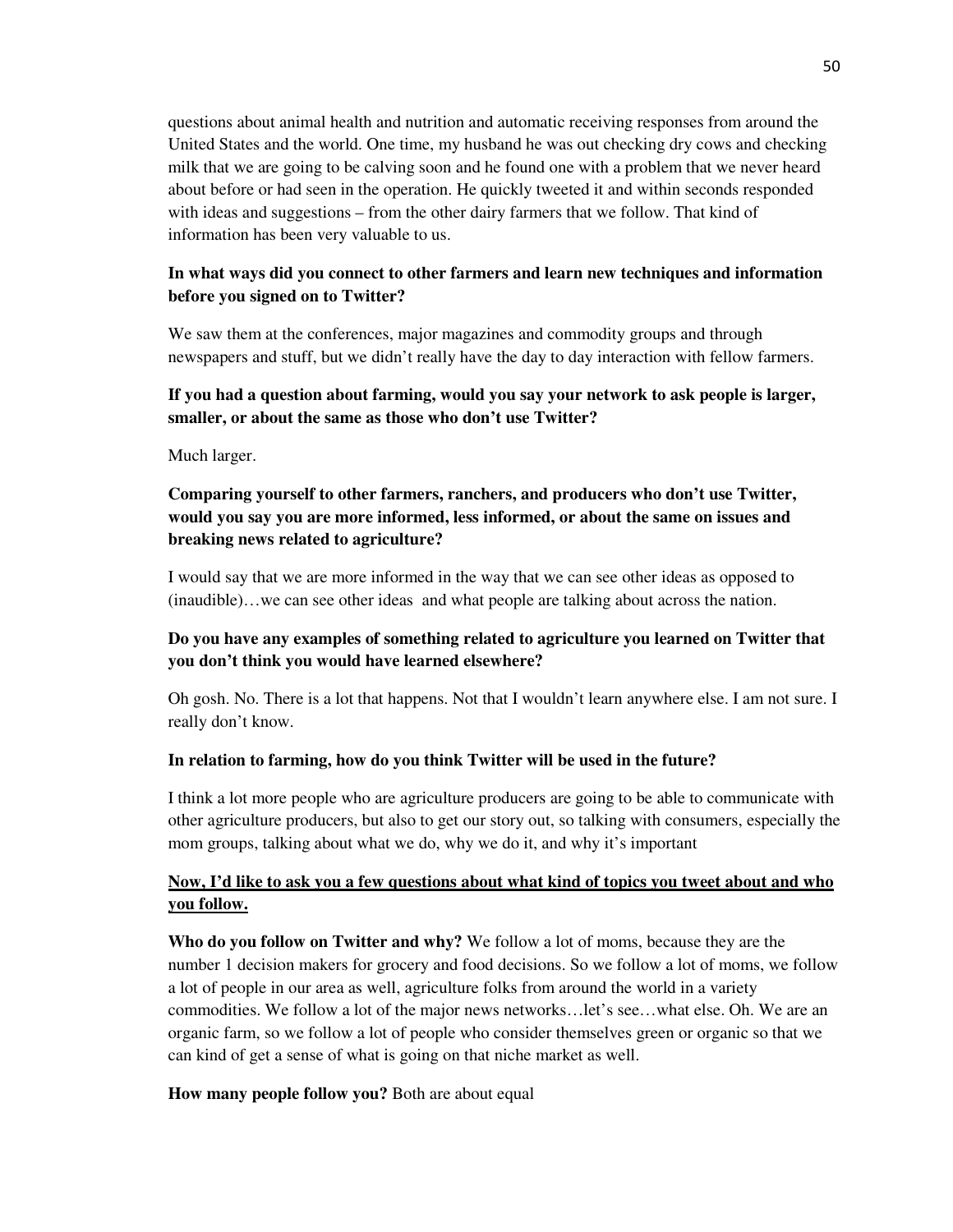**How many people do you follow?** The farm has I think 1500 and I have around 800

**How often do you Tweet?** 3-4 times a day

**How often do you check into Twitter to see what others are saying?** Probably 3-4 times a day as well.

**Have you ever met someone in person that you met on Twitter? If so, why? If no, would you consider it?** Yes.

## **What do you Tweet about?**

- **Daily activities/what you are doing?** Yes, a lot of what we are doing, pictures of the farms. Since I follow the mom aspect, I tweet a lot about things that are happening with my kids and that sort of thing and connecting with moms that way. We do a lot of recipes and upload to the blog as well. Agriculture fun facts and fun things that we are doing on the farm.
- **Political views or views on the news?** Oh, sometimes, especially my husband.
- Links to resources/articles? Yes, we've found that it's more valuable when you can provide links or picture. It provides a more valuable experience so that it isn't just a tweet to that 140 character statement.
- **Do you answer people's questions?** Yes, all the time.
- You said before that you ask questions and seek advice and you used the example before that your husband used the example of you had a sick animal, so people respond to you? Yes.
- Any other topic I've left out? Um...not really, I guess.

**Some people complain about the limited number of characters that can be used on Twitter. Others like the brevity. What do you think?** Oh, I think it's fine. The whole point of Twitter is to be short and precise, you know, microblogging, so if you start changing that you really lose what Twitter was meant to be.

## **Finally, I'd like to ask you a few questions about you:**

**Which age category do you fall into:** under 45, 46 to 64, or 65 plus? I'm 28, so I'm under 45

**Gender:** Female

**City, State:** , Minnesota

**Type of farming you do:** We're an organic dairy farm, 4<sup>th</sup> generation

**What is the highest level of education you have completed?** Both my husband and I have bachelor's degrees.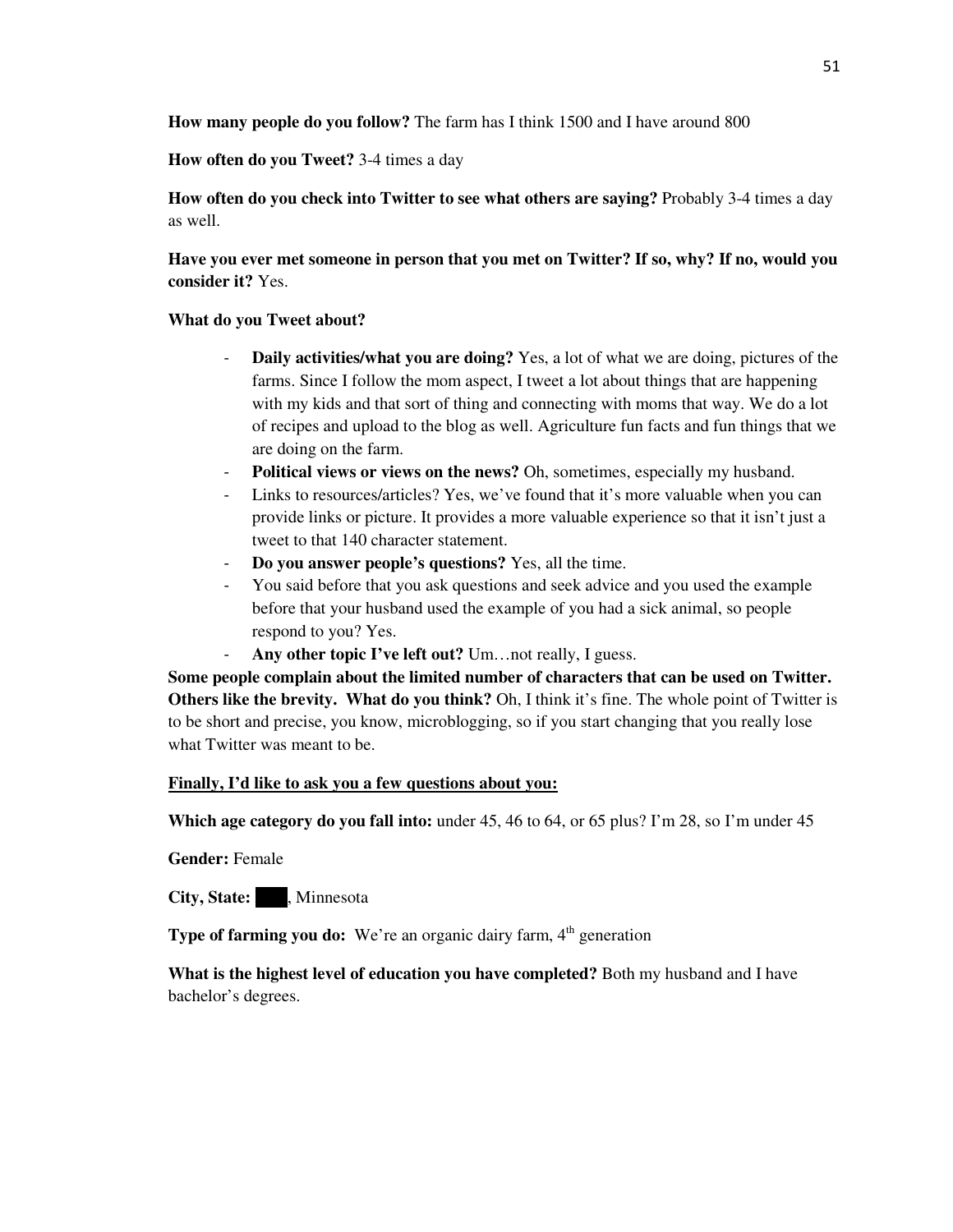# **Respondent 2**

#### **First, I'd like to ask you to tell me about how you got acquainted with Twitter.**

**About when did you starting hearing about Twitter?** Ok. Probably it was the very end of October last year, I went to a training for dairy farmer moms in Kansas City that was done by Midwest Dairy Association, and they introduced us to Twitter, and Facebook and blogging and asked us to…if there were any of those platforms that was that we would like to become involved with and would we become involved with and then they shared information about each one.

**When did you join Twitter?** Well actually, before we had the meeting, they required us to get online and get a Twitter account and a Facebook account and the blogging was really left up to the individual, and I didn't do anything on that. So when I went to the meeting, I had already set up an account for both of those;

**So is that why you joined Twitter - because of this meeting?** Yes, because I like to promote dairy and agriculture and it's a way to reach more people about what we do on the farm, so I was open to that.

**What topics or issues did you first follow?** Well, at first I didn't quite understand all of it. I don't know. I probably…the first things I followed were pertaining to agriculture comments and remarks and then it was later that I kind of started looking at other people's Twitters that connected with a blog.

**Does Twitter offer you anything that you can't get anywhere else?** I think it's truly the quickest access to the current information, because I carry a phone that I can look at Twitter and check what's going on and there is so much stuff in the news about different issues in agriculture that there is something almost every day that catches my eye.

**Are there any changes in Twitter you would you like to see?** I don't really know, because I still don't feel very versed in using it to its fullest, so I really feel like I'm still a learner

**Do you tweet from a mobile device?** Computer? Or Both? Both.

**If you tweet from a mobile device, do you experience any problems?** No, it's worked really well. There has been a few times when the system was down, but they always have the little picture that comes up, you know and says it's out of order, but it's always come back on pretty quickly.

**Do you use a secondary application for Twitter like Tweetdeck, etc.?** I use Tweetdeck.

#### **Now, I'd like to talk to you about your overall communication habits.**

**First, can you walk me through how you get news and information you care about during a typical day – how do you get information in the morning before you leave the house?** Ok, I usually we are watching the local TV news channel that carries the news for our area. And I don't usually, that's really the main thing, I don't usually get online, just through the TV.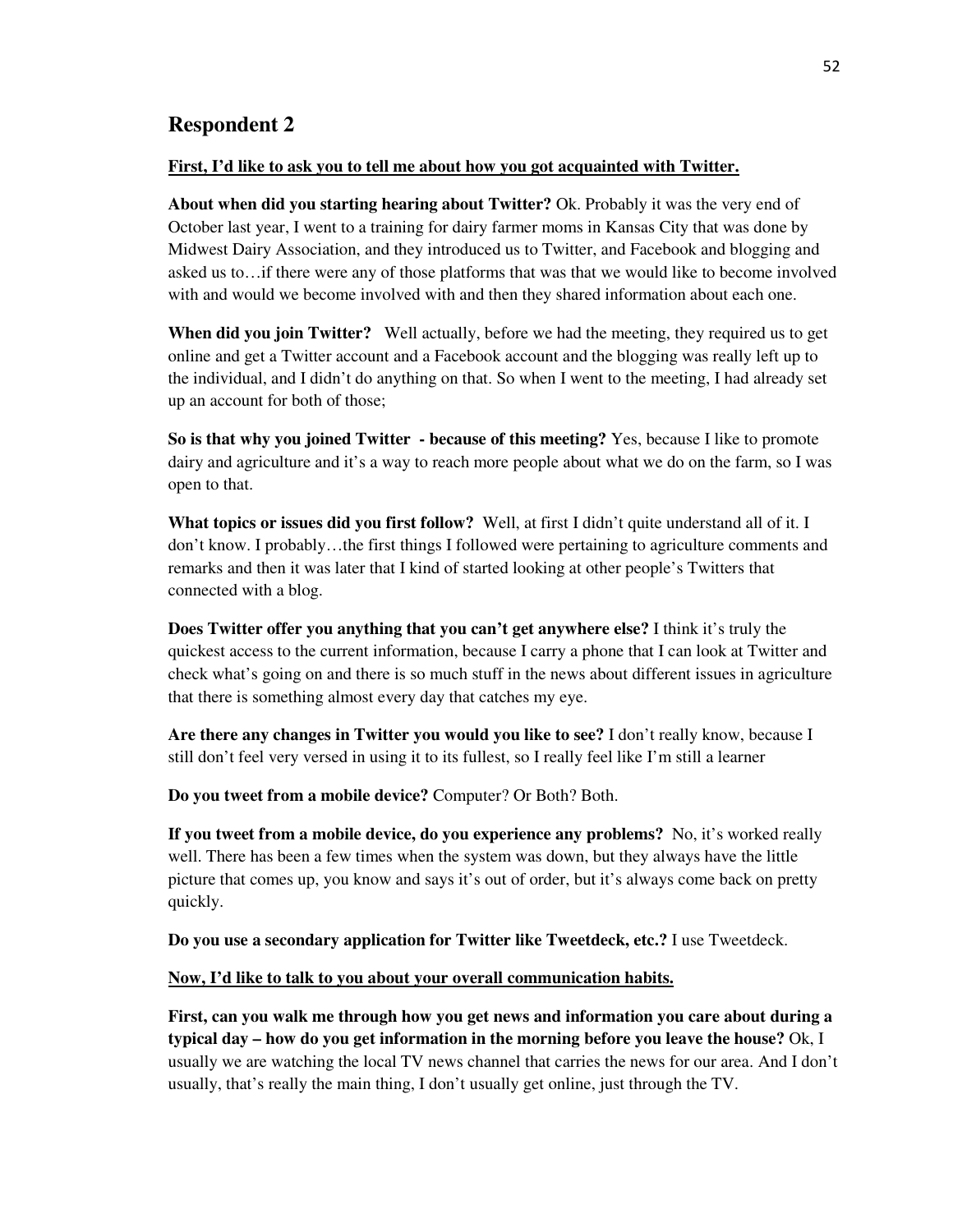**How about during the day?** Oh, I would say I check my phone, I check Twitter, sometimes if there is something going on in the United States news, I may get on my phone and check to see if there is any news out there online. But usually it's just on TV.

**How about in the evening?** Kind of the same. I use my evening time, that's when I'm really looking at Facebook and if I haven't looked at Twitter during the day, I look at it then. I don't look at Twitter just every day, some days I just have too much going on.

**How much time do you spend on Twitter in comparison to your other news and information gathering habits?** I imagine just thinking about the time I watch TV and the time that I Twitter, probably half

**Do you use other social media sites, I know you mentioned Facebook and if so, which ones?** I do have Facebook, and I really use Facebook and Twitter probably more to let people know when I put a blog entry on. And I do communicate some with it, but I don't do a lot of it. I'm kind of…I call myself a voyeur. I'm out there watching and reading, but I'm not always commenting.

**Do you believe Twitter has changed how you communicate? If so, how?** Well, it's added another dimension; it hasn't changed how I may verbally communicate with other organizations and things I'm doing because I don't use it as much as other people do.

### **Now, I'd like to focus on how Twitter fits into your lifestyle.**

**Considering that you are a farmer, has Twitter changed how you do your job? If so, how? If not, why not?** The tasks that I do here at home, it hasn't really changed what we do, but it has probably given us greater access to current information like markets.

**In what ways did you connect to other farmers and learn new techniques and information before you signed on to Twitter?** Probably for dairy, through our dairy co-op, and I received some online things from dairy groups like dairy management and dairy herd management, and articles, and things that come on (inaudible).

**If you had a question about farming, would you say your network to ask people is larger, smaller, or about the same as those who don't use Twitter?** I would say it's larger because I think if I had a question or issue about something, I would probably have more contacts. I would probably have more people I could call on.

**Comparing yourself to other farmers, ranchers, and producers who don't use Twitter, would you say you are more informed, less informed, or about the same on issues and breaking news related to agriculture?** I would say I'm more informed.

**Are there any examples of something related to agriculture you learned on Twitter that you don't think you would have learned elsewhere?** Probably about other commodity groups and things that are going on in their particular industry. We're so different and all the different things that we are doing. I think it's a great way to connect.

**In relation to farming, how do you think Twitter will be used in the future?** I think it will continue to grow and I think as more people become aware of how they can use it. I probably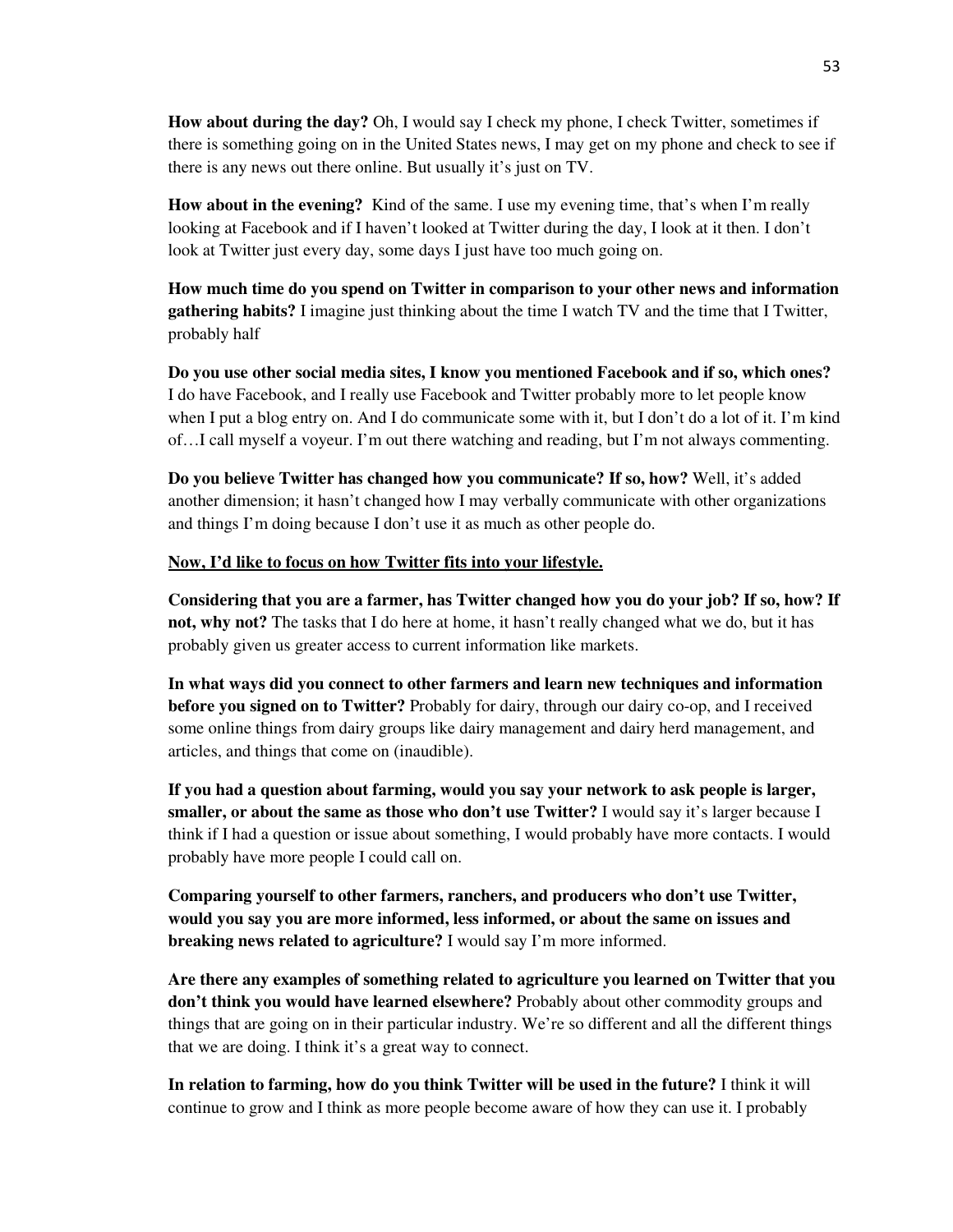think a lot of people use it in different ways, and if not Twitter, it will be something that comes out of Twitter.

# **Now, I'd like to ask you a few questions about what kind of topics you tweet about and who you follow.**

**Who do you follow on Twitter and why?** The people that I choose to follow are usually connected to agriculture, I have connected to some groups like moms, and the reason I do that is that I would like to let people know more about dairy, so I find that's the way we can connect with them.

**How many people follow you?** I think it's 200 and something. I don't look at it at all. I'm followed as by almost as many people as I follow, so right around over 200, I think. It might be more, I don't know.

**How often do you Tweet. I know you said before you kind of just like to look at things…?** I'm pretty sporadic. In a week's time, I probably don't tweet 3-5 times. I really have to feel strongly about something before I'll tweet, or if I have something, like I said, if I write a news blog or post, I like to put that out, so once a week for that and the other times might be 2-5.

**How often do you check into Twitter to see what others are saying?** Oh, it varies from day to day. I'd say on an average day, if I'm here at the house doing a variety of things, I'll probably look 3 times a day.

**Have you ever met someone in person that you met on Twitter? If so, why? If no, would you consider it?** Yes, I've met, I just attended a blogging conference this past week and there was a lady there that I had not met and we had connected on Twitter, and so then there were people at another conference, I had followed them and then I met them at the conference.

## **What do you Tweet about?**

- **Daily activities/what you are doing?** Yeah, probably, something connected to what I was doing, or a condition on the farm or something that has occurred.
- **Political views or views on the news?** I try..if I have, I try not to be confrontational, because I don't want that to become what people think of my Twitter. I don't want to get into that position.
- **Links to resources/articles?** Yes, and I probably tweet that way more than anything else.
- Do you answer people's questions? If I get question, I try to, and sometimes I haven't because I didn't check my phone and hours have passed since anybody had said anything and that's probably not very nice. Sometimes that so long ago, they don't even care what I think.
- **Do you ask questions and seek advice?** I think I have just a few times, but not very often. I guess I'm a little intimidated by it all and not feeling as secure about it or good with it. I don't want people saying "oh, that stupid woman."
	- o **If so, do people respond to you?** Yeah. I haven't asked a lot of questions though.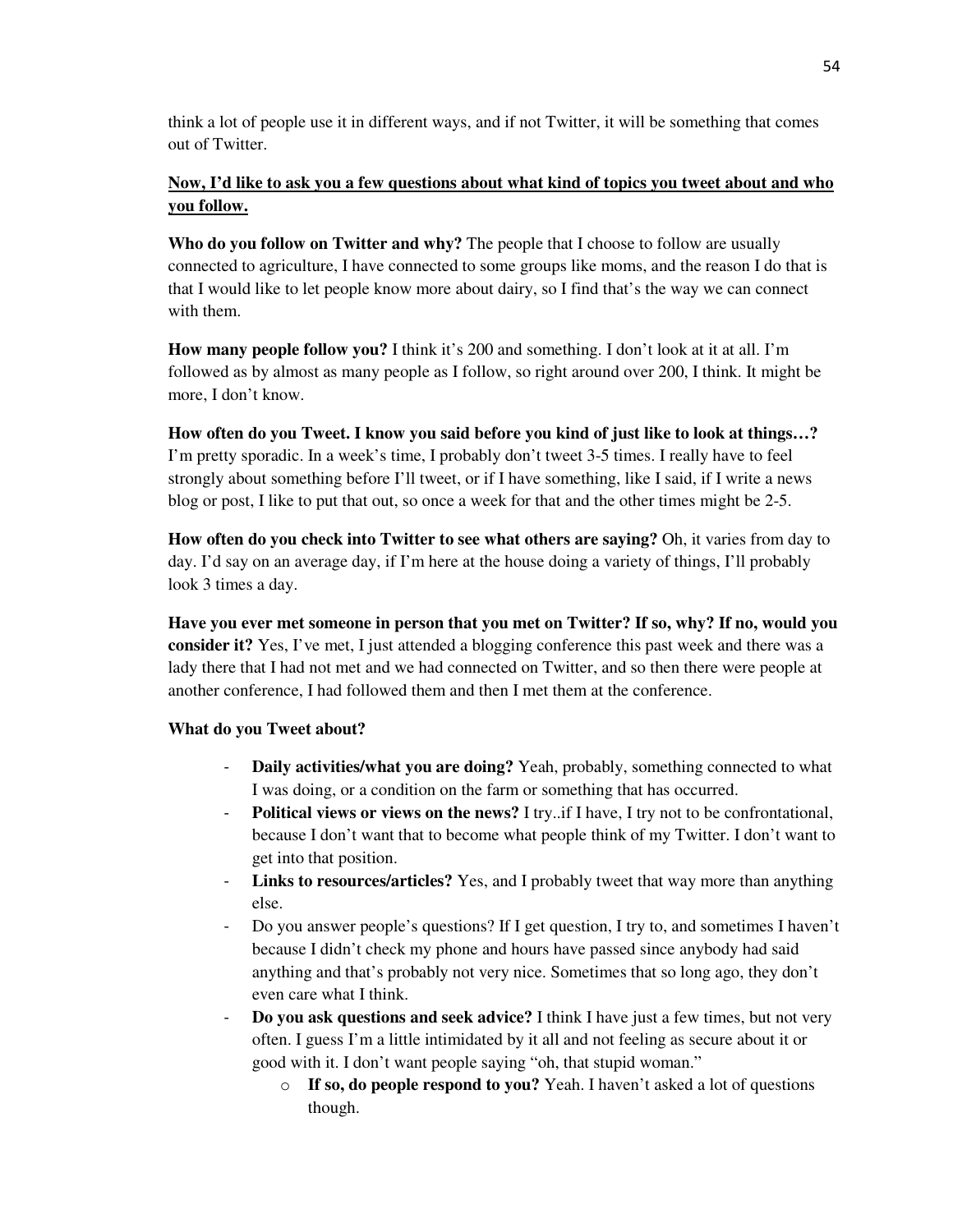- **Any other topic I've left out?** No, I don't really think so. You asked me about the political thing. I think I have just retweeted some things more than I did anything and I really try to steer away from that because a lot of different views…our acquaintances have different views than we do.

**Some people complain about the limited number of characters that can be used on Twitter. Others like the brevity. What do you think?** I like the brevity because it's quick to read and you pretty much get the gist and there is information you can click on it and the bit link gives you the website and its easy to get to…That's why I prefer it over Facebook. I don't have to spend as much time reading it or doing anything.

### **Finally, I'd like to ask you a few questions about you:**

**Which age category do you fall into:** under 45, 46 to 64, or 65 plus? I'm in the 46 to 64.

**Gender:** Female

**City, State:** Arkansas

## **Type of farming you do, I know you mentioned dairy:** dairy and beef

What is the highest level of education you have completed? I have a bachelor's degree in nursing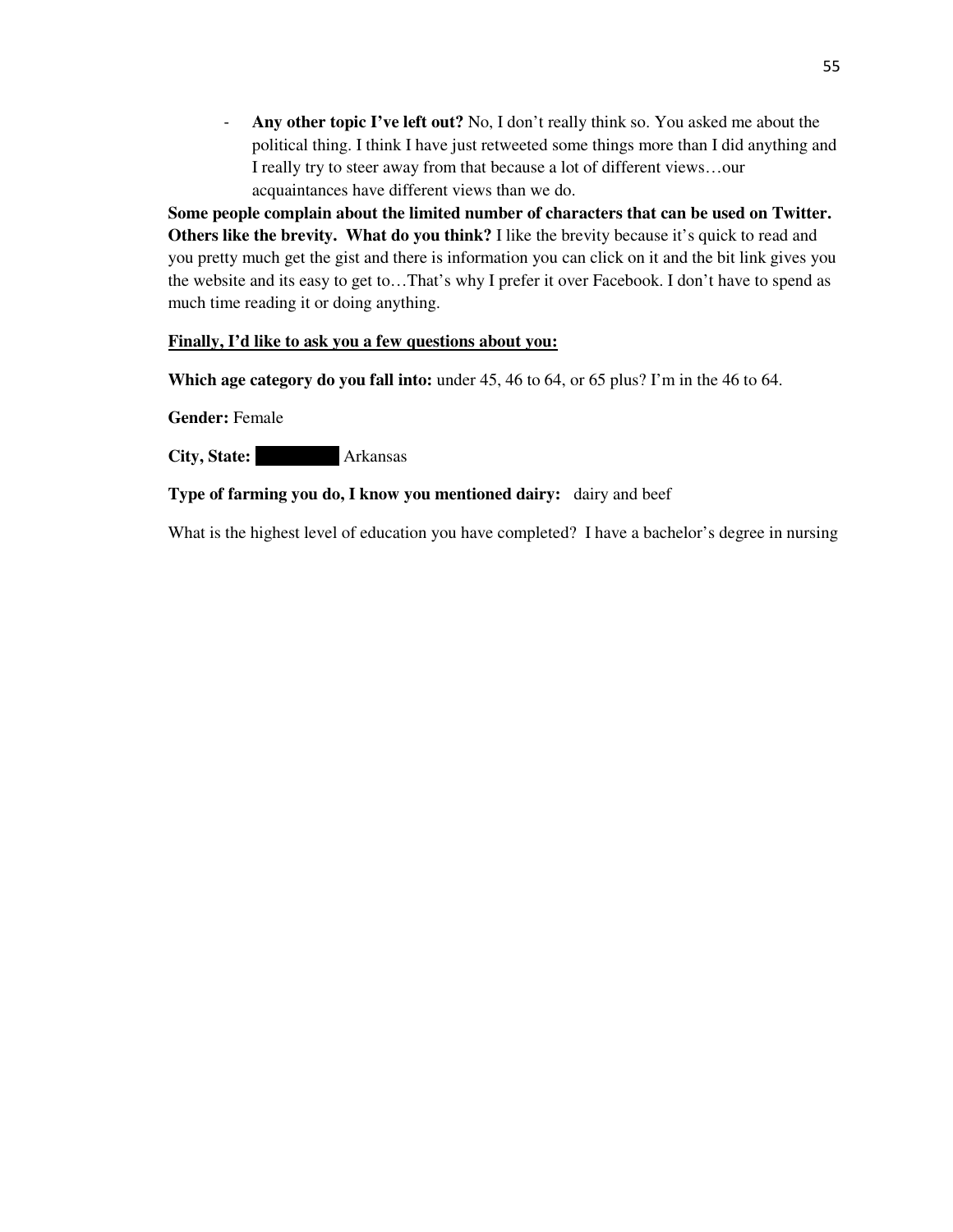## **Respondent 3**

#### **First, I'd like to ask you to tell me about how you got acquainted with Twitter.**

**About when did you starting hearing about Twitter?** Oh, I suppose it's been about 2 years ago now, I was coming home from  $a...$ 

, and I don't remember how I heard about it, but we heard something on our committee about getting the message out and finding ways to tell others what we are doing in agriculture, so I logged onto Twitter and decided to check that out and decided it was something I thought I'd like to keep doing.

**What topics or issues did you first follow?** Oh, when I was looking to get followers, I was looking for anyone involved in agriculture and Farm Bureau people, um topics was agriculture and politics.

**Does Twitter offer you anything that you can't get anywhere else?** I guess it offers me a way to share what I'm doing on the farm with other…who knows how many people. And sometimes I'll just go on there to find some news, because I think I can find news on there a lot quicker on there than other places.

**Are there any changes in Twitter that you would like to see?** I guess I haven't really thought about that. I like it short, you know there is people who do Facebook and blog and stuff, I don't do any of that.

**Do you tweet from a mobile device? Computer? Or Both?** At first it was from a laptop, but now it's strictly from a mobile device.

**If you tweet from a mobile device, do you experience any problems?** Oh, not typically. The only thing is that when I first go on, I use (Spesmic?), and when I first go on to look at my @ replies, they will come on for a second and then they'll be gone. So I have to go back to the timeline and go back to the replies and refresh it and then they will come up again.

**Do you use a secondary application for Twitter like Tweetdeck, etc.?** I use -- Spesmic

### **Now, I'd like to talk to you about your overall communication habits.**

**First, can you walk me through how you get news and information you care about during a typical day – how do you get information in the morning before you leave the house?** Any news and information or what?

#### **Yes, any news and information, just overall, on a typical day.**

I usually don't, I get up leave the house right away. I've got the radio on in my pickup and I go out and do some chores, then I come back home and see my kids before they go to school, and then sometimes I'll quick check my e-mail and my Twitter account on my mobile device.

**How about during the day?** Radio and e-mail and my Twitter account.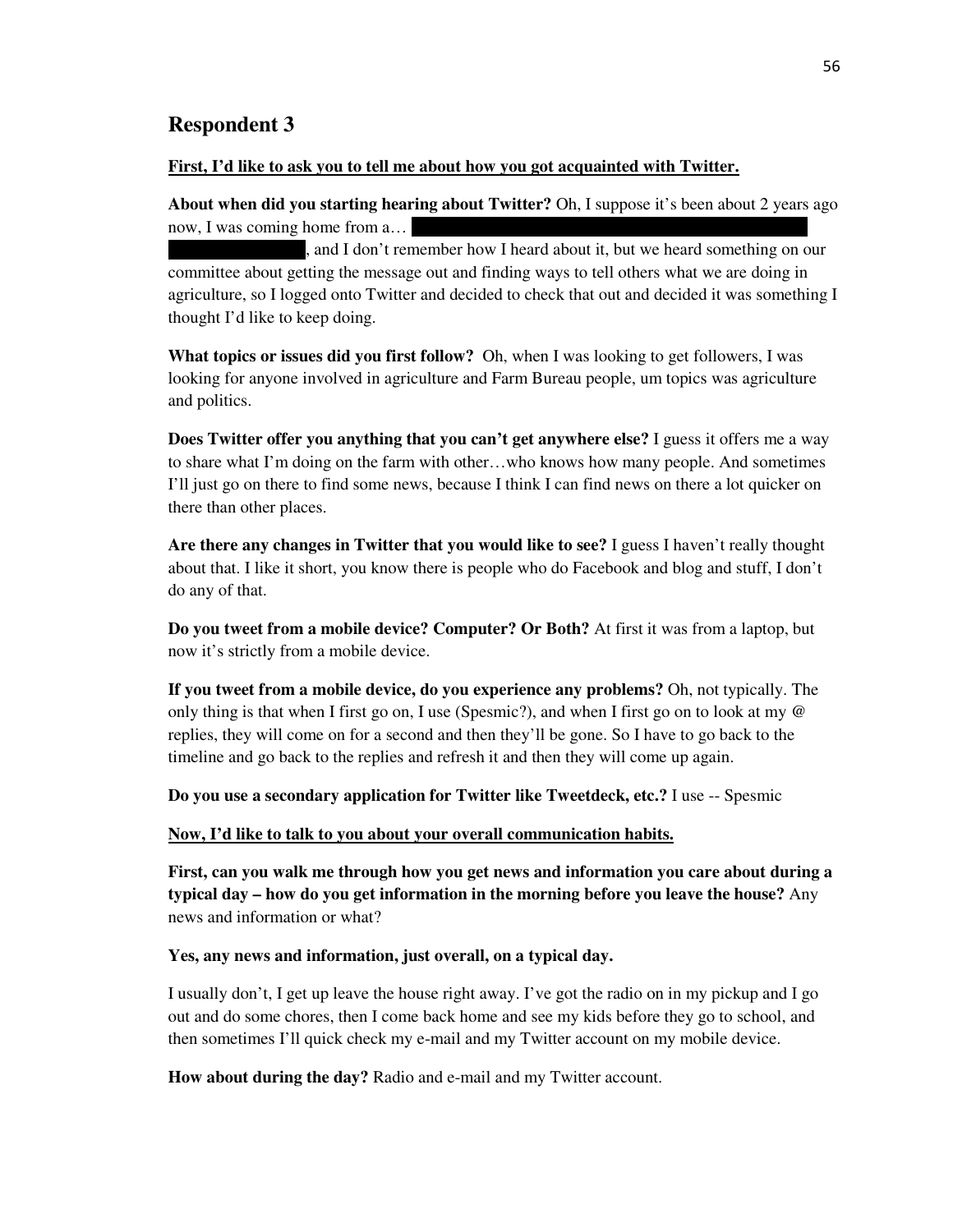**How about in the evening?** Then it's probably Fox News and if I'm sitting there watching the news, I'll probably be looking on my e-mail and my Twitter account as well.

**How much time do you spend on Twitter in comparison to your other news and information gathering habits?** Like a percentage or what?

**Yeah.** 

That's a good question. I wouldn't know what to tell you I guess.

**Do you use other social media sites, and if so, which ones?** No, I don't.

**Do you believe Twitter has changed how you communicate? If so, how?** Definitely, yeah. It's allowed me to share what I'm doing on the farm with people around the world. It's allowed me to communicate with other farmers to see how it use to be…and I never did it, but you have to go to the coffee shop or the elevator office and you sit around and drink coffee and talk to your neighbors about how harvest or planting was going. Now, when I'm sitting in the tractor or the combine, you've got auto steer, I can find out how harvest is going in Illinois, Indiana, Nebraska or wherever, not just in my local area.

### **Now, I'd like to focus on how Twitter fits into your lifestyle.**

**Considering that you are a farmer, has Twitter changed how you do your job? If so, how?** If not, why not? I don't think it's changed how I do my job, it's changed how I can show others what I'm doing.

**In what ways did you connect to other farmers and learn new techniques and information before you signed on to Twitter? I know you mentioned coffee shops before, but said you didn't participate in that.** Farm Bureau meetings, just any other meetings that you get to talk to other farmers and that's the opportunity to see how their doing things and what you could do different – trade shows, is mainly where you find that stuff like that out. Now if you happen to follow somebody on Twitter that's doing something new and you can see it right away before you go to a show or a Farm Bureau meeting.

**If you had a question about farming, would you say your network to ask people is larger, smaller, or about the same as those who don't use Twitter?** Oh, I'd say it's larger.

**Comparing yourself to other farmers, ranchers, and producers who don't use Twitter, would you say you are more informed, less informed, or about the same on issues and breaking news related to agriculture?** I'd say maybe a little more informed.

**Are there any examples of something related to agriculture you learned on Twitter that you don't think you would have learned elsewhere?** Yeah, I guess it's made me more aware of how many like animal rights or environmental type people were actually out there. I knew there was a lot, but it opened my eyes to that a little more.

**In relation to farming, how do you think Twitter will be used in the future?** I guess it could see chemical companies doing more advising with their products on it, maybe product promotion,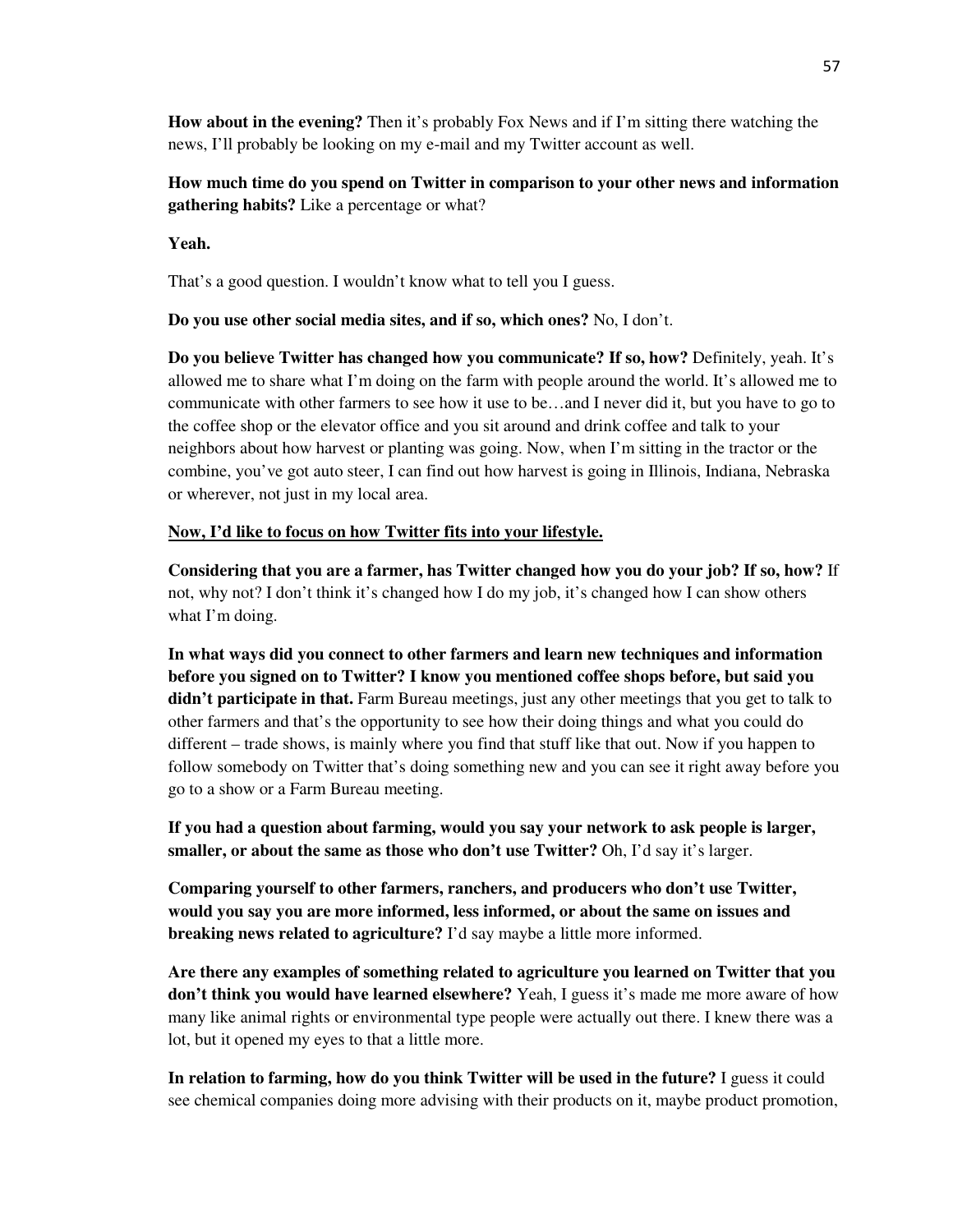or like maybe Twitter users get a certain deal on something, or I would think that oh, university extension could do more advising on something like that.

# **Now, I'd like to ask you a few questions about what kind of topics you tweet about and who you follow.**

**Who do you follow on Twitter and why?** I usually and don't just sit around look for people to follow. Somebody that follows me, I look at their profile before I decide to follow them back, and I kind of look at how many followers and people that their following, I look at that ratio. If they are following a whole bunch and not many people follow them back, there probably not giving a whole lot of useful information. Anyone that looks like a mother, or someone like that that I can influence where their food comes from – I'll follow them in a heartbeat. Anyone else in agriculture, it doesn't matter, I'll follow them.

**How many people do you follow?** I think I'm around the 2600 – 2700 range, and I think a couple hundred less follow me.

**How often do you Tweet? Like in a day? The number of Tweets?** I suppose 5-10 a day, I suppose.

**How often do you check into Twitter to see what others are saying?** Maybe 15-20.

**Have you ever met someone in person that you met on Twitter? If so, why? If no, would you consider it?** I have. Oh, because it was at a Farm Trade show or something like that, just cause, I don't know you start talking to them on Twitter, kind of get to know them, but it would be nice to meet them too.

## **What do you Tweet about?**

- **Daily activities/what you are doing?** Sometimes, yeah, especially during spring and fall when we are busy and doing lots of things.
- **Political views or views on the news?** I'll do some of that too, yep.
- **Links to resources/articles?** Sometimes.
- **Do you answer people's questions?** I'll always answer questions, yes.
- **Do you ask questions and seek advice?** I have done that, yes.
	- o **If so, do people respond to you?** They have.
- **Any other topic I've left out?** I've Twittered something about my kids and my family too, because that's important to me.

**Some people complain about the limited number of characters that can be used on Twitter. Others like the brevity. What do you think?** I like Twitter because it's short, so if they lengthen it, I don't know that I'd have that much time to…I like to be able to click down to people I'm following or do a search that I do and something strikes me, and they have a link to it that interests, I'll go read it. Otherwise, I just want to go on and get through as many as I can, so I wouldn't want them to lengthen it.

## **Finally, I'd like to ask you a few questions about you:**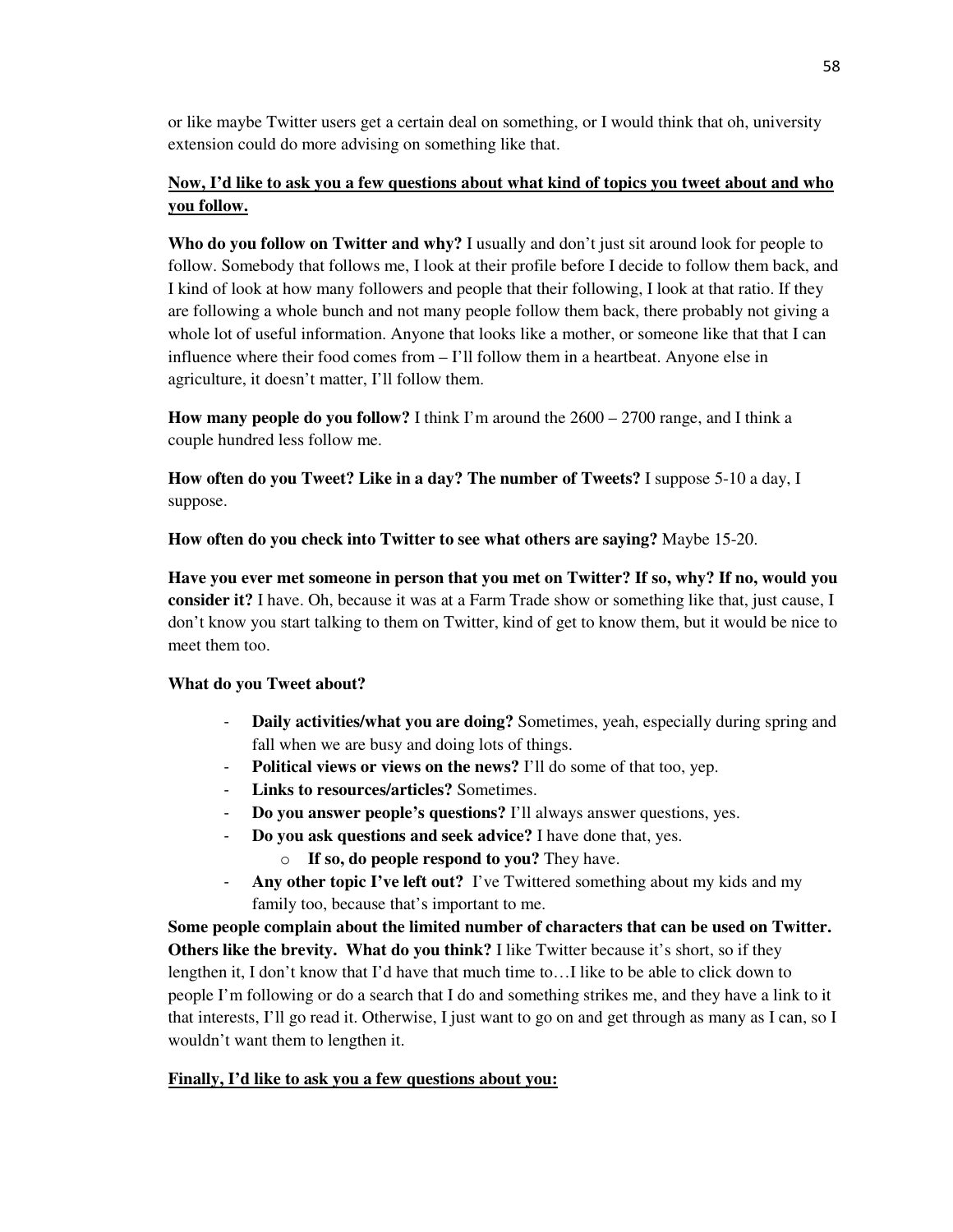**Which age category do you fall into:** under 45, 46 to 64, or 65 plus? Under 45

**Gender:** Male

**City, State:** Iowa

**Type of farming you do:** our main part of our farm is hogs, I got a (inaudible) operation, and then I give it to my dad and he finishes it out, and then we also raise corn and soybeans. Well the hog operation, is a, I own sows, it's a sow operation.

**What is the highest level of education you have completed?** I have a bachelor of science degree.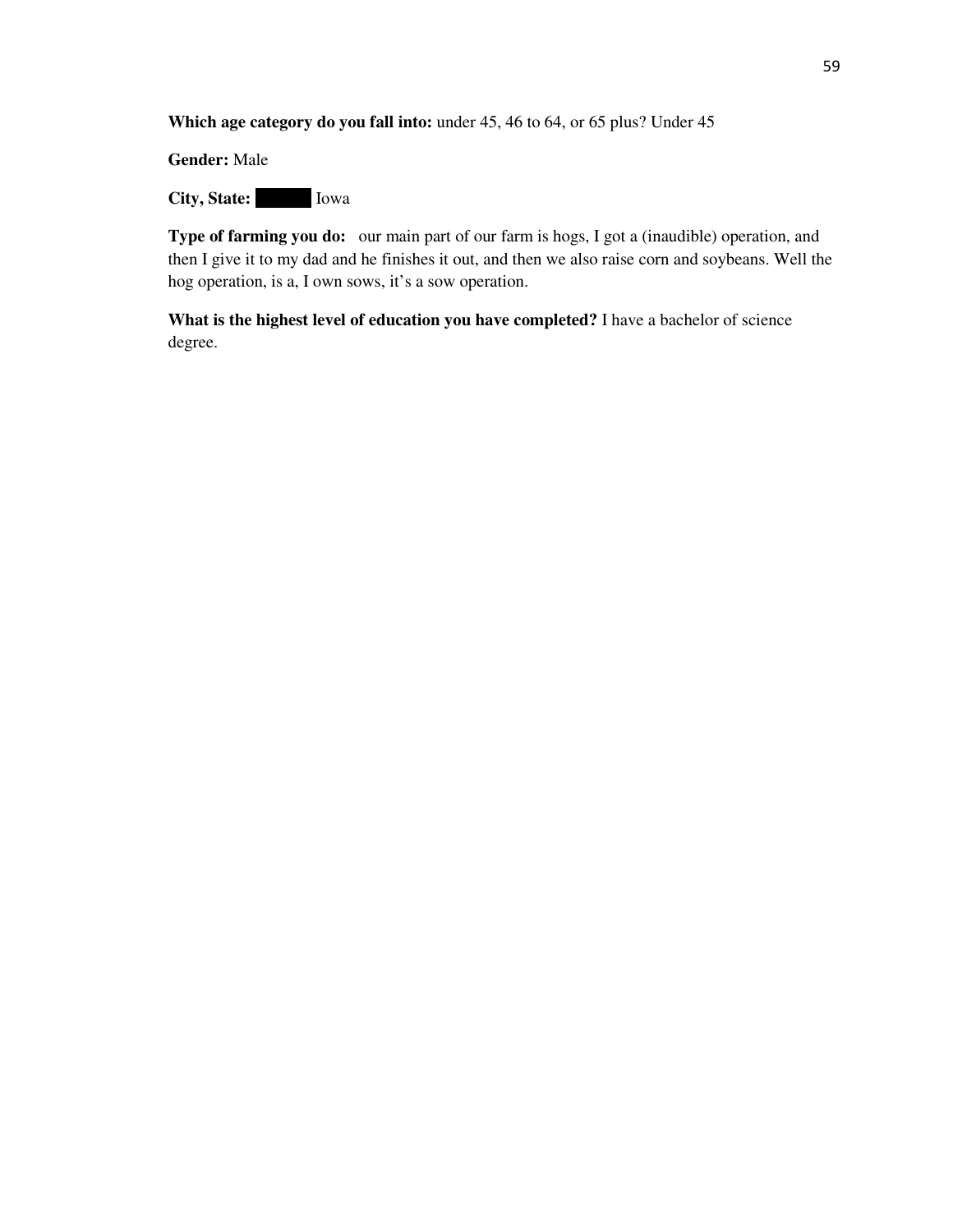### **Respondent 4**

#### **First, I'd like to ask you to tell me about how you got acquainted with Twitter.**

**About when did you starting hearing about Twitter?** I probably started hearing about it the very first part of last year, about well, I probably heard about it a little before it before then – just hearing about it, not really understanding what it was. It was first part of 2009 that I really sat down and took a look at it was and had somebody explain it – it was over a webinar that was put on through the Dairy Checkoff. They had a social media webinar that they covered a lot of different platforms – blogging, Facebook, Twitter was one of them. And at that time, that was February of 09, somewhere in that neighborhood. I hadn't signed up for Twitter at that point. Shortly thereafter, I did and that's kind of where my starting point on it was.

**When did you join Twitter?** Signing up in the first place was more or less of a trial run thing. I just had started on Facebook about a month previously, and I could see the potential it had for kind of sharing some agricultural stories, talking about things that I do. So I thought I'd try Twitter out, see how it went and I wasn't real, at first, I wasn't sure if it would take. I didn't have a smartphone at that time, and I could do a lot at it from my desktop when I was at home. Keeping up during the day though wasn't practical without an internet-cable phone. So I wasn't really sure about it, but overtime I saw that even with limited use, it can be effective at connecting with people.

**What topics or issues did you first follow?** Mostly had to do with dairy, course we were in the midst of a pretty bad crop situation, so I was always looking at the news as it related to the dairy industry, that's what I was paying attention to, and then of course, non-ag related sports. That's my big distraction – used to keep my sanity. That's what I was trying to keep up with – dairy farming in particular, agriculture in general as well, and most of what I was using it for, from my end, was letting people know what was happening on my farm, day in and day out, just the whole philosophy that this is a tool that will connect you with people that you will probably never come in contact with otherwise and people who may not ever come across any other farmer in their lives. Just kind of letting them know what was happening on my farm, just gives the connection that lets them know where their food is coming from and opens up a dialogue if they have any questions about some of the things that we're doing, it's a good avenue for them to ask and for me to answer.

**Does Twitter offer you anything that you can't get anywhere else?** You mean through like other social media platforms? It offers quicker interaction time between myself and other people than anything else. I can do just because I can. Throughout the day, I can pull out my phone and check it and if anyone is asking me questions or if there is anything I need to respond to, I can do that. A lot of times that will start a dialogue immediately, so there is a lot of back and forth on it. I haven't found anything else that will let me have that instantaneous connection pretty much throughout the day that Twitter offers.

**Are there any changes in Twitter would you like to see?** Nothing that I can think of. I don't get real hung up on the framework of it, I'm just pretty much ok whatever it is, whatever structure, I'll just try to make my experience the best I can. There is nothing I can think of that I really want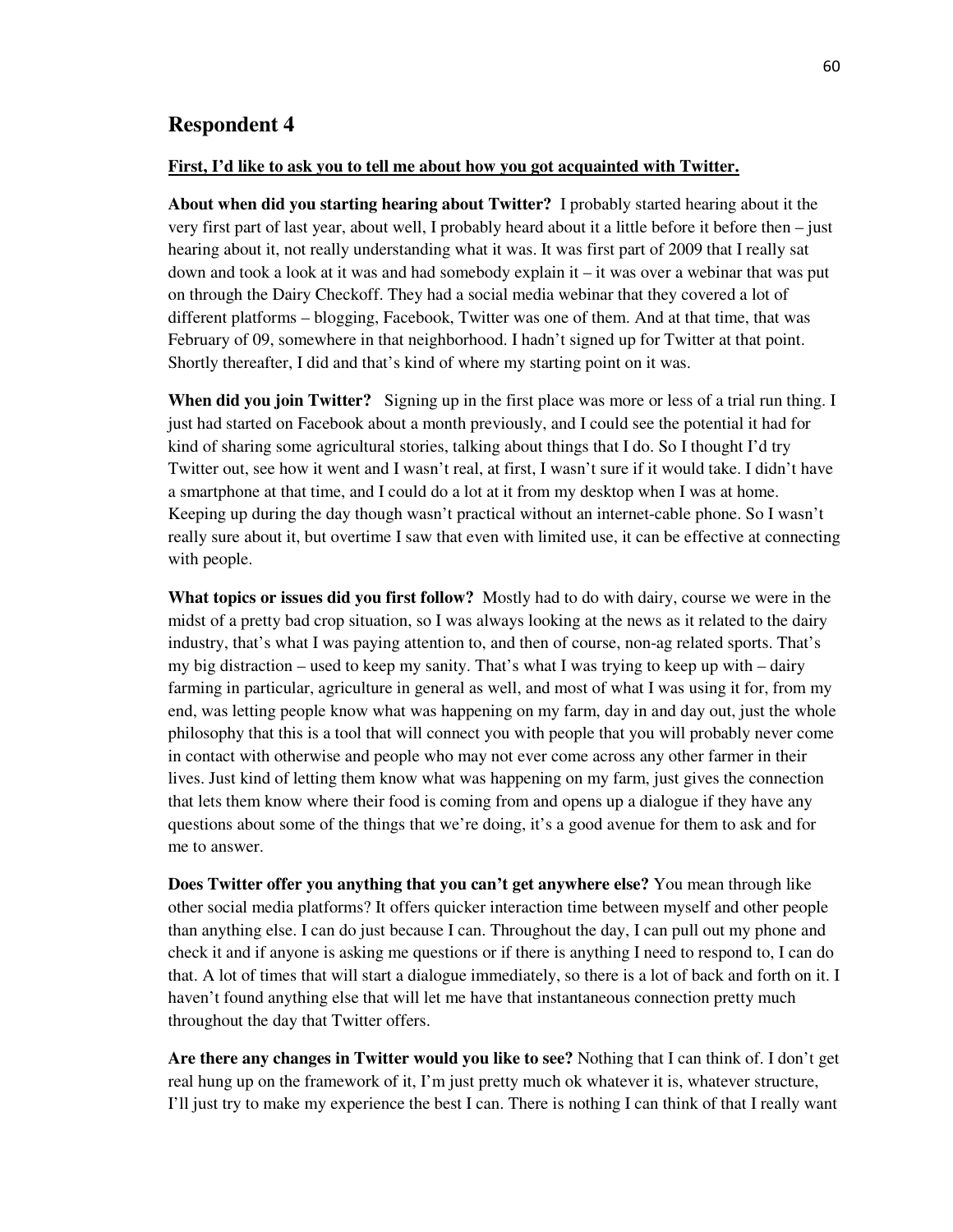to do with it that I've not been able to do. As far as any other kind of logistical stuff, I'm pretty adaptable, so there isn't anything that I would change, one way or another.

**Do you tweet from a mobile device? Computer? Or Both?** Both, now. I've got a desktop and smartphone.

**If you tweet from a mobile device, do you experience any problems?** On rare occasion, I will try to send something, try to Tweet something that doesn't go through. I don't think that's necessarily the fault of the Twitter system, I think that's more with the program on my phone and maybe a cell connection, but really that's the only downside or the only problem I've had tweeting through my phone.

**Do you use a secondary application for Twitter like Tweetdeck, etc.?** Yeah, I use Tweetdeck on my computer at home, on my laptop, and my phone, I use a program called Gravity.

#### **Now, I'd like to talk to you about your overall communication habits.**

**First, can you walk me through how you get news and information you care about during a typical day – how do you get information in the morning before you leave the house?** I usually, in the morning, will watch some of the local television in our milk barn as we're finishing up, get a good dose of weather and that's usually the only news that I care about in the morning. Then, when I am home for breakfast, I'll usually look at headlines that pop up on my Yahoo homepage, and I'll get most of my national news and state news off online sources. Same deal at lunch, and then in the evenings, I'll watch local news again and occasionally I'll watch national news on television. Most of the television news I watch though is all local, and most everything else comes from the Internet.

**How much time do you spend on Twitter in comparison to your other news and information gathering habits?** In comparison, probably a fair amount of time. A lot the news stories that I do read, I first see coming across on Twitter, and now that's not to stay I'll sit here and stare at my screen with Twitter is open. I'll leave it up and periodically flip back to it and stand over it real quick. But that's probably, twitter drives me to a lot of the stories I read.

**Do you use other social media sites, and if so, which ones?** I got a personal Facebook account and one established for my farm, I got a blog that I do for my farm, and I've got a YouTube channel that we do for farm videos. And, those are where I spend, as far as my social media sites, that's where I spend 95% of my time probably.

**Do you believe Twitter has changed how you communicate? If so, how?** It has in a couple of different ways. In one way, it has kind of helped me when I encounter real life questions from people. I've got a lot of questions on Twitter before just on various aspects of dairy farmer and agriculture in general. Being that it's over a computer, that gives me time just to stop and make sure I'm sure of the answer I am going to give. Of course, you don't have that luxury when you are standing face-to-face with someone. Having already seen a lot of the questions that come over Twitter, that's kind of in effect been a good practice for me to be up on issues and be able discuss them face-to-face with people when I'm presented with that situation. Now, kind of on the down side, and then is something that I really have to…I haven't fallen into this, I guess because I'm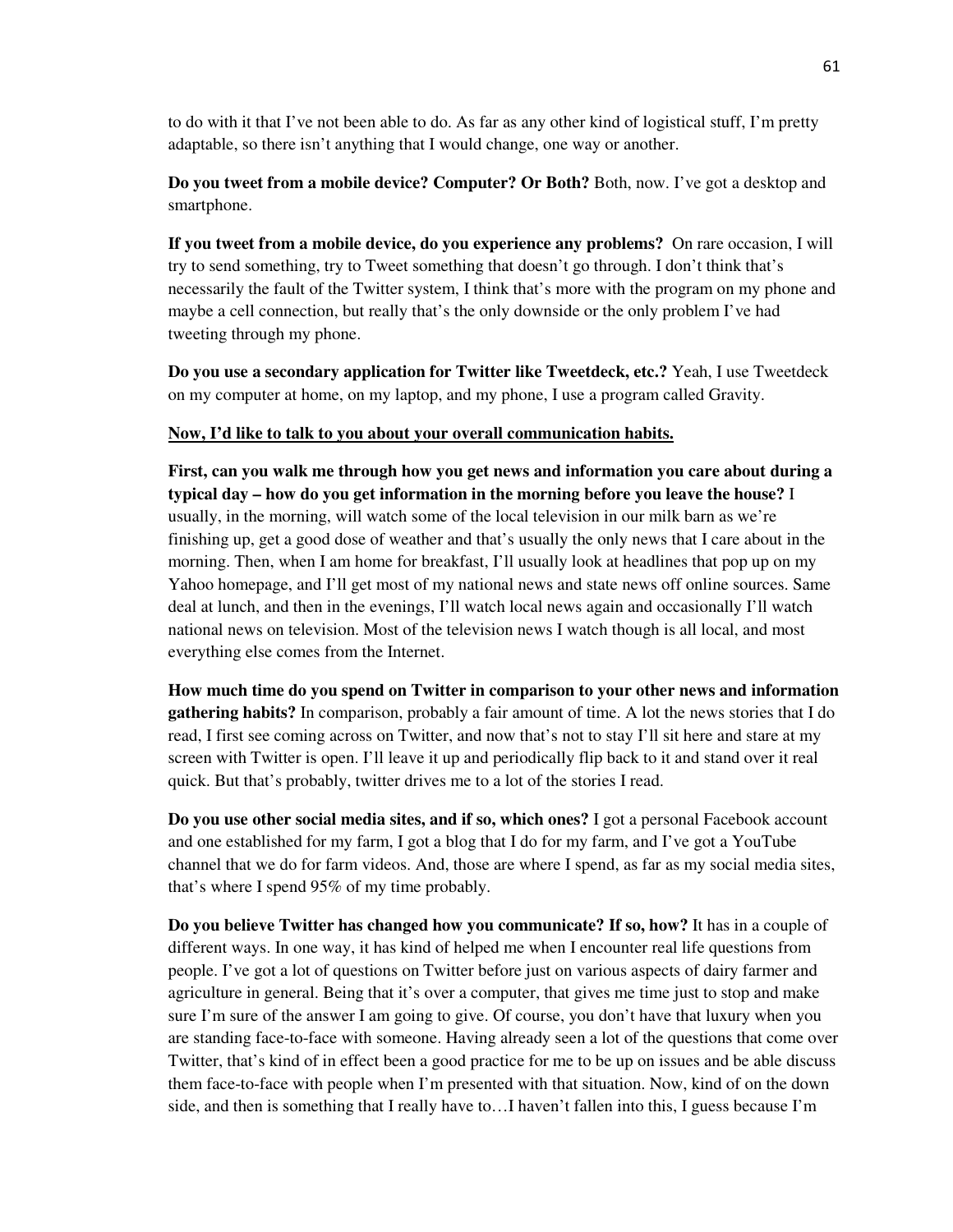conscious of it and I need to make sure I keep this in view, is that using Twitter and even Facebook or something else is that it's so easy to do and such easy communication and such a good way to get our story out there, we can run the risk that we get to the point that we spend too much time doing that and not carving out enough time in our lives to make personal contact with people. From my standpoint, I like talking about things on my farm and I like to promote agriculture in general, and casting a positive light. Part of that is that I engage in traditional media, engage with people I meet whenever I'm out somewhere. I need to make sure I don't put all of my eggs in the social media basket, so to speak. I still got remember that I got to make time to engage people in all of the traditional ways about agriculture.

#### **Now, I'd like to focus on how Twitter fits into your lifestyle.**

**Considering that you are a farmer, has Twitter changed how you do your job? If so, how? If not, why not?** Not really. I've never had any information come across Twitter that has made me stop and think "hey, I need to be doing something different." Probably the only thing that it reminds me of, and this hasn't changed anything we do, but it reminds you how fast information can be spread and whether it's true or not. So it's just kind of a reminder – always do things above board back home on the farm because if you do try to cut a corner and anyone finds out about it, it will spread like wildfire. Like I said though, that hasn't changed anything, but that's always something we try to do here anyway. It's just kind of reminder, that says "hey, if you're going to be open and talking about the things that you're doing, you got to make sure you're honest about it and that your actions match up with what it is you're telling people you're doing.

**In what ways did you connect to other farmers and learn new techniques and information before you signed on to Twitter?** Really, other than the…I didn't know anyone personally that was using it prior to the dairy webinar that I participated in, and I learned the logistics of how to sign up during that webinar that was put on through the Dairy Checkoff, and then from there I connected with some other farmers that were using it, mainly by searching for key words like agriculture, farming, and in the process of during that came across other people who were making a living doing agriculture or being agvocates or ag education, and once I found a few people and paid attention as to who they were interacting with that led to more people involved in agriculture that I became connected with, and it kind of grew like that.

**If you had a question about farming, would you say your network to ask people is larger, smaller, or about the same as those who don't use Twitter?** Oh, I would say by having twitter, I have access to more people that I could ask a question to.

**Comparing yourself to other farmers, ranchers, and producers who don't use Twitter, would you say you are more informed, less informed, or about the same on issues and breaking news related to agriculture?** I would say on breaking news, I would probably be a little more, I would probably find out things more quickly. I tell you though, those that farm for a living get so many magazines in the mailbox every week, that it doesn't take long to get caught up on information even if you're not online. So yeah, I might learn things a little more quickly, but after something has been out there for a week or two, I don't suspect it's made a whole lot of difference.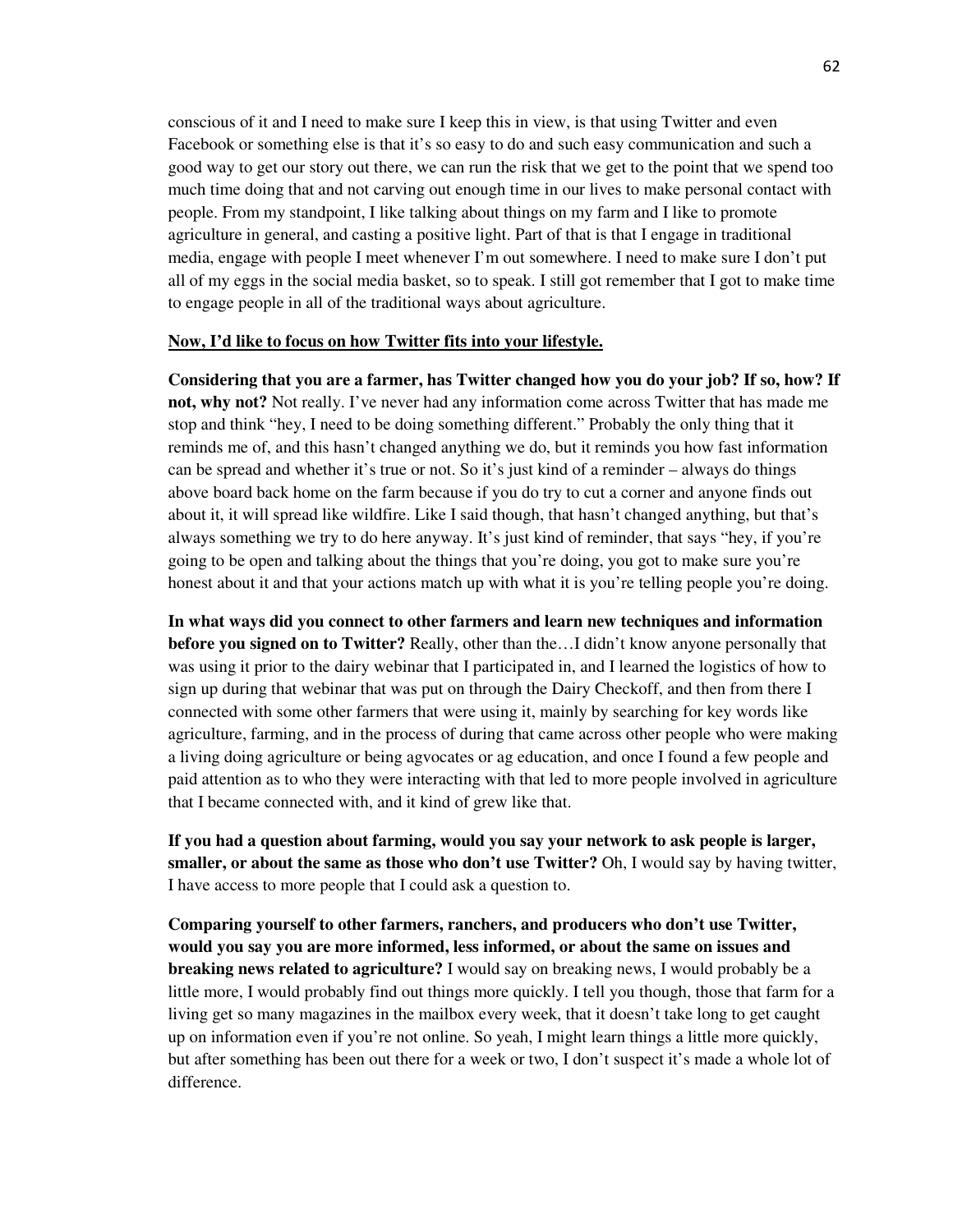**Do you have any examples of something related to agriculture you learned on Twitter that you don't think you would have learned elsewhere?** Nothing specific comes to mind. I'm sure I've learned about some other sectors of agriculture just by being in connection over twitter with other farmers that grow something different. I can't think of any specific examples, but I'm sure I've learned about other parts of agriculture by seeing other people tweet about, that I otherwise I might not picked up on had I not been involved in Twitter.

**In relation to farming, how do you think Twitter will be used in the future?** I think it will continue to grow, I think more farmers will continue to do it and talk about things on their farm. The things I'm scared of, that I've kind of been saying, it's almost, it seems for a lot of people, that for a lot of farmers, it seems, once they've been on Twitter for awhile it's more about, they are more interested in talking about how cool it is that farmers are using Twitter than actually using it to share information and let the public know what's happening on their own operations. You know, every day I'm seeing more people that are connected to agriculture and more people actually on a farm signing up, and putting information out there, I expect that will continue.

# **Now, I'd like to ask you a few questions about what kind of topics you tweet about and who you follow.**

**Who do you follow on Twitter and why?** I do follow several farmers, I try to follow people that – one big group that I follow are ag journalists and people who are connected to extension, because that's one way I can learn about what's happening in agriculture right now and those extension people I can pick up stories that might help me on my farming operation as they are putting out information and research. Other than that, there isn't any certain group that I go out and target and say "hey, I want to follow that fit into this category." Probably most of the people I follow are the result of them first following me, and I'll get that notification and I'll look at their profile, say "hey, they look like they may be pretty interesting" and I'll follow them in that regards.

**How many people follow you?** Right now, it looks like I've got 1,780 followers, and I am following 899.

**How often do you Tweet?** A lot of that depends on what I'm doing on the farm. On a typical day, I think the average number of total tweets I send a day is between 10-12. I think the number of times I actually pull out my phone and engage on it, I'll do that basically, a little during breakfast, a little during lunch, and a couple of times in the evening, and then during the day on my phone, 1-3 times in the morning, and 2-3 times in the afternoon. It kind of spreads out.

**Have you ever met someone in person that you met on Twitter? If so, why? If no, would you consider it?** Yeah, I have met several people through several different people in agriculture. I can't think of anyone outside of agriculture that I met on Twitter first, but through farm bureau meetings and a couple of other things, I have had the opportunity to meet people that I first heard of on Twitter.

### **What do you Tweet about?**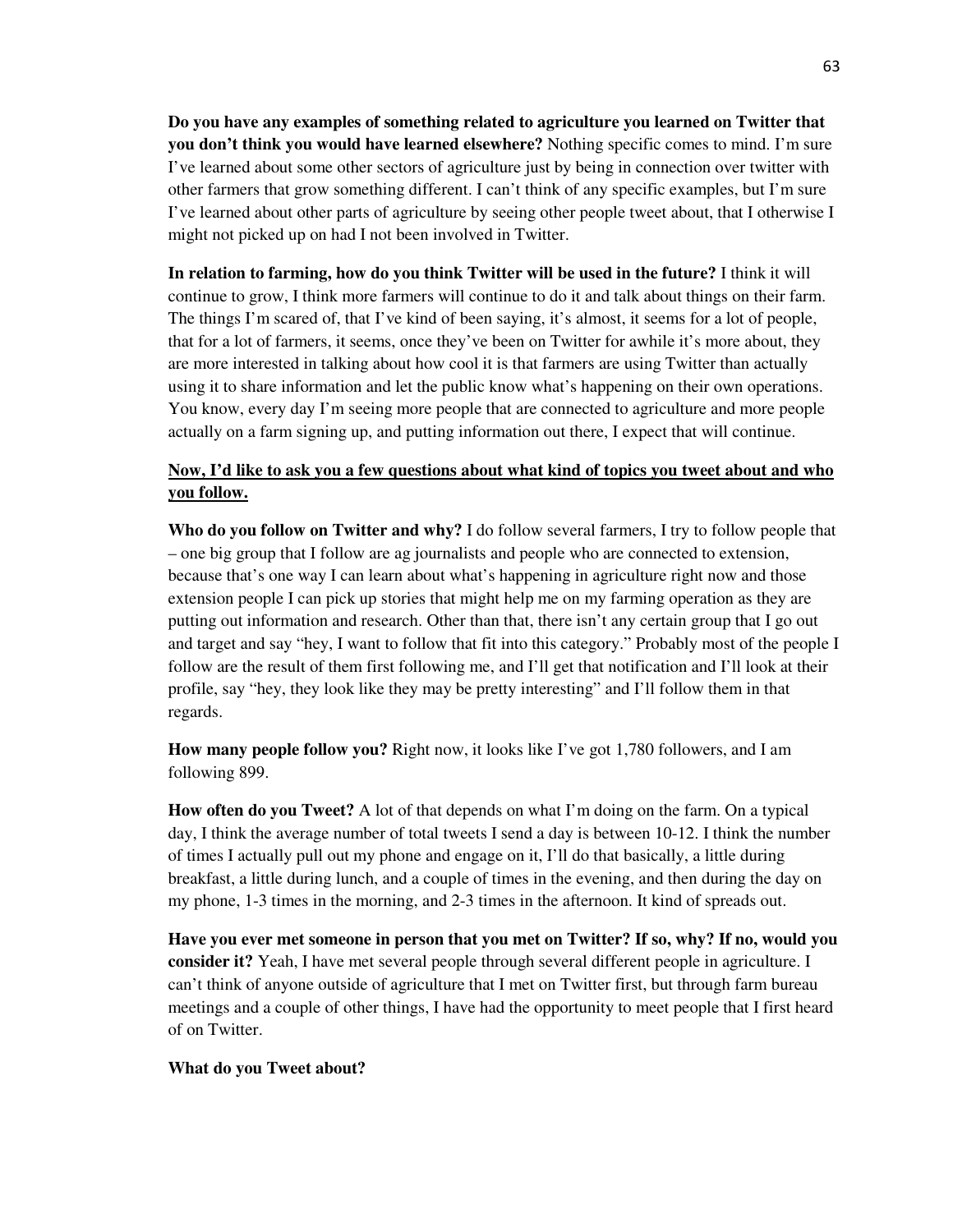- **Daily activities/what you are doing?** Yeah, that's probably is what I try to do it about. Like for instance, just today, I've been spreading some dairy slurry on fields for fertilizer. I have actually been doing it the past couple of days. So the ways I have been using Twitter is talking about that and actually uploaded a few pictures to Twitter of me in action.
- **Political views or views on the news?** Very, very rarely about politics. If I do tweet about politics, it's just usually relaying something and not taking a political position, I will tweet on certain policies that are relevant to agriculture, and politics sometimes plays into that. As far as news, I'll make a comment or tweet something that's in the news. The bulk of what I do is sharing my life and what's on the farm with the public. There are few other things that get in there, but that's kind of the meat and potatoes of what I try to do.
- **Links to resources/articles?** Yeah, I'll do that. If I come across something that I think is interesting, I'll share it, and then a lot of times and see what others have shared and I'll retweet that.
- **Do you answer people's questions?** Yeah, I try to answer all the questions that come my way. I may not be able to do it right that moment, but I'll usually try to do it as quickly as possible. If I don't know an answer, I'll refer them to someone else.
- **Do you ask questions and seek advice yourself?** Not too often. If there is something specific I need to know, I'll do that, but usually if there is something I will try to figure out, usually I'll do a little research on my own and dig that up.

**Some people complain about the limited number of characters that can be used on Twitter. Others like the brevity. What do you think?** I think it's probably a good idea. Just because the way it's set up to be short bursts of information. I'm afraid if you start extending it out, it would be like you are trying to read a novel through the Twitter stream. There are many times I wish I had more characters for the information I wanted to put out, but all in all, I say it's a pretty good thing that it's limited like it is.

### **Finally, I'd like to ask you a few questions about you:**

**Which age category do you fall into:** under 45, 46 to 64, or 65 plus? Under 45

**Gender:** male

**City, State:** Alabama

**Type of farming you do:** dairy, we grow forages on our farm for our cows, but dairy is what we do.

**What is the highest level of education you have completed?** Bachelor of science degree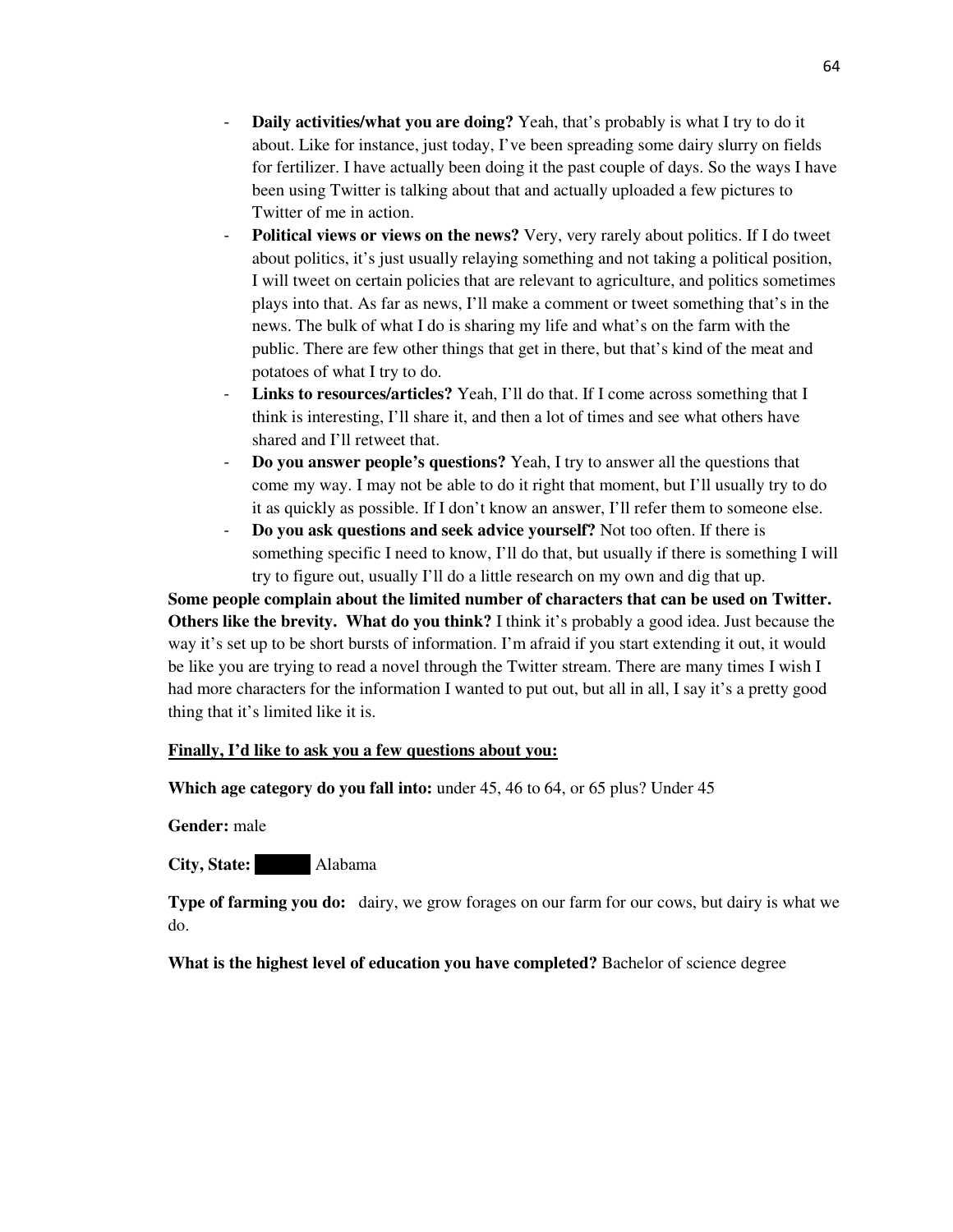## **Respondent 5**

#### **First, I'd like to ask you to tell me about how you got acquainted with Twitter.**

**About when did you starting hearing about Twitter?** A couple of years ago now. I think I originally signed up for it. About 2 years ago – about 2008. I signed up actually something else – whatever I named I used, but didn't get involved with it for probably about 6 months after that.

**Where did you first hear about Twitter?** I'm trying to think – it would have probably been just being on the Internet, and just reading stuff about it. I never really had anyone I knew just using it.

**Why did you join Twitter?** Where I really got involved with it – The first time I joined I just thought 'oh, this is something interesting' - but didn't really take off with it. When I really got involved with it on  $\Box$  there was a gal from the north part of the state that was talking to me that was saying ' hey, we really need to get online as farmers and help protect the animal industry, because there are some voices out there that are using social media to really go after the animal industry out there – not just in  $\blacksquare$ , but nationwide. So that's how the whole original getting highly involved with it got started.

**What topics or issues did you first follow?** I think at the very beginning it was mainly ag related. There was a group of farmers out there that were getting together and AgChat was just getting started at that point, so it was a lot of ag-based stuff, started following some of the antianimal activist groups as well. I was seeing what was going on both sides of the issue. Right away started to follow some environmental groups as well that just saw something interesting they put out, or more as a concern to see what they were saying as well.

**Does Twitter offer you anything that you can't get anywhere else?** A couple of things – mainly instantaneous information. I mean, you can find out fairly quickly on what is going on – anywhere. So whether it's hearing the stories of (inaudible) down in the river – the first reporting on all that was on Twitter. So it's instantaneous information. Also, it allows you to converse with people that maybe you don't necessarily have the opportunity to converse with. Sometimes, it's like a giant coffeeshop. You get a whole range of ideas from other people on what's going on. You get to hear a wider perspectives, especially on agriculture. You kind of get a feeling of what's going on nationwide – whether it's planting or harvesting, or what crops look like. You kind of get on a daily basis, not just at meetings or you see somebody once a year, you kind of get that flavor every day.

**Are there any changes in Twitter would you like to see?** Boy, that's a good question. So far, any changes that would be nice to see, usually someone has already thought of them. I can't think of anything right now – I mean, you have the ability to chat with multiple people, you have the ability to hold thoughts out there more or less…post pictures, post video. There is really nothing – with Twitter, I don't really have the privacy concerns that have come up with, say, Facebook over the past number of months. So far, you don't have that issue.

**Do you tweet from a mobile device? Computer? Or Both?** Mainly, from a smartphone.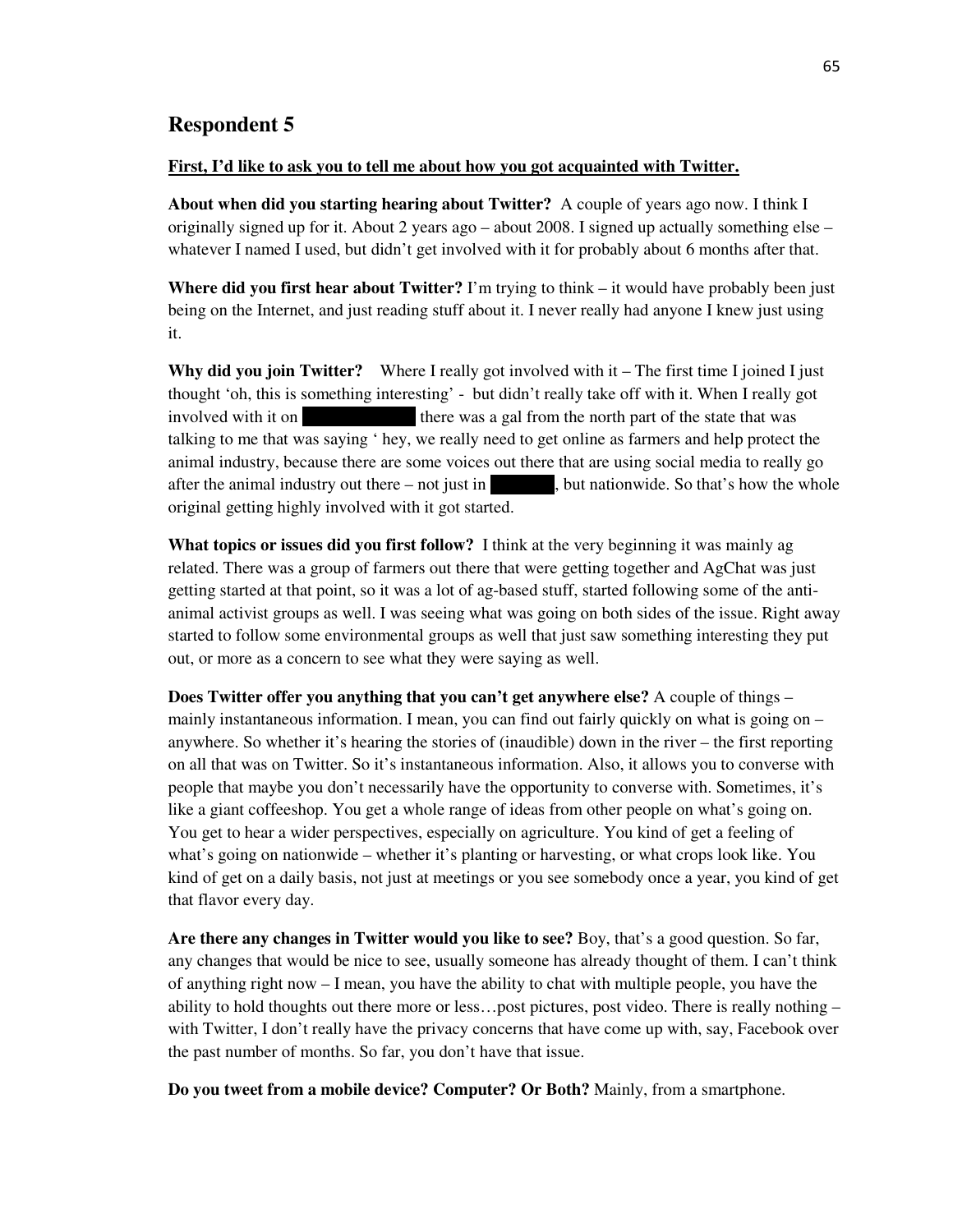If you tweet from a mobile device, do you experience any problems? No, you know, it's become a lot better. When I first started doing it, I did it from a Blackberry, and then we switched to a Droid. As the smartphone has taken over more and more, the platforms to use Twitter from have adapted and become a whole lot better to use it. Most everything I can do on the computer with Twitter, I can do from my smartphone – with the Droid. There is still some obvious limitations, but most of the time it's from the silly little phone I carry around.

**Do you use a secondary application for Twitter like Tweetdeck, etc.?** Yeah, on the phone, mainly use Tweetdeck, also use Sesmic. Kind of go back and forth, they both – there are some things that one offers and the other doesn't. If I remember right, if I can't think of someone's name, you know I kind of have an idea or I can't think of what their full name is, I can start typing it in, and it knows who I am following, so it can give me some recommendations. It will be like 'are you looking for this person,' yes, I want to. On the computer, if I'm using it, it's Tweetdeck, usually.

### **Now, I'd like to talk to you about your overall communication habits.**

**First, can you walk me through how you get news and information you care about during a typical day – how do you get information in the morning before you leave the house?** My smartphone. I began to realize that I don't use my computer much anymore. The Droid is basically my computer. In the morning, I got the handful of sites bookmarked on my browser on my Droid, or I've got some apps on there that I use whether it's the Drudge Report app or the New York Times, whoever the app might be where I can go and look up stories, plus whatever information I'm getting pushed to me by e-mail. And then, in reality, I'll start thumbing through Twitter cause, especially in agriculture, I'm looking for some market information – why did the overnights do what they did? I can actually find information quicker from a couple of guys that I follow on Twitter than I can from even the e-mails that I receive. The e-mails won't come in till about 6:30 and the some of those guys have been tweeting for about an hour or hour and a half prior to that.

**How about during the day?** When I work at home, either via the Droid, via Twitter – looking at e-mail, websites, same thing. Especially when I'm in the tractor or out doing something, a lot of it still via radio. It could be both local radio, tractor radio  $-$ , or it depends on what I'm listening to – XM radio, get the national news via XM.

**How about in the evening?** Depending on the time of year, still a lot of it is Droid based because we're in the combine, tractor. Depends if I'm watching TV, I might pull up the computer to see what's going on but it seems like more and more everything revolves around the computer or smartphone and getting information that way.

**How much time do you spend on Twitter in comparison to your other news and information gathering habits?** Oh gosh. I would say anymore it is..if I spend 15 minutes on any website or app, I probably spend 45 minutes on Twitter. Probably a 3 to 1 ratio, because I can scroll real fast and see if anything interests me and I don't have to spend a lot of time on looking website to website.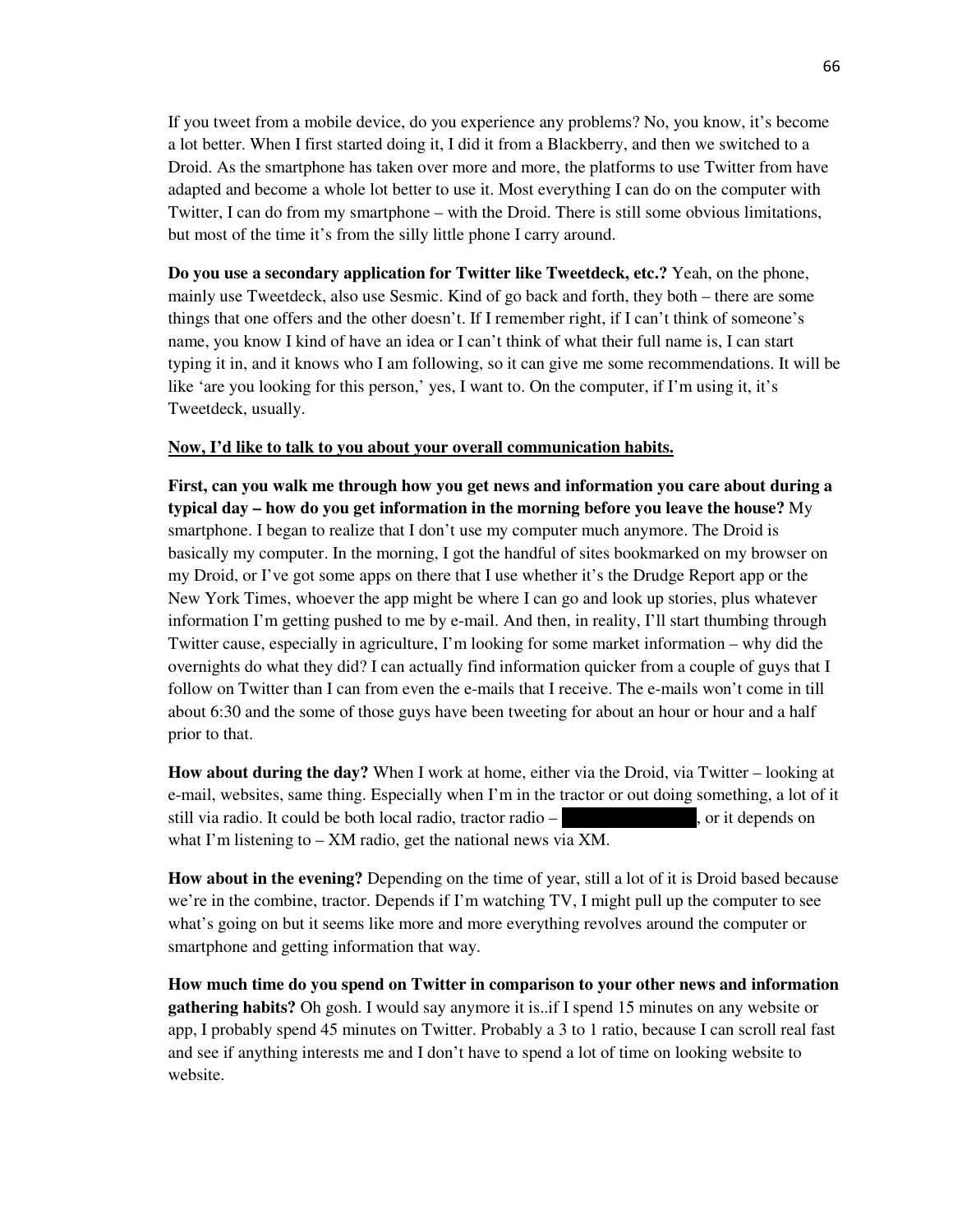**Do you use other social media sites, and if so, which ones?** I do use Facebook, just not that much. I'm more of a Twitter person. Apparently there is becoming that distinction out there between Twitter and Facebook. I do use LinkedIn – maybe not to its fullest potential, I do make some contacts though. I have signed up for other ones, but those would be the big three that I would use.

**Do you believe Twitter has changed how you communicate? If so, how?** Yeah, I think it has. For starters, it's made some contacts with people that I would never make contact otherwise. Either I knew who they were or I knew where they lived, what area of the state or whatever, but I would have never had a reason to talk to them. If they sent something out on Twitter, or they responded to something I sent out, it's allowed for communication to happen that way. I would think that would be the main one.

### **Now, I'd like to focus on how Twitter fits into your lifestyle.**

**Considering that you are a farmer, has Twitter changed how you do your job? If so, how? If not, why not?** I don't know if it's really changed how I do my job, but from the job standpoint, it's made me try and make sure I'm talking about what we're doing or researching what other people are doing a lot quicker than say waiting for a farm magazine to come out. The story might be 6 or 7 months old by the time you get the farm magazine. There might still be some relevant information, but I might try something out on the farm because I saw it on Twitter yesterday, and maybe something we talked about today on the farm to see if we can utilize it somehow – so I guess that it would change it a little bit - maybe utilizing those decisions quicker.

**In what ways did you connect to other farmers and learn new techniques and information before you signed on to Twitter?** A lot of it would be either through farm magazines, through different meetings or conferences we go to. A lot of those may not take place  $-$ 

or something in the winter, but those are only once a year. Maybe something once in awhile on the Internet, but it's kind of hard to search. Sometimes you're searching out for something and you don't know what you are looking for, whereas on Twitter, someone may put something out, and you see it it's right there so you go and research something. Whereas before, you kind of had to know what you're looking for to go find it. I guess in a way, Twitter is kind of like a giant farm show. Because there is things out there that people tweet about and you're like "oh, I didn't think of it that way." It's like walking down a farm show and you say "oh, I have seen that piece of implement before, what's that?" It's kind of that saying, "You didn't know you were looking for it until you saw it."

**If you had a question about farming, would you say your network to ask people is larger, smaller, or about the same as those who don't use Twitter?** I would it's larger, maybe not sheer numbers because I may not be going into the local coffee shops that have 30 some guys in there at any one time, and you don't always have that on Twitter. But the network is bigger because I can reach a lot wider geographic area.

**Comparing yourself to other farmers, ranchers, and producers who don't use Twitter, would you say you are more informed, less informed, or about the same on issues and breaking news related to agriculture?** Probably in agriculture, probably a lot more informed.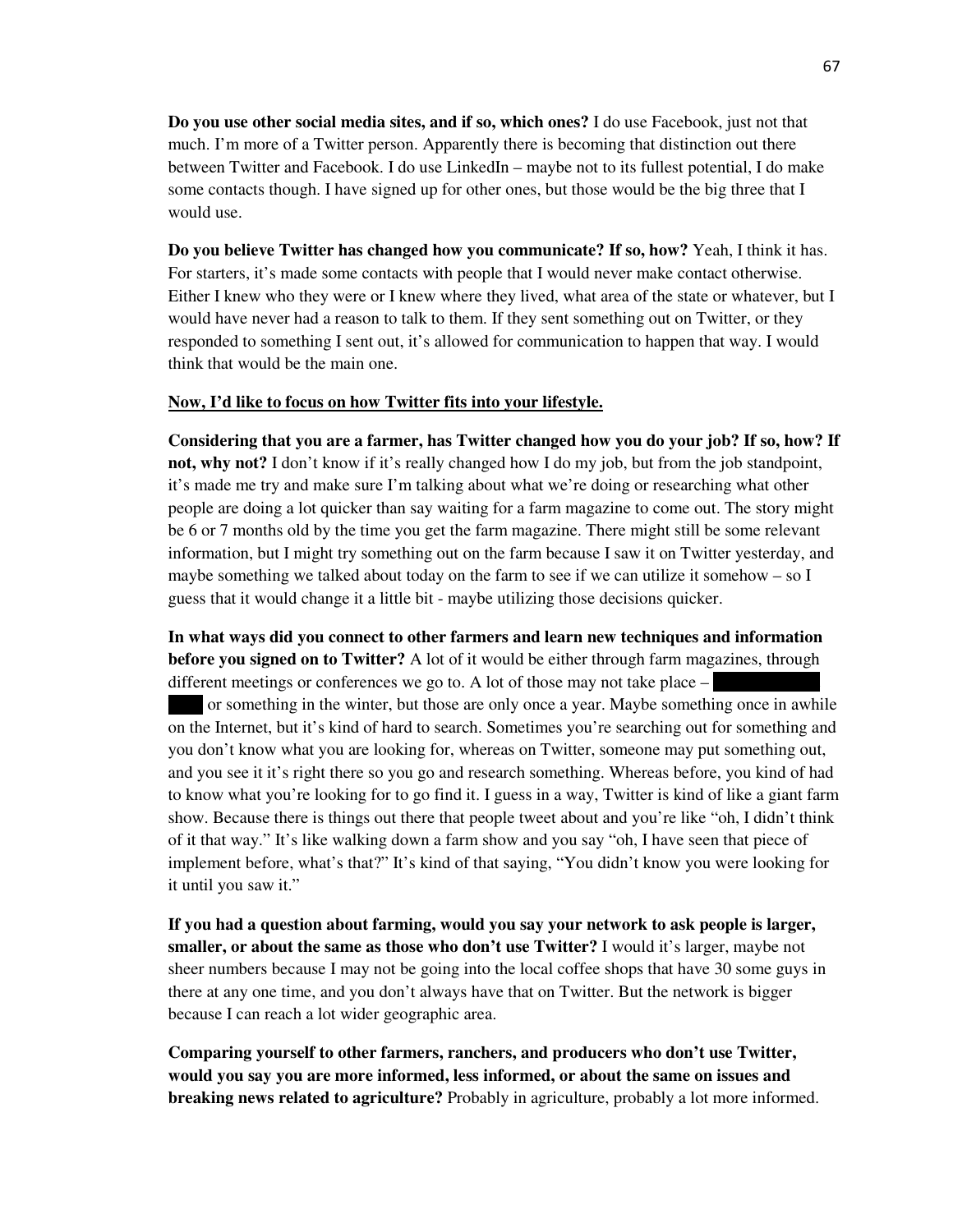And to clarify, there may be something going on in agriculture that the guys who are listening to or something may come up with, however, I think on the broader scope of the things that effect agriculture, I think getting things via Twitter is the better avenue.

**Do you have any examples of something related to agriculture you learned on Twitter that you don't think you would have learned elsewhere?** You know, there has been some of the stuff on the HSUS – the Humane Society of the United States. And this would spill over into Facebook a little bit, because there are some of the groups that are using them both together, but we learned about on there, and things to keep an eye out on things that wouldn't necessarily shown up in your farm magazine, it wouldn't show up in your newspaper, wouldn't show up necessarily on the news either.

**In relation to farming, how do you think Twitter will be used in the future?** I think it's gonna be a be a big game changer in agriculture if you're group - crop consultants or extension educators - will take the time to utilize it because you can information out so quickly, so if something is happening with a crop disease or you are seeing something out there good or bad you can get it out quickly, and maybe farmers will be on the look out for it so you can – say sudden death syndrome in soybeans, you can get it out to other farmers so they can check their crops and look to see if they have it going on too. Before, you know, you might have to wait for the local paper to come out with the local extension educator's column in it, or you might have to wait for an e-mail. Well, that e-mail might show up and maybe you didn't read it until 9 o clock at night. With Twitter, you have it with you and you might be looking at it at noon.

# **Now, I'd like to ask you a few questions about what kind of topics you tweet about and who you follow.**

**Who do you follow on Twitter and why?** I would say a wide array from everyone I disagree with politically, to guys I agree with on farming issues. Some of it is because I just want to see the different information that's out there and I want to see what guys are doing. And some of it is (inaudible) enemy.

**How many people follow you?** I think there is about 1200. Part of that is because I haven't gone back through to see who is following me and who I can follow back.

**How many people do you follow?** I think it's right around 1100.

**How often do you Tweet?** Probably on average 4-5 times a day, depending on what's going on. It gets really skewed. When I'm in the combine, I won't take the time to put things on Twitter, because I'm trying to watch the combine. But if I'm sitting in a meeting or doing something else, I might be more active.

**Have you ever met someone in person that you met on Twitter? If so, why? If no, would you consider it?** Yeah, well we did it at Commodity Classic in California last year. We did it because I knew of some people that were going to be there and wanted to meet face to face. That one was in and has the largest contingency of people there.

**What do you Tweet about?**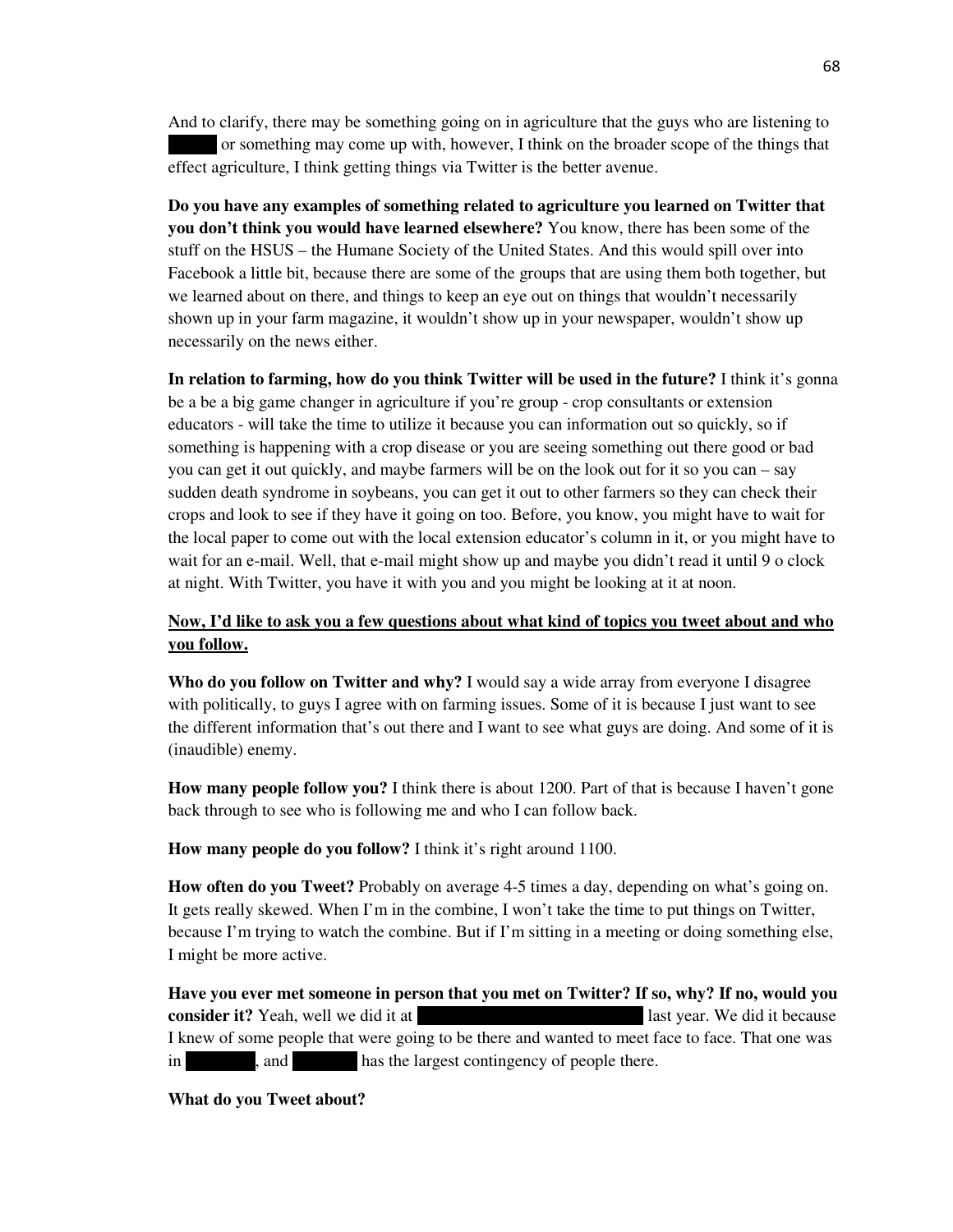- **Daily activities/what you are doing?** Sometimes about the daily activities and what's going on. Sometimes about the important things, like football. Kind of everything in between – it maybe something as simple as something one of the kids said or what our crops are doing during harvest. It's pretty much all over the board.
- Political views or views on the news? Some. Sometimes I do depending on what's going on. Actually, the healthcare debate, and I put something out there that happened to be something had said and someone responded to me, and disagreed with me – we've actually struck up a pretty decent friendship, and it was all because of that Tweet, strangely enough.
- **Links to resources/articles?** Yeah, if I find something of interest, yes, I will provide something there.
- **Do you answer people's questions?** Yeah, if it's something that's relevant or something that I can help out on.
- **Do you ask questions and seek advice?** Probably not so much as other people, but you know if there is something out there. Maybe not so much in the form of a question – put a statement out there that will get some feedback.

**Some people complain about the limited number of characters that can be used on Twitter. Others like the brevity. What do you think?** I think the amount of characters is fine. I think it's a challenge. If you get use to writing an e-mail or something. What I've noticed is the people who had problems with it at first, as I've watch them develop they really figure out how to shorten some of that stuff up.

## **Finally, I'd like to ask you a few questions about you:**

**Which age category do you fall into:** under 45, 46 to 64, or 65 plus? Under 45

**Gender:** male

**City, State:** Nebraska

**Type of farming you do:** row crop, corn, soybeans and popcorn

**What is the highest level of education you have completed?** undergraduate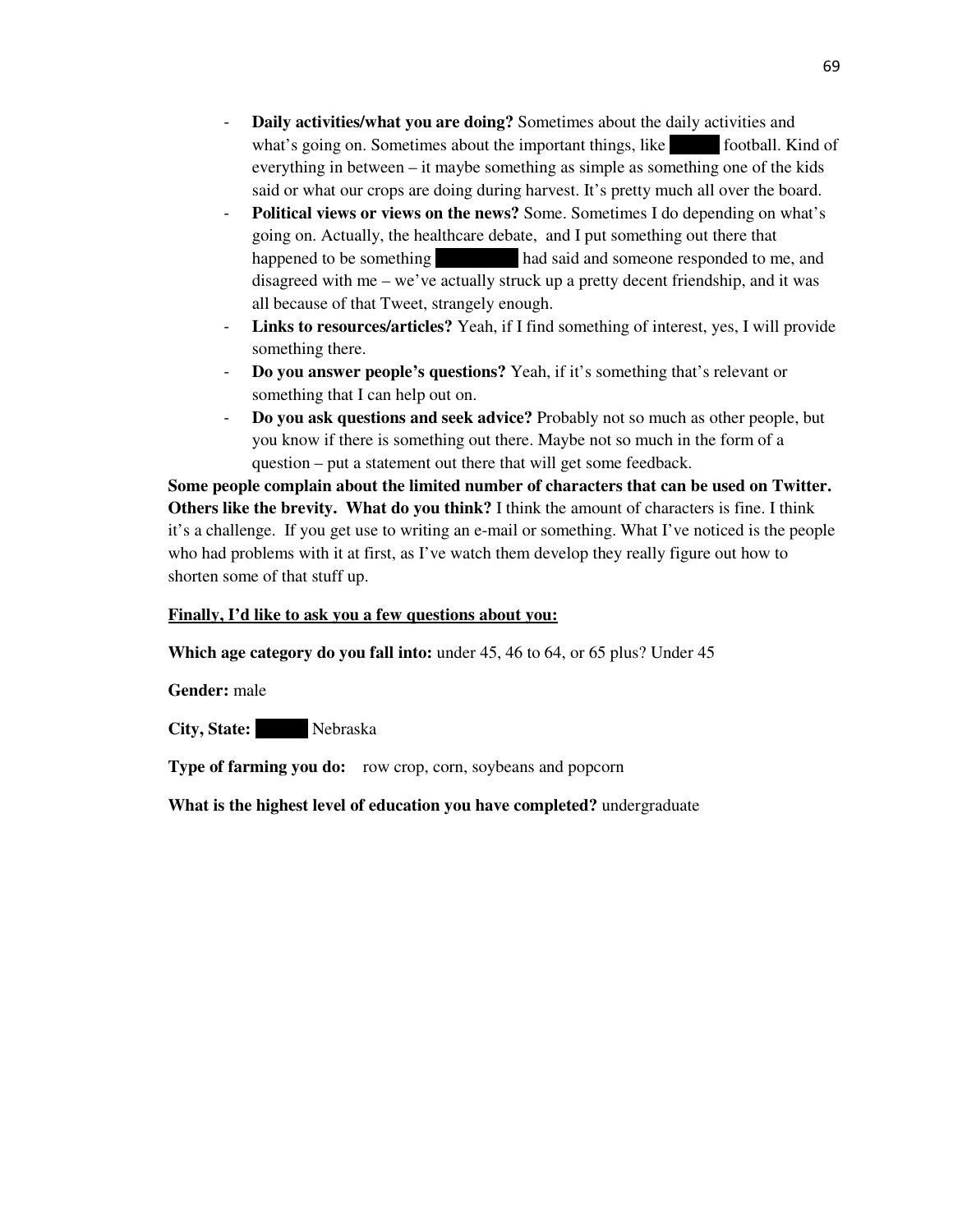# **Respondent 6**

### **First, I'd like to ask you to tell me about how you got acquainted with Twitter.**

Welfare advisory committee meeting in Sacramento.

**About when did you starting hearing about Twitter?** I started utilizing social media and Twitter specifically in June of 2009.

**Where did you first hear about Twitter?** I was introduced to it through one of my fellow founders of the AgChat foundation – Ray Crock - while we were at an Animal Health and

**When did you join Twitter?** I saw an opportunity for farmers and ranchers to utilize an avenue that provided a direct link to the general public and that opportunity to share what we do in producing food and how we produce food, fiber and fuel, and eliminate the reliance on the middle man or eliminate the reliance on mainstream media to share our story which over the past 50 years has not been particularly reliable. So it was a tool so we could directly answer questions from consumers who wanted to know more about where their food came from or how it was grown.

**What topics or issues did you first follow?** When I first started we were focused predominately on a number of HSUS initiatives and companies that were sponsoring HSUS events that were companies that were frequented and supported by agriculture and that led to campaign against YellowTail, and we were able to get them to withdraw their funding to HSUS, which resulted in our campaign against Pilot Travel Centers, which led to them withdrawing their funding in support of HSUS, and so those were the first two campaigns that I was involved in.

**Does Twitter offer you anything that you can't get anywhere else?** I would say the one key offering is that one direct line of communication with the public and the message from us the farmer/rancher to the consumer does not get twisted, modified, or altered. Our message, what we say is what the general public can read, and that is something that has been missing for a long time (inaudible). We are all familiar that if you are relying on written, often times editors and writers and reporters will write the article and not necessarily stick to your message or use your words to convey your thoughts. We know that if you are on a TV or radio interview, that often times our message is cut and spliced to give a story that is not taken in context and it becomes split up in sound bits and may not be the sound bites we desire to be shared.

**Are there any changes in Twitter that you would like to see?** The only thing I've been talking to about and trying to encourage he and the development team there in San Francisco is the ability within Twitter the application to get followers friends on pages rather than having to scroll from top to bottom – I would like to be able to jump to a particular page of followers or a particular page of friends. It would be to place on respective lists.

**Do you tweet from a mobile device? Computer? Or Both?** I tweet from smartphone and my laptop.

**If you tweet from a mobile device, do you experience any problems?** No, I have not encountered any.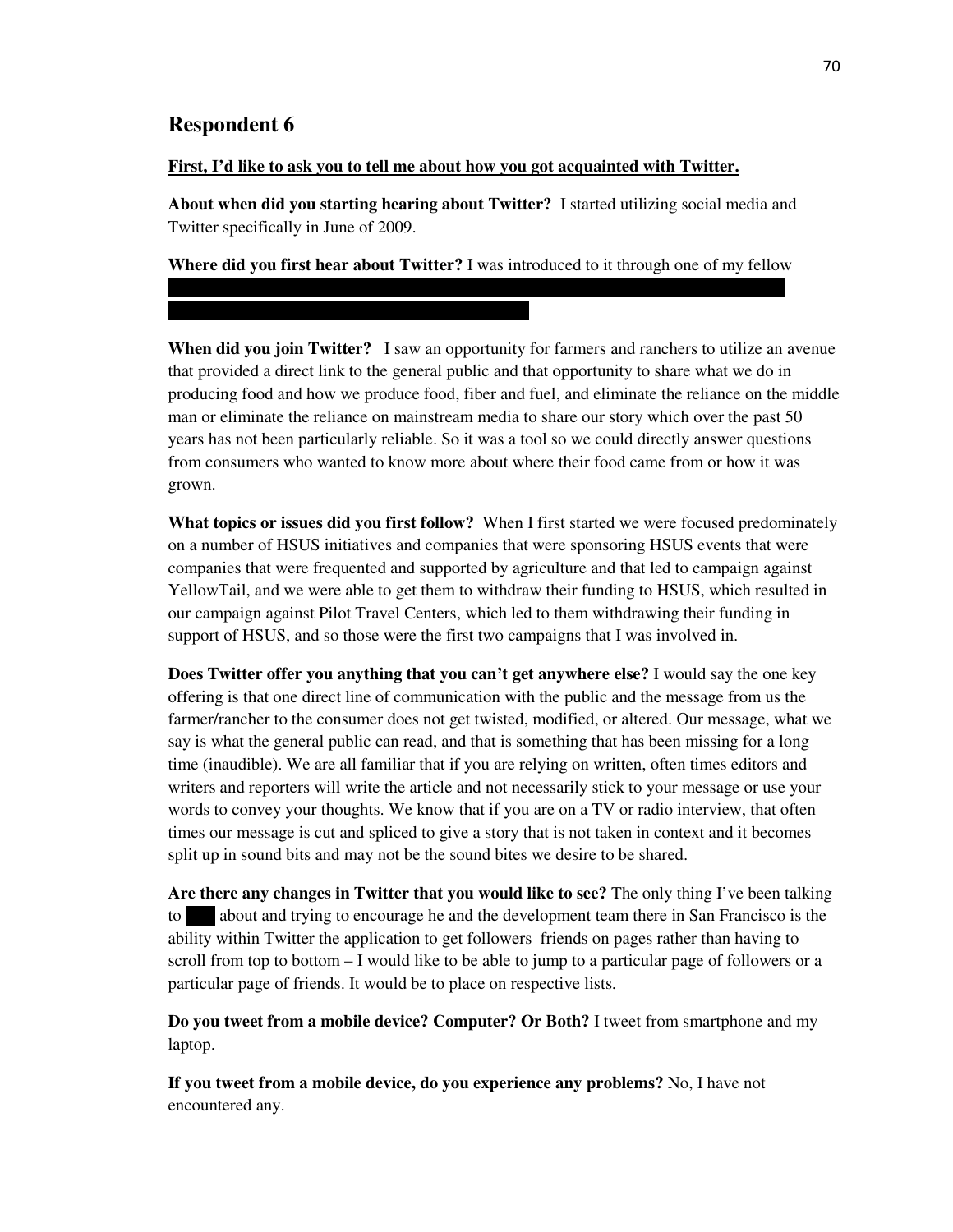**Do you use a secondary application for Twitter like Tweetdeck, etc.?** I use Tweetdeck, Sesmic, Twitter for Android, Cotweet, I think those are the 4 primaries I use.

### **Now, I'd like to talk to you about your overall communication habits.**

**First, can you walk me through how you get news and information you care about during a typical day – how do you get information in the morning before you leave the house?** Listen to Fox News on satellite.

**How about during the day?** Listen to Fox News on satellite.

**How about in the evening?** Ditto.

**How much time do you spend on Twitter in comparison to your other news and information gathering habits?** I tend to a quick overview on twitter for about 15 minutes every morning and I'll spend 15 to 20 minutes at night, and through the day, depending on if I get an alert, I may take a look once or twice during the day at one or more of the lists that I've compiled.

**Do you use other social media sites, and if so, which ones?** I use Twitter predominately, I also have a blog, and I also have a YouTube set up. I also use Facebook, utilize LinkedIn. So LinkedIn probably the least, I share more information that I do dissertations on my blog, links that I feel are important for my friends on Facebook, but like I said, Twitter is my dominate means of communicating to my followers.

**Do you believe Twitter has changed how you communicate? If so, how?** Yes. Twitter is actually been a real positive tool. Due to limitations of having to communicate in 140 characters has changed the manner in which my brain thinks about what it is I'm going to say, and 99% of the time now, my tweets are sound bites. They are short, succinct, and precise. And it something when individuals are utilizing Twitter they need to keep in mind to be sure they can put their full thought into one tweet because if you rely on two tweets or more to get your idea across, anyone of those tweets will not necessarily show up and be supported by the previous or a post. I think it has modified the way in which people think about how they share information. Thinking before speaking is just as important as thinking before tweeting.

### **Now, I'd like to focus on how Twitter fits into your lifestyle.**

**Considering that you are a farmer, has Twitter changed how you do your job? If so, how? If not, why not?** I would say at the beginning it was taking time out my day – I was dedicating time in each day to be engaged pre-smartphone. Once I got my smartphone, I am still dedicating time to social media, but the time that I am putting social media is done in down time, or when I'm moving from one field to the next, I'm able to multi-task, so I'm actually spending less time when I'm in the house on the laptop checking Tweets, Facebook, e-mails, etc. The smartphone has actually allowed me to be engaged on regular schedule but is not costing me time, so to speak.

**In what ways did you connect to other farmers and learn new techniques and information before you signed on to Twitter?** I was actually probably a bit unique.

I actually spend more time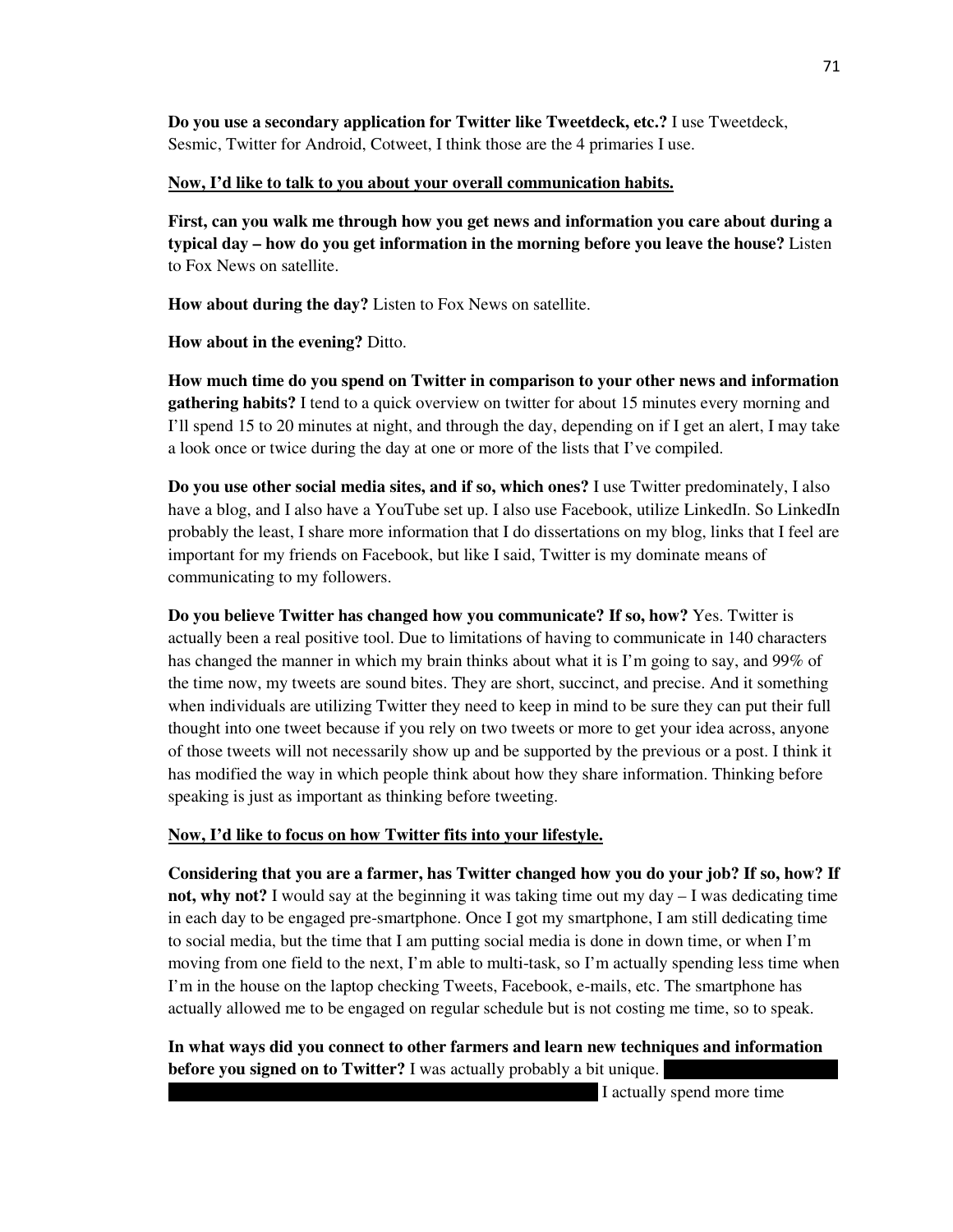teaching others how to utilize – how to connect to specific audiences and work with a number of the other co-founders of the foundation on how to reach specific audience, how to gain interest, how to participate in productive/professional dialogue, so I really haven't...I end up finding myself teaching and sharing more than on what I'm gathering. Information that I'm gathering on the uses of Twitter, I have found a number of innovation summits and technology conferences that have not included ag people, so that's where I garner my information and turn around share that with the ag community.

**If you had a question about farming, would you say your network to ask people is larger, smaller, or about the same as those who don't use Twitter?** In my case, I would say it's larger than anyone who doesn't or does use Twitter. I guess between Twitter and Facebook, I'm fairly confidant in saying that I have more contacts than most anyone else would even think of on or off of the social media channel.

**Comparing yourself to other farmers, ranchers, and producers who don't use Twitter, would you say you are more informed, less informed, or about the same on issues and breaking news related to agriculture?** More.

**Do you have any examples of something related to agriculture you learned on Twitter that you don't think you would have learned elsewhere?** Maybe I should paraphrase this or put an asterisk on it: Through Twitter, I learn of other ag-related issues, typically anywhere from 6, 12, to 24 hours ahead of anyone else because it's in real time. There are some organizations that will electronically post events, but if it doesn't happen within a certain cycle, it's 6-12 hours before it gets posted. With other organizations relying on print media, I could know it a month to a week, or several days ahead of anyone that doesn't utilize social media. I think that's a real value for an ag person.

**In relation to farming, how do you think Twitter will be used in the future?** I think it will continue to grow and be recognized the importance and the opportunity it offers to reconnect with consumers. I think it's an invaluable tool. Maybe it's not exactly Twitter, who knows how long Twitter will last, I have a feeling it will be around for awhile. But it's a tool – a connection, the opportunity to build bridges, grow communities is tremendous and I don't see it dissipating in the near future.

# **Now, I'd like to ask you a few questions about what kind of topics you tweet about and who you follow.**

**Who do you follow on Twitter and why?** I follow specifically 8 different demographics currently. I have a hunting and fishing group, mommy bloggers, daddy bloggers, media personalities, politicians, sports broken down into Nascar, basketball, and football; foodies, chefs, and oh wow, I guess I'm up to 11 now. Oh, and environmental individuals. Over the last year and half, I have targeted specific individuals and demographics to follow and engage in. Those are each for a slightly different purpose. Mommy and daddy bloggers are a demographic that I have built a positive relationship with, they are very popular in the social media networks for social media information. Any of those individuals are already trusted and have a mature audience that already trust them. And so I have garnered a positive information with them to get accurate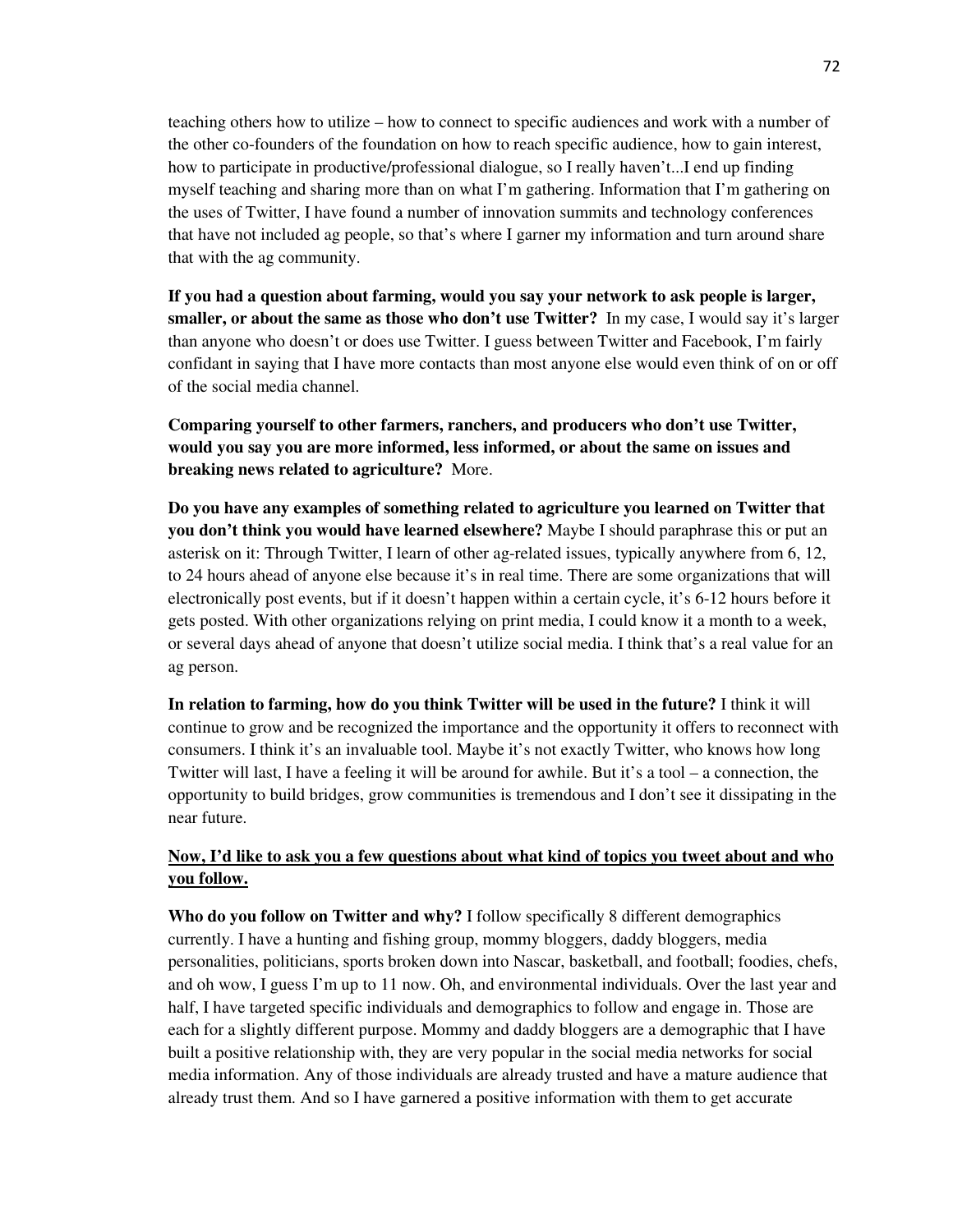information out on issues that may hit the limelight in mainstream media, and then the political individuals, engage with them to actively dialogue on legislative issues that may be on a state or national level. Then the remaining lists is a dialogue. If you think of the model in marketing being an oval, those other groups tend to be in the center which can be moved to support agriculture, are influential and can be influenced, so that's why I've targeted those main demographics

### **How many people follow you?** Just over 25,000

#### **How many people do you follow?** Between 20-22,000

**How often do you Tweet?** Oh, depends on the day. I average 8-9 tweets a day, except on Tuesdays which my average usually bumps up to 20-25.

**How often do you check into Twitter to see what others are saying?** I do regularly in the morning, lunch and evening. Then during the day if I get an alert on specific search that I have set up, I might be check when the alert comes throughout, so I might be checking between 5-8 times during the day.

**Have you ever met someone in person that you met on Twitter? If so, why? If no, would you consider it?** Oh yeah, with my 25,000 followers, I have probably met close to 800 of them in person. Or I've met someone in person, we became friends, and then followers.

#### **What do you Tweet about?**

- **Daily activities/what you are doing?** Partially my activities as it relates to production of food, fiber and fuel. I look for teachable moments that I might be able to capture a short video or a picture that I might be able to tweet out for consumers. I also give particular activity, event, or article of interest comes up, I'll shoot out the link. I try to do real experience for me that I think might be misunderstood by the general public and try to provide insight to that event or activity in order to better inform the consumer.
- **Political views or views on the news?** I tweet about political as it impacts agriculture. Most of my political tweets will often be related to environmental regulation, environmental agencies that are overseeing regulations, and assembly/senate, or assembly bills state/federal level that will have an impact one way or the other either here in  $\qquad \qquad$  or on agriculture to the nation at large.
- **Do you answer people's questions?** Always.
- **Do you ask questions and seek advice?** I ask questions strategically for a desired outcome. That's part of the psychology of Twitter, and why I became involved. I seek out certain individuals who have an influential following and who have the potential for a major reach for impressions. And if they are a certain individual who is of similar thinking to me, I will ask leading questions to further engage the rest of their audience to further engage on a specific topic. Otherwise, if it's a certain individual who has an opinion which is opposition to agriculture, I will ask leading questions to show, demonstrate, or cast a light upon the error in their thought process and the fallibility in their logic.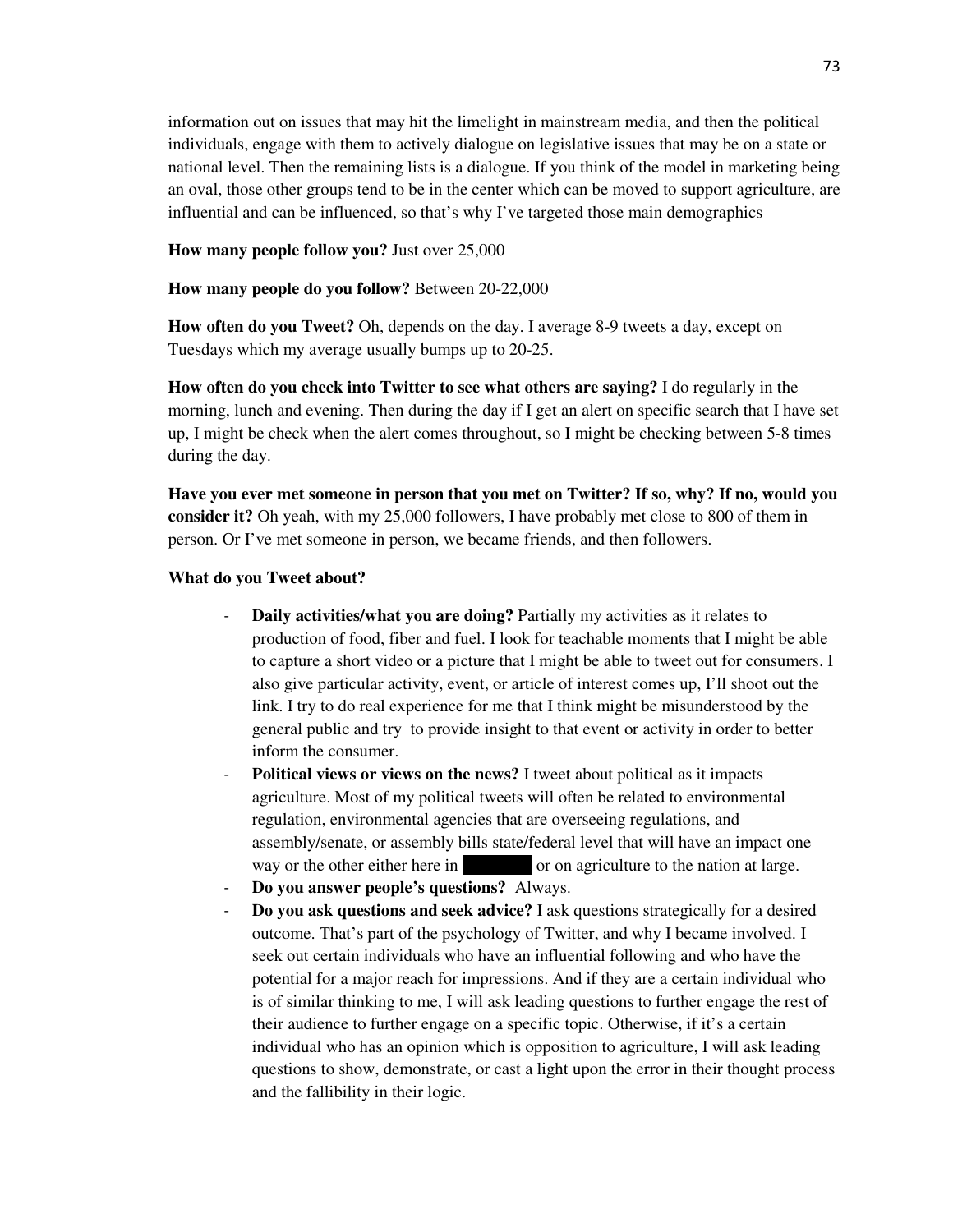o **If so, do people respond to you?** Often times, yes. There have been a few…specifically some hire ups in the HSUS who won't respond to me because I've burned them a few times, and they won't engage me anymore. So I create alternative accounts with other names and use those other accounts to do the same thing. So often times, if it's just someone from the public who heard something or read something that was anti-ag, I can engage them in discussion and come to a positive outcome without any type of ill will. Often times they are very grateful for sharing in the dialogue with them and pointing out inaccuracies in whatever they read or heard.

**Some people complain about the limited number of characters that can be used on Twitter. Others like the brevity. What do you think?** It needs to remain brief. If you can't say in 140 characters what you're thinking, don't say it. People need to learn to be precise and accurate. If you want to have a longer discussion then go to Tweetlonger, utilize Facebook, start blogging, go to YouTube. Twitter specifically is a micro-blog. Micro is small. Keep it short and simple.

### **Finally, I'd like to ask you a few questions about you:**

**Which age category do you fall into: under 45, 46 to 64, or 65 plus?** Still under 45.

**Gender**: Male.

**City, State:** California

**Type of farming you do:** hay, horses, and cattle

**What is the highest level of education you have completed?** Bachelors of science.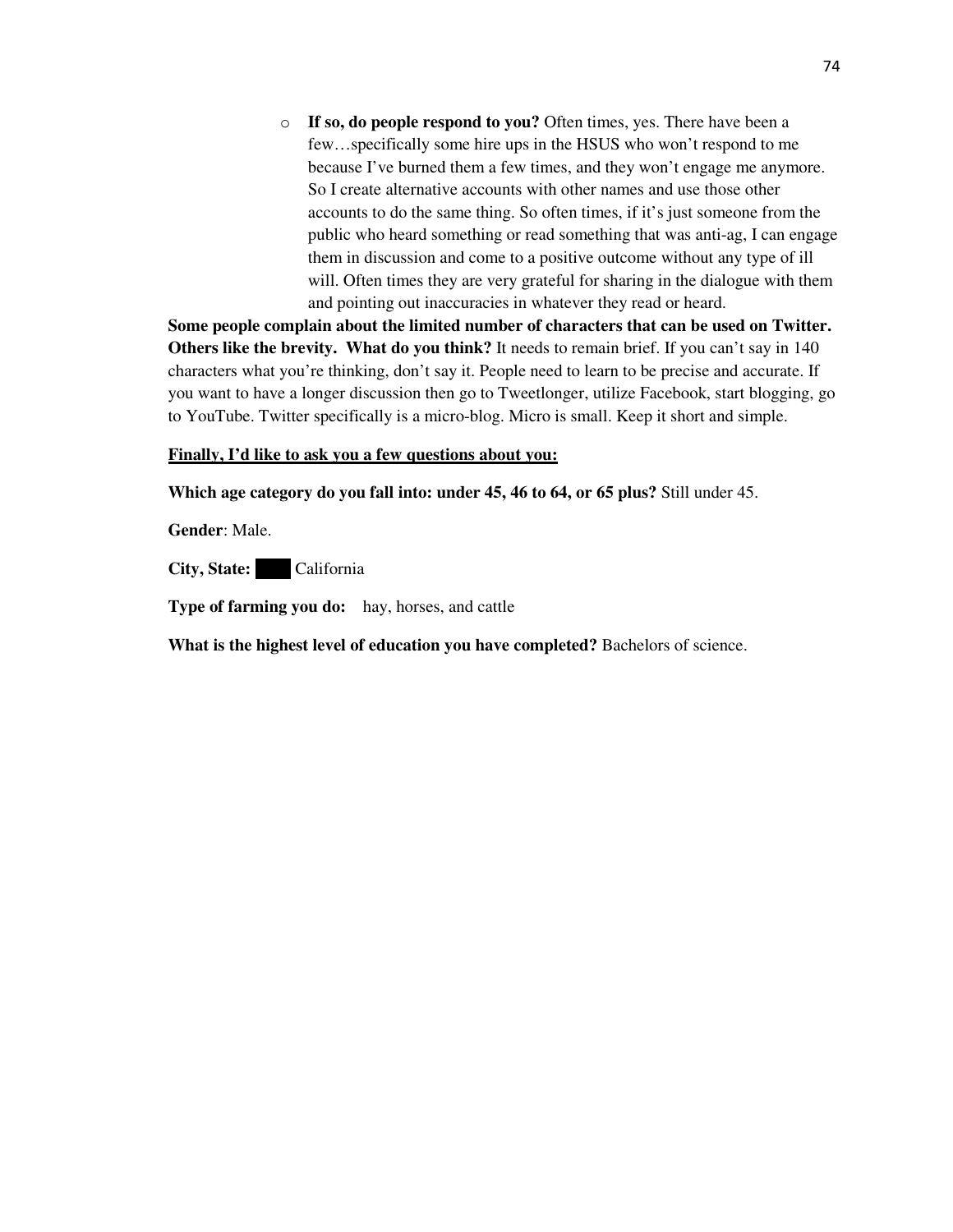## **Respondent 7**

#### **First, I'd like to ask you to tell me about how you got acquainted with Twitter.**

**About when did you starting hearing about Twitter?** I started hearing about it probably 3 or 4 years ago. And initially had signed up and didn't really do much with it for probably 6 or 7 months – it just kind of sat there. I'd post every once in awhile but it just kind of seemed pointless. Cause in a lot of ways it seemed like I was talking to myself.

**Where did you first hear about Twitter?** I don't remember actually. Probably in passing in a small business type thing probably, because I know there was a lot of discussion even 2 or 3 years ago for small businesses and building businesses with Twitter and farming is no different.

**Why did you join Twitter?** I joined it actually, initially to promote my writing. Like I said, I do a lot of freelance writing, a lot of it is about farm-related topics. And to get the word out there about projects I was working on, then it took a turn  $-I$  don't want to say to be more play – but less trying to market myself and more try to help others with it. Whether it be posting links or conversation, ag chat, various things is not strictly a promotional type deal anymore.

**What topics or issues did you first follow?** AgChat has always been, from the first time I heard about it, has been a big one. I followed foodchat, I actually created a hashtag after the conference this year, that was one of my little projects. I followed others from time to time, but it hasn't but I don't persist with those, I guess.

**Does Twitter offer you anything that you can't get anywhere else**? Quick contacts. Particularly, using the hashtags, because if I put it to food, if I post something with "food" or the "meat" hashtag, it goes to we don't even know how many people probably that I wouldn't normally run across by going to everyone who follows that hashtag. Even though it's kind of quick contacts and stuff, if you get enough quick contacts, it kind of starts to stick in people's mind.

**Are there any changes in Twitter you would like to see?** I'd say more personable, but I don't really know how to do that without…because it is such a vast network. I don't think really, I kind of have fits with it on a sem-regular basis, but that's not Twitter itself, that's the program. Accessing it. I think the only other possibility, and this is with the applications, but handling a larger size group for discussions, like AgChat. I know sometimes when it gets busy enough, it tends to boggle a little bit.

**Do you tweet from a mobile device? Computer? Or Both?** Primarily computer or laptop. I'm probably one of the last people alive who doesn't have a cell phone – I haven't gotten into that yet. My brother he is the family geek and he's got the Droid and everything else. I just haven't quite justified in my mind the cost of it, and being as how we are real focused on cash rather than credit, that's kind of a big thing. I think eventually I'll take that step to do more mobile stuff. I see cases where it could be a really god thing, the financial part is just real hard to get around.

**Do you use a secondary application for Twitter like Tweetdeck, etc.?** I use Tweetdeck, I tried using Hoot Suite and I kind of got lost on it. I've used Tweet(inaudible) and I've used Twubs, I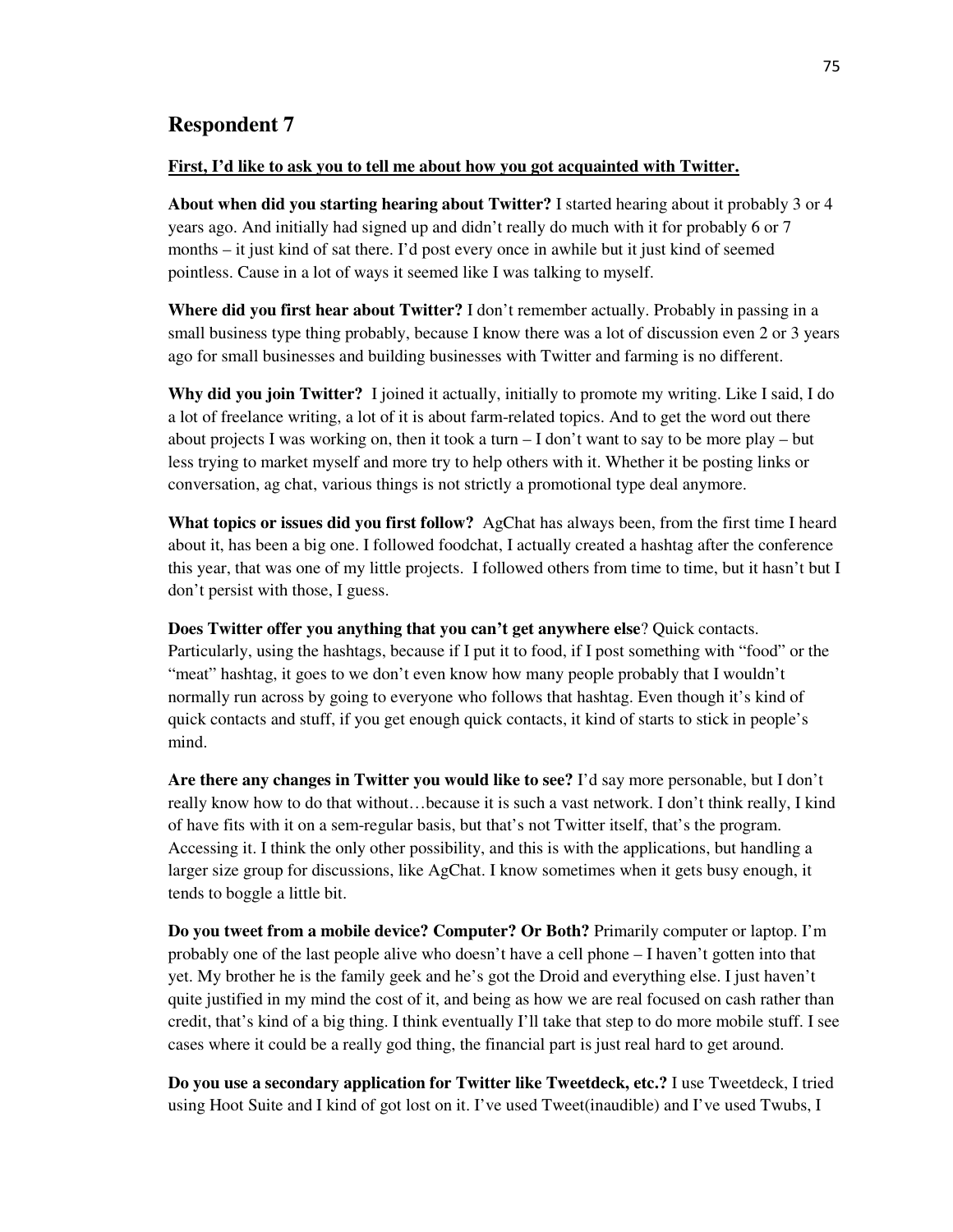guess those are the biggies. I use Tweetdeck is normally the one I log into with. It's easier to keep multiple streams of stuff happening and it's easier to, the biggest reason I started using it, is because it's easier to see when someone is talking to me and addressing me, because on the regular Twitter page, I will miss that. I didn't want to get into a situation where someone did have a question and did want to ask me something and I'd miss it because I wasn't at the time they asked. Whereas when I pull up Tweetdeck, it tells me everything that has happened.

### **Now, I'd like to talk to you about your overall communication habits.**

**First, can you walk me through how you get news and information you care about during a typical day – how do you get information in the morning before you leave the house?** I usually check several times a day – the news online and usually that's integrated with other things. I'll get up, I'll check Facebook, go to check e-mail and kind of in between you see the highlights. If I see something that sparks my interest, I'll check on that. And with Facebook and Twitter both, I've got breaking news stuff that will come through if it's something that's a major thing. Of course, what the news media thinks is major and what I think is major…Tiger Woods getting out of rehab, I don't think is major. I think we pay far too much attention to people…not there is anything wrong with Tiger Woods. We all put our pants on the same way.

**How about during the day?** Most of the time during the day, unless I happen to be going to switch e-mails and see it is primarily just happen to see breaking news. If I see it come up on Twitter or see it come up on Facebook. I actually check Facebook once an hour – I'm actually on it even more than I'm on Twitter. The biggest reason for that is because I'm having problems with Tweetdeck – it locks up and it just becomes such a hassle that I don't have it on as much as I use to. Trying to iron out the problems with it. Those are two of the big things. Probably 3 or 4 times a week, do a news search or several agriculture related stuff – rabbit meat, kind of things that apply to what we're doing here. That way, I can get fairly fresh news topics to pass on to people and generate ideas for blog posts and just also to kind of stay on top of what is happening out there.

**How about in the evening?** Pretty much the same. I will usually check once or twice in the evening on Yahoo or once in awhile CNN there is something on. Usually in the evenings, I try to take a break from it. We don't have TV here at all, so everything we get is online. We watch TV so to speak online, and all of our news and everything else we get online.

**How much time do you spend on Twitter in comparison to your other news and information gathering habits?** Twitter probably I usually start out in the morning and if it doesn't lock up, it's on all day long. I usually have several screens up and will peak at it every 45 minutes to an hour to see if anybody has addressed anything or posted to me or anything like that. It's kind of on and off all day long.

**I know you said earlier that you have a Facebook page - Do you use other social media sites, and if so, which ones?** I have a MySpace, I have a blog site, and I have YouTube. And I do another one, again going to the ag chat conference, those were kind of the 4 biggies. I started LinkedIn after that conference, but I haven't done a whole lot with it yet, and I started article marketing. At this point, with me doing a lot of freelance stuff as I've been doing, I'm looking at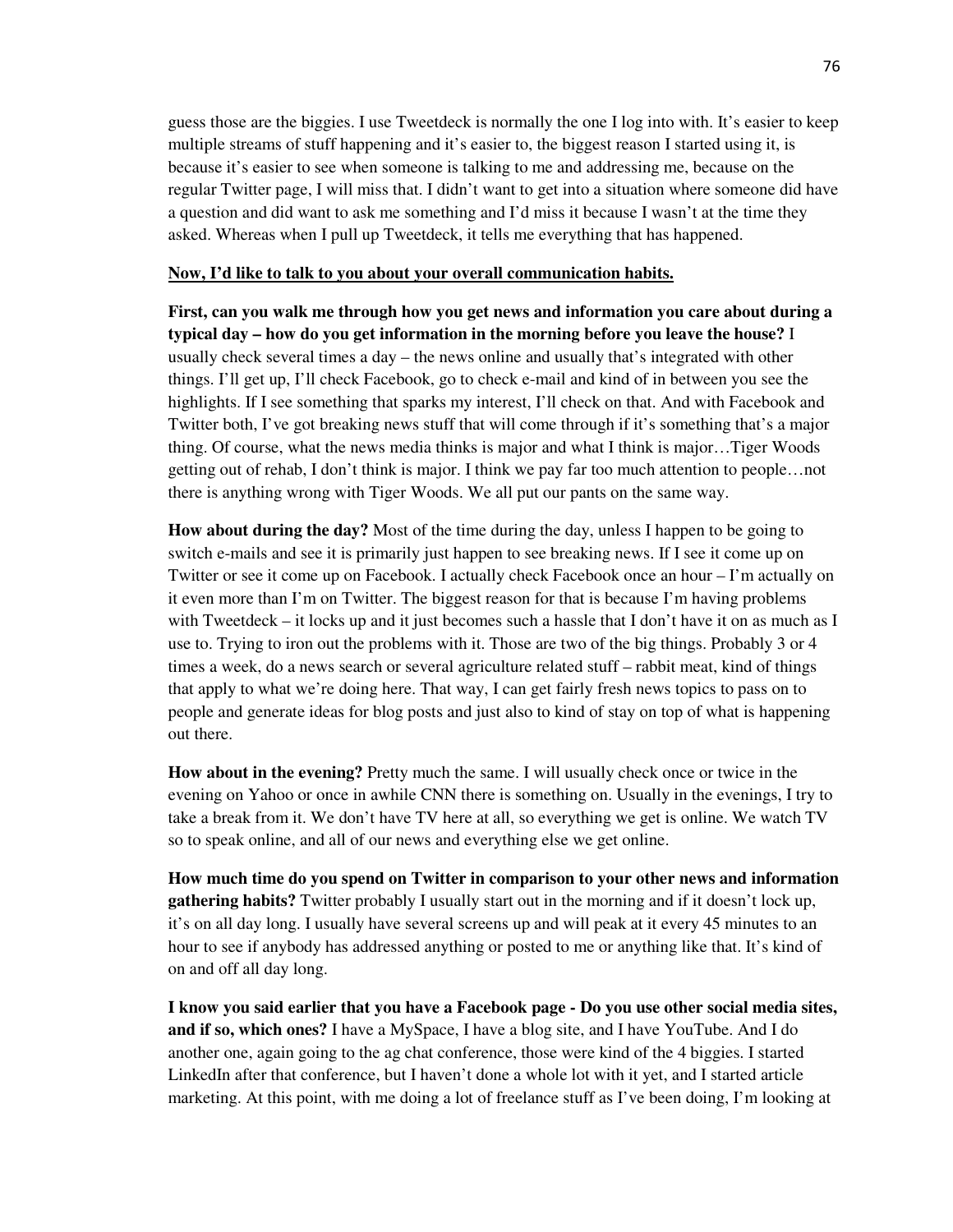doing more advertorials as I call them. It looks like an article, but it's a real subtle sell, whether it's to (inaudible).

**Do you believe Twitter has changed how you communicate? If so, how?** Yeah, definitely. I think in a 140 characters. That was kind of the big joke, because I do tend to be naturally pretty wordy, so it's definitely tightened up on how I think and how I phrase things to make a point in that amount of time, in that amount of space that's allowed on Twitter. So that's probably the biggest way it's changed things, and it's a constant learning process to effectively get the point across without embellishing and leaving a bunch of things in there that don't really need to be.

#### **Now, I'd like to focus on how Twitter fits into your lifestyle.**

**Considering that you are a farmer, has Twitter changed how you do your job? If so, how? If not, why not?** Yeah. We tend to be very private. We don't' have a whole lot of people back where the animals are. Part of that is security, part of that is biosecurity. Part of it is just the risk from animal rights and other things – people just aren't what they seem to be. The rabbit world seems to see a lot of that. People that don't think you should breed, they don't think you should eat a rabbit, just a lot of extreme type of agendas. So the idea of posting pictures of our babies, and posting pictures of day to day stuff here took a lot of re-evaluating I guess, that would be a good word for it. It's not something, I would use the occasional picture in an article or something like that, but not the extent that I have done on Twitter or Facebook lately. To kind of get out there, and it's allowed, and I don't want to say random, but it is kind of random because you don't know who is going to read it – education about what we do. Because a lot of people, they know about dog shows, they know about horse shows, but they have no idea rabbit shows exist. So it's been a chance to educate not only the general public but people in agriculture because they are not familiar with the rabbit world. They know the chickens, rabbits not so much.

**In what ways did you connect to other farmers and learn new techniques and information before you signed on to Twitter?** Actually, primarily, it was in passing at farm shows, fairs, things like that was the primary interaction with the farming set. I'm in the alumni club at the college I went to, and once a year they have a get together, and it's kind of from all walks of agriculture in that aspect, but it wasn't nearly as extensive as being on Twitter.

**If you had a question about farming, would you say your network to ask people is larger, smaller, or about the same as those who don't use Twitter?** I think it's much larger, much larger. I've got and this also from a writing standpoint, I've made no bones about  $i - I$  know nothing about cotton, but I've made a friend on Twitter and Facebook and that's her specialty. I've been able to talk to, you can go on almost anytime and post "does someone know somebody for whatever" and usually within an hour somebody is coming back with an idea. A lot of times too, because again the rabbit and the small type situation, it takes a lot of adapting and a lot of the things may think are common place, for example, hog-wiring tanks, people in this area have no idea what I'm talking about. So it's kind of nice to talk to people in other parts of the country who are like "oh yeah, I know what you're talking about." It's like a sanity check. Because they have no idea what I'm talking about when I say a hog tank down here, they have no idea. I've gone into 2 or 3 farm stores here looking for a tank with an insert so that I can put something over the top and that way I can water the chickens and I know they've got 250 or however many gallons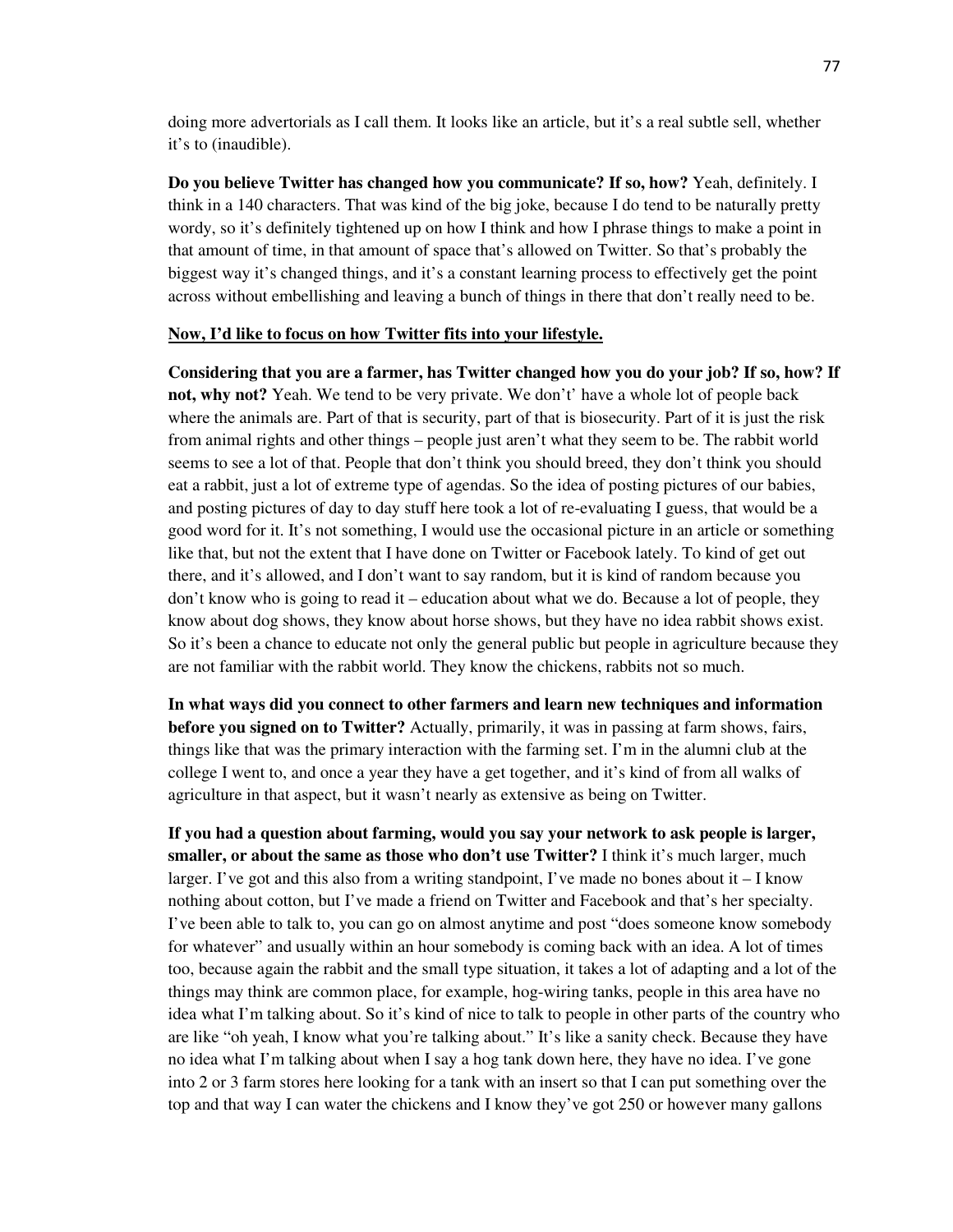of water and I know they aren't going to run out. With a hog insert, they can't get into it, they can't drown in it. Nobody knows what I'm talking about when I talk about a hog insert. Down here, when they water pigs, they just water them the same way.

**Comparing yourself to other farmers, ranchers, and producers who don't use Twitter, would you say you are more informed, less informed, or about the same on issues and breaking news related to agriculture?** I think things spread much quicker on Twitter. At the end of August, even at the conference, the news about the veal come across even before it happened, so things like that we are aware of much quicker and it allows for a much quicker response. If used the right way, it allows for the education the fostering is what's effective for those with their own agenda. The media isn't paying as much attention to the HSUS as they have in the past, and I think a lot of that is seeing that we are not all a bunch of dumb farmers out here. We do use technology, and a lot of farmers are technology savvy. We use far more technology than the people in town. I think a lot of times that gets overlooked, the idea that anyone can run a tractor, well with some of these newer tractors, you really have to know what you're doing to start the thing! So I think that as far as technology there is a lot of things that are changing all the time that make a big difference.

**Are there any examples of something related to agriculture you learned on Twitter that you don't think you would have learned elsewhere?** There has been a few of them, but I'm trying to remember what they were. It is such a common thing anymore that if I've got a question about something, I'll go and post it there, and within an hour or so there is somebody coming back with it. But I'm trying to remember the last thing that I posted as a question. I know I put together a little grassroots fundraising example to the foundation conference, that was kind of some say an innovative use of it that was a little bit different.

**In relation to farming, how do you think Twitter will be used in the future?** I'm hearing a lot of people that say the markets are responding and paying attention to Twitter much more than they use to. The communication from consumer to farmer is happening a lot more. There is still, we are kind of working out the kinks of miscommunication and perceptions, but I think as it increases and we kind of bridge that we are all on the same page and we all eat the same food, I think it will make a big difference in the information that the consumer has and the understanding that the farmers have of what the consumers want.

# **Now, I'd like to ask you a few questions about what kind of topics you tweet about and who you follow.**

**Who do you follow on Twitter and why?** Big ones: because I think he's a really cool guy and he's also very up to speed on things like water rights and stuff like that those of us back east kind of take for granted. That kind of, again, different perspective. Actually, most of the AgChat Foundation I've been following and have been since before it was the AgChat Foundation. I also follow several country entertainers. Friends, family, several organization that have Twitter accounts, so just quite a variety of people actually that is a mix there. Most of it for my slow farm – one for my writing and the other for my farm, the later kind of blends in while I'm posting articles, recipes for ag products. Kind of get people thinking  $-I$  post blog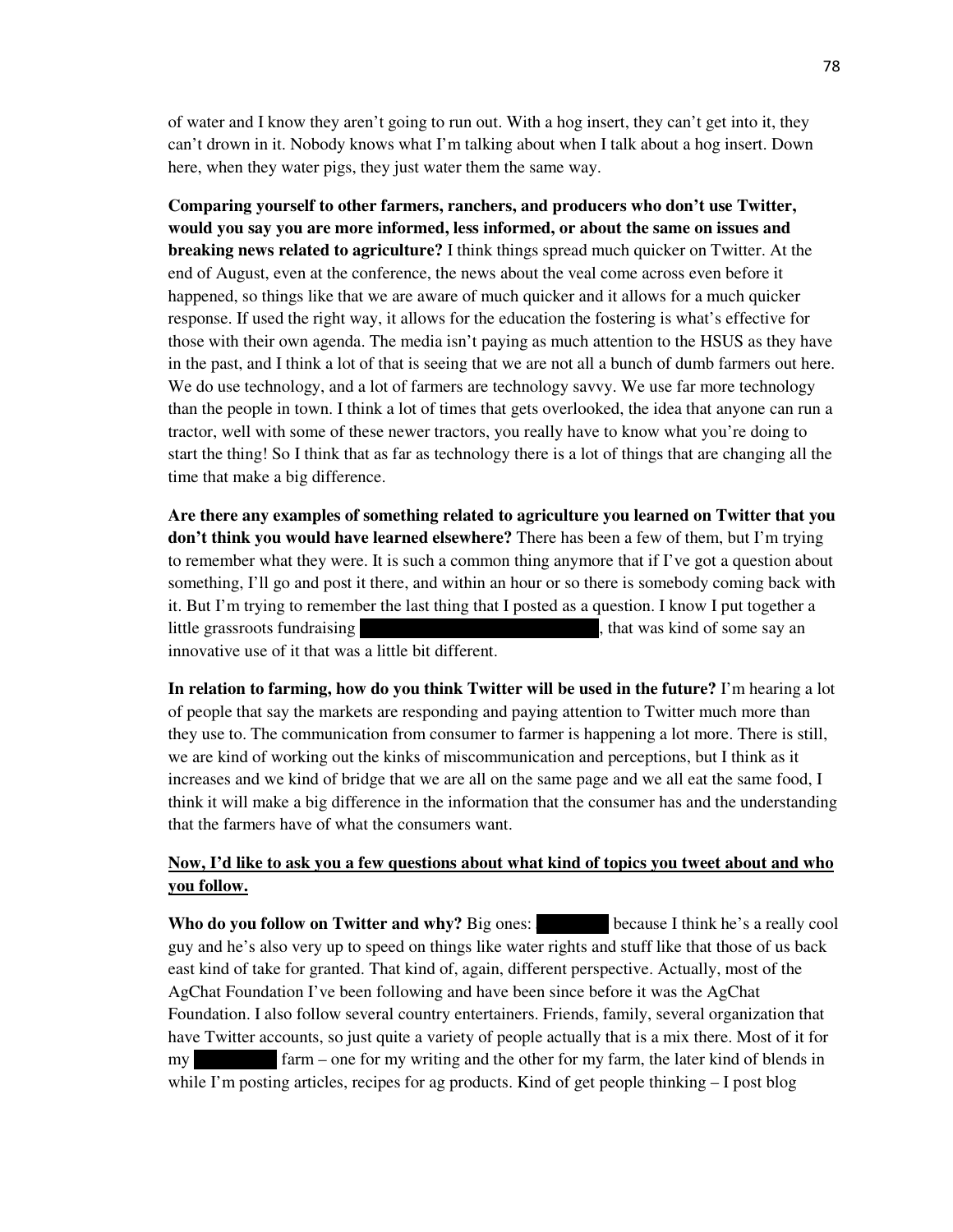inserts, mostly my own but sometimes others too. Just a lot of different information, a lot of times I'll find something that others might find relevant and will post something like that.

### **How many people follow you?** 631

**How many people do you follow?** I haven't even looked in awhile to find out. It's several hundred.  $563 - I$  usually go through once a week or so and those that have followed me, if it looks related or interesting, I will go ahead and follow back. If it looks like a spammer, I just don't do that.

**How often do you Tweet?** When it's not locked up and I'm not having problems with it, I seem to kind of hit - I'll do several times an hour and then I'll go and do something else for awhile. I try not to do an overload. I've worked on coming back every 2 or 3 hours and making 2 or 3 posts. Trying to spread it throughout the day instead of all at once, because people get on it several times during the day, and I don't want to make it seem like I'm always there, but I don't want to be that far away either.

**How often do you check into Twitter to see what others are saying?** Usually I look at what others have said before I post anything, just to kind of see if there is something to retweet. If there is a link or breaking news to pass along, and some of the things anymore -- when Michael Jackson was being rushed to the hospital, I kind of made the joke "it sounds like they are tweeting from the ambulance – because it was minute by minute stuff. I saw something just the other day about a philosopher giving a speech or something and he collapsed on stage, and instead of going to help him they started tweeting about it. Turns out he got up and he's OK and no harm no foul – but what if it wasn't"? The idea that we'll tweet it before we call 911 or see if he's OK, seems kind of extreme.

## **Have you ever met someone in person that you met on Twitter? If so, why? If no, would you consider it?** Yes,

people that I've met on Twitter or that I knew before and we followed each other on Twitter as well. So far, I've not had any bad experiences, but you know you always hear the horror stories on everything else. People are pretty much what they appear to be. The down side to it is that you can't tell the tone. There are some people that come across very serious, but that doesn't always come across in a black and white sentence. But I've found that if people are being honest, they are pretty much the same.

### **What do you Tweet about?**

**Daily activities/what you are doing?** Pretty much, probably, it varies so much, and it's not every time I go feed that kind of thing, but putting nest boxes in for the day because it opens the door to when the babies are due and raising bunnies. It provides an opening, if someone were to ask to teach them about the rabbits and about birthing and management, little things like that. I might do, like when we get a batch of chicks, I might post 2 or 3 times a week, some little thing about how they are getting bigger, something like that. If someone is following with the idea – because we do

. Several other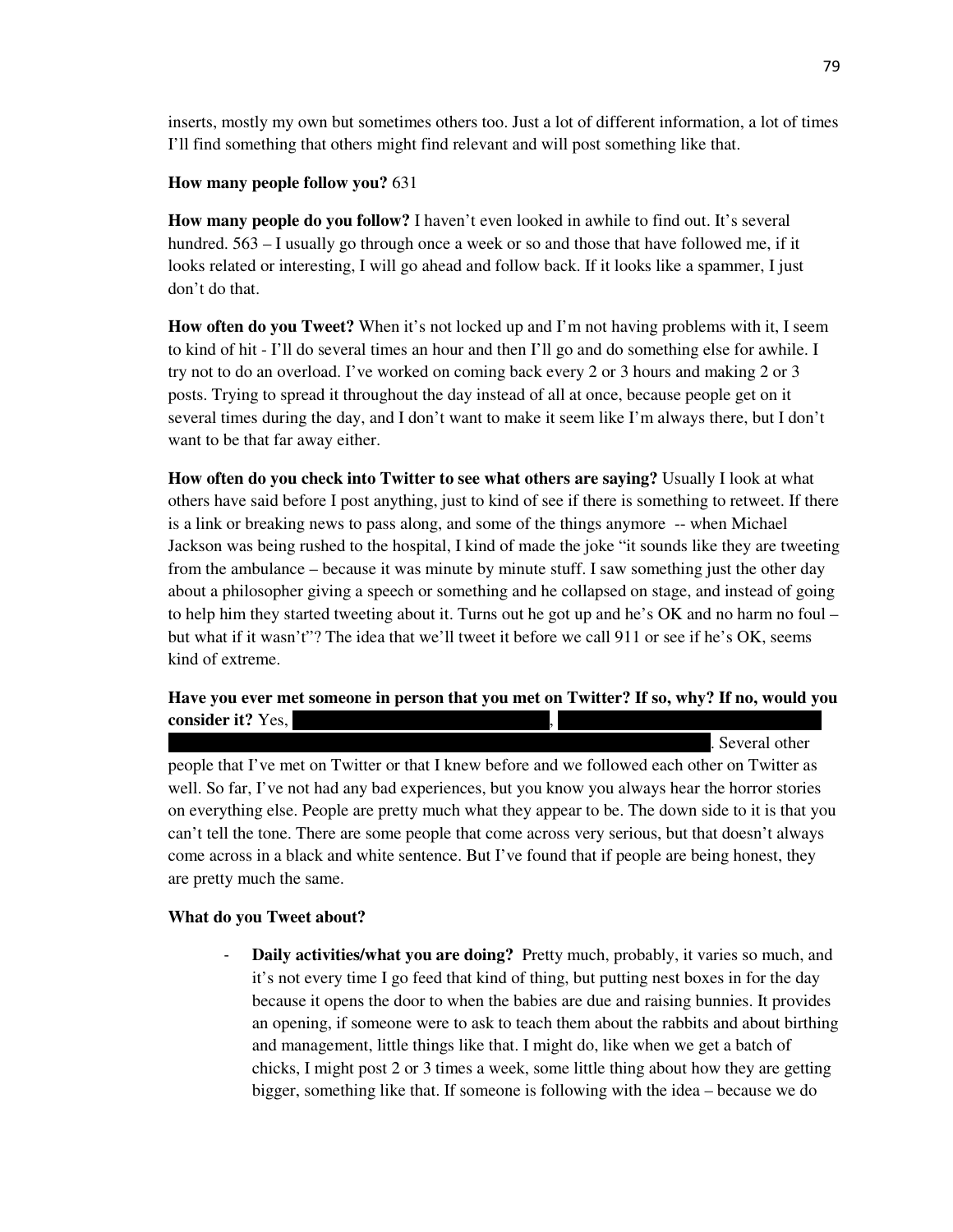custom raising – it kind of opens that door to the possibilities if someone wants us to contract with us.

- **Political views or views on the news?** A little bit, I try not to get too political I hate politics. At the same time anymore I don't think we can totally avoid it. I think avoiding it is what gets us in problems. I try not to get real radical about it, but when it comes to things like Proposition B, I tweeted a lot about that. Even though I'm not in Missouri, I think a lot of times things like that affects far beyond the state border. I had contact with the officials in Missouri as well because they were talking about looking at it again. I don't like the idea of being told where, when and how and what kind of dog we should buy. I've had border collies for more years than I want to admit here, since I was in Kindergarten, and the working dogs that most people want to use on the farm and for livestock guards are normally not found in the shelters. That's not to say that there are never any there, but buy and large it's not there. I think most farms will have a sideline business, with occasional selling puppies, so I think a lot of that affects agriculture a lot more than what people think it does. And also rabbits being something that's livestock or pets, it can very easily turn on our breakers too. If they do that, that's an open door to agriculture. It's connected in an odd sort of way.
- Links to resources/articles? Yes.
- **Do you answer people's questions?** Yes.
- **Do you ask questions and seek advice?** If I see something that peeks my interest, yeah, I'll ask questions about things, and now that charges my mind.



as a whole doesn't seem so big, scary, abrupt and business. I think they think people do it just for money, and I don't know who they know.

**Some people complain about the limited number of characters that can be used on Twitter. Others like the brevity. What do you think?** Most of the time I like it. There are times that it's hard to make a point without doing 2 or 3 posts, then it's kind of hard to continue those posts because people don't see the entire message. It's like you hear part of something and it sounds really bad. Most of the time I think adapting to it is pretty good. I think too that the expectation that…there is who is in agriculture, but is in social media, who I've met not face to face yet, but through Twitter. He made the analogy that Twitter is like going into the pub. You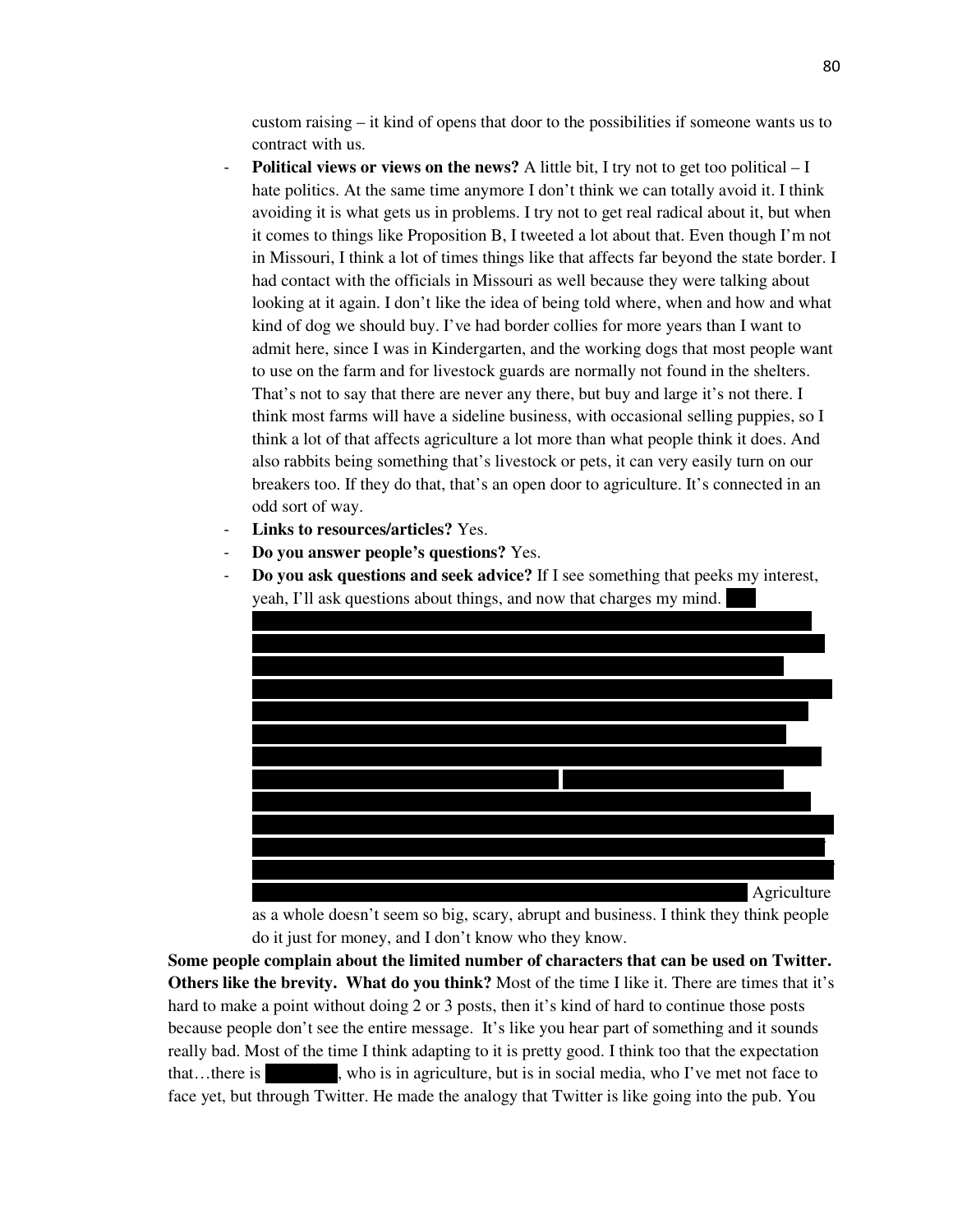meet people in passing, you make comments in passing. You can go to Facebook to converse a little more in depth. If that goes OK, you can go to your blog and share a little bit more. Not necessarily the progression, but the comparison there I think help put a lot of things into perspective as to what I can with each one so that it's separate, but it's connected.

## **Finally, I'd like to ask you a few questions about you:**

**Which age category do you fall into: under 45, 46 to 64, or 65 plus?** Late 40s.

**Gender:** Female

**City, State:** Alabama

**Type of farming you do. I know you said it's a slow money farm – can you explain that a little?:** We're very small, we are on a large city lot. It's an in-town situation. We've got chickens, we've got rabbits, we've got ducks, we've got herbs and vegetables out front. I've got (rosa bushes?) started to where we are harvesting the rose hips off of them. But we are looking at a 7-acre lot that's about 3 miles outside of town to be able to do more. So it's very small, primarily heritage and heirloom type things building towards expanding.

**What is the highest level of education you have completed?** Junior college.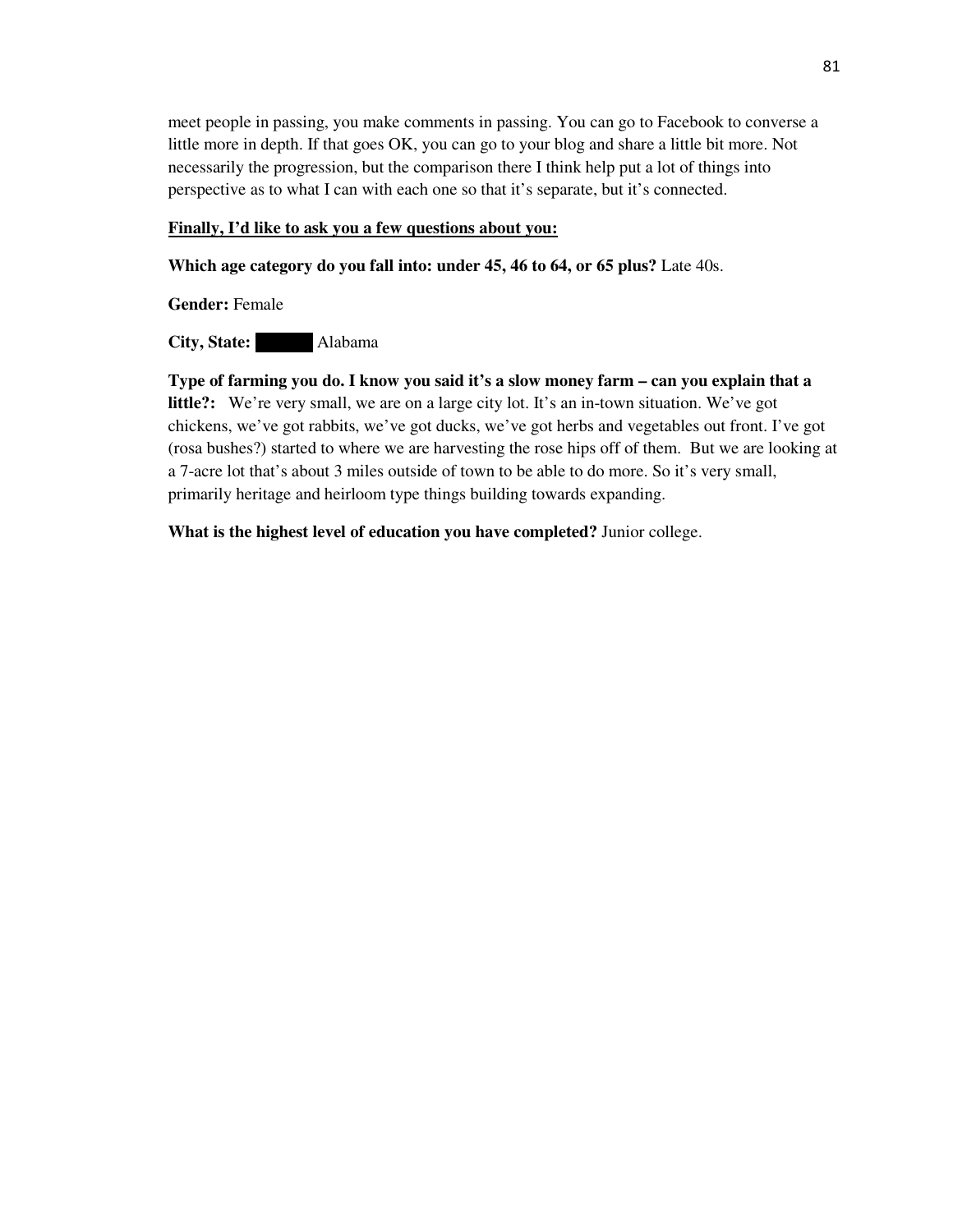# **Respondent 8**

#### **First, I'd like to ask you to tell me about how you got acquainted with Twitter.**

**About when did you starting hearing about Twitter?** Well a little over a year ago, I stumbled on to Twitter didn't think very much about it  $-1$  just thought it was another fad like so many people do. I started investigating it a bit and found out that there was a very active agricultural community, so I've become involved with it and became engaged with it at that point. So it's been a little over a year, not quite a year and a half.

**Where did you first hear about Twitter?** I really don't remember. I'm sure it was through mainstream media somehow, whether it was through a newspaper article or a magazine or something along those lines, and just the name kind of caught my attention. Unfortunately, like a lot of people, the name kind of trivialized it to me because it seems kind of, the term Twitter, the name Twitter, seems kind of fluffy and so I kind of discounted it until I got into it and learned more about it. But I don't really remember where the seed was planted.

**What topics or issues did you first follow?** I am involved in animal agriculture, and that is principally the area I am interested in, so I watched for…and I don't really follow hashtags so much. I use Tweetdeck and I kind of scan the tweets that come in. I am more interested in animal agriculture, animal welfare, animal rights issues, and I am kind of an advocate along those lines. After become involved in it though, I've become involved in the Tuesday night AgChat groups, and I've branched out a little more. I am interested in other agriculture issues as well, my principle interest though is animal ag.

**Does Twitter offer you anything you can't get anywhere else?** No, it really doesn't. In some ways, I probably use Facebook a little more than Twitter. There may be some folks out there that I'm reaching or that are reaching me through Twitter that I might not be able to establish any other way. I see it as a positive, and I maintain the account from that standpoint, but I'm not real aggressive as some people are in collecting numbers.

**Are there any changes in Twitter that you would like to see?** I don't know that there are. It's really user friendly and I really intrigued by the concept because I'm a communicator anyway. For the last 40 years I've been involved in broadcast and print media, and electronic media of course and so I'm very intrigued by being able to put as much as a message as I can into 140 characters. So, is there anything that I would change, probably not. I think the platform is kind of neat. It does a lack a little bit of stability, but I think that's kind of inherent. And not being as tech savvy a lot of people are, I don't really know how to address that. I would just like to see it a little more stable.

**Do you tweet from a mobile device? Computer? Or Both?** Both

**If you tweet from a mobile device, do you experience any problems?** Occasionally, I don't do it that often, so it doesn't give me a great deal of problems.

**Do you use a secondary application for Twitter like Tweetdeck, etc.?** I use Tweetdeck on the mobile as well, and I use TwitDroid, because I am using a Droid operating system. I have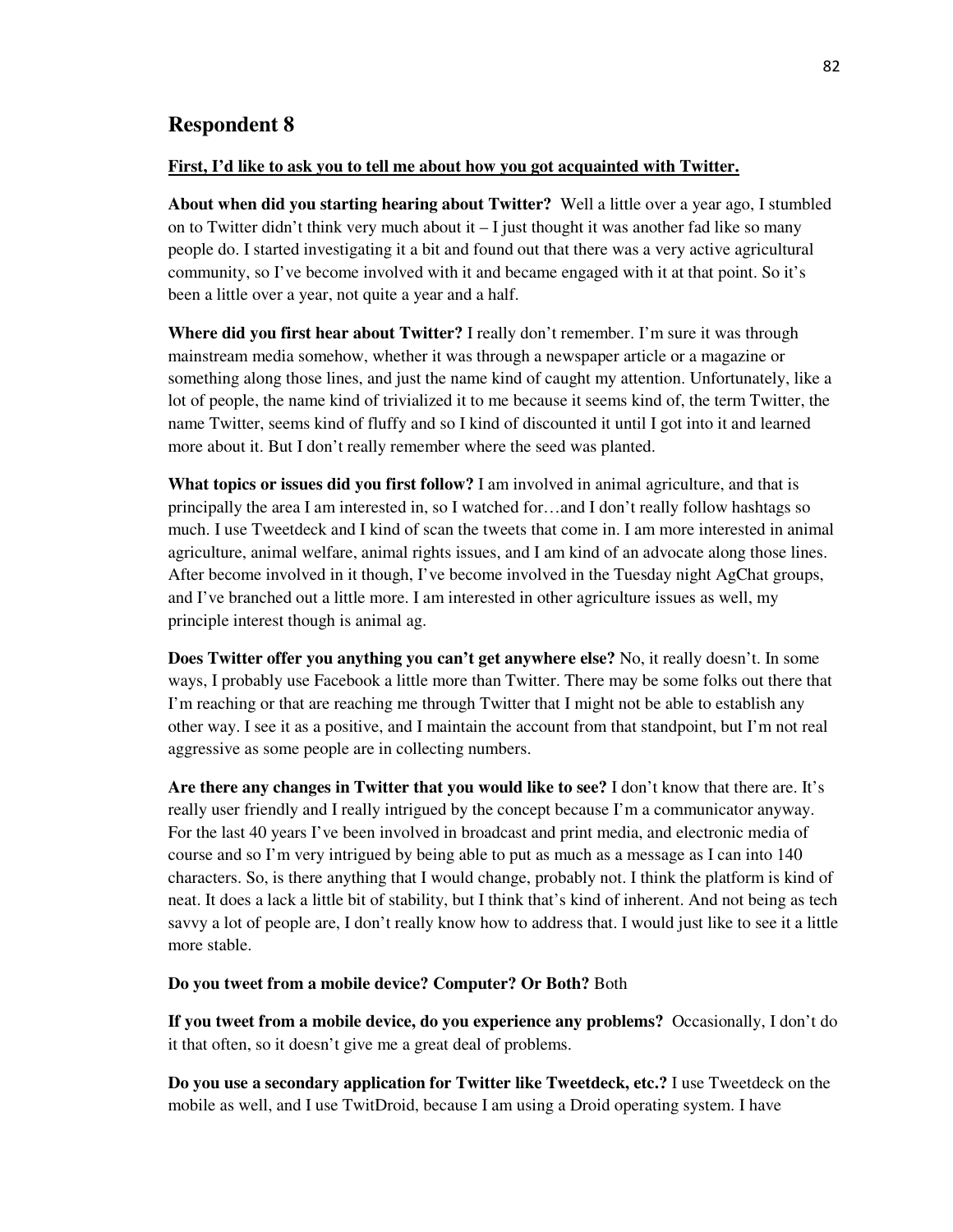experimented with some of the other applications like HootSuite, and a few of those things, and I keep coming back to Tweetdeck, because it suites my interests a little bit better. For the Tuesday night chat, I will use an application like Tweetchat or Twubs or an aggregator to screen everything else out.

## **Now, I'd like to talk to you about your overall communication habits.**

**First, can you walk me through how you get news and information you care about during a typical day – how do you get information in the morning before you leave the house?** Well usually start pretty early around here like they do on most farms. The first thing I will do will check the overnight with a news aggregator, I use Google. I'll look, scan headlines from that. I'll use – there is a serve that you can set up key words and Google will aggregate news and send you lists of news stories, and I have several of those set up that I use. Of course, just watching both Twitter and Facebook, I pick up a lot of what everyone else is talking about too. I see a lot of the links there that I might miss somewhere else.

**How about during the day?** Well, it depends on actually here at the farm or I'm on the road. I do use the mobile applications when I'm out for meetings and such things like that. Here on the farm, it depends on the weather whether I'm outside or not. If I'm outside, I don't use the mobile that much on the farm because it's very difficult to get service out here. I had a little episode back in the summer where I lost an iPhone in the hayfield, and that kind of actually changed my mind about tweeting from a site. There are a little bit too many risks involved with that. Whenever I'm in the house, we use satellite here, so whenever the satellite is cooperating, I'll check the desktop or the laptop.

**How about in the evening?** Pretty much the same way. We don't – we have used satellite television, and my wife absolutely abhors television, especially with the direction that things are going so we've had satellite turned off – we don't do TV anymore so most of what I get is from the aggregators and picking up headline and going out and looking at them. But sometimes I will go out online and actually read the Wall Street Journal or the New York Times or the Washington Post.

**How much time do you spend on Twitter in comparison to your other news and information gathering habits?** Not very much, really. I'd say 15 to 20 minutes a day would be pushing it.

**Do you use other social media sites, and if so, which ones?** Besides Facebook? LinkedIn, and I've used FourSquare, but I'm not  $-1$  struggle a little bit with the real utility with something like that. I am not sure I want everyone to know where I am and what I'm doing.

**Do you believe Twitter has changed how you communicate? If so, how?** I think it has to a degree, being a journalist and being a writer, which was essentially my profession for most of my life, Twitter has made me think in more immediate terms as far as my communications, probably distilling the message down to where it fits in those 140 characters. And that kind of transfers over into other things. I don't know if it makes you that much more efficient of a communicator, it makes you quicker. I think that it's a double edge sword just like e-mail because you lost the ability to truly communicate interpersonally. Everything becomes (inaudible) or a line or 2 on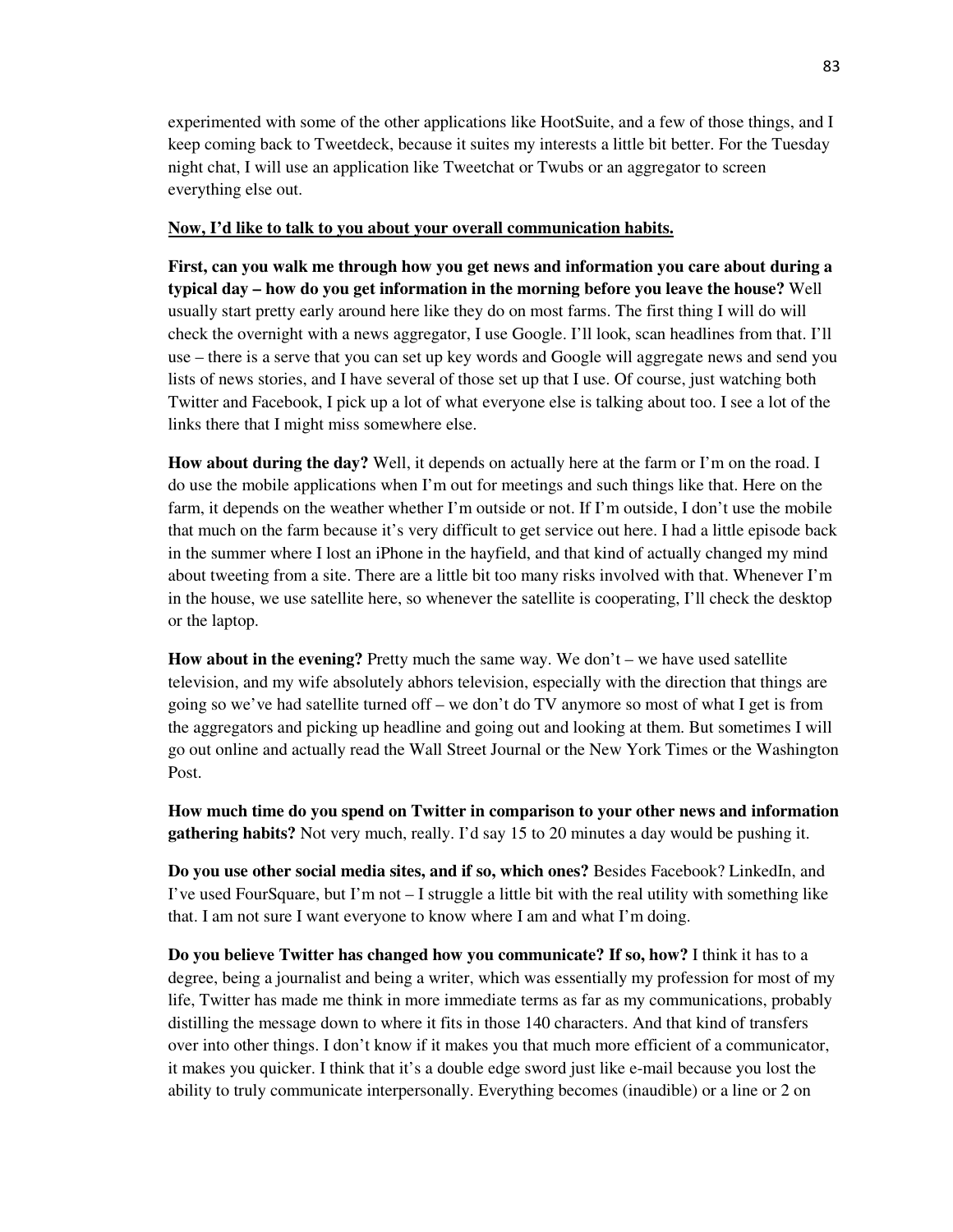Facebook or something like that. I think that's unfortunate, but there is an element of the efficiency in Twitter that I like.

## **Now, I'd like to focus on how Twitter fits into your lifestyle.**

**Considering that you are a farmer, has Twitter changed how you do your job? If so, how? If not, why not?** No, not really. It's broadens my ability to connect with other people doing something similar to what I'm doing, but it really doesn't have much to do with my day to day workings. I'm not in the position that a lot of farmers are in where they are following the commodity trade, that sort of thing that really find that information valuable about when markets are peaking and stuff like that. What we do, we're in a small business, primarily sheep and our markets are a little more stable – not as fluid as other markets, so I don't really find making marketing decisions or any other decisions that we have to make on a day to day business. It doesn't change the way I do things. From the standpoint of being aware of situations, such as animal rights and animal welfare, it doesn't change what I'm doing, but it certainly peaks my awareness.

**In what ways did you connect to other farmers and learn new techniques and information before you signed on to Twitter?** Primarily extension.

**If you had a question about farming, would you say your network to ask people is larger, smaller, or about the same as those who don't use Twitter?** I think it's larger. Sometimes I'm concerned about the quality of information that may be there, but definitely there is more people to reach out and touch.

**Comparing yourself to other farmers, ranchers, and producers who don't use Twitter, would you say you are more informed, less informed, or about the same on issues and breaking news related to agriculture?** I'm far more informed. I'm a lot more tuned in than most of the people are because they tend to take perhaps a more parochial view than I do. They are more concerned with what's going on in their immediate farm or their immediate community, whereas I look at things on a more wider scope than they are. I am looking at things more nationally or even internationally that could end up impacting me, and I like to see those things coming.

**Are there any examples of something related to agriculture you learned on Twitter that you don't think you would have learned elsewhere?** No, not really. I have to say, I use Twitter to keep up with issues more than anything else and I don't really see it as an educational tool.

**In relation to farming, how do you think Twitter will be used in the future?** I think there is a capabilities and possibilities are infinite. It depends how well the technology is embraced. I think some farmers are a little bit quicker to embrace technology than others are. I think there is a tremendous potential for communication and primarily communication, not so much education. But being able to share viewpoints, news stories, that sort of thing with people all around the world.

**Now, I'd like to ask you a few questions about what kind of topics you tweet about and who you follow.**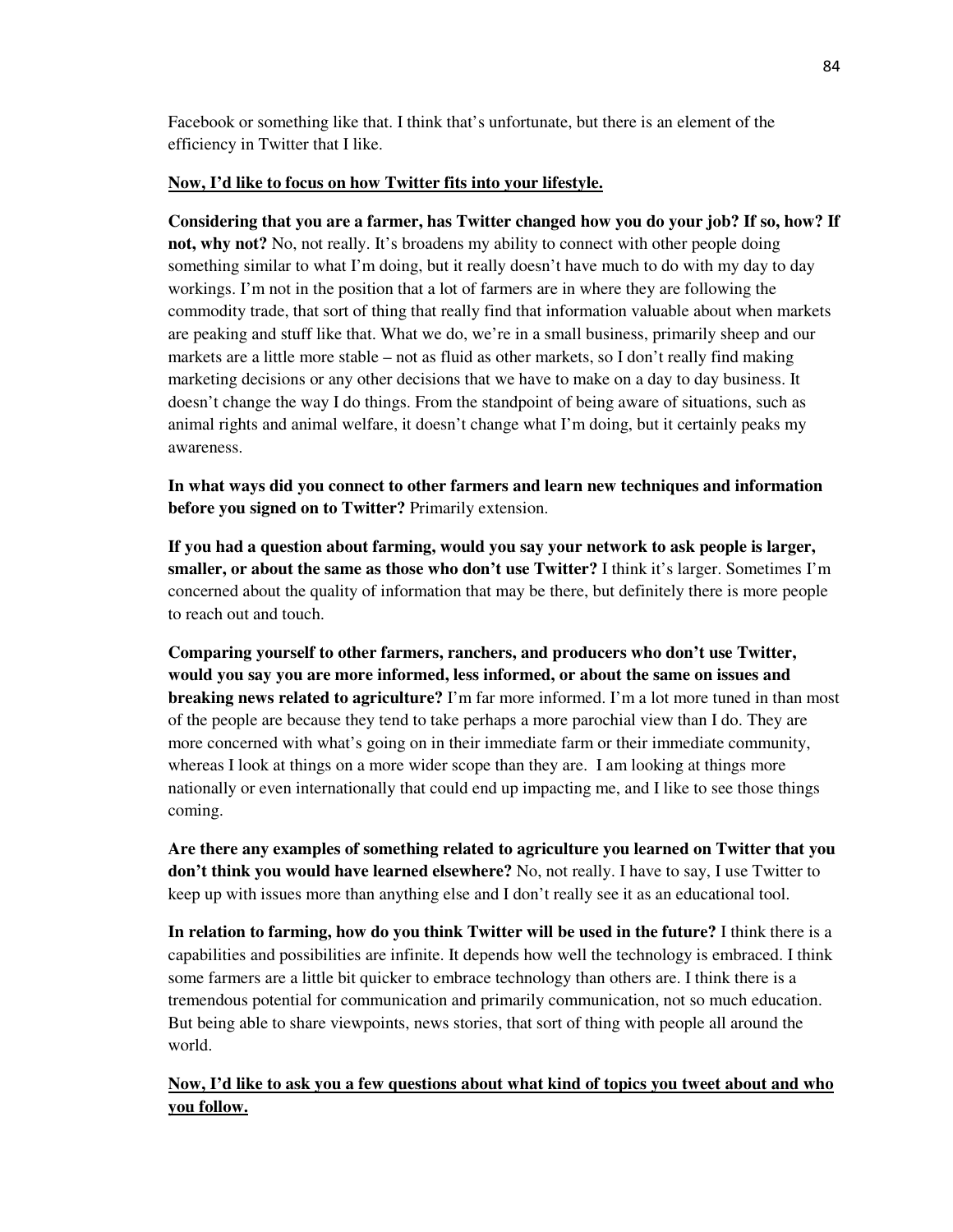**Who do you follow on Twitter and why?** Well most people that I follow are other ag related folks that I have selectively chosen because of their level of activity and because they do address issues that I'm more interested in. Specifically do you want to know some of the people I follow? Of course, I would like to be able to communicate with sheep and goat people, small farm people. Not as many of those people are embracing the technology, so I end up with cattle people and grains, which is not a bad thing because it's livestock and we need to know what's going in those markets.

**How many people follow you?** Just shy of 300 right now.

**How many people do you follow?** Only about 80 people.

**How often do you Tweet?** On any given day, probably no more than 2 or 3 times. I try to share information if I think that someone might be interested in it. Sometimes I share things that I have no idea whether someone would be interested in it and they end up getting the most retweets. So it's hard to say, but most days I don't tweet more than 2 or 3 times.

**How often do you check into Twitter to see what others are saying?** Again, it depends on workload. Twitter is a little bit of a diversion for me, a bit of entertainment. I don't know, a half a dozen times a day.

**Have you ever met someone in person that you met on Twitter? If so, why? If no, would you consider it?** Oh yeah

It's not just the electronic media, there are honest to goodness breathing people that you like to get together with when you find out they share views and interests.

# **What do you Tweet about?**

**Daily activities/what you are doing?** I do. As I say, that sometimes seems to be the non-agriculture people embrace the most, because there is a vicariousness that they seem to want to grab onto. It's that connection to the farm that they have never really had, so sometimes they follow farmers and are intrigued be different things like landing, when we are (landing?) in the spring, when we are in the barn, I'll occasionally tweet and post pictures, and there has been some interest in that. And that's an opportunity to show some folks probably something they have never seen before.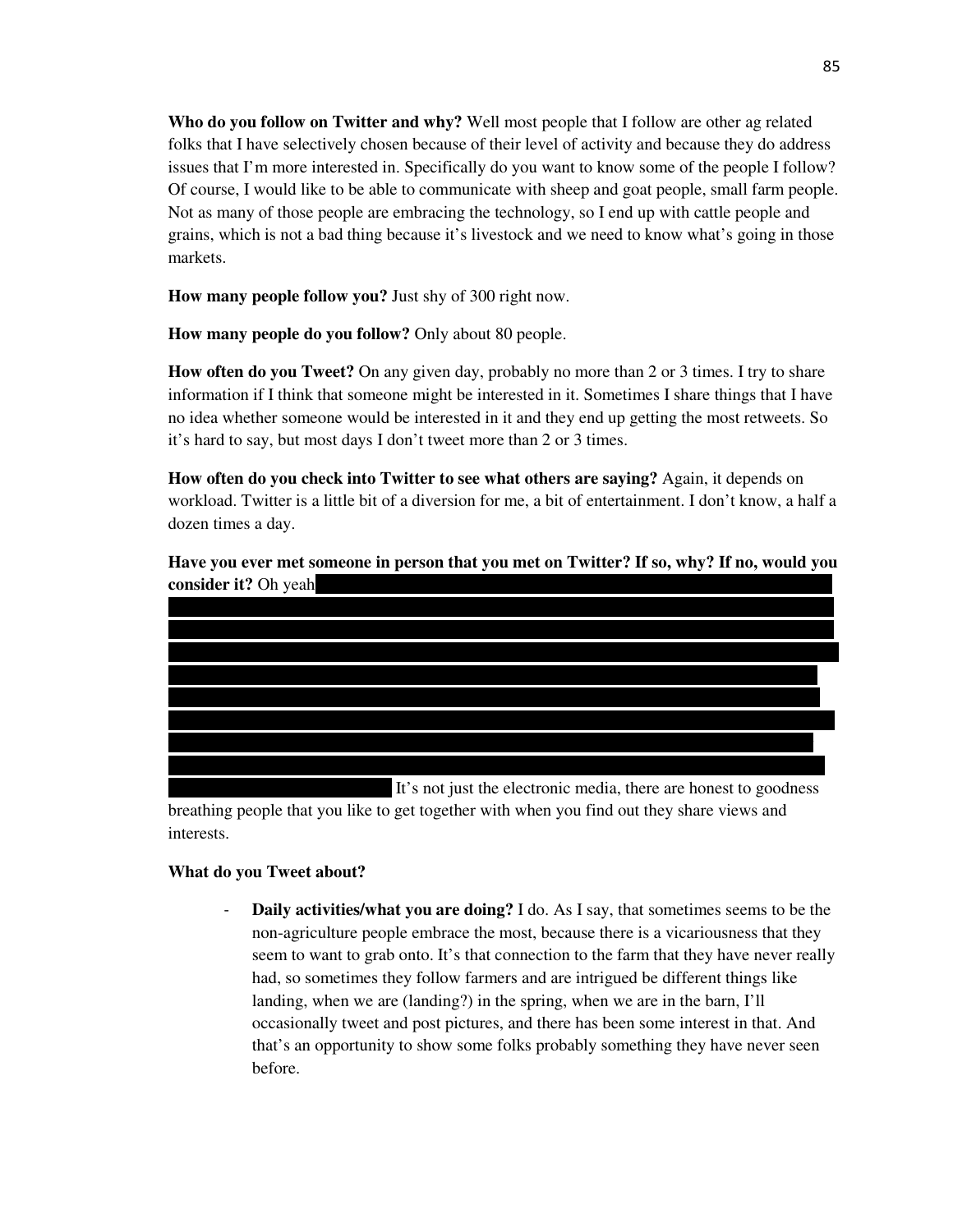- **Political views or views on the news?** I do, but there primarily agriculture or environmental in nature. I have some pretty strong environmental views as well, and we get a bad rap as farmers that we don't care about the environment. I am constantly reminding people that we are the original environmentalists, and if we don't' take care of the environment, we don't have a place to work. I am very in tuned to that and vocal sometimes with people who don't really understand.
- Links to resources/articles? Absolutely, yes. As a matter of fact, most of my tweets are a link to an article or as you say a resource that I've located that somebody might find useful.
- **Do you answer people's questions?** I do. Not very often, I don't get that many questions. When they are questions, I am happy to answer them with the caveat that it is my opinions and my way of doing things that is not necessarily the right way, but it's the right way.
- **Do you ask questions and seek advice?** Occasionally. Asking questions more than seeking advice. Lots of times I will do a little fact finding to do a little probing when someone says something to find out a little bit more about where they are in their views. I don't put a lot of stock in…I've seen a lot of people burned in online situations where they take someone's advice on specifically a medical issue for livestock, and it's not good advice, so I try not to give any and I try not to accept very much. I advise people anytime they want information like that, they need to go through a veterinarian.
	- o If so, do people respond to you? Yes.

**Some people complain about the limited number of characters that can be used on Twitter. Others like the brevity. What do you think?** Yeah, as I indicated earlier, I like the brevity. It makes you work a little harder to get your point across in a limited amount of characters.

## **Finally, I'd like to ask you a few questions about you:**

**Which age category do you fall into: under 45, 46 to 64, or 65 plus?** 46 to 64

**Gender:** male

**City, State:** Kentucky

**Type of farming you do:** primarily concentrate on sheep, even though we do have equines, and donkeys. We primarily use the donkeys as livestock guardian animals – we use dogs as livestock guardian animals as well. We have beef cattle and we raise a little bit of poultry. It's a diversified operation.

**What is the highest level of education you have completed?** About a year and a half of grad school. I have a BS, and I was working on my master's when reality struck and I had to go and get a real job.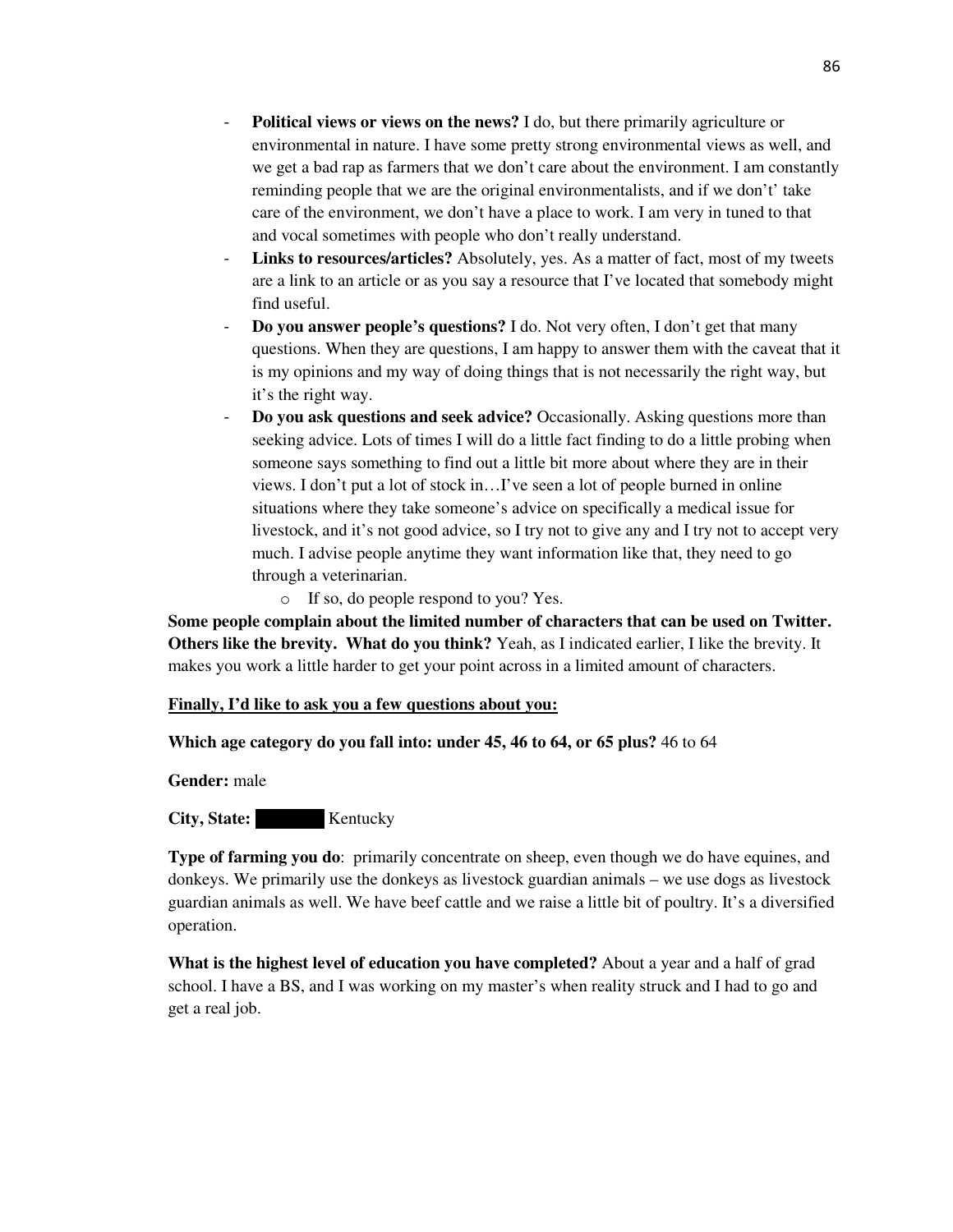# **Respondent 9**

### **First, I'd like to ask you to tell me about how you got acquainted with Twitter.**

**About when did you starting hearing about Twitter?** I probably started hearing about it maybe a year ago or so, and went online and looked at it, signed up for an account, but never really did anything until maybe 4 or 5 months ago.

**Where did you first hear about Twitter?** Probably in the news or something like that.

**Why did you join Twitter?** I don't know, I just thought I'd see what the buzz was about, I guess.

**What topics or issues did you first follow?** Ag related topics, sports, some down-syndrome topics

**Does Twitter offer you that you can't get anywhere else?** I think there is a lot more real-time sharing of information, and that's kind of why I like it.

**Are there any changes in Twitter that you would like to see?** I guess not anything that comes to mind right off hand. Maybe a little easier searching, I guess.

**Do you tweet from a mobile device? Computer? Or Both?** Computer

**Do you use a secondary application for Twitter like Tweetdeck, etc.?** I primarily use Tweetdeck.

### **Now, I'd like to talk to you about your overall communication habits.**

**First, can you walk me through how you get news and information you care about during a typical day – how do you get information in the morning before you leave the house?** Typically maybe go online before turning the TV news on, turn on the news shortly after that usually.

**How about during the day?** Either online or on the radio

**How about in the evening?** I guess it would be mostly online, a little TV news.

**How much time do you spend on Twitter in comparison to your other news and information gathering habits?** Typically a little less.

**Do you use other social media sites, and if so, which ones?** Yes, Facebook, primarily Facebook.

**Do you believe Twitter has changed how you communicate? If so, how?** Yeah, I think so. I think you can reach out and receive information from a wide variety of sources, especially if you go out and seek new people to follow.

## **Now, I'd like to focus on how Twitter fits into your lifestyle.**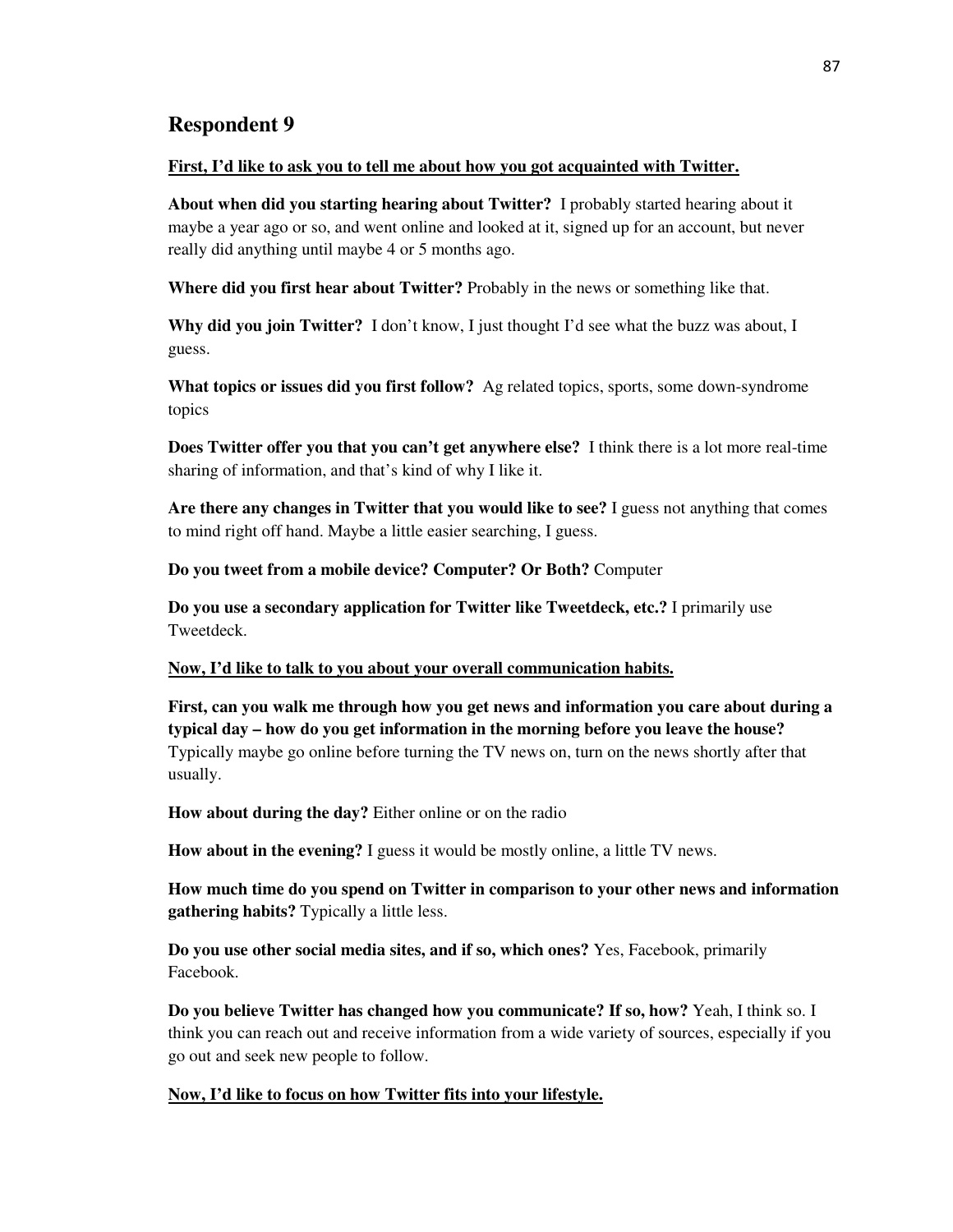**Considering that you are a farmer, has Twitter changed how you do your job? If so, how? If not, why not?** Probably not. I guess at some point I'd like to have a smartphone or a mobile device that I could access it from, but I don't at this time.

**In what ways did you connect to other farmers and learn new techniques and information before you signed on to Twitter?** Primarily through farm organizations locally or the state level and through e-mail.

**If you had a question about farming, would you say your network to ask people is larger, smaller, or about the same as those who don't use Twitter?** I'd say larger.

**Comparing yourself to other farmers, ranchers, and producers who don't use Twitter, would you say you are more informed, less informed, or about the same on issues and breaking news related to agriculture?** I'd say maybe a little more informed.

**What would be an example of something related to agriculture you learned on Twitter that you don't think you would have learned elsewhere?** I guess maybe specific access to particular podcasts that I may not have known about before, but someone linked to on Twitter and I checked it out and became a follower of that too. It provides a different avenue of information from what I was getting previously.

**In relation to farming, how do you think Twitter will be used in the future?** I think there will be maybe a little faster access regarding maybe events that happen within agriculture, maybe a market report day, where you can get updated pretty quickly and kind of get what the feeling is in real-time rather than waiting for the next half hour when the news is coming on the radio.

# **Now, I'd like to ask you a few questions about what kind of topics you tweet about and who you follow.**

**Who do you follow on Twitter and why?** I guess I decide to follow people that post maybe a particularly interesting link, or a different angle on a subject that maybe I haven't heard before. I'll follow them to see what they have to say overtime. I like to follow people that maybe tweet at a particular time of day about a subject that I'm interested in and do that fairly regularly. I guess those would be the big two.

**How many people follow you?** Oh, maybe couple hundred is all – 150 or 200.

**How many people do you follow?** Between 200 or 250.

**How often do you Tweet?** Depends on the day. Some days I'd do 5 to 10, may go a couple of days without doing any.

**How often do you check into Twitter to see what others are saying**? Probably multiple times a day. 2-3 times a day, or say have the Tweetdeck open and it refreshes itself, so I can follow a number of subjects at one time.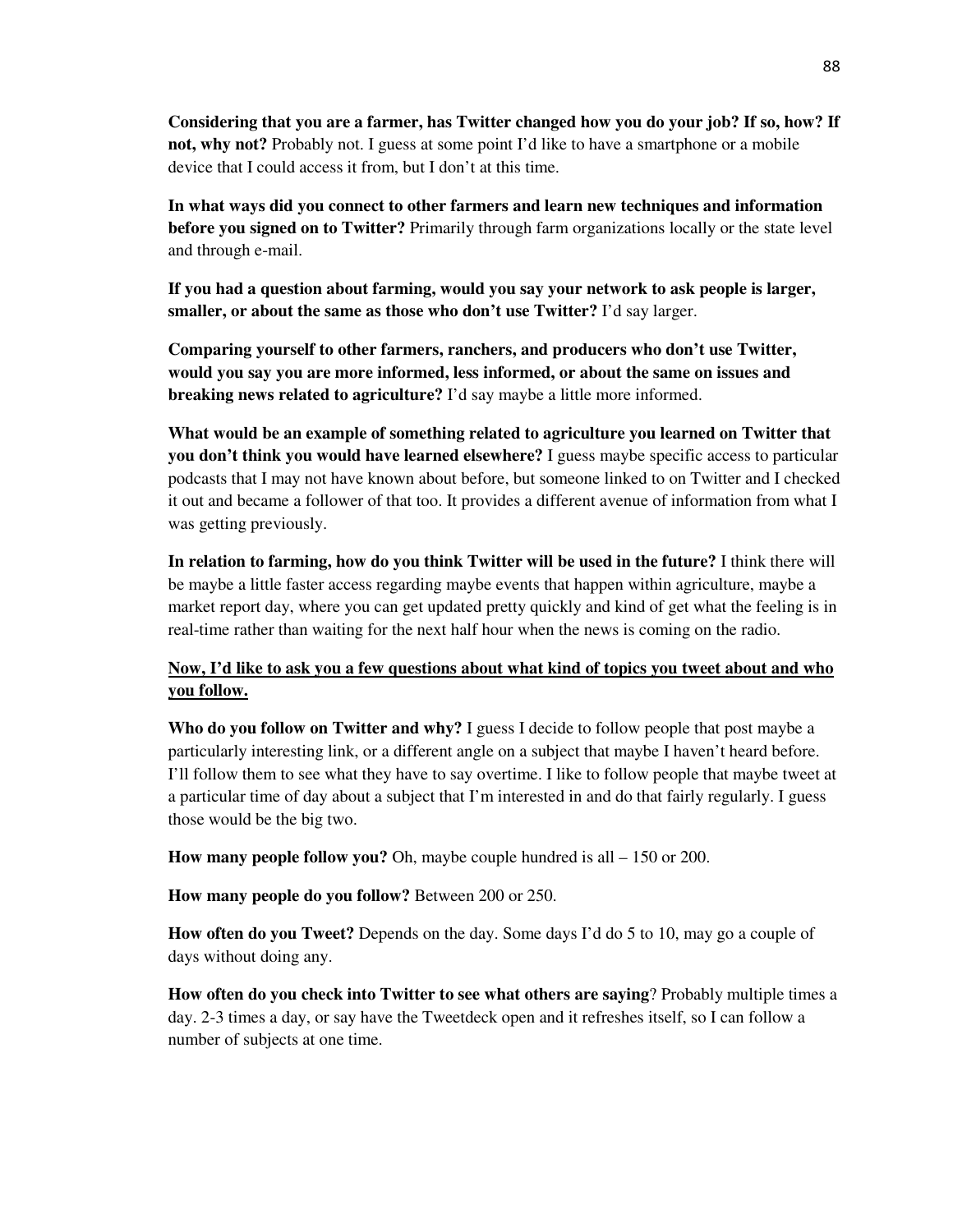**Have you ever met someone in person that you met on Twitter? If so, why? If no, would you consider it?** No. I think so, I would maybe go to a education session or something. I'd be more apt to do that if I followed them on Twitter previously.

## **What do you Tweet about?**

- **Daily activities/what you are doing?** Not so much. I guess if I had it with me in mobile I might do that more. I guess I probably tweet more, or retweet a link that I think is good, or something that has happened outside of what I'm doing.
- **Political views or views on the news?** Once in awhile, but not too often.
- **Links to resources/articles?** I try to, I think those are the most valuable ones to tweet. If you want your tweet to be heard by more people, it's got to have some kind of link to it, I think. If it's meaningful.
- **Do you answer people's questions?** Sure.
- **Do you ask questions and seek advice?** Oh yeah, I guess I have.
	- o **If so, do people respond to you?** Yeah.

**Some people complain about the limited number of characters that can be used on Twitter. Others like the brevity. What do you think?** I think I like the brevity. It makes you be more concise, I can see some people getting on there and rambling on and on.

## **Finally, I'd like to ask you a few questions about you:**

**Which age category do you fall into: under 45, 46 to 64, or 65 plus?** Under 45

**Gender:** Male

**City, State:** Iowa

**Type of farming you do:** crops and livestock hogs

**What is the highest level of education you have completed?** Completed a BS.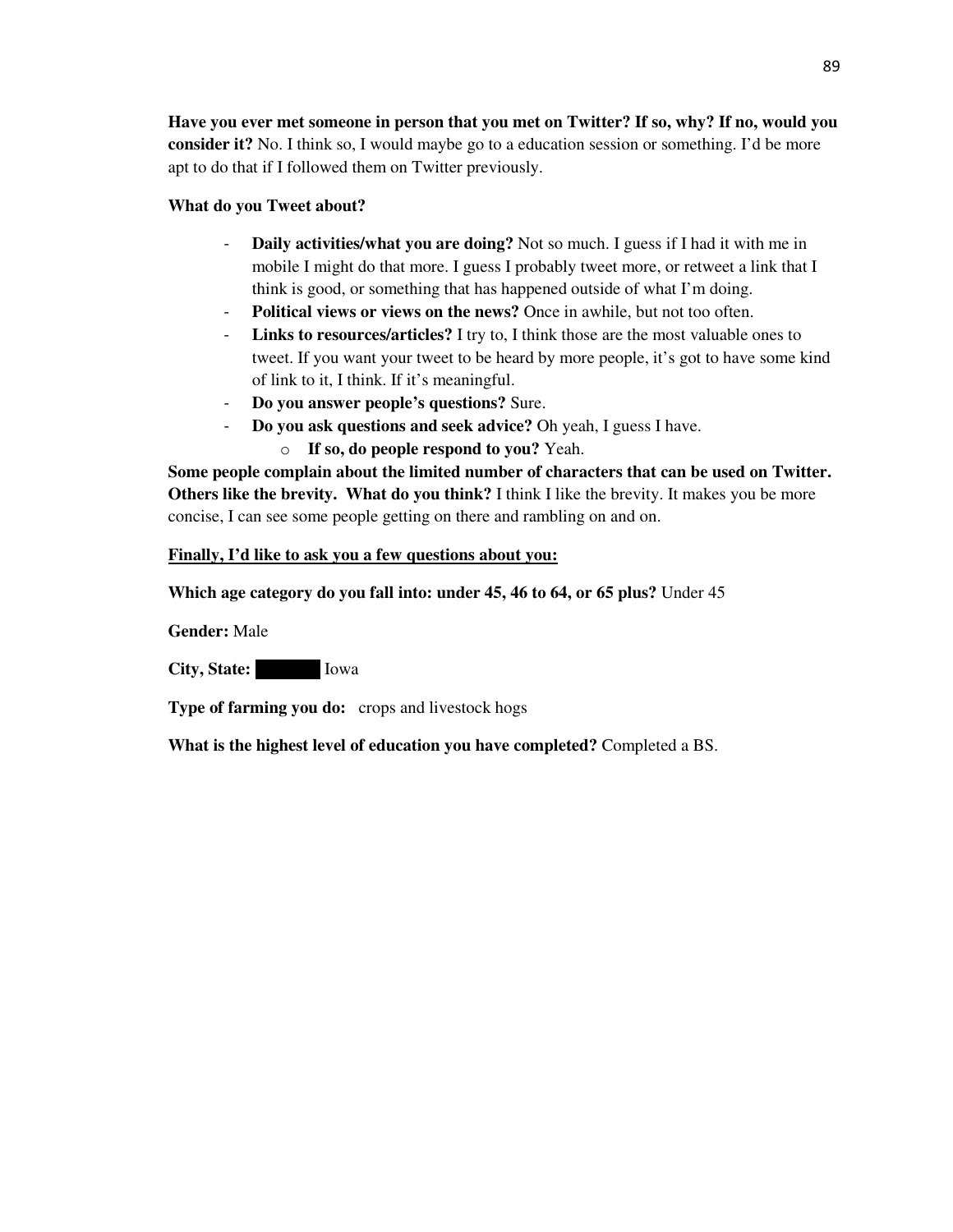# **Respondent 10**

### **First, I'd like to ask you to tell me about how you got acquainted with Twitter.**

**About when did you starting hearing about Twitter?** Probably I knew about it for a couple of years, but I started getting involved with it a year ago. A grain marketer that I follow, I knew he did regular updates on Twitter, and that is why I started.

**Where did you first hear about Twitter?** Oh boy, I have no idea, probably at school or something.

**What topics or issues did you first follow?** Commodity marketing, that's pretty much the only thing I still follow closely is the grain markets and different grain marketers that have different accounts.

**Does Twitter offer you that you can't get anywhere else?** Yeah, live updates from a various group of grain marketers and the ability to have their tweets sent directly to your phone. So you know about it without having to be right next to your computer.

**Are there any changes in Twitter that you would like to see?** I think being able to search for people could be easier. If you don't know what their Twitter name is, and a lot of people don't put their full name on it, it's hard to find certain people.

**Do you tweet from a mobile device? Computer? Or Both?** Both.

**If you tweet from a mobile device, do you experience any problems**? Nope, nothing that I have ever been irritated with.

**Do you use a secondary application for Twitter like Tweetdeck, etc.?** No, I don't use any of those.

### **Now, I'd like to talk to you about your overall communication habits.**

**First, can you walk me through how you get news and information you care about during a typical day – how do you get information in the morning before you leave the house?** I follow a lot of news organization and major commodity marketing on Twitter. So I get up and I check my phone to find out what happened during the night that I didn't wake up to, and then I'll start going through my e-mails, because I'll get several different broker companies that will send out a newsletter about what happened and what they are expecting to happen during the day. So I just go through those and pretty much e-mails and Twitter.

**How about during the day?** During the day I still use Twitter and e-mail a lot, but I'll also go to various websites to see what they are posting.

**How about in the evening?** In the evening, same thing during the day. Various websites, Twitter, and e-mail.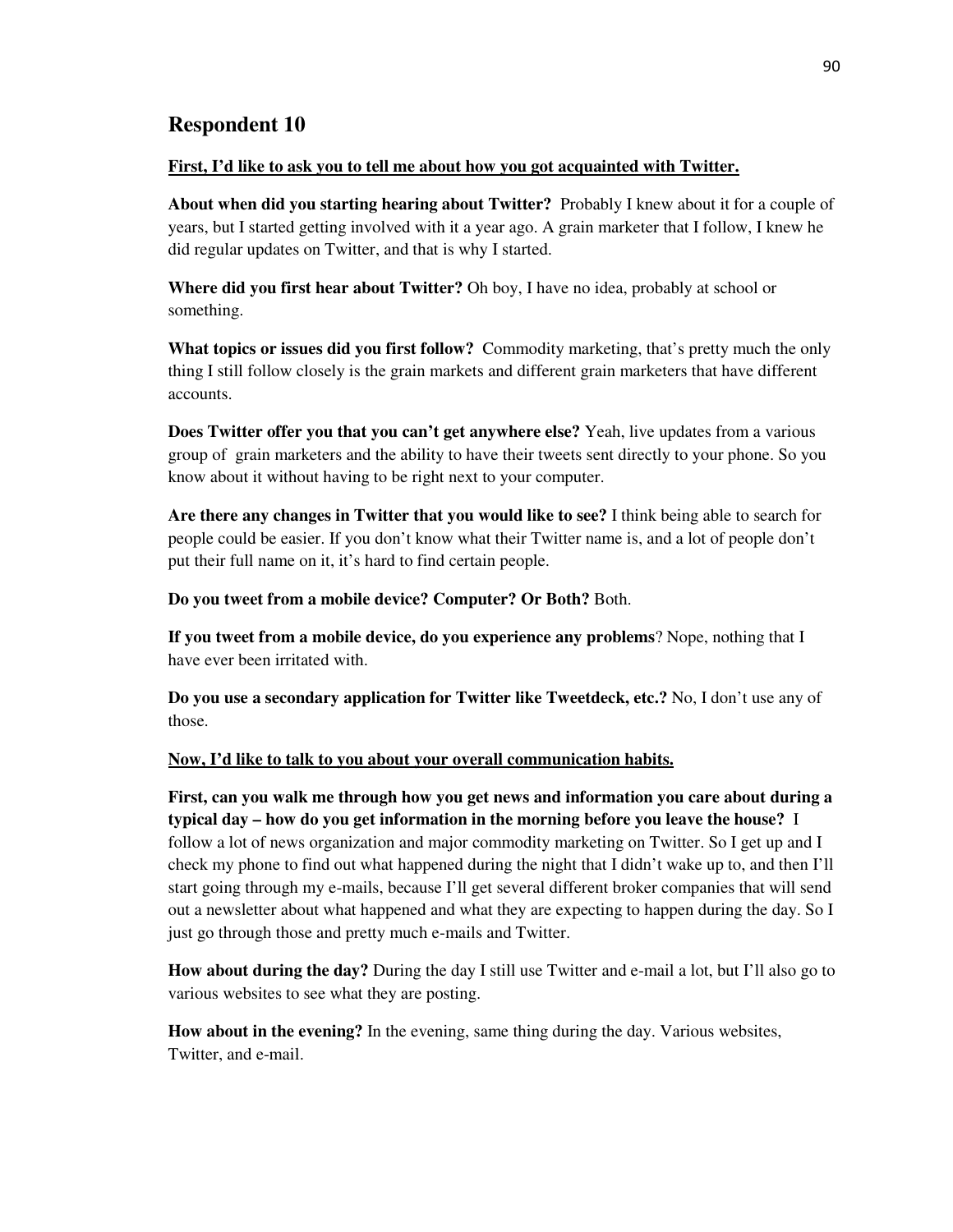**How much time do you spend on Twitter in comparison to your other news and information gathering habits?** I'd be about the same as all the others.

**Do you use other social media sites, and if so, which ones?** Like Facebook? Yeah. I use Facebook, but it doesn't have the variety of contacts that Twitter does.

**Do you believe Twitter has changed how you communicate?** If so, how? Yes. Absolutely. You have more up to date information, so when you give your grain broker a call, you know what's going on, you don't have to waste a bunch of time having him fill you in and then make a decision. You're already aware of what happened.

## **Now, I'd like to focus on how Twitter fits into your lifestyle.**

**Considering that you are a farmer, has Twitter changed how you do your job? If so, how? If not, why not?** Probably on my phone a lot more, now. Agriculture has turned into such an information world that you have to know what's going on. 10 years ago an hour in the commodity market was a long time, now 5 minutes is a long time in the market. Twitter is the ability to keep more up to date so you can operate on the marketing side of your farm and manage it a lot better by being able to stay informed with everything.

**In what ways did you connect to other farmers and learn new techniques and information before you signed on to Twitter?** Before, with farmers you didn't really didn't get into contact with anybody that you didn't know for awhile, but for a lot of commodity marketers, you would just check their websites or you would read an article in a magazine, the various different magazines that come out every now and then.

**If you had a question about farming, would you say your network to ask people is larger, smaller, or about the same as those who don't use Twitter?** Much larger.

**Comparing yourself to other farmers, ranchers, and producers who don't use Twitter, would you say you are more informed, less informed, or about the same on issues and breaking news related to agriculture?** More informed.

**Do you have any examples of something related to agriculture you learned on Twitter that you don't think you would have learned elsewhere?** Last night, probably around 11, I found out that China bought another very large portion on American soybeans, and that affected overnight trading as well as today's trading. But I was aware of it last night, so I could prepare for it in my marketing strategy for today. I didn't have to wait until it was announced during the day.

**In relation to farming, how do you think Twitter will be used in the future?** I think it's going to become more common for people to use it. It's another tool for people can use and it's a great resource to get up to date information.

# **Now, I'd like to ask you a few questions about what kind of topics you tweet about and who you follow.**

**Who do you follow on Twitter and why?** I get a lot of the commodity brokers just because there are a lot of people down in the trading pit and they are talking to different traders, so they can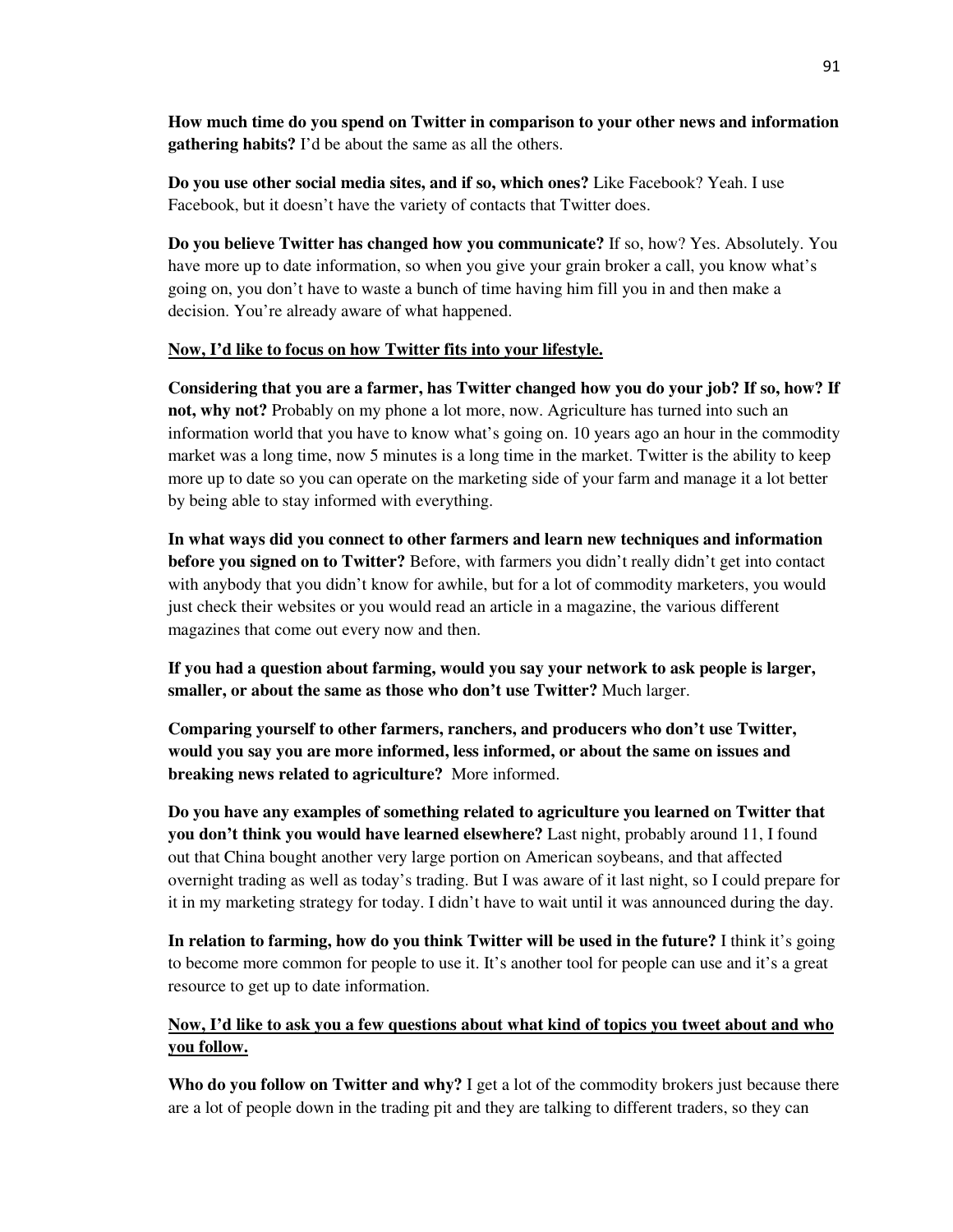give a better idea on how they expect the morning market to open. They will tweet about breaking news such as China buying a large portion of American soybeans or the Russian drought. Those are all major topics that we found out about right away because the people that are in the middle of trading are right there and they tweet about it. I have

there is a commodity group called Grain Guru, I follow him. I probably have 150 different grain marketers that I follow. I follow a lot of people in the ethanol industry, beef industry, a couple of other companies that are involved in agriculture like Monsanto and BASF, the major companies like that.

**How many people follow you?** 70, maybe, somewhere in that range.

**How many people do you follow?** I think I'm at 250.

**How often do you Tweet?** Less than 1 per day, I use it more so for gathering information. If I do tweet something it's because it was a hot topic and I'll just re-send it. It's easy for me to go back at night and look at what I retweeted and find that article that I wanted to read earlier.

**How often do you check into Twitter to see what others are saying?** 4 or 5 times a day, but for the major people that I follow, I get their tweets sent to my phone.

**Have you ever met someone in person that you met on Twitter? If so, why? If no, would you consider it?** No. yeah, I suppose there would be a few people I would consider meeting.

### **What do you Tweet about?**

- **Daily activities/what you are doing?** No.
- **Political views or views on the news?** No. I guess I don't send out many tweets, if anything I'll retweet.
- **Links to resources/articles?** Yeah, if I found something interesting on my own, I would tweet that on my own. So it would be informational.
- **Do you answer people's questions?** Very rarely. Maybe once or twice.
- **Do you ask questions and seek advice?** I have not yet, but I've considered it.

**Some people complain about the limited number of characters that can be used on Twitter. Others like the brevity. What do you think?** I guess 150 really isn't a lot, but it's enough to convey a message and post an article. So if you are really that interested in it, go ahead and follow the link. If you made where you can put more characters in it, you are going to have people out there writing a book, so it's easier to just get a quick message and a link to an article.

### **Finally, I'd like to ask you a few questions about you:**

## **Which age category do you fall into: under 45, 46 to 64, or 65 plus?** Under 45

### **Gender:** male

## **City, State:** North Dakota

**Type of farming you do:** we have spring wheat, winter wheat, sunflowers, corn and cedar cattle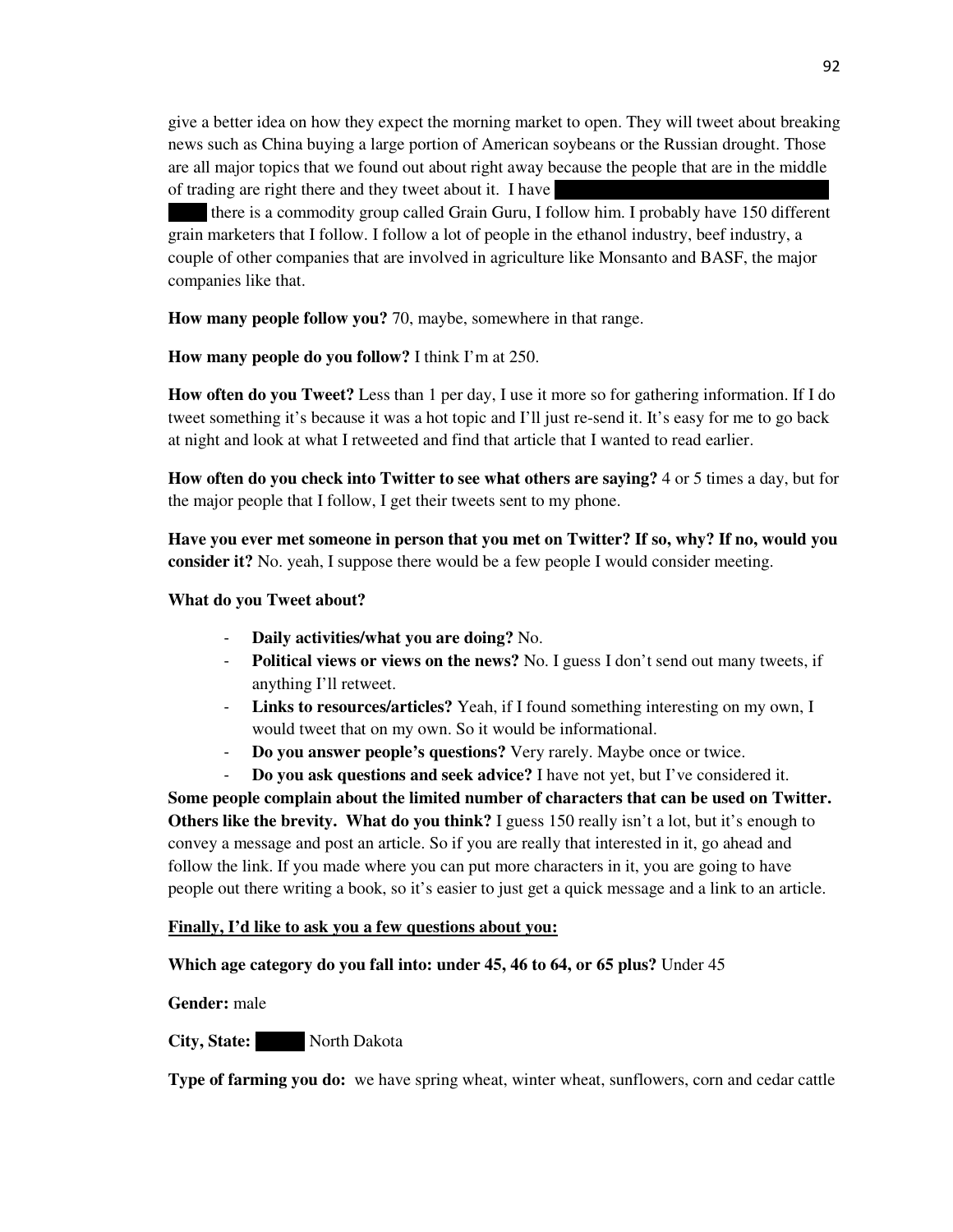**What is the highest level of education you have completed?** Will graduate in December with a bachelor's degree.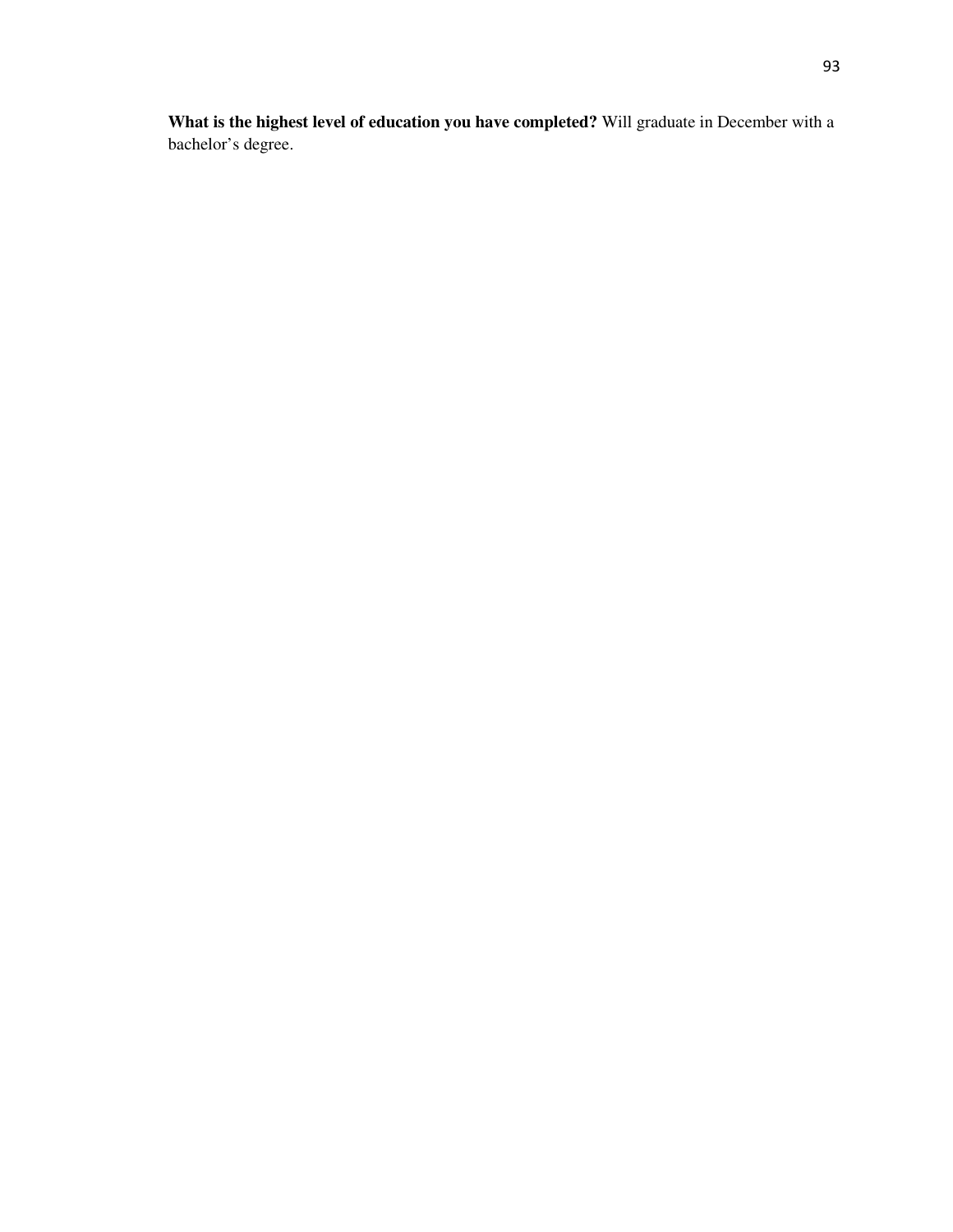# **Respondent 11**

#### **First, I'd like to ask you to tell me about how you got acquainted with Twitter.**

**About when did you starting hearing about Twitter?** I've known about Twitter for awhile. I didn't actually sign up for it until about June of this year. My husband and I participated in a training session that the National Pork Board put on in Des Moines. The whole sessions was about educating farmers about the importance of utilizing social networking to tell our story and to educate the public, and so through that training session they had Twitter accounts, Facebook accounts, of course I already had one of those, and LinkedIn account. They just had us go through the different steps of the different ways you can go out there and tell your story. So that's where I first started using Twitter.

**Why did you join Twitter?** Well I've been writing a blog this year, back in April I believe. It was just something – I'm a writer and it was just something that I wanted to somehow tell our story, and I wasn't really sure how to go about doing that. I had read some other farm blogs and so I started doing that, but then I didn't know how to get people to actually read your blog. So by going to that training session they talked about how you can pull traffic over by using social networks like Twitter. So that's why I kind of started using it, because it's been a way to not only share my blog with other people and other blogs that I might come across or other articles. But it's been a way that I've been introduced to a lot of other people and things.

**What topics or issues did you first follow?** Basically we are pork producers, so anything that involves the pork industry or the consignment (inaudible) things like that. I'm always interested in learning about anything like that. Also the nutritional values of pork. I like to know that stuff because I like to share it with other people.

**Does Twitter offer you anything that you can't get anywhere else?** I think the biggest thing that recall I prefer about Twitter is the community – you have so many other farmers there. You know, you have AgChat, other different little AgChats that just involve farmers. I really like that community setting where it just feels like I'm converging with adults that are wanting to do the same thing and accomplish the same goals as me.

**Are there any changes in Twitter would you like to see?** Yeah, they need to…the whale. The infamous whale. I guess that has to do with their servers, but they need to make room for the bigger capacity. There is a lot more people on it now.

**Do you tweet from a mobile device? Computer? Or Both?** I tweet on just my computer.

**If you don't use a mobile device, why not?** Because I don't have one. My cell phone does have Internet access if I choose to use it, but it costs extra. I'm already in a contract, so when my other contract is up I fully intend on getting something like an iPhone or Blackberry or whatever, but that's not up yet.

**Do you use a secondary application for Twitter like Tweetdeck, etc.?** I have the Tweetmeme on my blog, and I use that to. If I put a new blog entry up and I'm in hurry, I'll just click that real quick but I have also used Twubs for AgChat, but those are the only ones I've used so far.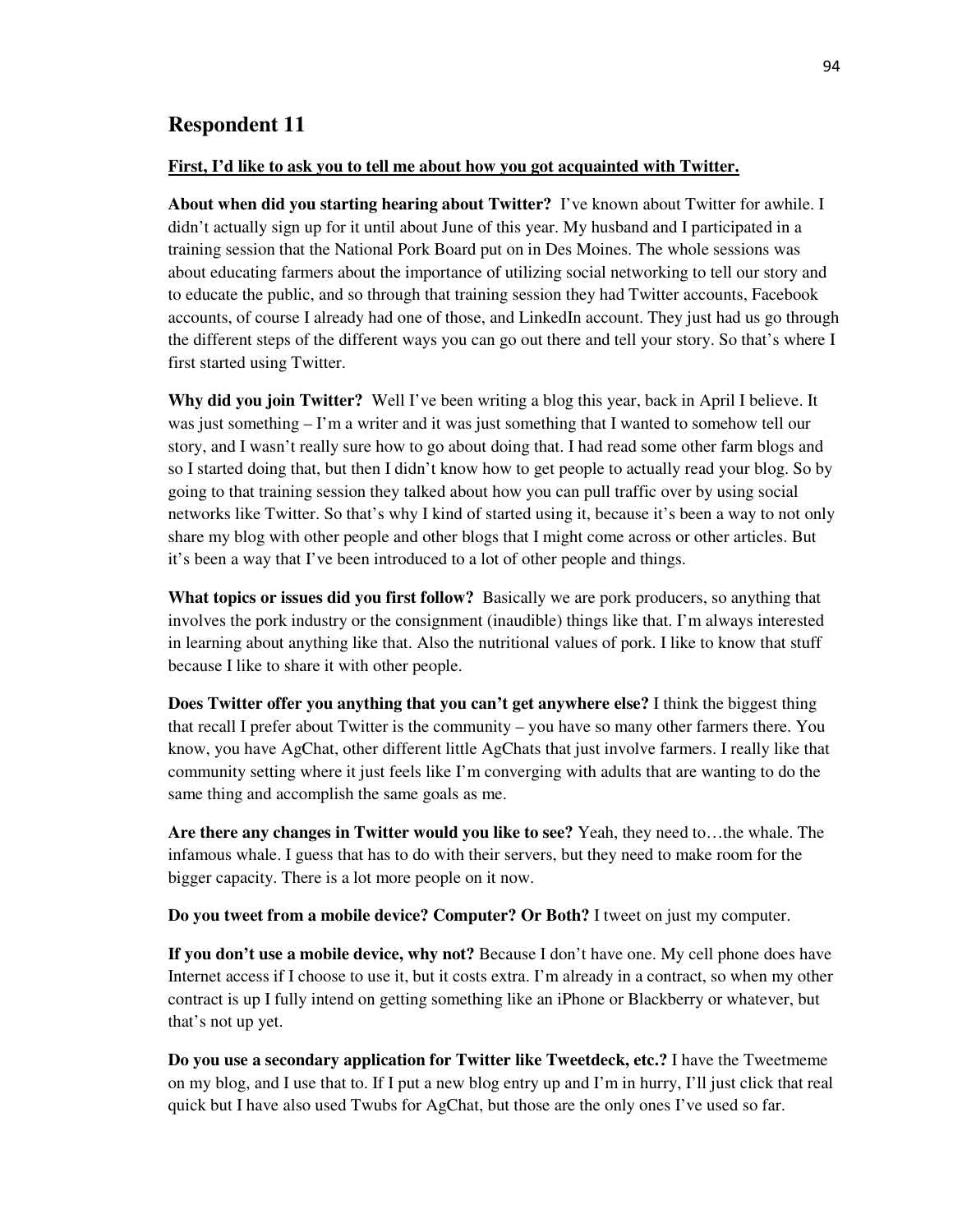**Now, I'd like to talk to you about your overall communication habits.**

**First, can you walk me through how you get news and information you care about during a typical day – how do you get information in the morning before you leave the house?** Well, basically I just hunker down. I check Twitter, what other people are saying, what's going on. I have that Google Reader so I try to keep tabs on different articles and subjects through that. Basically, I just start clicking buttons, Googling, and Tweeting to try and find out what's going on.

**How about during the day?** Pretty much – I rely a lot on my Google Reader. I have a lot of my keywords in there and I get a lot from that. Other than that, I watch the news every morning.

**How about in the evening?** I try to set that stuff aside in the evening. I am pretty much on the computer all day. In the evening times, it's like you know, just give the brain a break for awhile.

**How much time do you spend on Twitter in comparison to your other news and information gathering habits?** Twitter, oh probably say, spend an hour a day at least on it. Tuesday nights is AgChat, so I probably spend a couple of hours on it then, but I'd probably say you know, in a week I probably spend 7 or 8 hours on it.

**Do you use other social media sites, and if so, which ones?** I use Facebook. I also am on LinkedIn. Of course, the Blogger. LinkedIn, I'm not so much. I'm on it, but I don't really use it. Facebook and Twitter are the main social networks that I use to communicate with people.

**Do you believe Twitter has changed how you communicate? If so, how?** Yeah. I'm actually – I wouldn't consider myself a social person at all. I don't do well with face-to-face, but with Twitter, oh yeah. I've communicated with more people on Twitter than I think I have in a lifetime.

### **Now, I'd like to focus on how Twitter fits into your lifestyle.**

**Considering that you are a farmer, has Twitter changed how you do your job? If so, how? If not, why not?** Yeah. I think it has really, because it's our whole family that farms. When I first presented the idea of sharing what we do on the Internet for everyone, they were kind of concerned at first because there has been a lot of farm bashing, and you know, sharing anything on the Internet is a double-edged sword – you got to be careful. I think it's made them more conscious to make sure they don't cut corners, make sure they don't take that shortcut just because they are in a hurry or they got a lot to do today. I think it's made everyone here more conscious of what they do, because we do..it is being put out there.

**In what ways did you connect to other farmers and learn new techniques and information before you signed on to Twitter?** Really, it was really limited to my family and our few friends, neighbors here. I didn't really get connected with really informed as much as I am now until after I got on and started communicating with Twitter, talking with other people, and researching what other people are doing too. I just knew what was happening in front of us. I didn't get to reach out like I can now.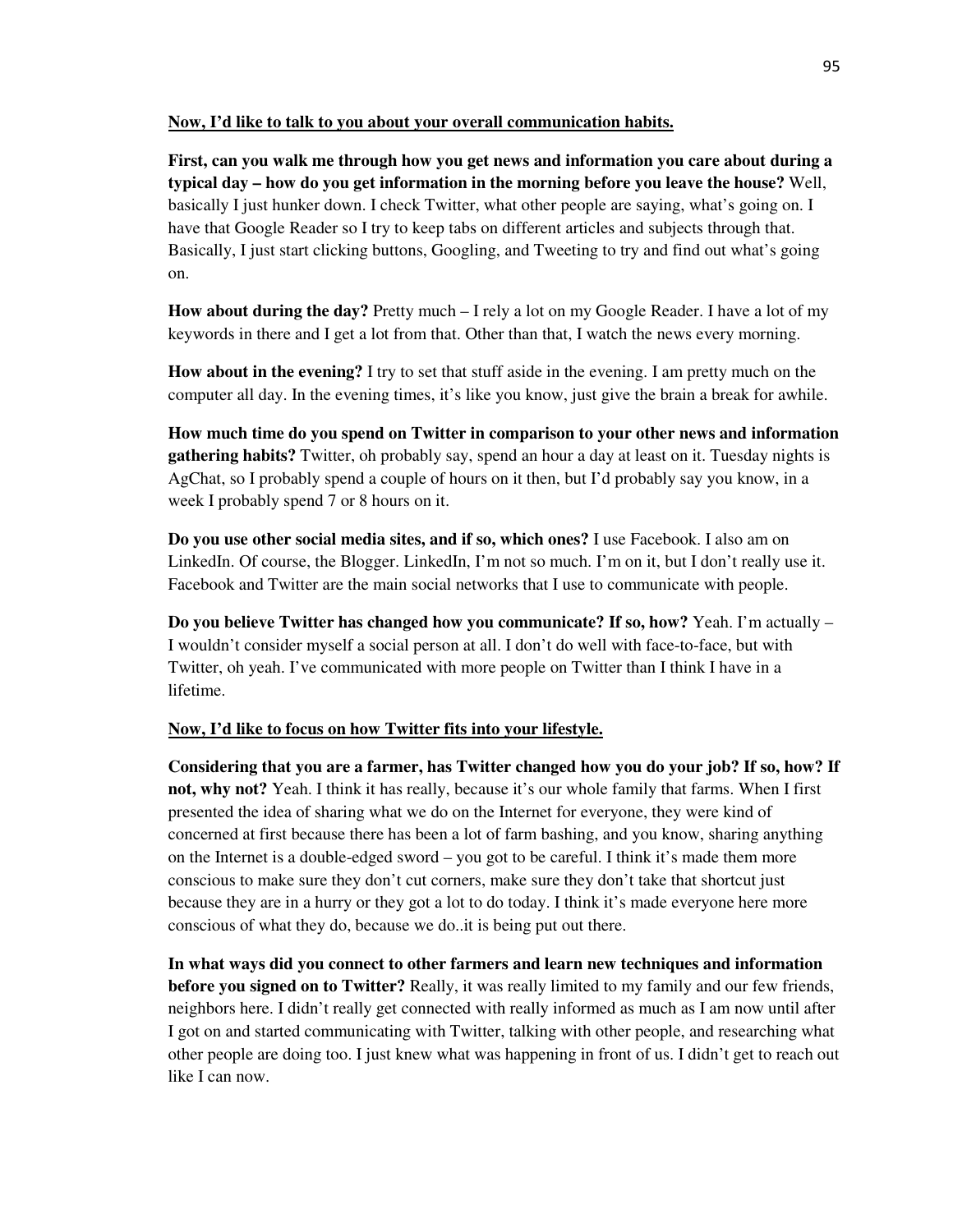**If you had a question about farming, would you say your network to ask people is larger, smaller, or about the same as those who don't use Twitter?** Oh, I use Twitter more than anything, especially when it comes to farming. Facebook is more my friends…my longtime friends. Twitter is more business. So, larger.

**Comparing yourself to other farmers, ranchers, and producers who don't use Twitter, would you say you are more informed, less informed, or about the same on issues and breaking news related to agriculture?** Well, that kind of depends completely on the other farmer. I'd say...I don't know. If I look at what I say my father in law knows about what's going on in the farming community, I'd say we are about the same. He has his way of keeping up with things, and I have mine. Then again, there are some other people I'd say I'm more informed because they don't get out there and communicate. So I guess it all depends on how much you communicate and how you get your information.

**What would be an example of something related to agriculture you learned on Twitter that you don't think you would have learned elsewhere?** Oh yeah, I mentioned AgChat before, I've learned a lot through that, and the other articles that people have shared on there. Oh, there is a wealth of information I would have never had access to.

**In relation to farming, how do you think Twitter will be used in the future?** I am hoping more people get on there and just try to share what they know. I've had both positive and negative responses through Twitter. People that don't believe in what we do, and people that do believe in what we do and cheer us on. I'm hoping in the future I can see a lot more farmers being involved in and I hope they do.

# **Now, I'd like to ask you a few questions about what kind of topics you tweet about and who you follow.**

**Who do you follow on Twitter and why?** I follow a lot of mainly all agriculture people, companies, and I basically want to follow people who are in the same boat as me. They're other agriculturalists who are just trying to put a positive light on what other people have been trying to bash all these years..activists and what not. So I basically just follow farmers.

**How many people follow you?** 70 something

**How many people do you follow?** I don't know, maybe about 150.

**How often do you Tweet?** A few times a week. I try to tweet every week, at least 2-3 times a week. I could have 3-4 tweets in one day, or I could have 3-4 tweets in one week. It all depends. I'm not like a heavy, heavy tweeter, but I think that's because I don't have access to my mobile device yet. I just have access to a computer.

**How often do you check into Twitter to see what others are saying?** Every day. I check Twitter every day, to see who's on, what's being said. Even if it's for a couple of minutes, I'll check it every day.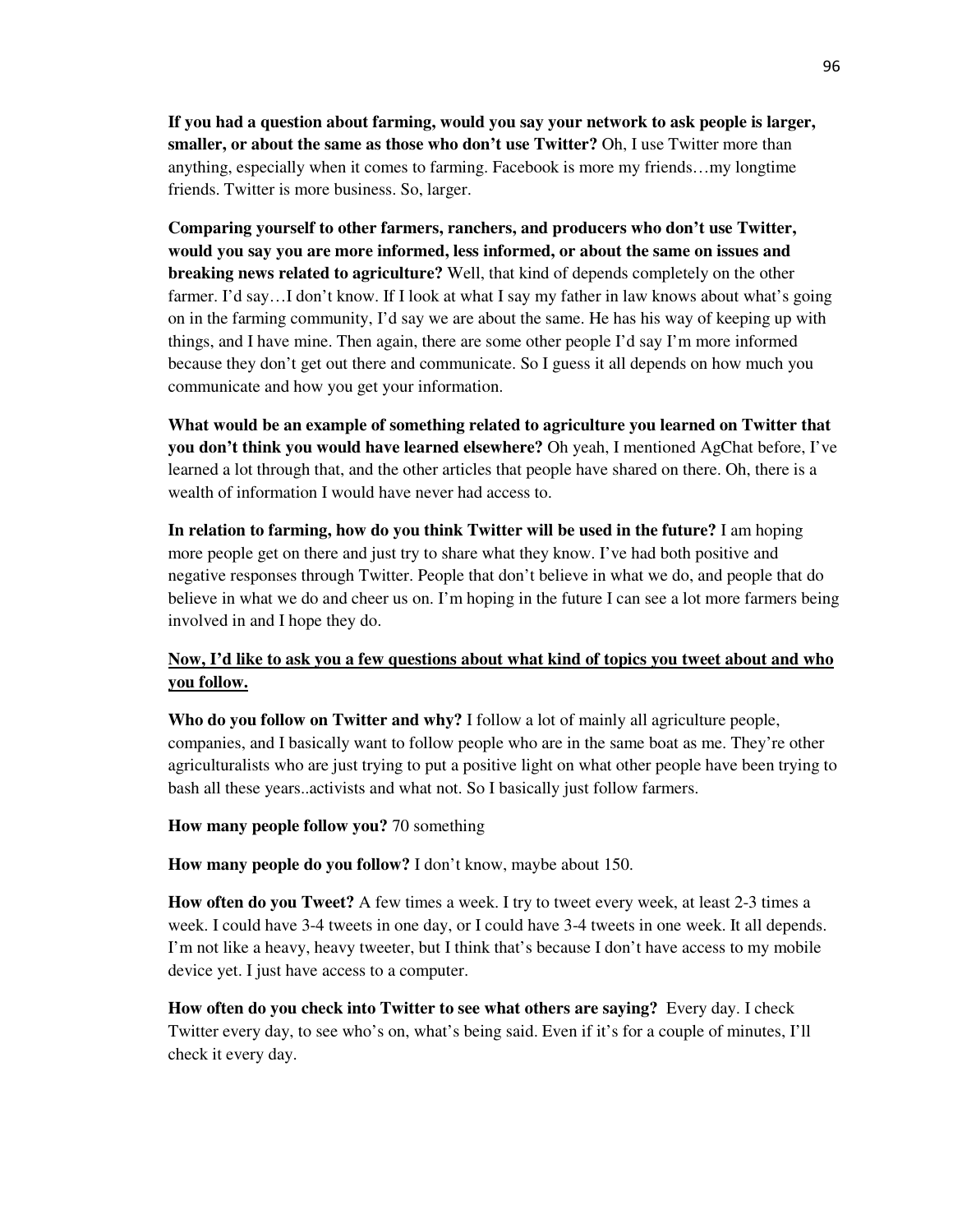**Have you ever met someone in person that you met on Twitter? If so, why? If no, would you consider it?** I've met someone in person and then followed them on Twitter. I don't think I've met anyone that I've followed just yet – I'm hoping to change that, but not yet.

# **What do you Tweet about?**

- **Daily activities/what you are doing?** Oh no. I tweet about anytime I write a new article, I'll tweet about that and share it. Or anytime I put a new video up on YouTube, or if I put a new blog up. It's basically to pull traffic over to what we're doing here, or if I come across someone else's article or pertinent information, I'll tweet about that too.
- **Political views or views on the news?** I have yeah, I did a whole no Prop B campaign and used Twitter a lot for that.
- Links to resources/articles? Yes.
- **Do you answer people's questions?** Sometimes, yes, if I think I have a good answer.
- **Do you ask questions and seek advice?** Sometimes, not as often as I should probably.
	- o **If so, do people respond to you?** Yes, they have.
- **Any other topic I've left out?** No, not really.

**Some people complain about the limited number of characters that can be used on Twitter. Others like the brevity. What do you think?** I think yeah, it is kind of interesting sometimes only have what…150 characters that Twitter has? I think for what Twitter is, the shorter is good. For the simple fact that if you have a site, you can use like bit.ly to shorten it down, so that helps you. Twitter is more fast paced. You don't have time read a whole paragraph or blog. That's what blogs are for. I think the smaller usage of characters is also kind of a challenge, it's creates its kind of own little language. It's kind of annoying, but I think it's necessary.

## **Finally, I'd like to ask you a few questions about you:**

## **Which age category do you fall into: under 45, 46 to 64, or 65 plus?** Under 45

**Gender:** female

**City, State:** Missouri

**Type of farming you do:** pork, we grow corn, soybeans, and occasionally wheat as well.

**What is the highest level of education you have completed?** I am currently a college student – I've got two years so far.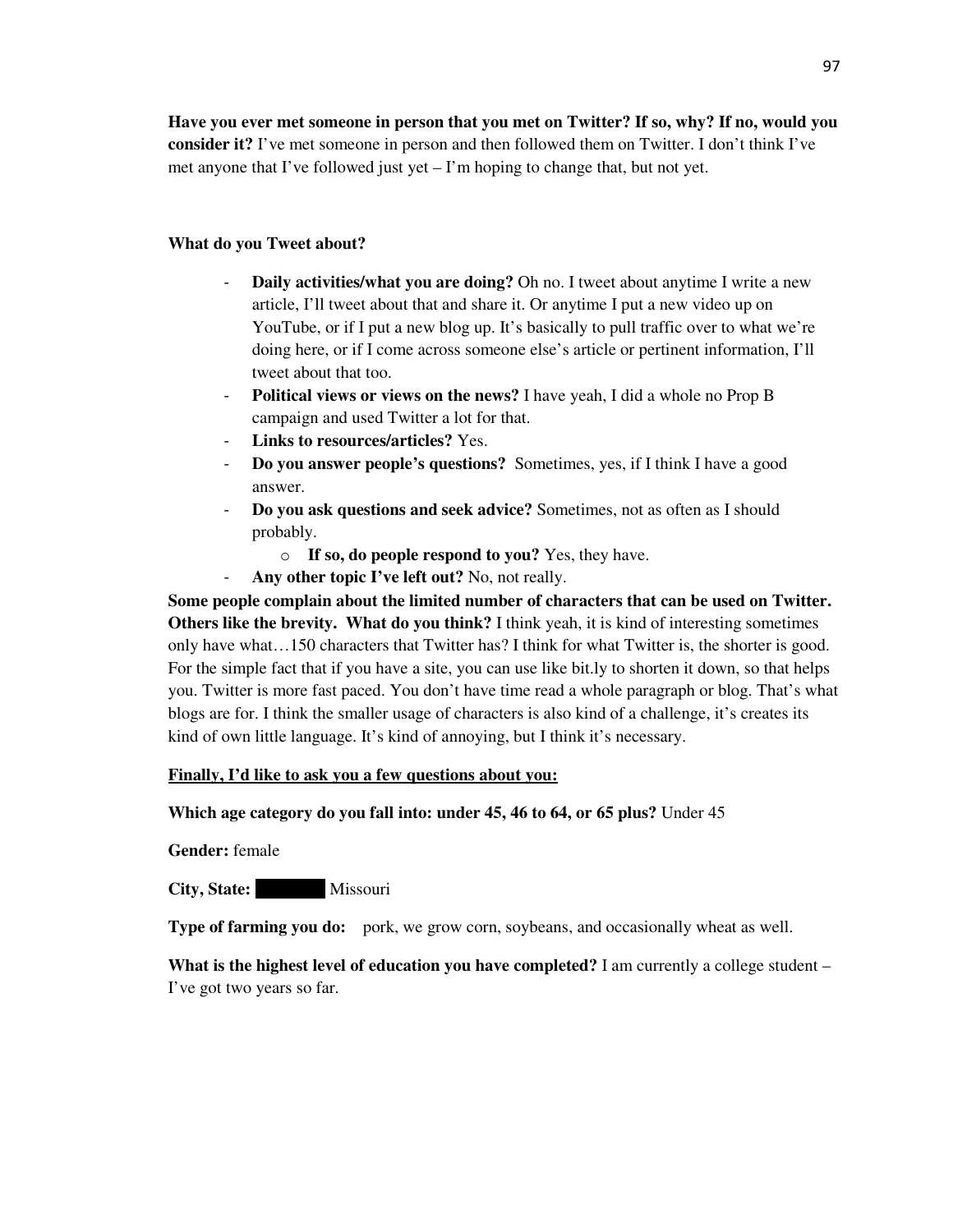# **Respondent 12**

### **First, I'd like to ask you to tell me about how you got acquainted with Twitter.**

**About when did you starting hearing about Twitter?** During – around July of 2009.

**Where did you first hear about Twitter?** I think just happened to see something on the Internet about what Twitter was, so I was curious, so I entered www.twitter.com, just to find out what it was.

When did you join Twitter? Well, once I found out what it was, I immediately decided to join it.

**Why did you join Twitter?** Well, because in middle of 2009 the dairy farmers were in a horrible horrible financial mess – the price of milk had crashed dramatically, and so every dairy farm, including my own farm was losing money at about a rate of \$1,000 per... well it ended up being \$1,000 per year, per cow. So I thought it was such a financial disaster that I thought I could reach out and find other farmers that were in the same situation, so that was my primary goal to try and talk with other dairy farmers in the country.

**What topics or issues did you first follow?** Well I tried to initially, I searched dairy, and when I entered a search for dairy, other farmers came  $up - you$  know, if I just entered the hashtag dairy. So I found a few dairy farmers right off the bat. I immediately started talking with them to see if they had the same situation. One lady in particular  $-1$ immediately started talking with her. Then, I found that many of the dairy farmers who were on the Internet, quite a few of them were either in leadership positions with the co-ops or the companies or dairy promotion efforts, so we started to dialogue.

**Does Twitter offer you anything that you can't get anywhere else?** Oh yeah, definitely. The real-time conversation, and also the search feature so that you find people on whatever topic you are interested in. So now I've branched out into other topics like food, state policy, ag policy, agriculture, environmental, stuff like that. You know, I could e-mail people, but I wouldn't know how to get their e-mail addresses, and that's really slow. Then there are chat rooms, but it's hard to search. In fact, I did Yahoo chat for awhile, but I didn't really find anybody who were farmers. So this one offers you nationwide access to people.

**Are there any changes in Twitter that you would like to see?** No, I haven't really conceptualized anything. Maybe to have 140 characters, to be able to expand it a little bit.

**Do you tweet from a mobile device? Computer? Or Both?** Both.

**If you tweet from a mobile device, do you experience any problems?** Yes, sometimes my tweets, I'll send a tweet and it doesn't show up. I don't know why. I never have that problem from a computer, but I do my blackberry. It's also sometimes – I have trouble shrinking links to articles that I want to share with someone to a website, so I have to do that a little bit better.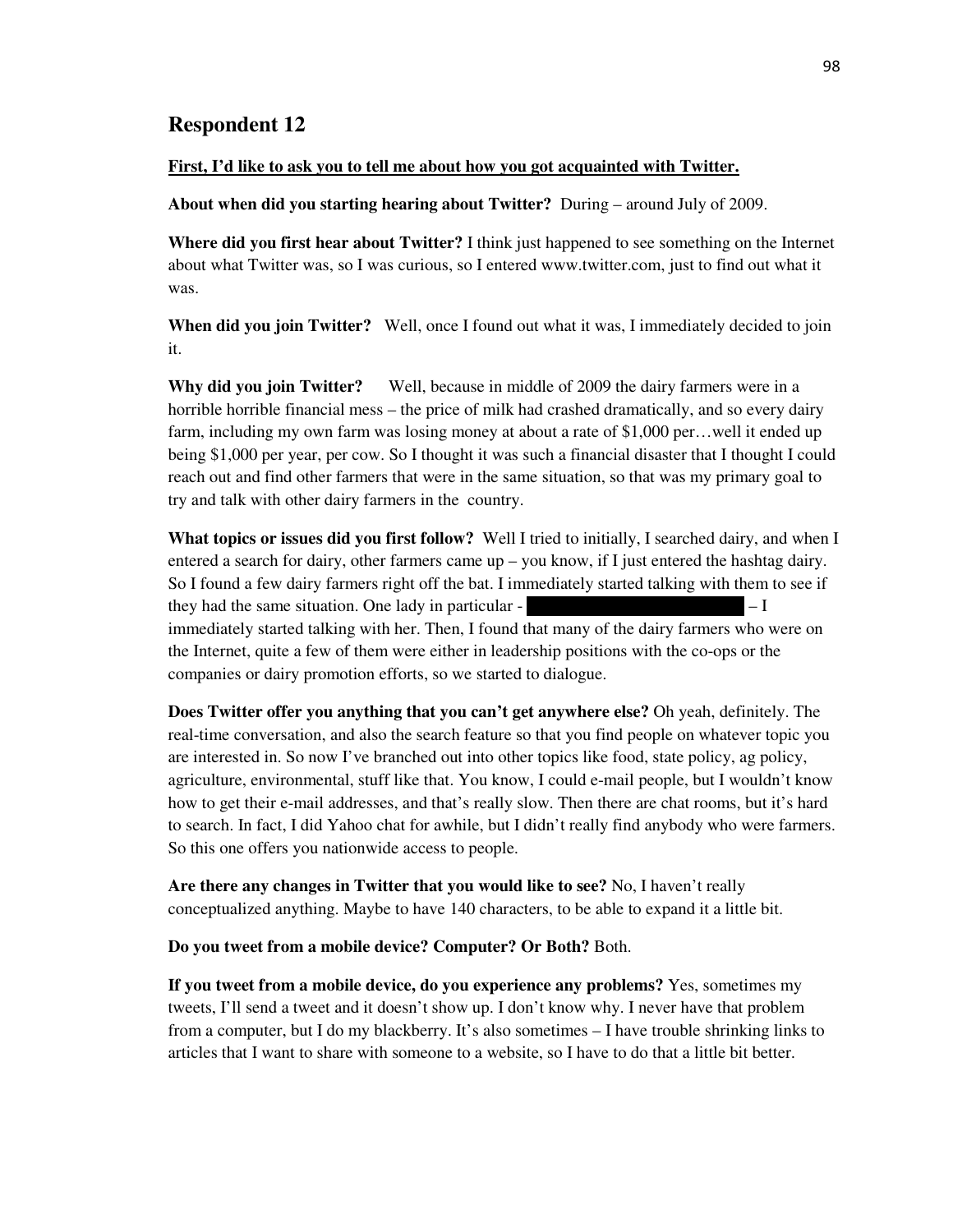**Do you use a secondary application for Twitter like Tweetdeck, etc.?** No, just Twitpics. I send a lot of pictures, I post a lot of pictures of just day-to-day activities on the farm, so I have 2,500 followers right now.

### **Now, I'd like to talk to you about your overall communication habits.**

**First, can you walk me through how you get news and information you care about during a typical day – how do you get information in the morning before you leave the house?** The second I wake up, literally, seconds later, I grab my cell phone and I get my New York Times morning alert. Then I get alerts from a couple of European newspapers that I get. Then I also check Twitter and see if any messages have been sent to me, maybe because people will share a couple of things that they picked up in the morning.

**How about during the day?** Probably the same way  $-1$  got to Fox News or CNN, or if I'm on the computer I'll pick up news there. I don't really even watch TV anymore.

**How about in the evening?** Usually on my cell phone, same thing. I'll just search Fox News or CNN or Twitter. If I'm interested in something, you know people always share articles on Twitter, so if you enter a topic, like if I enter "dairy" on Twitter, chances are someone that is involved in the industry will have posted information that has occurred immediately.

**How much time do you spend on Twitter in comparison to your other news and information gathering habits?** Probably more time on Twitter, because I find Twitter to be more current. I follow about 2,000 people, and many of them are related to dairy and food, so if the National Milk Producers Federation posted something, then if I search dairy it will show up on there and a variety of publications.

**Do you use other social media sites, and if so, which ones?** No, I don't really think so – what else would there be? I've seen other ones, like chats, but I don't use those. Oh, Facebook. I do occasionally use sometimes. Where if I see an article that is of interest to me, I post it on Facebook.

**Do you believe Twitter has changed how you communicate? If so, how?** Oh, definitely. It opened a whole world to me to be able to communicate with how authors in food and agriculture. Also, on behalf of farmers in my state, to make money contacts with food people

. State level  $-1$  can also ask questions directly from the major co-ops like the National Milk Producers Federation, is an organization of all the major dairy co-ops in the United States. I can send a tweet to their top policy people. Or the Dairy Farmers of America, the largest dairy co-op in the United States, their communications person is online, so I can send her a tweet instantly asking her a question. Especially authors to whose literature shapes food policy in the United States, specifically Michael Pollock (space and sent me e-mails has actually responded to me and sent me e-mails asking for questions on the dairy industry,  $-$  she tweets me and asks me questions on the dairy industry all the time. She's sent me a couple of her books to review. So, you know, I've had some really interesting conversations with young people in who are interested in food. For example, I get all these followers in the city who have never been to a farm but they see all my pictures every day and they are very interested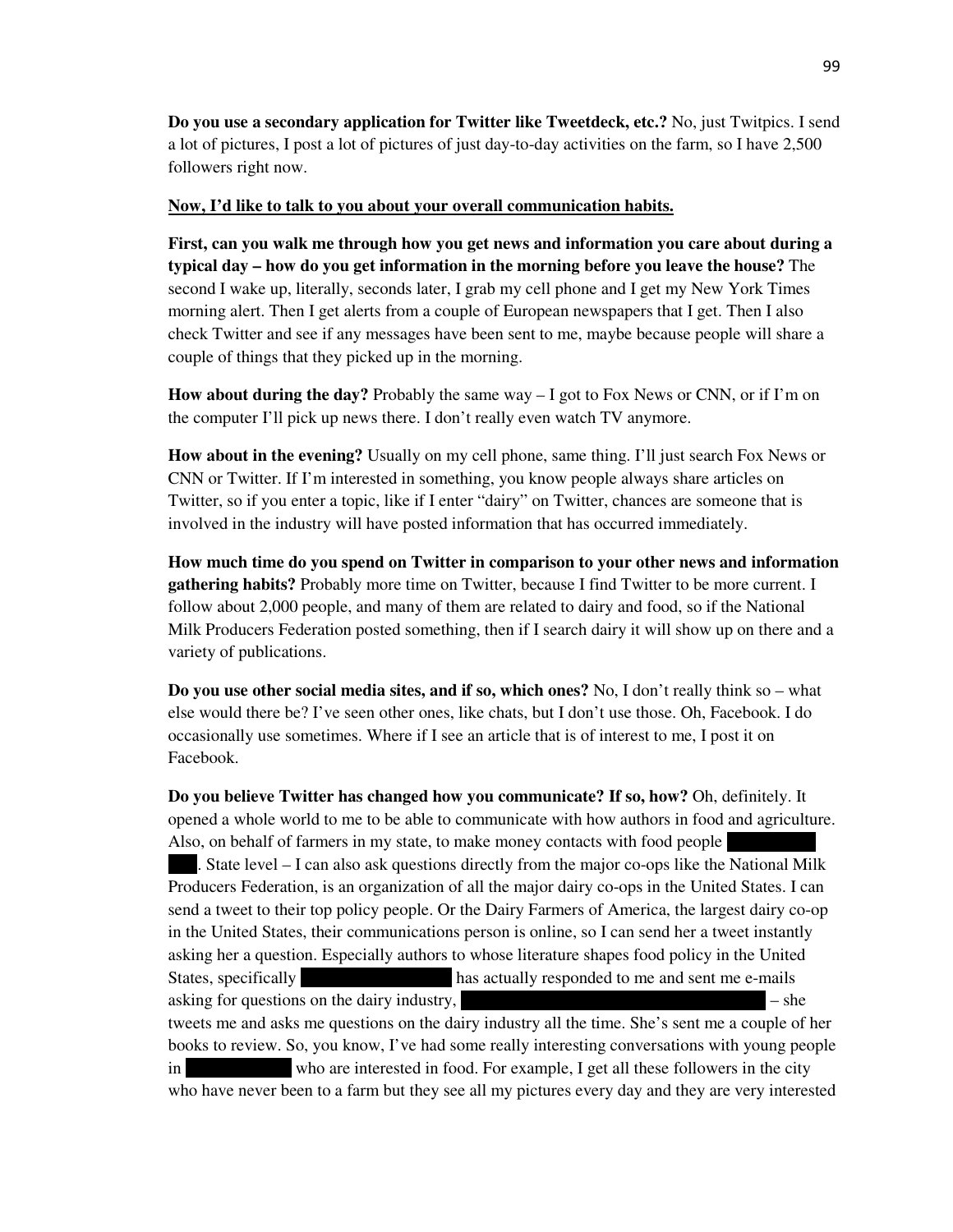

## **Now, I'd like to focus on how Twitter fits into your lifestyle.**

**Considering that you are a farmer, has Twitter changed how you do your job? If so, how? If not, why not?** I get information from other farmers, and I've pick up some tips on good products. I like to raise dairy calves, and I've been in touch with other women who also like to raise calves, some of them on really large farms instead of small farms, so we've shared some tips. I've purchased products that some people have told me about. I also follow a lot of companies that will put information on there on what they do and what products they sell. So I've actually purchased something based off of a tweet somebody sent me that I was interested to. Then I would also say too that I've seen other pictures of peoples farms and buildings, like if I have a question about what people are doing, even internationally, I have several farmers in the UK that I follow or that we tweet to each other. You know, we send each other pictures on a particular setup in a barn or like what they would be doing at a certain time of year, so I learn from them.

**In what ways did you connect to other farmers and learn new techniques and information before you signed on to Twitter?** Mostly I would do like a Google search, but I really wouldn't connect with other farmers before. We would meet through my farm organization or we would meet at a conference, which would be very limited.

**If you had a question about farming, would you say your network to ask people is larger, smaller, or about the same as those who don't use Twitter?** Oh definitely much larger. If I have any kind of a questions now, like if I have a beef question,

I can tweet him and I'll have an answer back by the end of the day. And with like cheese, I have several cheese makers that I tweet to, you know dairy science majors, professors, just other farmers that I might ask. Actually a couple of veterinarians that I tweet with.

**Comparing yourself to other farmers, ranchers, and producers who don't use Twitter, would you say you are more informed, less informed, or about the same on issues and breaking news related to agriculture?** I would say I'm much more informed than the typical farmer in my county because of Twitter. I am do tweet with a couple of other dairy farmers and we exchange information. So if I get something new, I send it to them immediately. There are probably farmers, say if they are with Farm Bureau and at the policy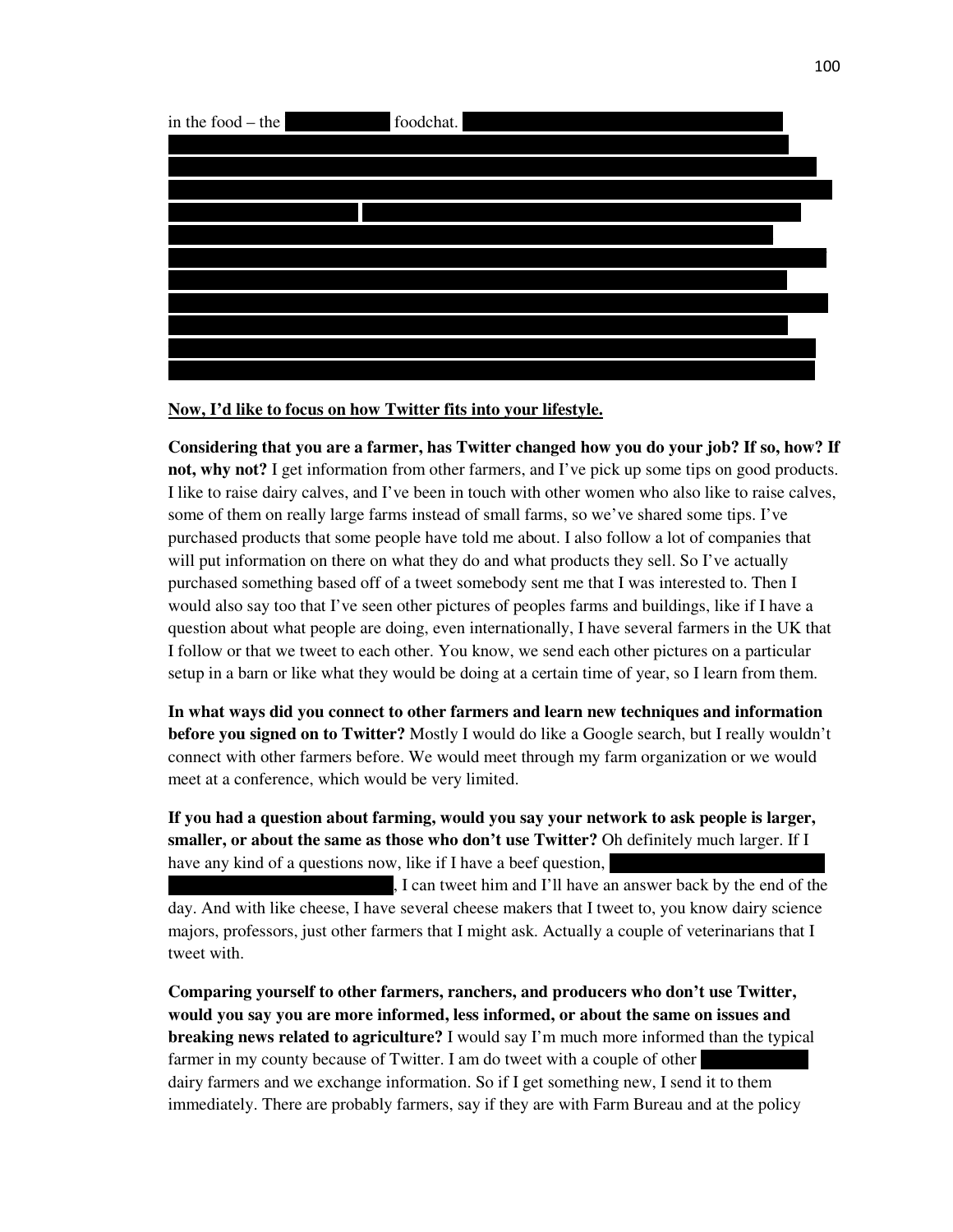level, they would know more. I would say my connections to people are among the best connections in the state now because of Twitter. Because I actually find myself telling the leadership of Farm Bureau, "hey, there was a meeting in that affects people" or I contacted about meetings that they didn't know about that were actually important.

**What would be an example of something related to agriculture you learned on Twitter that you don't think you would have learned elsewhere?** For example, this past summer I had lots of little calves born and I really, my sister is a veterinarian, so I searched for a lot of supplements that my calves got and

 $s$  to the type of vitamin supplements that the type  $s$  when  $s$ 

I researched them I found that they were actually a lot better than what the farmers here were using, so immediately started using those products. You know, my sister analyzed them and found that they had the colostrums that you give to little calves when they are born. That's a very specific example of something that I've learned. So you know, just sharing information about products is a nice thing.

**In relation to farming, how do you think Twitter will be used in the future?** Well, I would hope that more farmers would do it. A lot of dairy farmers here in New York don't use their cell phones as much as I do, maybe they don't have Internet service on their cell phones. I have told several farmers about it though, and there are several young women farmers that are very technologically advanced and they are considering getting Twitter on their phones to use like I do.

# **Now, I'd like to ask you a few questions about what kind of topics you tweet about and who you follow.**

**Who do you follow on Twitter and why?** Well I usually search a couple of areas. I search dairy, I also search environment and agriculture, I also search global warming and agriculture. I have some specific interests there. I try to follow leaders of urban food movements, because I find a lot of these people have theories, but they've actually never been on farms. So I search out urban food chat thinkers. That part has had quite a bit of success in talking to people. Now some of them, I kind of feel they won't tweet back to me if I'm a farmer. There are a couple of prominent people that have never tweeted back to me, but some surprising people have, like this

had a conversation with me on Twitter one night about

dairy. So that's what I try to search out, I try to use that as an opportunity to find the urban food thinkers.

**How many people follow you?** Currently, I think about 2,350, somewhere around there.

**How many people do you follow?** I follow about 2,000 myself. If someone follows me, I immediately follow them back.

**How often do you Tweet?** I could probably tell you exactly since last year, I've tweeted many times. I'll go to my bere…This is an interesting study. I carry my cell phone in the barn, everywhere with me. My Blackberry is always in my left hand. Then I take pictures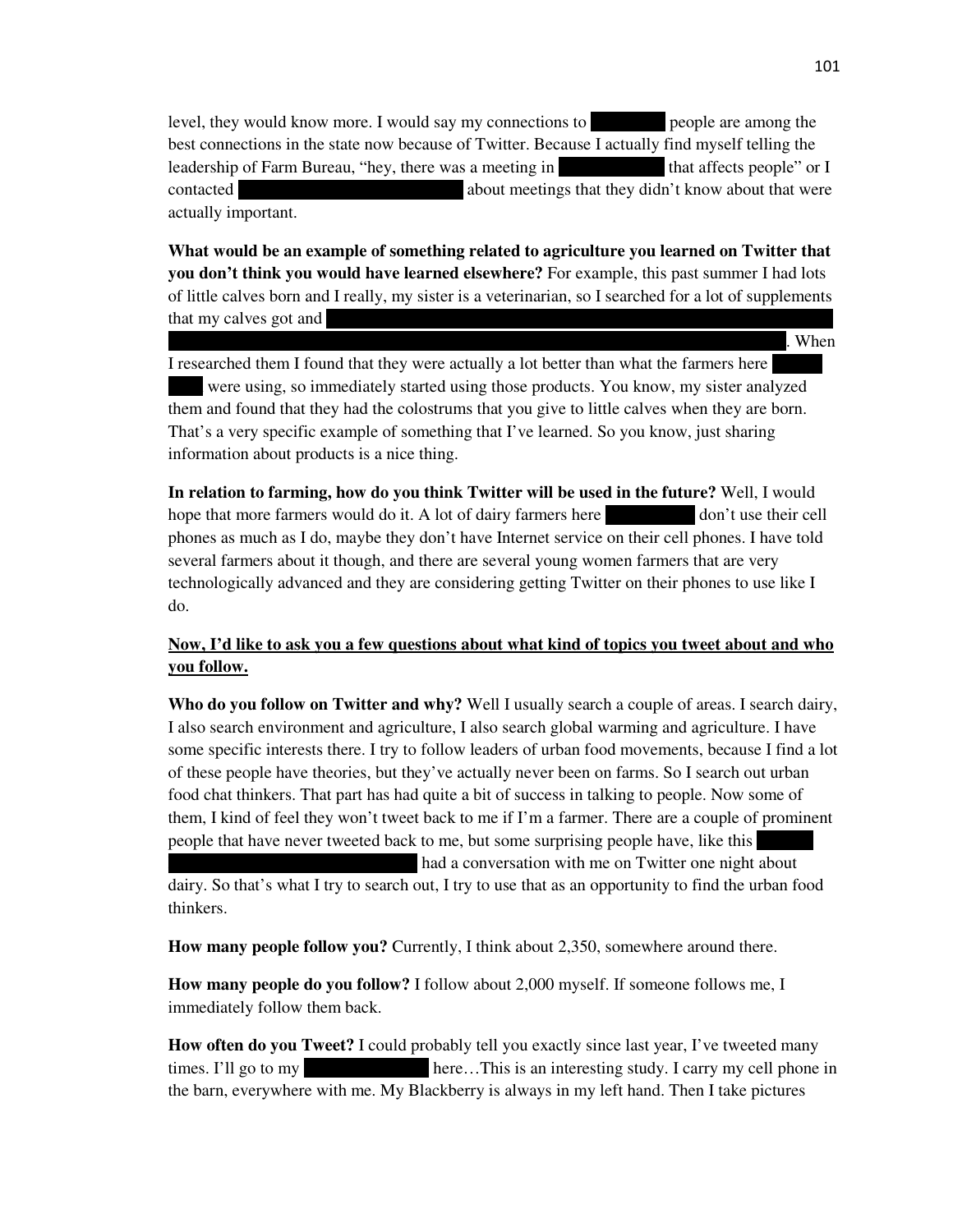while I'm farming and I post pictures so usually about 40 -150 people look at the pictures I post. So it gets to the point where my family is like "will you quit posting pictures already!" I get a lot of interesting commentary. An interesting thing – a calf was being born so I was tweeting a calf birth, and that was...that whole sequence was posted on an online new spaper Ok, I would say I tweet scores of times each day.

**How often do you check into Twitter to see what others are saying?** Probably about 10 times a day.

**Have you ever met someone in person that you met on Twitter?** If so, why? If no, would you consider it? Yeah, we have – we call it a Tweetup. So when we went to the

 $h_1$ , I had several legislators from around state that I was tweeting with, so we all met at the conference room in And then my New York City technical people met us, so yes, I had one Tweetup where I met everybody. I've talked to several people on the telephone too, where we will tweet for awhile and then be like "hey, let's talk on the phone!" It's easier to just get on the phone and talk – you know, people will send a direct message. So like was interested in talking, so she sent me her phone number and I called her and I just wanted to find out her background and what she's into. And then I e-mail different people in the industry like if I see, oh, sometimes, these groups that go around and liberate animals and stuff. They put like threats and stuff like that, I direct e-mail it to different people so that they know what's going on.

### **What do you Tweet about?**

- **Daily activities/what you are doing?** Yeah, I do that. Like last night, I went out to help a neighbor deliver a calf. So I put on there
	- You know, "milking cows," "feeding (inaudible),"
- **Political views or views on the news?** Oh yeah, all the time. Some people don't, but I do. I'll put on "That's how I picked up a lot of followers." Yeah, I have 2,359 followers at the moment.
- Links to resources/articles? Yes, if I see an article that I think is a good quality, I'll put a link to it. I don't like to tweet articles that I think are crappy. I try to screen them for quality.
- **Do you answer people's questions?** All the time. I've had scores of urban people ask me questions about what I'm doing or why I'm doing it. You know "why do you take away the calf from the mother cows, isn't that terrible?" and I explain the whole situation or "why are you giving that cow antibiotics, what is that all about? Why aren't you organic?" Then, I'll explain what the particular antibiotic is for or whatever.
- **Do you ask questions and seek advice?** Oh yes, like I had questions on (carboncy frustration?) so I follow different people who are scientists in that area. Or if I wanted to specifics on different things like DMOs, the scientists are right online and you can ask.
	- o **If so, do people respond to you?** I would say for the most part. Only a few people don't respond to me. I don't know if they just don't talk to farmers.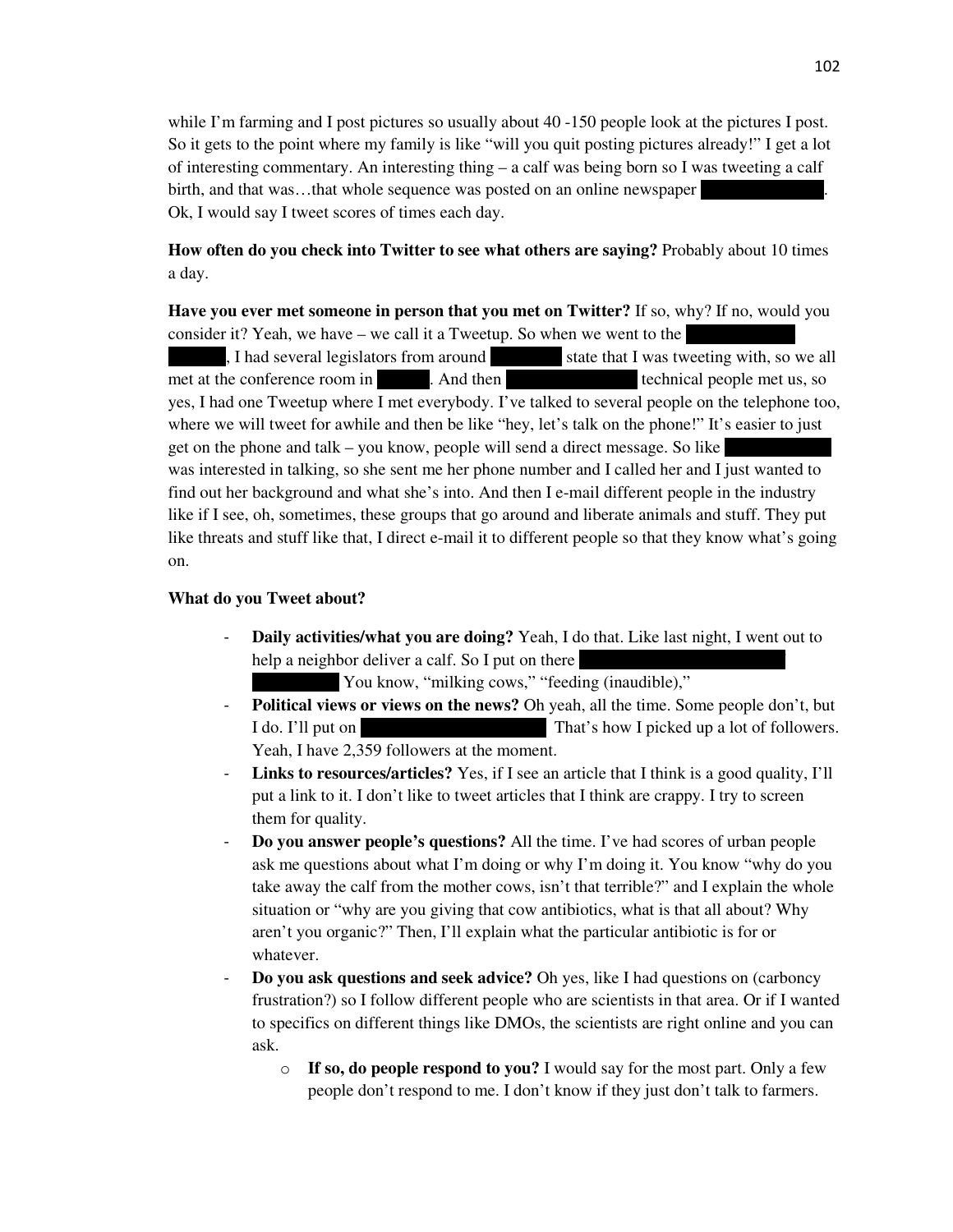Some of these people have said "don't worry about it, these people never respond anyway. They just use it for broadcast purposes."

Any other topic I've left out? No, that's pretty much it. Food, environment, agriculture. Occasionally I'll tweet about things going on in Europe. I like France, so I'll tweet about France. There are some interesting things that I started doing, you know the people with their online radio shows, like their blogs or podcasts, call me

like this Friday I'm doing a radio show with someone who is like a Food Channel

I'm going to be on her radio show on Friday. There is another one that is fairly big and they asked me if I would be on their show sometime

would come on their show I wouldn't have to go to New York city, I could do it over

**Some people complain about the limited number of characters that can be used on Twitter. Others like the brevity. What do you think?** I wish it could just be a little bit longer – maybe 200 or something like that.

### **Finally, I'd like to ask you a few questions about you:**

**Which age category do you fall into: under 45, 46 to 64, or 65 plus?** 46 to 64

**Gender:** Female

City, State: New York

the phone.

**Type of farming you do:** dairy. We are branching out into actual cheese making. We have a cheese factor, a cheese plant.

**What is the highest level of education you have completed?** Juris doctorate, I have a law degree.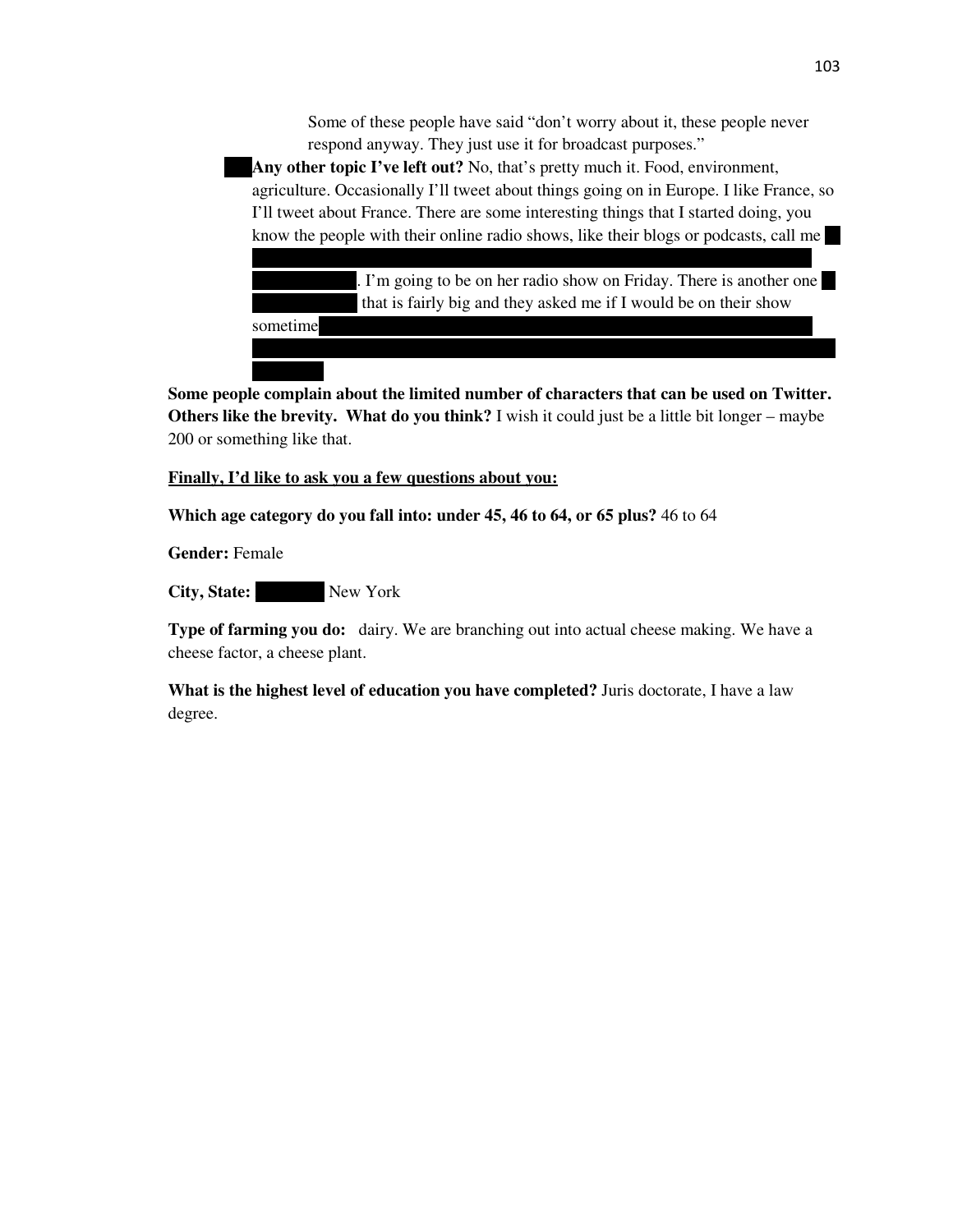#### **First, I'd like to ask you to tell me about how you got acquainted with Twitter.**

**About when did you starting hearing about Twitter?** I don't know probably 2 or 3 years ago when it first started.

**Where did you first hear about Twitter?** I actually I also have a corporate in Twork for a large section of their thing too.

**When did you join Twitter?** From a standpoint, I joined it probably 2 years ago. From a rancher's standpoint, I did this version in August of this past year.

**Why did you join Twitter?** Well, basically just to connect with other people in agriculture. Where I live there is not necessarily a lot of technology in the agriculture world and there is a rather limited availability of information outside the local area, albeit there is the county extension services which are a part of the University of Texas A. Just to learn more, more than anything else, because the practices here are not the practices in other places of the country.

**What topics or issues did you first follow?** Well two things really. I was trying to keep up with what was happening with the political fight that was affecting the agricultural community, which is always out there as a topic on Twitter. The second reason was to try and promote, in my ways, more sustainable agriculture that was responsible to the community. I'm extremely concerned about natural resources like water and how people take care of their animals..(inaudible). So I hope that answers the question  $-1$  is political, and two, is being in touch with what is going on other places in regards to the farming/ranching.

**Does Twitter offer you anything that you can't get anywhere else?** Yeah although the quality has gone down in my opinion. At first, the Tweets seemed to be more like the original intent of Twitter, which was just kind of a brief exchange of what's going on and what's new – that sort of thing. As it's progressed, it's become more, in my opinion, just stuff coming across the line. Now, how it's helped me, is where I'm at, I do not have wireline type DSL or cable connection, I have to have satellite. So with that there is some latency in all this stuff, and I do have 3 systems that I work on all the time – three computer systems. What I do leave up is the feeds, the commodity markets, and I do leave Twitter up to see if during the day if something relevant, that I have interest in I'll check it out. Now a big thing across the feeds the past couple of days has been the PAX (sp?) discussion and the agriculture community and some of things happening in the USDA, the various states, the Department of Agriculture, those things are helpful to me. Then I don't have to go out and find it myself. Somebody is sitting around to be honest with you with nothing important to do, and they are actually being my filter. So you could say they are the information filter.

**Are there any changes in Twitter you would like to see?** Oh yeah. And maybe it's because I haven't explored it that much, but I would like to see tagging. For instance, let's say between me and you if I always wanted to know that you had a tweet, without me having to click on you, I'd like to have a note that says OK, you've done a tweet and I can look up your name and see what it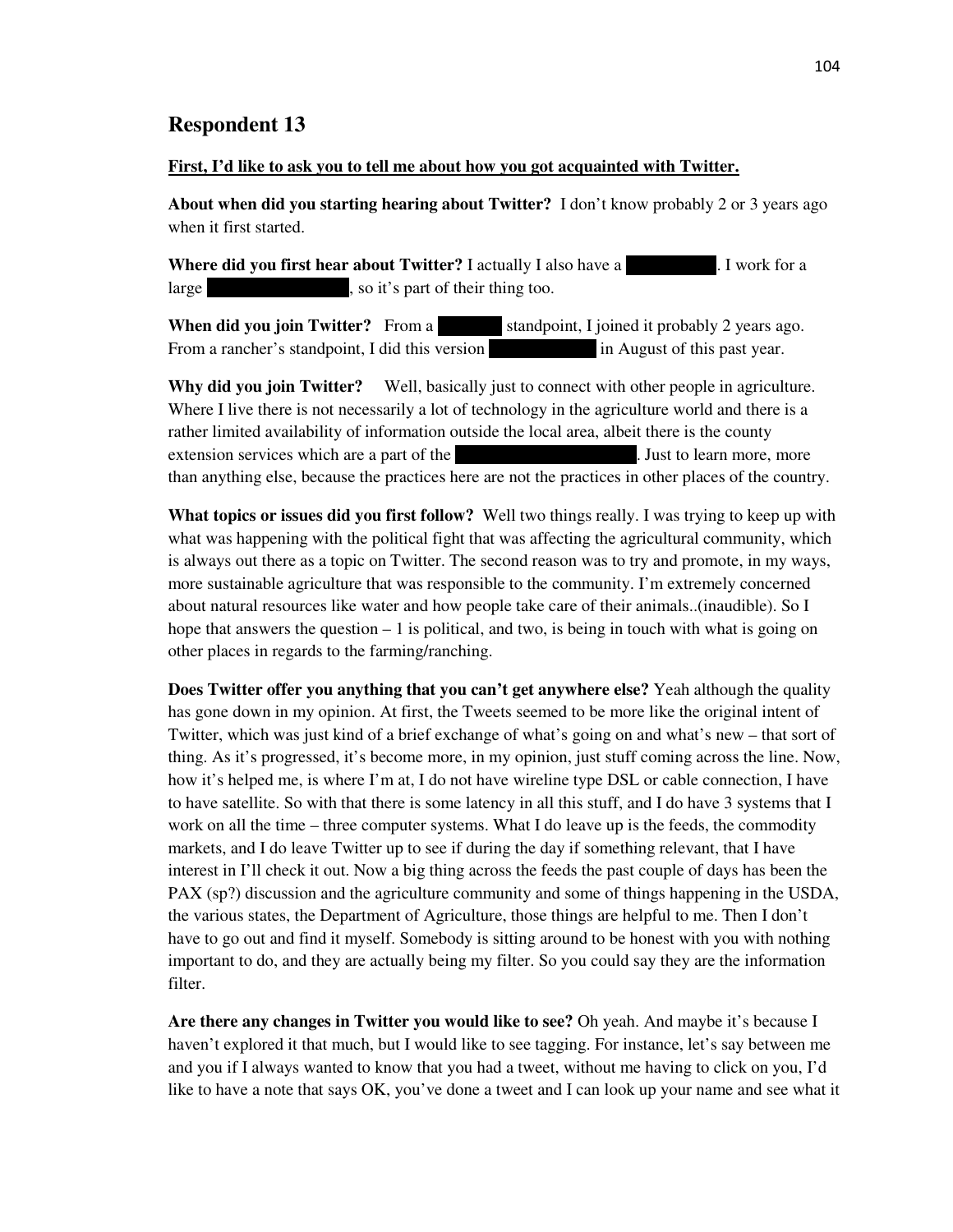is. Because when you follow 20-50 people, it's pretty easy to deal with it. What I've found that is that when the number breaks above 100, it's pretty hard to do the filtering visually. IT would be a lot better if there was someway to capture those people who are actually providing valuable content. I mean, you see what comes on, there is a lot of "thanks" that comes on and all that stuff and that's good that they acknowledge people. On the other hand, there has to be something of value, otherwise the bandwidth and the computer power being used is actually being wasted, in my opinion.

**Do you tweet from a mobile device? Computer? Or Both?** I only use the computer. I don't use the mobile device.

**If you don't use a mobile device, why not?** Because the only time I'd use a mobile device would be when I would be in the field. When I'm out on my ranch, I don't need that distraction. Distractions in the field can cost you your life, I'll put it that way.

**Do you use a secondary application for Twitter like Tweetdeck, etc.?** No.

### **Now, I'd like to talk to you about your overall communication habits.**

**First, can you walk me through how you get news and information you care about during a typical day – how do you get information in the morning before you leave the house?** Well, in the first place, I don't leave the house. Although I do do some work for a technical company, my workplace is here at the ranch. So, how do I get newsfeeds? I collect the local news. Local meaning news, the first thing in the morning  $- I$  have it on. I watch it about 6-6:30 every night. During the course of the day, I always have the commodity market feeds up, and things like MSN up. I do see the news, albeit, those actually don't' refresh as much as others. The other way through a few news outlets that I follow on Twitter, so I do watch that activity too. In some cases it's pretty local, in some cases, it's national. I use the things that make sense to my needs here. The other thing with all that, it all has to be triangulated to where I live, meaning the weather that I get isn't 100 miles away from me, or further. The news I get for the most part is the same type of content, and the national news has turned to be more of sensationalism, so unless there is something that is relevant on the national news. I'll watch ABC news or something like that, as I have done at times. It's really not that important to me.

**How much time do you spend on Twitter in comparison to your other news and information gathering habits?** Well, when you say "on Twitter"..the TV type of news stuff, I spend probably during the course of the day 20-30 minutes, because I get the top of the news and I definitely have to watch the weather. In the case of the other channels like MSN or the others, it's kind of a miss. Like I said, I keep those feeds on all day long. So, how much time I devote to it, in the course of a day, I might spend 20-40 minutes off and on those other channels.

**Do you use other social media sites, and if so, which ones?** No, I do not…if you are referring to like Facebook or MySpace. Other blogs are sometimes classified as social media, I don't spend anytime on there. I think other people, from a personal standpoint, I think there is too much information on individuals out there in the states.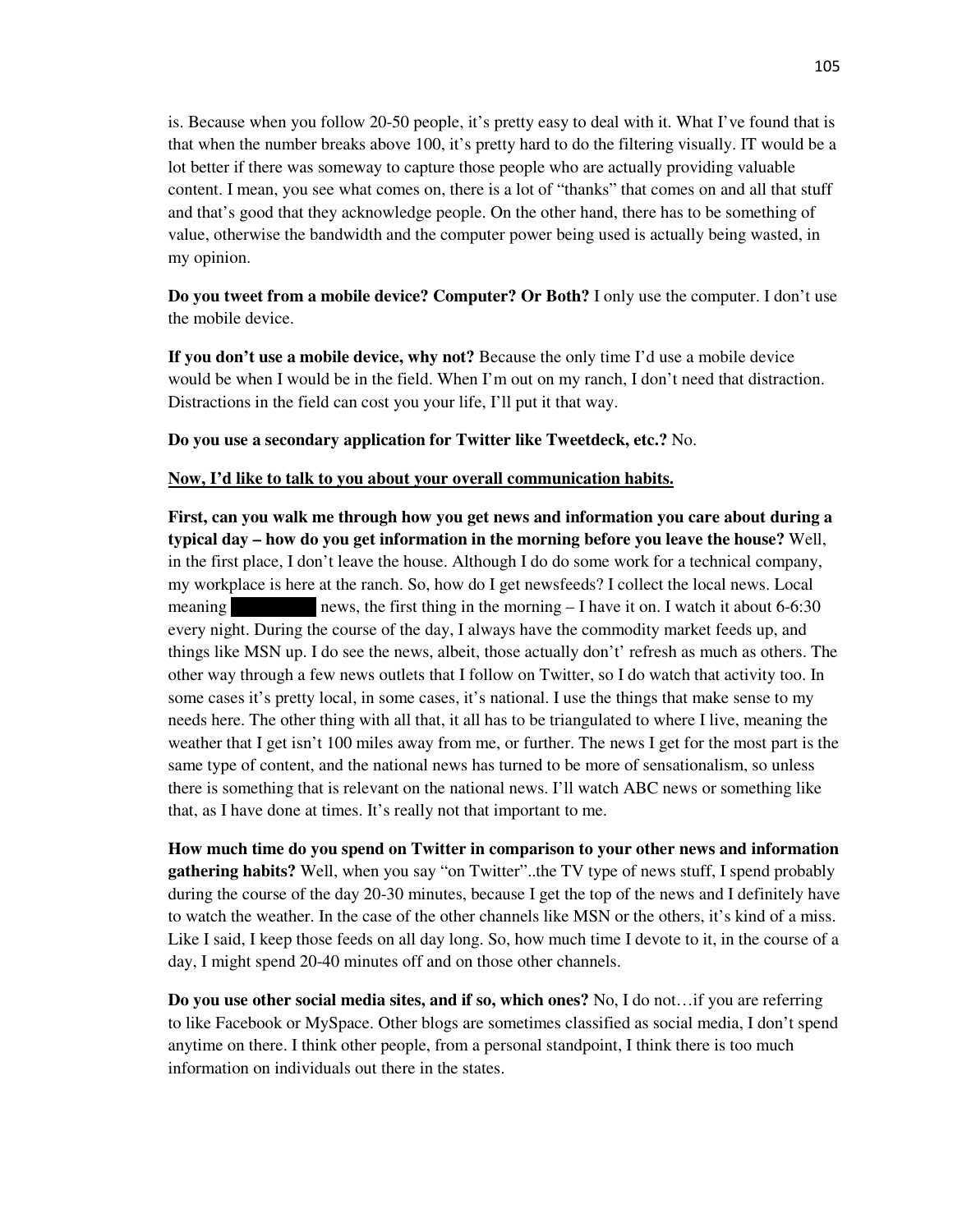**Do you believe Twitter has changed how you communicate?** If so, how? No. My main communication channel is either e-mail or the phone. So if it's through my corporate job or my ranching operations it's done in one of those two channels. Occasionally, it's done in regular mail, but that's very occasional.

#### **Now, I'd like to focus on how Twitter fits into your lifestyle.**

**Considering that you are a farmer, has Twitter changed how you do your job? If so, how? If not, why not?** No. The value of the content amongst the people I'm following has declined. The one I've found most useful, and for some reason was guy at the University of Indiana – Purdue. The ag group did a really good job filtering through all of the information over the course of the day and actually pushing it out about 5 a.m. that seemed to be the best. And I found there content the most useful.

**In what ways did you connect to other farmers and learn new techniques and information before you signed on to Twitter?** That's an interesting question. Probably three different ways – just based on my own experience and my family's experience. We've been in the farming and ranching business for 160 years. We've had ranches and farms from Virginia, Tennessee, Texas, California, Nevada, so it's just basically being there, doing that and learning over time from the family operation. The other way was my own self education on various sites on the Internet, and basic books. Probably the third way, especially from a local perspective is making sure that I understand why the older ranchers and farmers in my area do what they do, when they do it and why they do it. So if you want to say that all in one sentence is just experience, self-education, and observation.

**If you had a question about farming, would you say your network to ask people is larger, smaller, or about the same as those who don't use Twitter?** Interesting. I would think that – let me answer two ways. It has to do with, specifically with what I have to deal with in my operations, Twitter is irrelevant. It has to do with new products, new techniques, just a general way of getting a question answered, it's OK. I actually find search engines like Google and MSN and some others to be very valuable in being able to filter and get to the topic pretty quickly. So does Twitter give me more resources? Yes, but I would have to say that there is not enough people actually in farming and ranching on Twitter. To be blunt about it. What it seems to be, as I observe it overtime, is commercial operations. People trying to sell something. Which is OK. If the incentives are right, it makes perfect sense, I don't have a problem with it. There are certain businesses where the product might be something I'm looking for anyway. The other thing that I observed is with, I can only think of probably a dozen exceptions. There are not people like myself that are actually out there in the field, tweeting. It tends to be the wife or the wannabe that's out there tweeting. So, there are probably I'd say a dozen women/wives/ranchers/farmers where I find their content informative, and of value for one reason or another. The rest of it, I don't really see much use in it. It's the truth. If you would do a filter on how many people are tagged with some sort of agriculture thing, you'll find that the person doing the tweeting is usually female 99% of the time. No offense.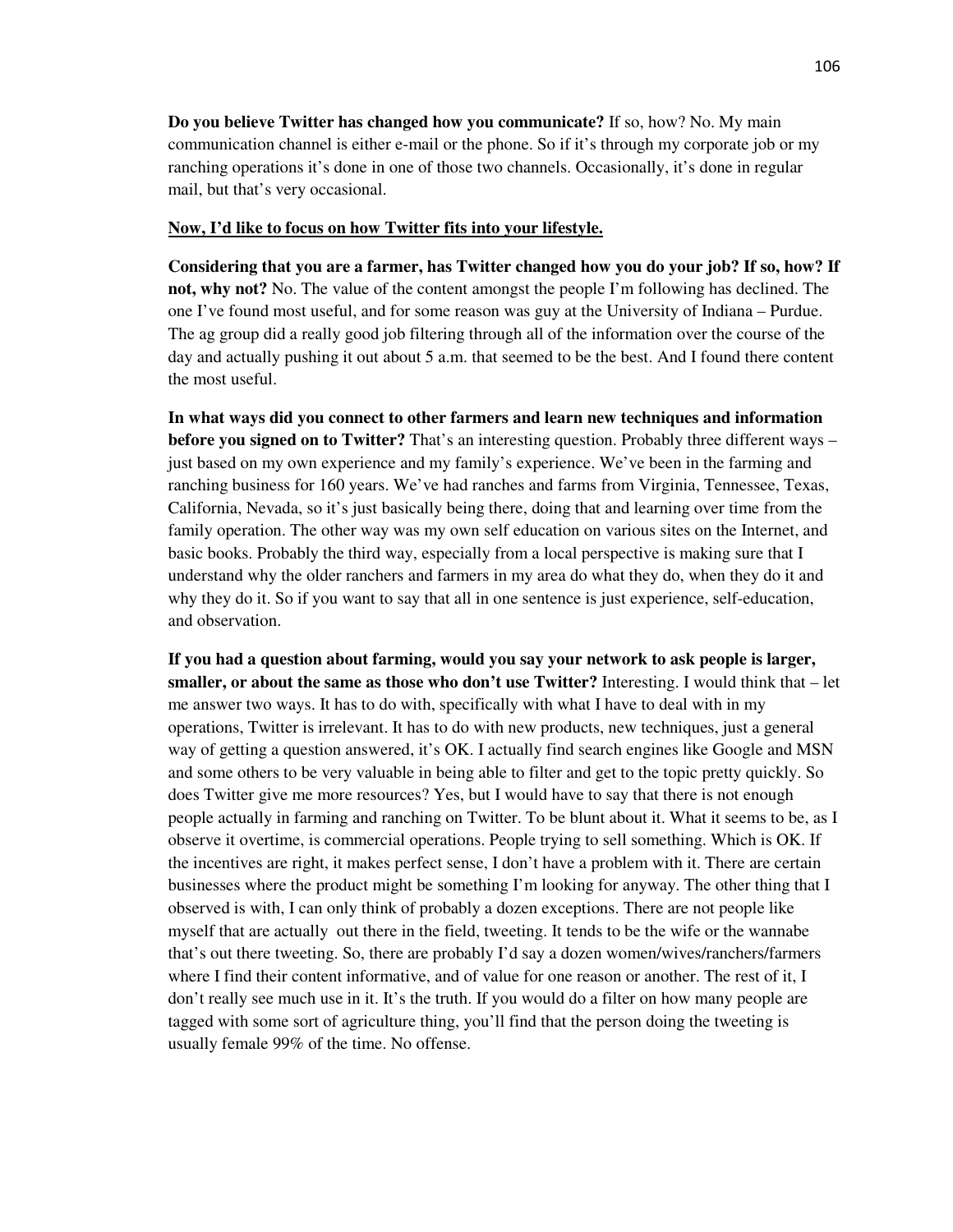**Comparing yourself to other farmers, ranchers, and producers who don't use Twitter, would you say you are more informed, less informed, or about the same on issues and breaking news related to agriculture?** I think I'm more informed. I know I'm more informed.

**Are there any examples of something related to agriculture you learned on Twitter that you don't think you would have learned elsewhere?** Well yeah, there is one example. There was a public hearing on, I forget which bill it was the DOJ and the Dept. of Agriculture held an open meeting in Denver, I think that was in September. For the most part, unless you were in that area, you did not know that was being held. You didn't know what the topics were, you just didn't know what was happening. But because of Twitter, it was a pretty lively subject on that day or two. There was a video feed on someone's website of that meeting, which I found that to be of a lot of value. I mean, it goes back to the things, what do I think is – it goes back to the content and why I was using it. It gave me the information that was something that was occurring that would affect me, but I had no idea it was going on because it wasn't publicly announced where I'm at. In fact, as far as I know, there was no one from my general area. I'll just use Texas as an example. If you look at the panel of Texas to  $\mu$ , it's a 3.5 or 4 hour drive. I doubt there is anyone from , which is heavily into the cattle industry attending that particular meeting. But the subject of that meeting has an effect on them. So basically, we didn't know. Now, I belong to the Texas and it covers Ranchers Associations and it covers . They didn't even have any information on it. I was the one that got them to go onto Twitter, but they still don't know how to use it. You know, it's just crazy. It's such a simple tool.

It doesn't really take a lot of effort in my opinion. I think it really serves a good public service, personally.

**In relation to farming, how do you think Twitter will be used in the future?** I can't answer that question. Really I can say that I don't. And the reason I say that I don't know is "how do I use it?" and that's to find products out there I can use and to be aware of what's occurring in the political or the regulations. For the most part, most operations that I'm around, and personally I've had operations in Texas in New Mexico, having online access is almost impossible. On my

ranch, I couldn't even have cell service there. There was 1 wireline that went across my hay pastures, but I couldn't even tap into that, because it went to some house that was 5 miles north of me. It's just one of those things – technology has not reached the agricultural community to the point where it can really be of value for the price you have to pay for it. For instance, my Internet connection costs me almost \$100 a month, and that's just the Internet connection. If you just translate that into production, that means over the course of a year, I have to sell 2 calves to have that access. If I own on top of that a mobile device, you're talking about another 1,200 bucks a year. So that's another 2 calves. That's gross on calves, that's not net. In some cases you might not make any money off of that calve or that ag unit ever. Just because of the conditions that occur within that cow and her offspring. I mean that cow cost you between \$500 and \$800 bucks, and then you have all the vaccinations and health stuff you have to do for them. Then you've got to get them to raise the calf and you've got to do the same thing for the calf to be responsible. I think right now, if I say, the value of the product that I'm producing exceeds the value of the money I'm getting to produce it. So the economics are all upside down. That's why the (inaudible) are decreasing. I'm sorry, now I'm getting off on a tangent. The tangent of sustainable operations that is allowing it to survive is going away. In my area, which the county I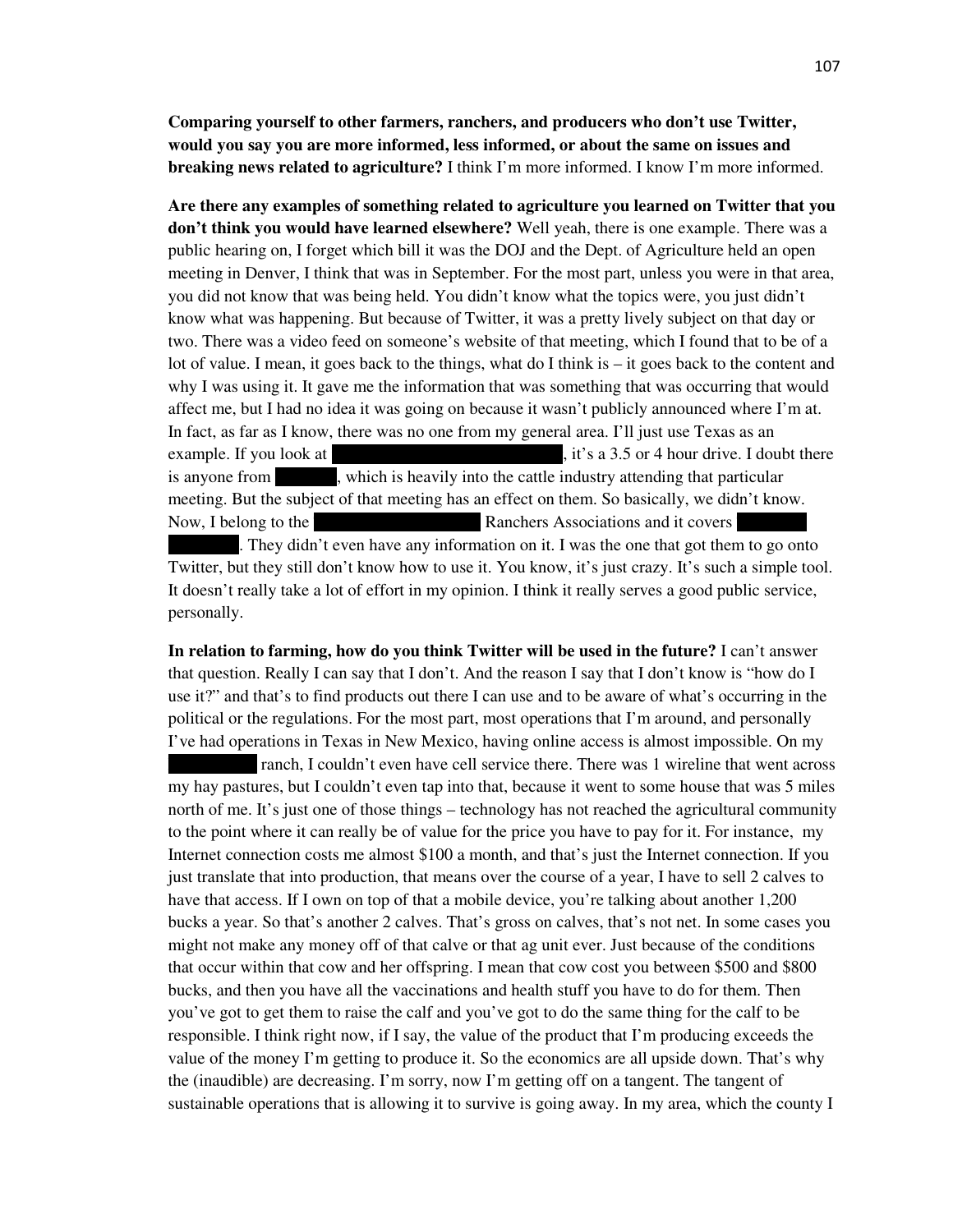live in, has a very high cattle population. I know 20 operators that have gotten out of the business since the first of the year, and basically had herds from 450-1,000 head. The money is just not there, and the regulations are getting worse. Then, when you have the natural mortality rates, it's just almost impossible. Then I guess the last thing that I'd say on that is that you can't find reliable help. It doesn't make any different whether you pay them \$8 or \$25 an hour, they don't show up to work. My stuff is put together so that I can do it myself. It's come to that, I've had to put it together like that. Anyway, sorry for the editorial.

# **Now, I'd like to ask you a few questions about what kind of topics you tweet about and who you follow.**

**Who do you follow on Twitter and why?** I'll follow anybody that has an ag profile. I mean not only the profile in the profile, but when you look at their tweets, are they tweeting about anything relevant? So that's how I make the decision. Now, what do I tweet about? I haven't been actively tweeting lately. What I have done in the past and what I'll start doing again is tweeting about things that are relevant to where I am at and what I'm doing, and that's about it. If you were to look back on mine, they usually start the day because I always check the temperature and precipitation and what has to be done for the day. You know, I might start it out with it's 70 degrees, no rain, light south wind. I've got to set hay today or something like that. Something that kind of lays out what the day is about. Not necessarily asking a question, because the reason I don't ask questions online or on Twitter is because I'm not sure I can get a reasonable response. So usually when I want to know something, I want to know it in the next few minutes or the next 12 hours. I assume hear in about 20 minutes, I'm going out to feed the cattle. I might walk out there and see that I've got a cow down. So that changes what's going to be done for the day. And it works like that every day. What you intend to do is not what you end up.

## **How many people follow you?** 300

#### **How many people do you follow?** Right at about 650

#### **What do you Tweet about?**

- **Political views or views on the news**? No, because I don't think it does any good.
- **Links to resources/articles?** I have done that a couple of times. Now, in my world, yes I do. Would I do it in the future? I plan on doing it if the content is something that makes sense. Are you familiar with the Nobel Foundation? The Universities have good information …but because my location in comparison to the people that follow me, I'm not sure how relevant it would be to them.
- **Do you answer people's questions?** Oh yeah. If it's something that I can see no one has responded to and I know the answer, I'll get the answer.

**Some people complain about the limited number of characters that can be used on Twitter. Others like the brevity. What do you think?** I think that the brevity is OK. For the most part, it's almost like a conversation, it's a back and forth thing. We're talking longer because you're asking questions. But if we were just to sit down and have a small talk conversation, it wouldn't be much more than 140 characters. Especially with the way people have learned, let's say, to work around the words.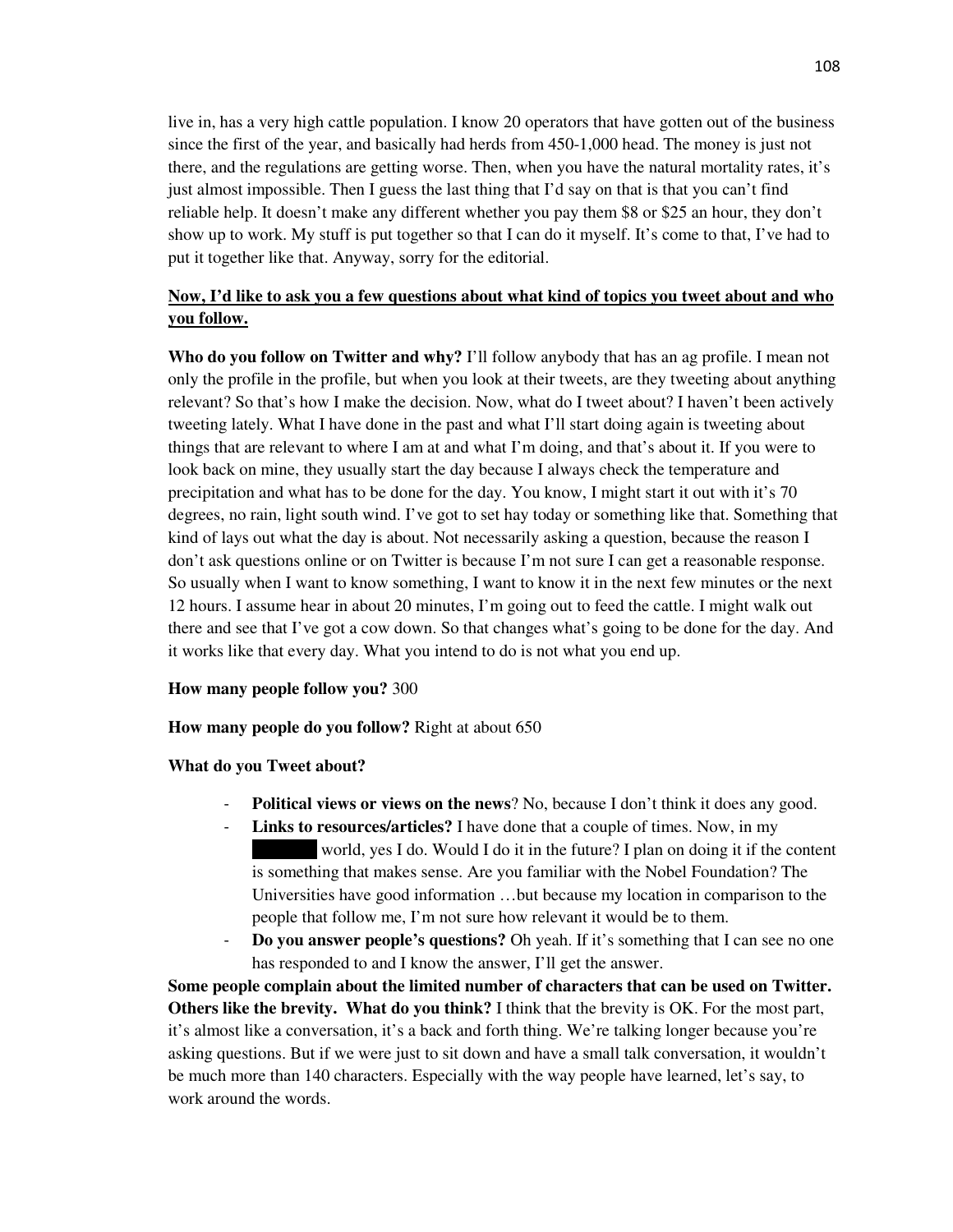## **Finally, I'd like to ask you a few questions about you:**

### **Which age category do you fall into: under 45, 46 to 64, or 65 plus?** 46-64

# **Gender**: male

**City, State:** I don't live in a town. I live in Red River County, Texas. Which, if you were to look at the map, and look where **Red River is, where the state line of Oklahoma and Arkansas come** together, it's just southwest of there.

# **Type of farming you do:** cattle

**What is the highest level of education you have completed?** Advanced degree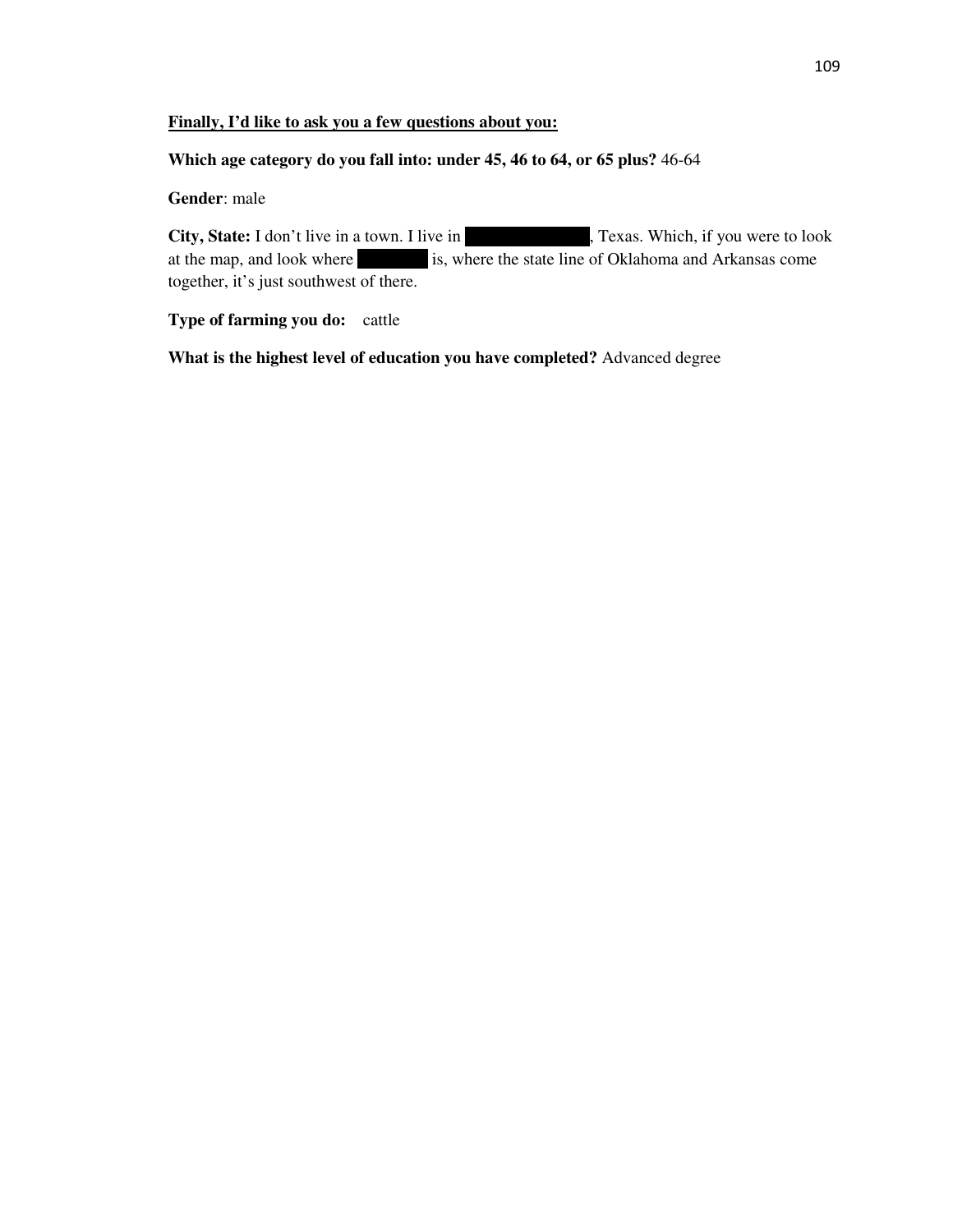#### **First, I'd like to ask you to tell me about how you got acquainted with Twitter.**

**About when did you starting hearing about Twitter?** Gosh, probably almost 3..it's been a couple of years. I can't remember when I first got on. I really heard about it early in '09 I believe.

**Where did you first hear about Twitter?** Yeah, I was taking on a class on social media. It was a webinar, and it was guys teaching it from and it was about social media and Internet marketing and those kind of things. That was one of our assignments, to get on Twitter.

**Why did you join Twitter?** They said it was something that was up and coming.

**What topics or issues did you first follow?** He suggested some people to follow, some people he knew wouldn't mind having us follow them. So I just started following those people and then I kind of went from there. There were people on Facebook that were on Twitter, and then sometimes I go through their followers and then find the ones that were tweeting the topics I was interested in. So I just started from scratch and I built up a few hundred very quickly.

**Does Twitter offer you anything that you can't get anywhere else?** It might, and I'm not using it for anything specific right now. I think if you post something that gets retweeted periodically that it gives the person more exposure like Facebook. It looks like to me that once you put something on Facebook, it runs through and goes off the page fairly quickly at least for the people who have a lot of friends. And Twitter, it looks to me like stuff can get scattered. You put it out there one time and it may last you for 2-3 days.

**Are there any changes in Twitter would you like to see?** I haven't..I use Tweetdeck most of the time on the laptop and PC, and UberTwitter on the phone. UberTwitter just upgraded, and of course they have the new Twitter now, and I have not fully explored what new Twitter has to offer. I'm not even sure I've tried it. I think that's what keeps popping up. I know some people who are more involved are exploring what's involved with it, I have not taken the time to do that. I don't know what changes have been implemented, so I don't know what I would have them do.

**Do you tweet from a mobile device? Computer? Or Both?** Both.

**If you tweet from a mobile device, do you experience any problems?** No, every once in awhile it doesn't go, but that happens with everything it seems like. No, I haven't had any real problems. When it does hang up, I don't what's doing that but it always seems to be a short-lived issue.

**Do you use a secondary application for Twitter like Tweetdeck, etc.?** I use Twubs for primarily when I do the AgChat on Tuesday nights. Twubs actually seems to be the best and I have not tried the new Tweetdeck, you know, I haven't tried the new Tweedeck on Tuesday night to see how it would do. I've never tried on Twitter, because the searches didn't last long (inaudible). But Tweetdeck, I haven't fully explored it. I haven't explored too much on what Tweetdeck does, other than using the search columns.

## **Now, I'd like to talk to you about your overall communication habits.**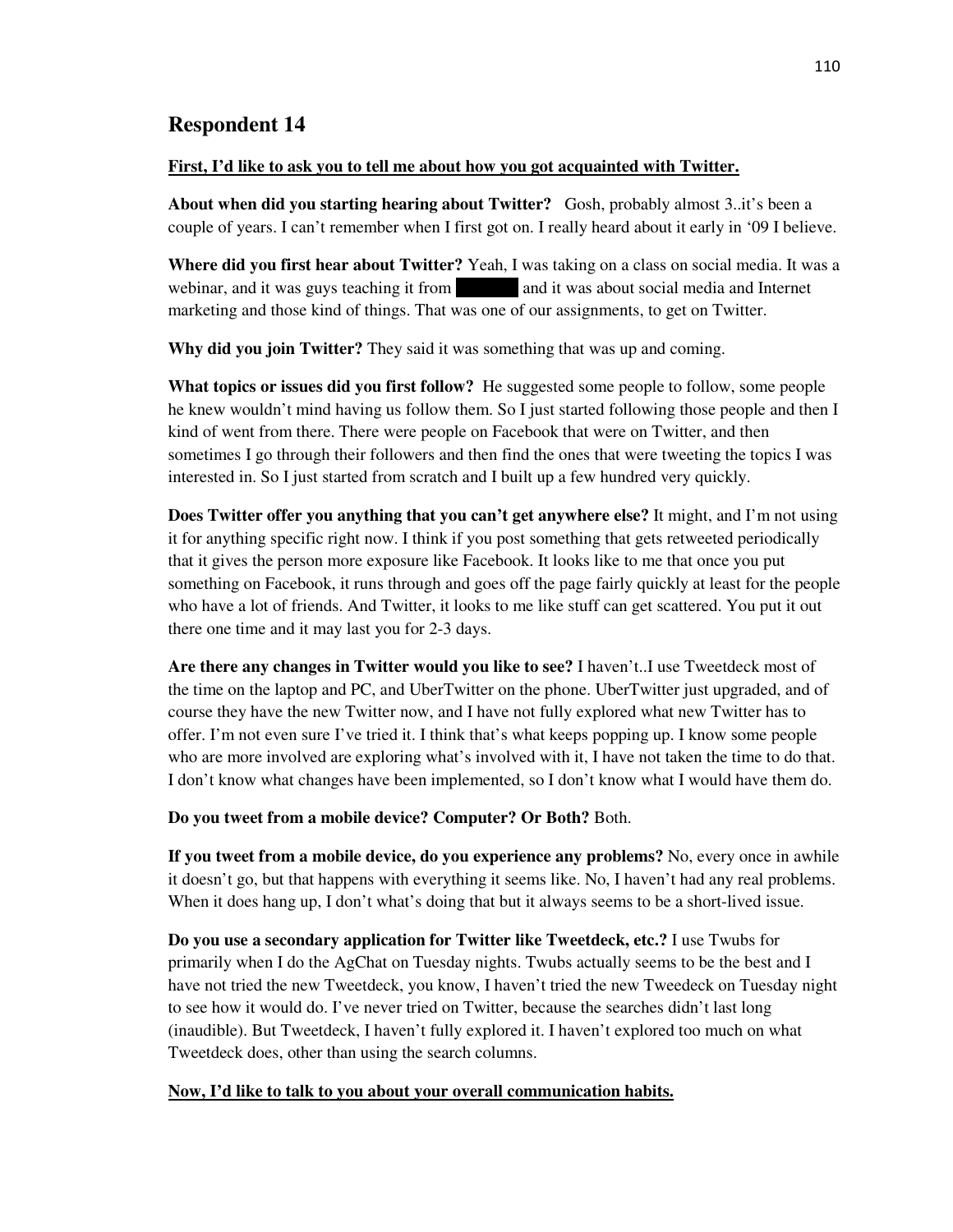**First, can you walk me through how you get news and information you care about during a typical day – how do you get information in the morning before you leave the house?** First thing in the morning, my market news comes through from the consultants I use – on the PC in the morning. Then of course various e-mails throughout the day. I probably get 120 e-mails, minimum, not including the ones that get spammed out every day. And they come in to my PC and my laptop and I have to clear them off both, so I don't have them come into my mobile device at this point, because I don't want to have to clean them off three. I didn't think that's the way it's going to be when I started this. But I can see down the road something where I would need to go to a server here so I don't have to. I had (inaudible). Once you delete them they are gone…gone off the server depends from a (inaudible). So I could update that way, but it's going to take some money and time.

So throughout the day, I get periodic market updates on my mobile device, which includes any marketing advice that might be triggered throughout the day. It might be advice to sell corn or beans in my case or to do a market strategy like a (inaudible). So that way when I'm in the field, all that stuff can happen. That comes in as a text message, because I don't have e-mail on my phone. Beyond that, the tweets, I try to get on Tweetdeck and there are some people that I support by making sure to retweet what they put up there. I have a couple who haven't gotten the hang of hashtags yet, either that or it's automatic from their blog posts, so I try to follow those and get a hashtag on it when I retweet it. Give them the market exposure they should be wanting or needing to be effective. So I just do that off and on throughout the day. I do use my mobile device to check Facebook and check Twitter from now and then. I do some posting of pictures on Facebook and Twitter. Actually, that's about the only way I post pictures anymore is from the phone and so some text messages, not a lot outgoing. Not everyone in my phone does text messages, so that's not always the best way to go.

**How about in the evening?** Really don't. I try to watch the local weather and other than that…yeah know, I listen to Christian radio and at the top of the hour, you get 5 minutes of news, so I do get it through the radio during the day, and at night, I probably don't. I don't check Twitter, especially in the house, I don't check it a lot, so Facebook and Twitter, if it pops up and I'm checking it then that's the way it's going to come. But I just don't do a lot of evenings. Monday evenings I've got three scheduled phone calls every week. Tuesday evenings is AgChat and one Tuesday a month I've got a webinar. My evenings get filled up webinars and other things. So if it happens at night, I may not know about it until the 10 o'clock news or the next day.

**How much time do you spend on Twitter in comparison to your other news and information gathering habits?** That sure depends on the day and what I'm doing out in the field. You know everything is by phone and that changes my habit. I suppose Twitter is probably a 1/3 of the time. That's a rough estimate; I've never kept track. But you know, my wife will tell you it's too much, but anyway.

**Do you use other social media sites, and if so, which ones?** Facebook, LinkedIn, but I don't use it a lot because I haven't taken the time to learn to use it. I guess I don't get a lot of messages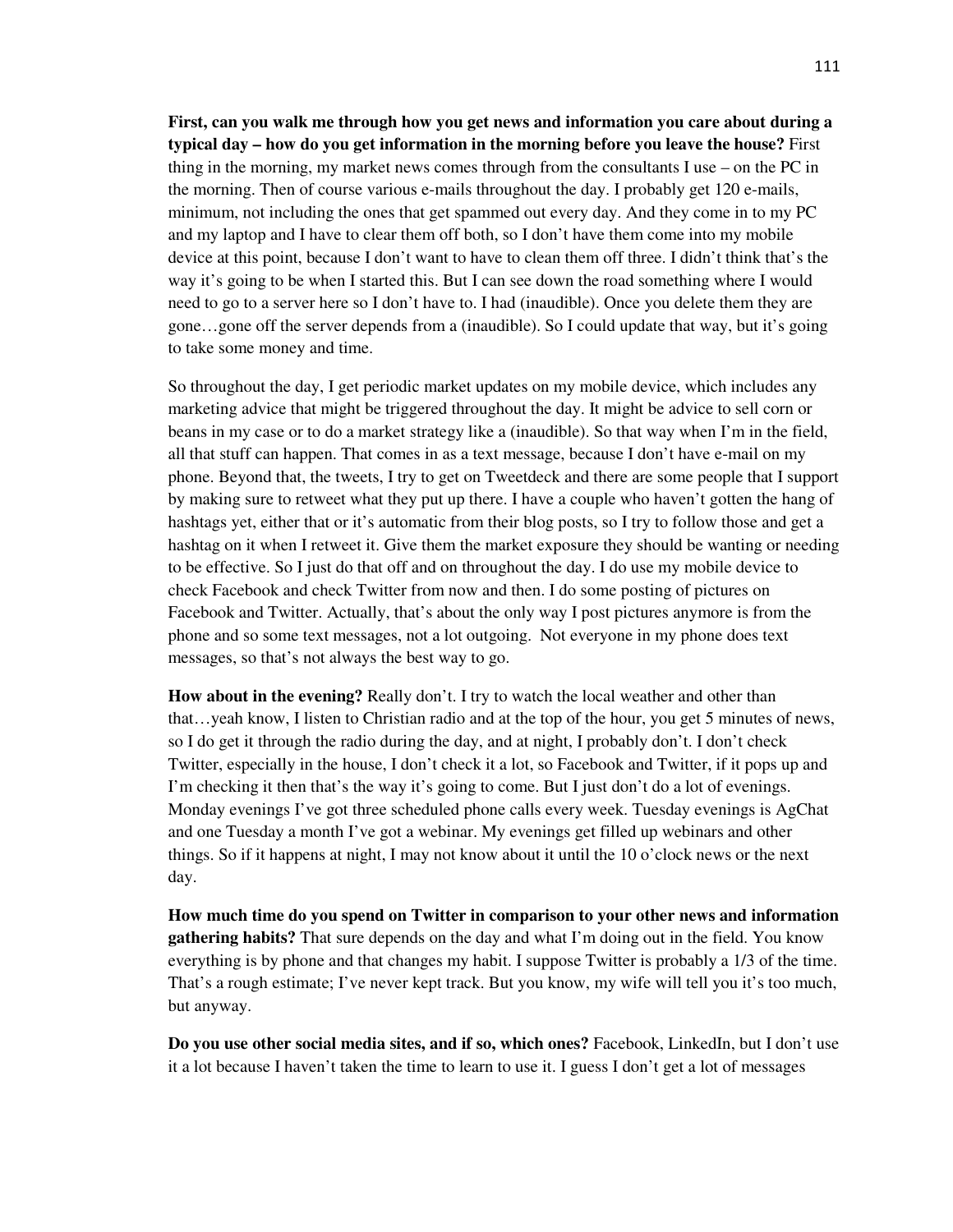from LinkedIn. I'm a few groups that I get and those actually come in through e-mail. I don't use LinkedIn much, it's primarily Facebook.

**Do you believe Twitter has changed how you communicate? If so, how?** Probably not. Except for the people through the agvocacy group and the AgChat meeting, there very few people in my local area that do social media, I mean for business or anything. I mean, there are a few moms and dads on Facebook, but very few just of anybody using Facebook in my area for business. There is one guy in my area using Twitter, and he just started here in the last month. So as far as communication, it's not with people I'm going to see on a regular basis. Some of them are not from a around here, and I don't know when I'll seem them again. Maybe a Tweetup someplace.

### **Now, I'd like to focus on how Twitter fits into your lifestyle.**

**Considering that you are a farmer, has Twitter changed how you do your job? If so, how? If not, why not?** No. The only thing it has changed is I pay a little more attention to what I am doing, and if it's something that interesting and could be educational, I'll snap a picture and upload it. As far as just tweeting what I do, I guess I haven't built a base like some of the people have. Some people, no matter what they put up on there gets retweeted several times, and I haven't tweeted enough. But I have a big following, if they are good pictures – sunrises and sunsets, something, it will get retweeted a few times and looked at. I do pay attention to what I do and how I do it even if there is no one around, which is kind of weird. Just to increase my awareness of what I do and how I do it. There are people out there who are interested, and that could be pro or con.

**In what ways did you connect to other farmers and learn new techniques and information before you signed on to Twitter?** I was on Twitter, and I hadn't been on very long. I think I was on the very first, or one of the very first AgChats on Tuesday night. So I did connect with a few farmers on Twitter because of that and followed them to Facebook. Because up until that, I had not gotten the farmer or the ag realm on Facebook. Actually, I didn't use Twitter except for Tuesday nights at all until

but that's when I got UberTwitter on my phone. I came home on Tuesday nights, and I used the search. I kind of struggled through it that night, and I've been using it ever since.

followed, and felt like I knew them a little bit. So because I had gone there and met the

, now I am a lot more interested because I know those people and they know me. So now when they put something out, I may retweet it and never even go look at the blog or the link because I know those people. I know they have integrity, so I just do it. Because they know me, I'm sure that's why some of my stuff just gets retweeting. Because I am kind of one of the group now, and that's made a big different for me, because I was never able to make a tweetup that put in place (inaudible) until August. I didn't understand it, it wasn't on my phone. Twitter was just  $-1$  just hardly didn't do anything with it until August.

**If you had a question about farming, would you say your network to ask people is larger, smaller, or about the same as those who don't use Twitter?** I would say mine is larger.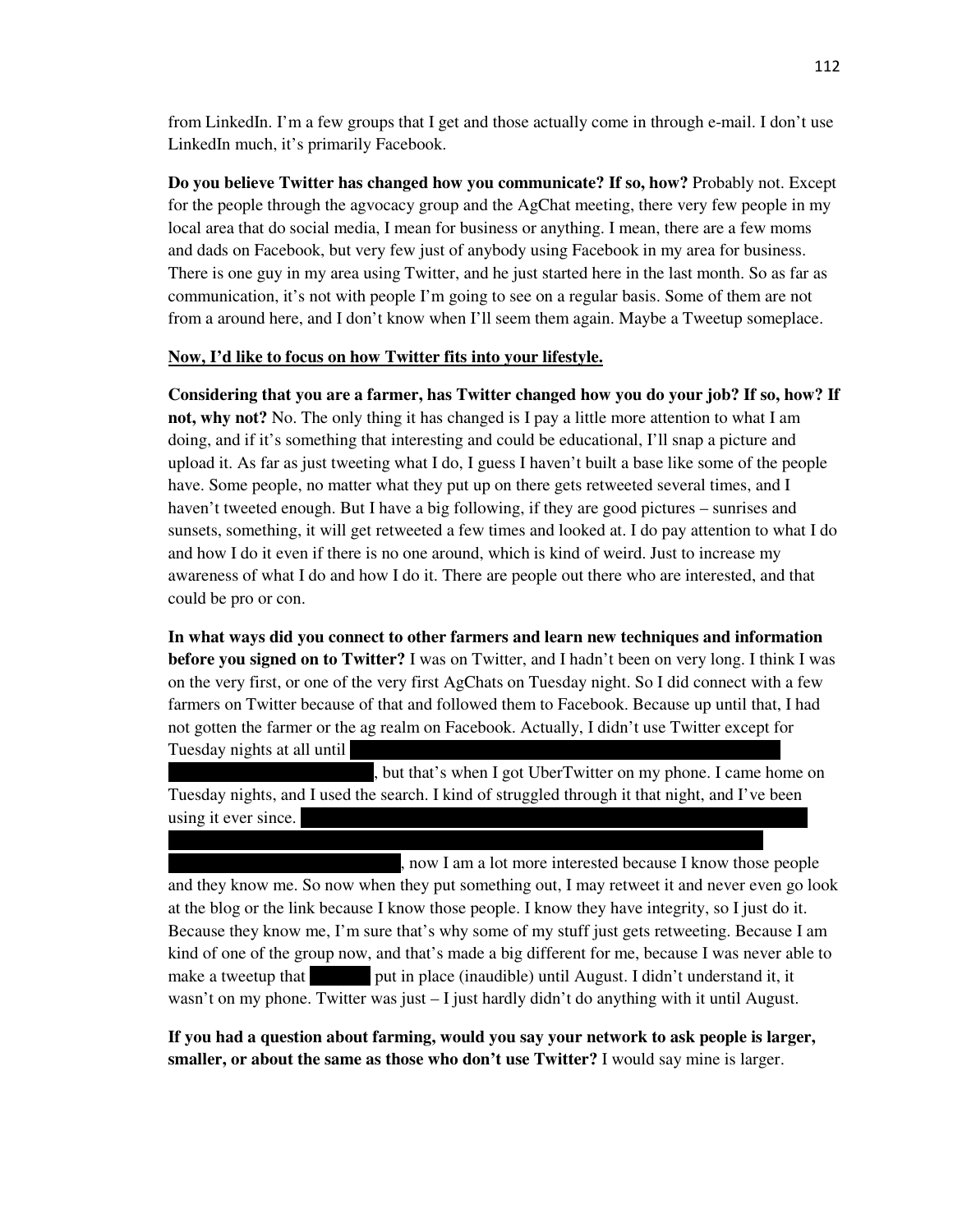**Comparing yourself to other farmers, ranchers, and producers who don't use Twitter, would you say you are more informed, less informed, or about the same on issues and breaking news related to agriculture?** I'd say definitely, definitely more. I get a lot of the ag news, the breaking stuff on Twitter and some on Facebook. Of course, I do get some e-mails from the Farm Bureau, pork producers, and stuff like that, but I guess most of the stuff if it's legislative or last night I learned about a new type of crop insurance from Twitter. I missed AgChat, because I had a webinar and I got in the house late, and I worked out. So I found out a new product that could be very beneficial to my operation because the last few years it's been available, I haven't made a lot of money with it. I wouldn't have lost as much revenue because it would have made up the difference. So something like that – just find out things could make the difference in the bottom line. As far as other news, some of the technology, like the new Twitter, and I got a link because I'm going to do some social media training over the winter. There is a way to set my Blackberry to my laptop to the projector so that I can actually project the screen if I want to show people how I use the phone for social media training. I saw that on Twitter, and I haven't seen that anywhere else. I know I can go ask. I've learned to either go to a direct message or just put it out there, and I know somebody will get back to me with an answer.

# **In relation to farming, how do you think Twitter will be used in the future**? That's a good question, because there are still a lot of people that think I am crazy.

There is a few of the young guys – on 30s or 20s that are on Facebook. But maybe just three or four. So even the young guys are not using Twitter, at least in my part of the world yet. So it's just going to depend – even some of the businesses that I would like to follow, some of the businesses trying to use Twitter – are doing a very poor job. I've actually taken the effort to make suggestions to increase their visibility, and they have ignored them. So I don't know if it's just going to take awhile for those. Because I think the farmers are going to have to see value. They think it's silly and it takes a lot of time and all that, so they go to the coffee shop and they watch TV. It's a matter of choices. I'm not sure what's going to drive the farmers to use Twitter, because a lot of the farmers that are using it are using it for a purpose. They are building a tremendous following with speaking engagements and stuff like that, breakfasts, they are selling agriculture related products, (inaudible) farms, they could be doing dairy tours. What I see is the general, there is very few farmers that are just on there just to be participating. I would put myself in that category right now, but that will change as I get my book published and I step into some life coaching and speaking type things then I will use it more when those things come around. I do network marketing, but I don't even do that on Twitter now, because I haven't figured out exactly how I would like to do that. I'm not using it that way right now. Everybody on there has a purpose. I don't see farmers on there just to be on there.

# **Now, I'd like to ask you a few questions about what kind of topics you tweet about and who you follow.**

**Who do you follow on Twitter and why?** I follow all the people involved in the AgChat Foundation, which is about 75 or 80 people. I just follow people who are tweeting their blogs. Right now I am doing just a lot of following so that I can help people and retweet their blog posts and people that are interesting. I follow a lot of farmers, a lot of people in the Christian Circle network, of course that's not exclusive, there are people who do more tweeting of Bible verses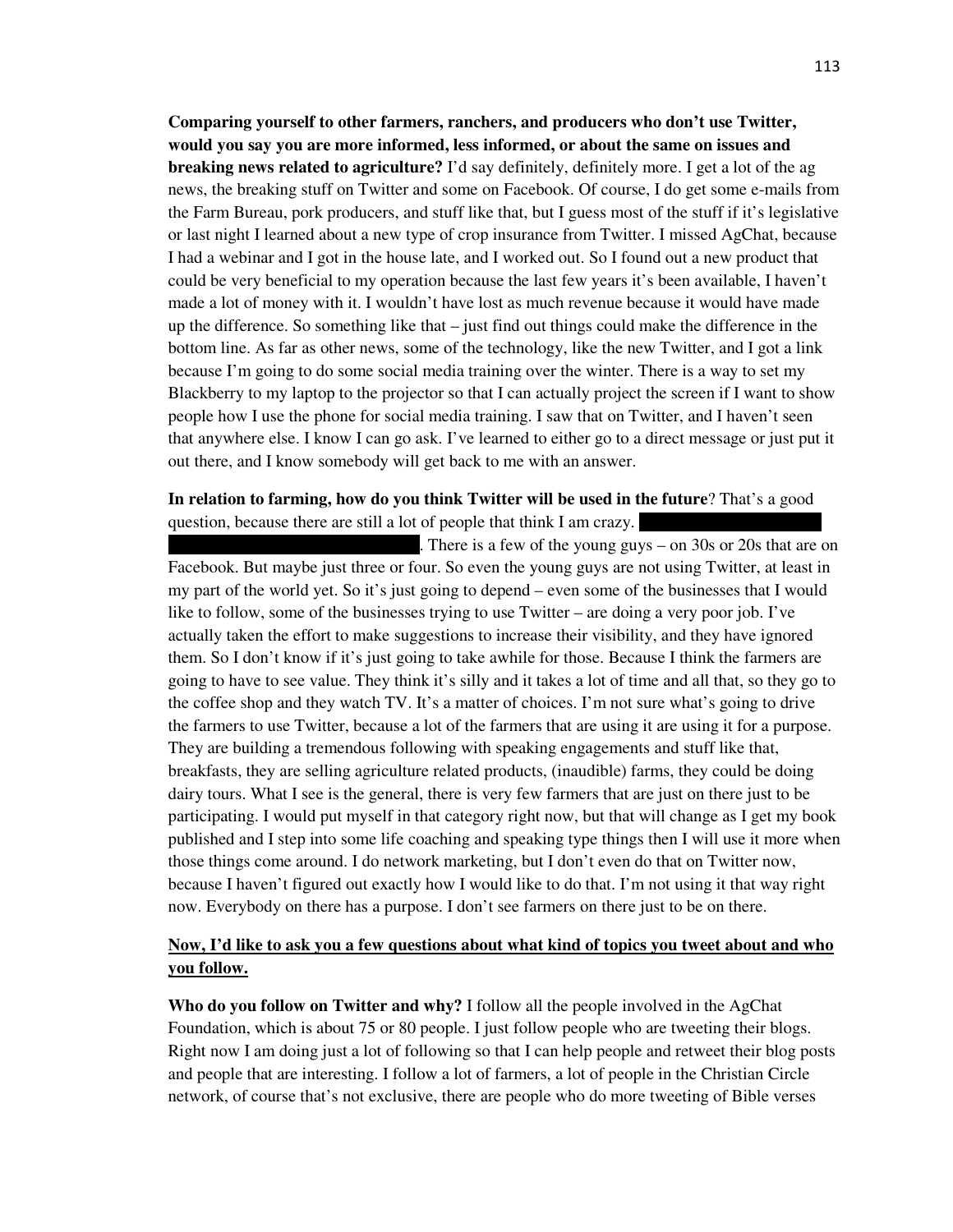and that than others. I also follow Readership Trainers like

Right now I'm trying to help build his Twitter following. I also follow a lot of people in the health and wellness business because I've been in that circle for awhile. So once I get in these circles, and I actually start some of them on Facebook kind of one at a time. Then I went to Twitter, and now it's kind of give and take. But those are the main circles I follow and have made an effort to get involved in because that's my interest and I as I go forward that's the people I want to have following me to grow my business, my network, my connections, however you want to put it.

**How many people follow you?** It's not that many, I think there is only 1,300. I don't know if that's a lot or not. It's fallen back some because I don't always re-follow everybody. There are some people who I don't really want to see their stuff. So I've had a few if I don't follow them then they end of dropping me. But some of them have dropped me, I think that's normal, because I think some of it is automated. If they follow you, and you don't follow them, then they drop you. Or if they follow you and you don't tweet anything then they drop you. I do everything manually. I follow everybody manually  $-$  I check out their bio or whatever is posted and if they don't have anything, I may not follow them back. I guess I like to see who I am following. So do I check that, and once in a while I'll just click on them and go back and refresh my memory as far as who they are and why I'm following them. That's something maybe this winter I will get a chance to do – Exact followers 1,462.

**How many people do you follow?** 1,893. Getting bigger every day. I haven't built that number because I'm not doing it automatic. The people who are suggesting I do that, I just haven't take the time to do that.

**How often do you Tweet?** I'll go some days and not tweet very much. Because I've only done 980 tweets, that's not very many tweets. I do a lot of retweeting as much as anything at this point. But I do tweet some, mostly pictures. I haven't done a lot of tweeting of my thoughts and stuff like that. A couple of days would include retweets. It's real sporadic. I get in, I got a few minutes, I pop it up, I may do something on it. It's just depends.

**How often do you check into Twitter to see what others are saying?** Actually I think I check it more than Facebook. On a typical day, I'll check it maybe a half dozen times. I don't go back – I'll go to the bottom of the column and that's it. Of course, with everyone I'm following, they come through so fast, you never get to the bottom of the column. I can't seem them all anyway, I'm not that fast. Fairly regularly.

## **What do you Tweet about?**

- **Daily activities/what you are doing?** Mostly.
- Political views or views on the news? No, I retweet some of that, but I haven't done a lot of that and I really don't know what's holding me back, but I haven't taken the time to organize my thoughts and put them out there. I mean anyone who goes to my profile can figure out what I think. You know, because I who I follow and the tweets and retweets I have out there.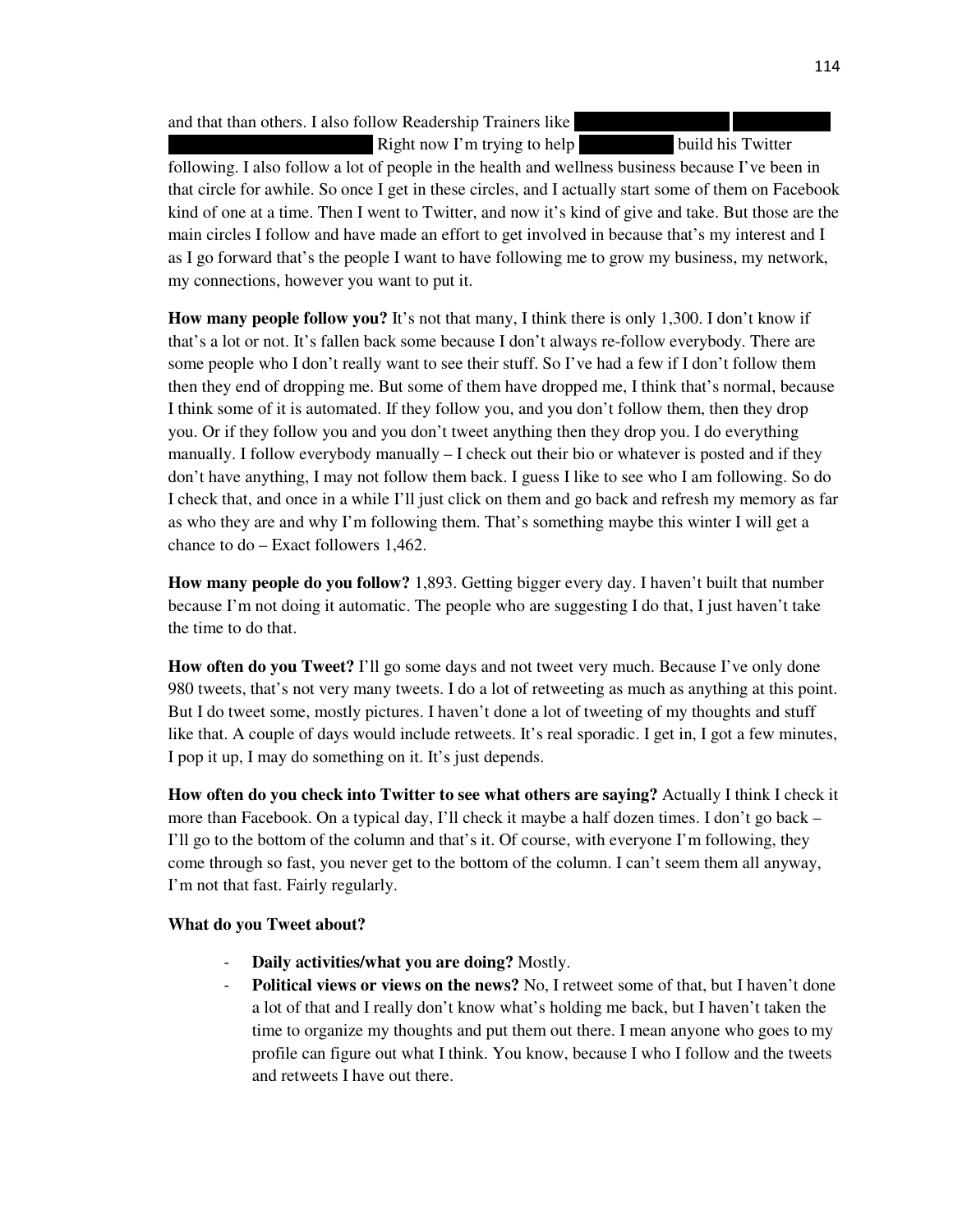- Links to resources/articles? I do sometimes. If I find something particularly interesting to me that I haven't seen anyone else do, then I'll do that. Last week, our local representative in the House passed away and I picked it up off the newspaper and I put it on Facebook and Twitter. That was a link to the news story. But if I see something or somebody, then I'll make an effort to put a link out there for them or to them however you want to look at it.
- **Do you answer people's questions?** I will if I know the answer. I kind of support people in anyway I can if I can be of assistance. Sometimes it's just to let them know who to talk to whether it's Twitter or Facebook. I may just give them a DM or something and say hey "someone I know knows the answer." You know, if I can take a minute and support somebody, I'll do it.
- **Do you ask questions and seek advice?** Yes, sometimes. Sometimes I wonder why I haven't done it more than I did. I got hung up on something – I forgot what it was well why didn't I just put it out there on Twitter and Facebook – it was like what was I thinking? So I'll be doing that more often as we go down the road.
	- o **If so, do people respond to you?** Yeah. Sometimes it's not a lot of responses. A lot of times it's just 1 or 2. I think that's because things get moved down into the feed so fast that people don't see it. If it doesn't answered, I'll retweet it. I like to use hashtags, at least the hashtags I know that will get followed, which are mostly ag ones. I try to put a hashtag on it and I think it makes it more like to get answered. If it's a computer technology issue, than I'll tag it with #tech, but #ag seems to be real effective.
- Any other topic I've left out? Not that I can remember. I'm just trying to think about what I do talk about it. I think it's mostly…one reason I retweet a lot is because I know the ag information I put out there is being seen by a circle. I know everybody's circle is unique, but I think mine is really unique because it goes into the health and wellness industry, and into the leadership training industry. I know what topic the health and wellness industry gets hung up and they bash agriculture a lot of time in order to get people to buy supplements, which is really annoying to me. So I try and put the facts out there. Of course, I can't make them look at them or make them use them. So I try to put the facts out there in my unique circle and hope that they get picked up so maybe we can change some people's minds. If they are open at all they can come see what it actually is, not what it's reported to be.

**Some people complain about the limited number of characters that can be used on Twitter. Others like the brevity. What do you think?** Limited number of characters get to be an aggravation when I am trying to retweet someone's tweet and they've used them all. They haven't take the time to make it easy to retweet for them. At times it would be longer. I don't have my blog up and going yet, so that limits it. I would just say that's personal preference though. It's just suppose to be short and sweet, that's the way it is. I think it started out at 140 characters because that's how many characters a typical smartphone or cell phone would support if I'm not mistaken. I do see there are ways to make them longer, but I haven't explored that to see what it's about. I don't know if I'll get around that to that, or hopefully when they have the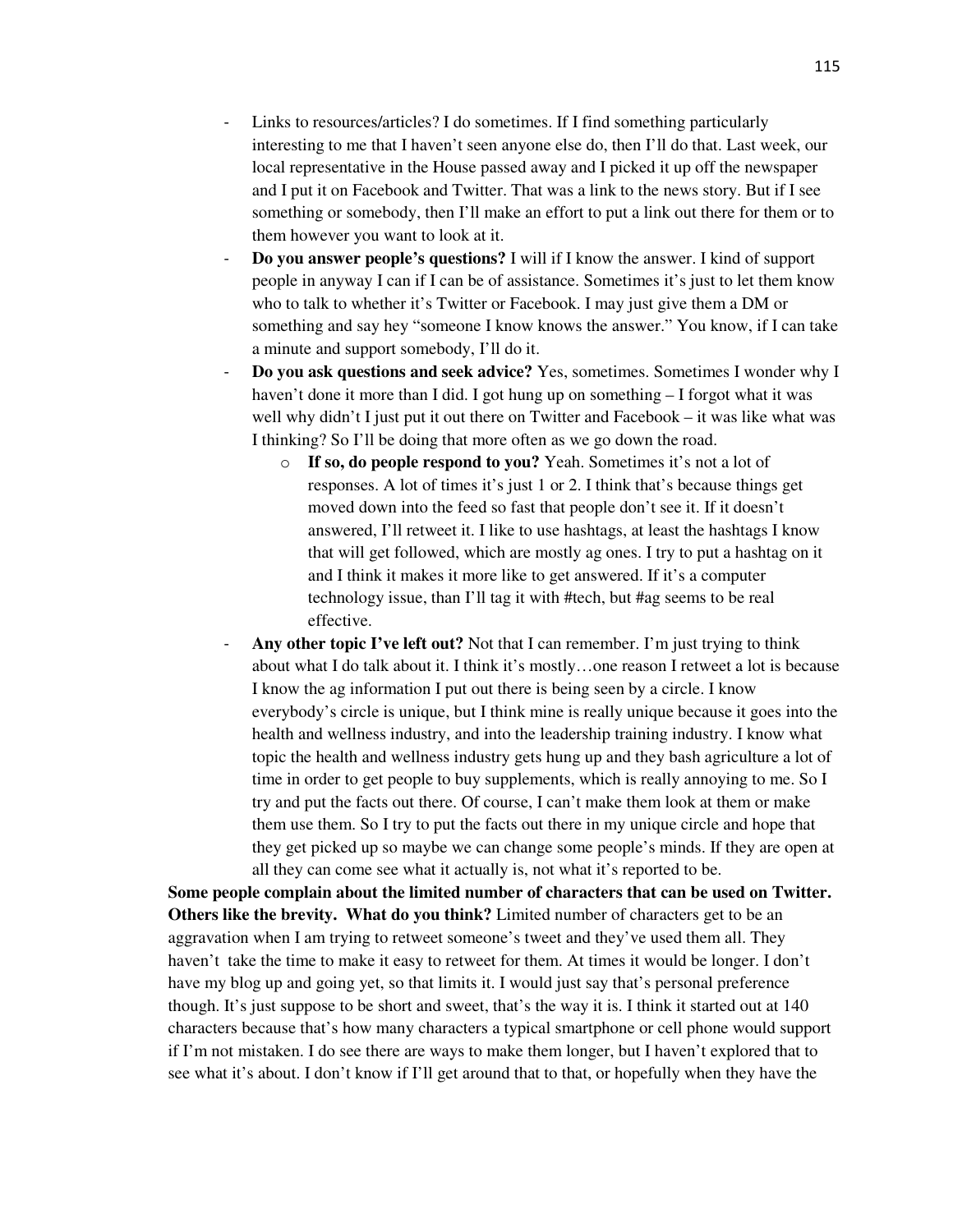next Ag Chat Foundation meeting, which will be probably 3.0, I'll go and expand my horizons some more.

# **Finally, I'd like to ask you a few questions about you:**

## **Which age category do you fall into: under 45, 46 to 64, or 65 plus?** 46 to 64

**Gender:** male

**City, State: Illinois** 

**Type of farming you do:** corn and beans, and we've got a few cows out here in the pasture.

**What is the highest level of education you have completed?** Bachelors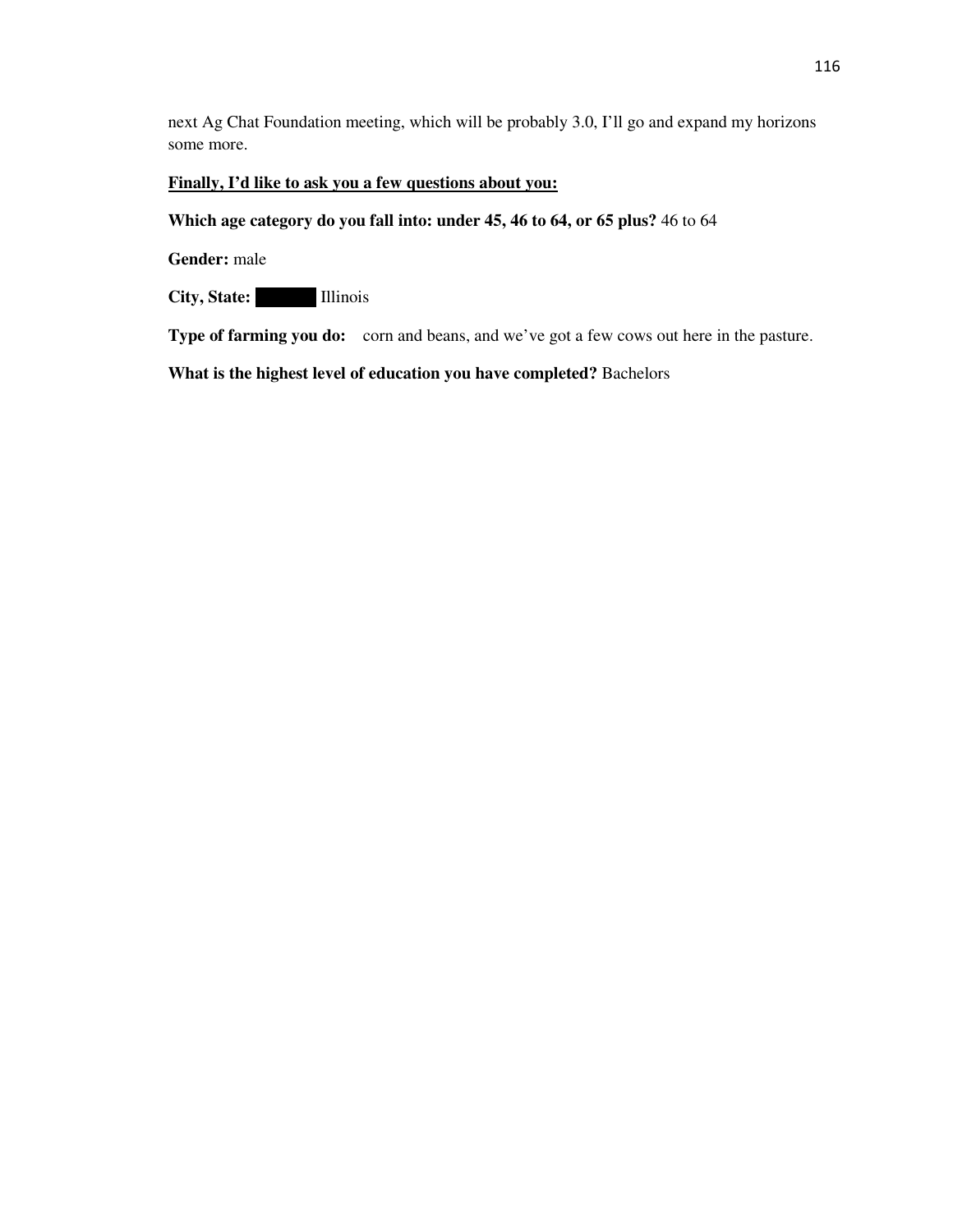#### **First, I'd like to ask you to tell me about how you got acquainted with Twitter.**

**About when did you starting hearing about Twitter?** Probably in late 2007.

**Where did you first hear about Twitter?** I have no idea.

**When did you join Twitter?** In 2008, early 2008.

**Why did you join Twitter?** I thought that it might be an interesting way to connect with people who were sharing information, and I also thought that it might have some business use.

**What topics or issues did you first follow?** Probably my I first looked for people in state and people who might have agriculture interests, people who might have or organizations who might have interesting news feeds, blog connections, with regards to poultry and farming and food. Some people just because they were funky, and funky is always good.

**Does Twitter offer you anything that you can't get anywhere else?** Probably a brief quick means of expression that reaches a different crowd of people who have some similar interests.

**Are there any changes in Twitter you would like to see?** It's hard to say. I use a Twitter client, you know an app. I'm happy with the app I use. It's – some of the changes that happen with Twitter aren't always the best.

#### **Do you tweet from a mobile device? Computer? Or Both?** Computer

**If you don't use a mobile device, why not?** I don't own one. Don't even want to own one. I may get stuck owning one, but I don't want it.

**Do you use a secondary application for Twitter like Tweetdeck, etc.?** Accessible Twitter.

#### **Now, I'd like to talk to you about your overall communication habits.**

**lFirst, can you walk me through how you get news and information you care about during a typical day – how do you get information in the morning before you leave the house?** Start the morning by making a pot of coffee, then go and look at the main daily newspapers – I actually look at Twitter. Then I look at the main daily newspapers and look through my e-mails. Look at probably the NYT, most days, and you know checking in and out with Twitter as I go along, I'd call that maybe a 3-hour period, because I wake up early. At the same time, if there is a lot of farm business to do, I'm mixing that along with reading the news and such. If I'm here, checking in with Twitter throughout the day and watching a couple of afternoon news resources that I use  $$ they are local news resources. Really in terms of news, there are some farming publications that I get read and meat industry publications that I get and read, and restaurant publications that I get and read. We're in the midst of preparing a fairly extensive business plan here, so there is some things I'm watching for in those news feeds to use in the body of the business plan for evidence of necessity.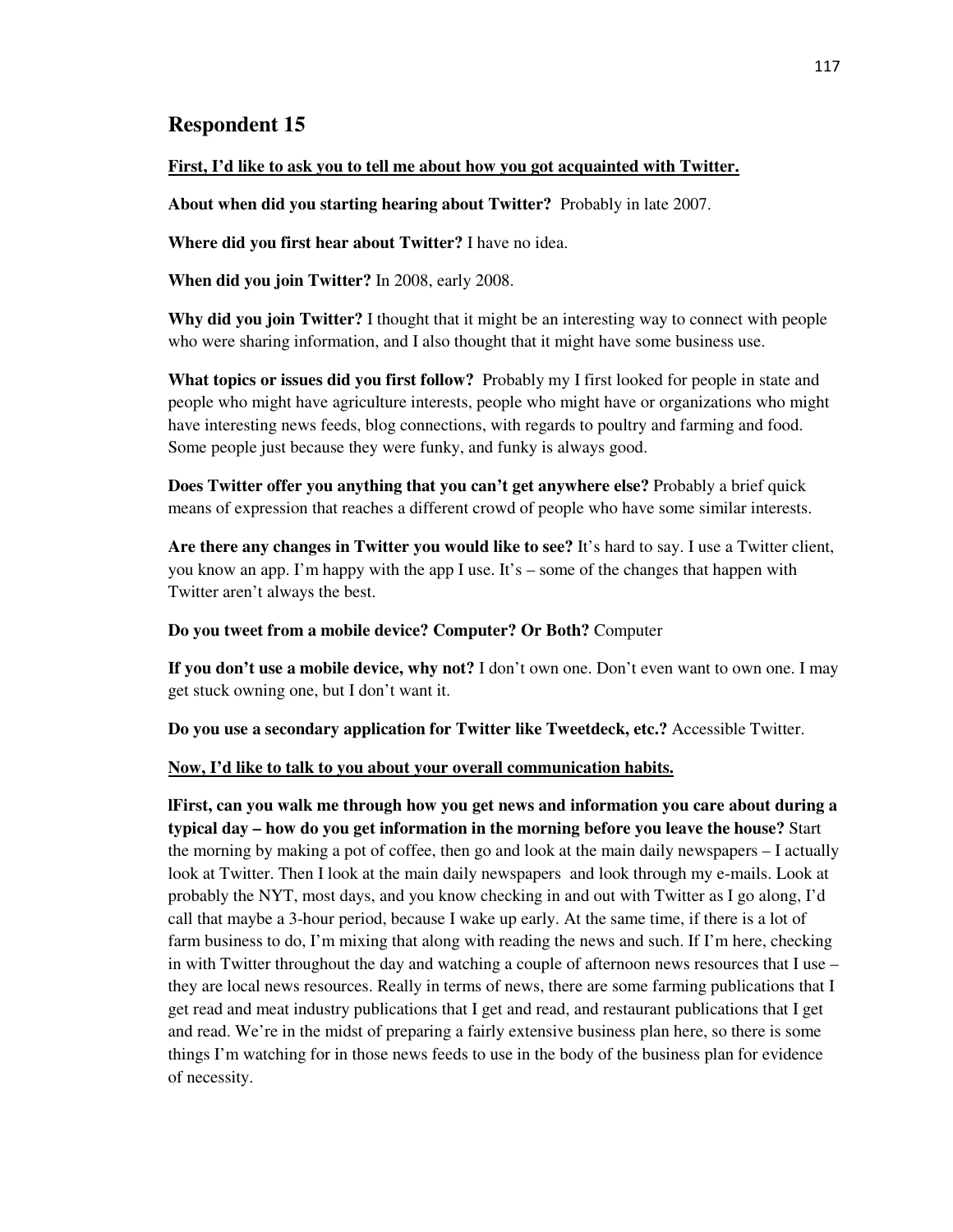**How about in the evening?** I don't usually bother. I have a couple of news alerts that pop up if something outrageous is going on. About the last thing I do in terms of news, except for the occasional local weekly paper, is about 4:30 in the afternoon, I take a quick look at where the stock market closed and what the oil prices did.

**How much time do you spend on Twitter in comparison to your other news and information gathering habits?** It's really hard to tell because it's in and out.

**Do you use other social media sites, and if so, which ones?** I have an account on Facebook, but I don't use it much. I have a couple of different things that I participate in. Mostly pretty locally based stuff  $-$  in the state of

**Do you believe Twitter has changed how you communicate? If so, how?** Yes and no. The yes is that obviously when you communicate on Twitter, you have to do it in brief bursts. You better be pretty succinct so what you have to say comes across. No, because I find that if there is something that has to go further than 140 characters conversation back and forth, many of us tend to revert to either e-mail or telephone calls.

## **Now, I'd like to focus on how Twitter fits into your lifestyle.**

**Considering that you are a farmer, has Twitter changed how you do your job? If so, how? If not, why not?** It has given me access to different publications that I wasn't aware of, so there is a real education component of it. It's also given me direct access to some people who are in the same industry. I don't mean just general farming – we do meat. There is a pretty specific meat component on Twitter. Everybody from scientist at the University of Pennsylvania, to various meat processors and other raisers. There is a component of people there that I can learn from and share information with. As far as business goes, the benefit of Twitter is really interesting, I find that you probably don't get very many customers from Twitter, however, the Twitter feed itself linked to other websites generates some interest. When people can read 10 or 12 or 15 of your Tweets – I do some pretty random stuff, not just tweet farm stuff. I made a vow when I started on Twitter to be careful not to swear on it.

. Every now in then, those vows…you get carried away. I made a smart allec remark the other day, which included some swear words.

But as far as changing the way I communicate, no. More no than yes, I guess. It's that 140 character thing is really the only barrier.

**In what ways did you connect to other farmers and learn new techniques and information before you signed on to Twitter?** Through conferences and through some local connections that we have – things that we still do. Through some different e-mail lists, and we still us those as well.

**If you had a question about farming, would you say your network to ask people is larger, smaller, or about the same as those who don't use Twitter?** It's probably smaller than those who don't use Twitter.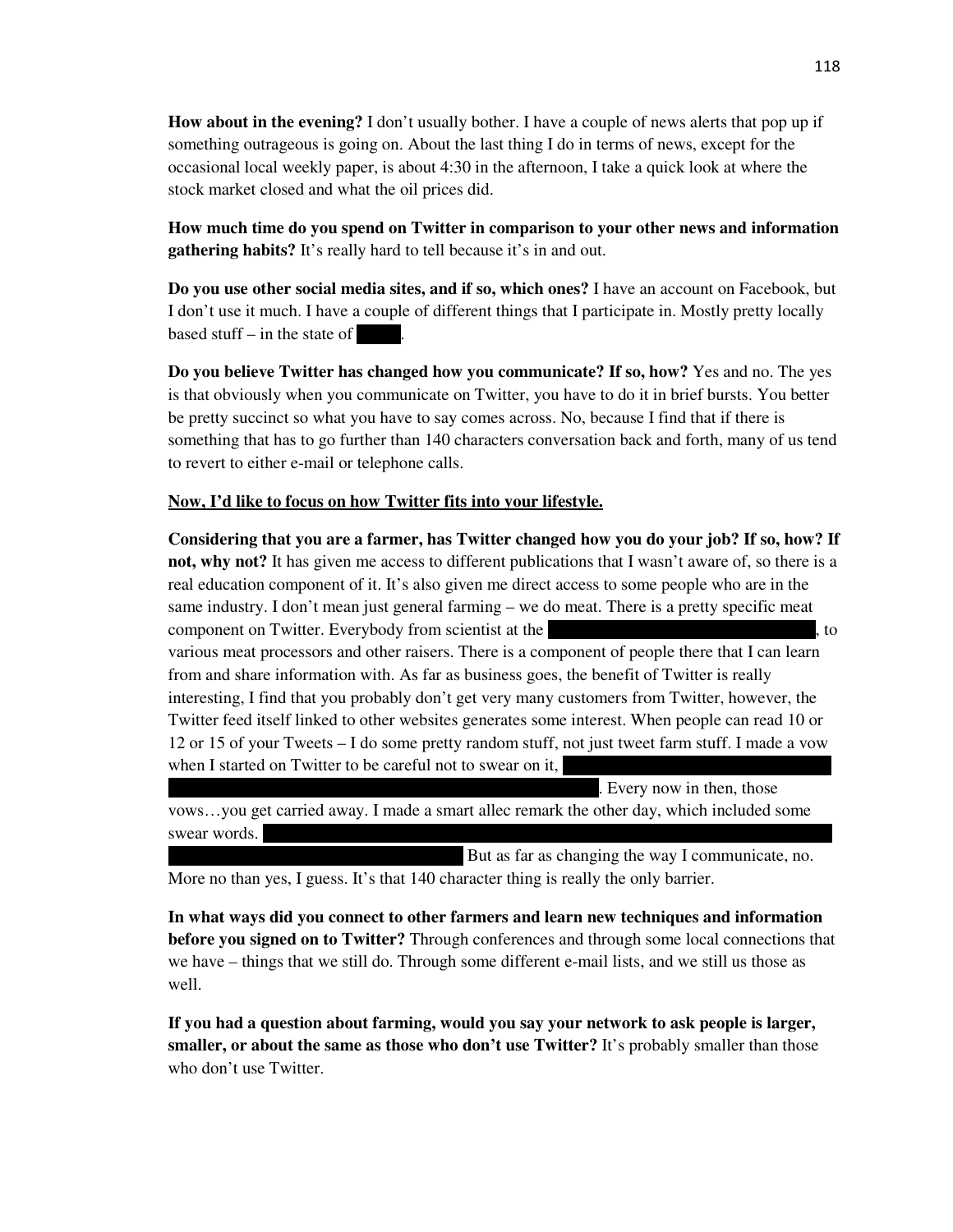**Comparing yourself to other farmers, ranchers, and producers who don't use Twitter, would you say you are more informed, less informed, or about the same on issues and breaking news related to agriculture?** I'm probably more informed because I'm a news junkie, I mean, it's not funny. It's like an addiction.

**Is there something related to agriculture you learned on Twitter that you don't think you would have learned elsewhere?** I guess some of becomes obvious after you follow people for awhile is product information and ways of understanding the way they might do things. There is a lot of people tweet about their daily chores and daily issues. It's one particular example that I can give you that's been real relevant to us is there is a farmer in  $\mu$  that I follow who's using dogs with poultry. It's been interesting to read and I actually want to make a telephone follow-up call – I direct messaged them and got their phone number. About how the dogs and poultry interact, and I have some questions that really go further than what can be fleshed out in Twitter. They use their dogs for wildlife protection, to keep wildlife at bay, and that is something that is a concern for us here as well. We have a guardian donkey, and have been able to share some information with others about guardian donkeys. So the information kind of goes back and forth. Those are just a couple of examples.

**In relation to farming, how do you think Twitter will be used in the future?** Depends on whether or not there is a future, I guess. Things change so fast that Twitter might be dead in a year or two. I really can't perceive any trends that would be much different than what's happening now. Right now there are a couple of groups that operate on Twitter. There is an AgChat that operates on Tuesday nights, and I'm kind of always pretty wasted by the time that comes around, but I do look at some of the tweets that go along with it vicariously through some of the people that I follow. Then there is also meat camp, which use to happen on Thursday nights and I think it will probably be revitalized. I think those are a couple of things where  $-i$  it's like just in time tweeting – it's like a 2 hour period where you discuss 6 or 7 questions. It's a combination of social and business.

## **Now, I'd like to ask you a few questions about what kind of topics you tweet about and who you follow.**

**Who do you follow on Twitter and why?** I always look at peoples profiles before I follow them. I look at their profiles and how much they are tweeting and whether it's more than I want to bear. I mean if I somebody that has 35,300 tweets in the space of a year and half, maybe that's not somebody that you have time to follow. Or if you see somebody that tweets something like "yeah" in reply to people, then those are the people I want to follow. I look for information resources. I look for farmers and they don't have to be like-minded farmers, but farmers that are really talking about the things that they do. Obviously I look for people that have an inclination to discuss food – good food. I look for some of the farming news outlets and some of the blogs that are there. I also follow some different magazines that – I read before Twitter ever existed, so it's just a way to be updated about what those folks are thinking and what's going on in their heads. So I have a few local press people that I follow, and I have a lot of general public, some of those people are just for fun. That's about my mode of operation.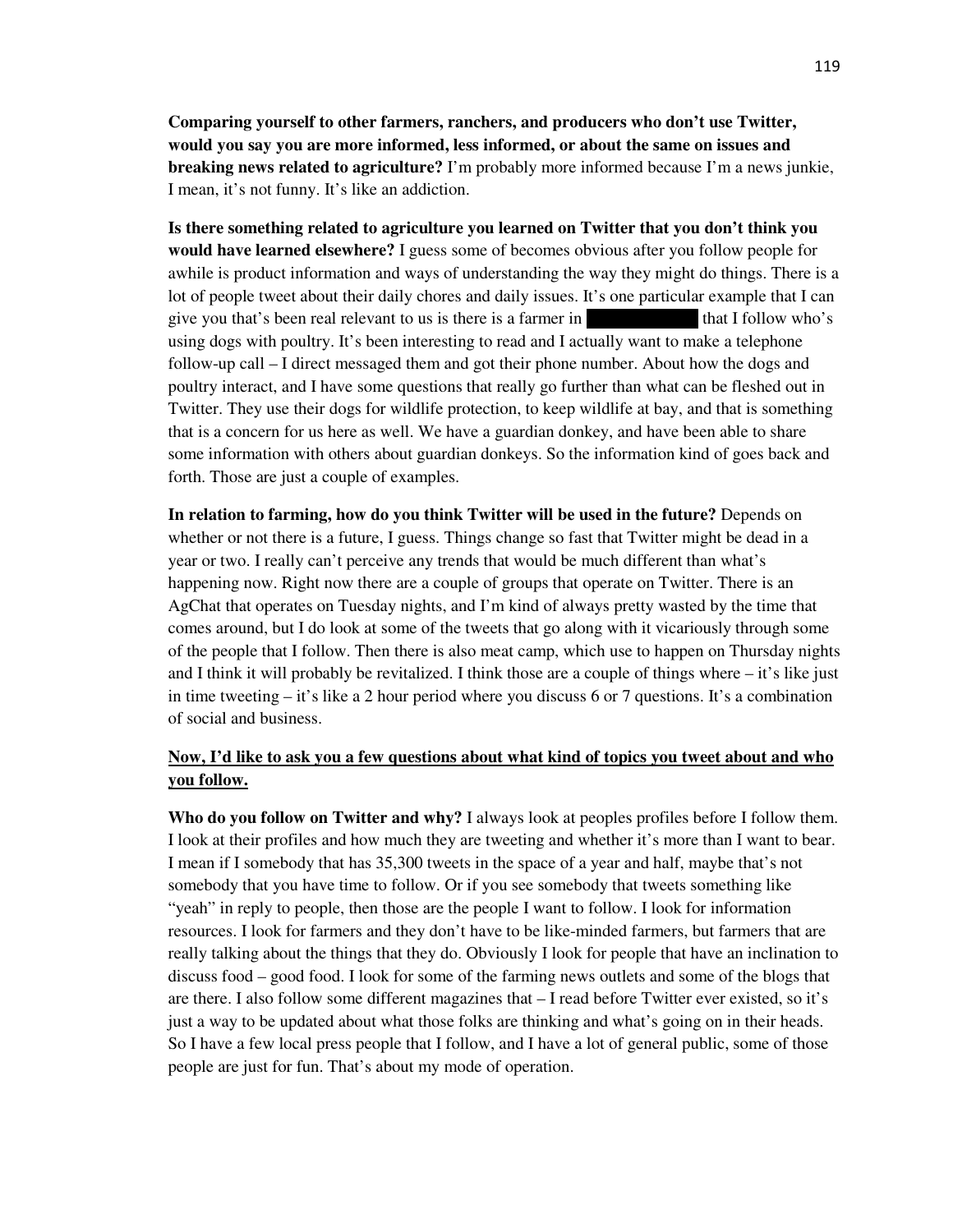**How many people follow you?** I think it's probably 350, something like that. It's hard to tell whether or not they are real people. For awhile, I would go through and clean out some of the stuff I didn't want in my followers and after awhile, I started to realize that I wasn't going to get spam back from these people so I didn't have to spend time doing that.

**How many people do you follow?** I follow I think probably 250 people or organizations or whatever.

**How often do you Tweet?** Some of it is seasonal, it depends on what there is to talk about. Some of it is like wintertime, you absolutely have a little bit more time to mess around. And some of the tweeting I do is literally messing around. Like I tweeted a Christmas song this morning before I left for a meeting. So I guess probably 5-10 times a day, I really don't know.

**How often do you check into Twitter to see what others are saying?** Depends on the day. I only checked into Twitter to tweet today after 8 this morning, and I tweeted 1 tweet just to indicate that I was here at about 4 o'clock and I haven't looked at what anyone was saying all day long. Other days, it's probably 4-5 times a day. Here again, it just depends on what's going on. Sometimes there are things that you are actually looking for when you know information will be around. I can give you a perfect example of that. When the cost of ag hearings were happening. I checked into Twitter very regularly, like once every 15 minutes or so while I listened to the hearings to see what the comments were. It's something I was real interested in because

before he had them anywhere else. We knew what his

record was, and we knew who he was. So I was real interested to see if the rest of the country was catching on to the fact that this guy was wicked.

**Have you ever met someone in person that you met on Twitter? If so, why? If no, would you consider it?** Yep. It was by accident. In another case, it was a customer that I generated, because I do tweet sales information. Things that we have for sale and things that we're up to. To a greater or lesser degree, I think it's useful doing that, I think what it does it gives some more breadth to the farm name so the local people and regional people who are following me or might happen to see something that I've tweeted get a good indication that there is some breadth and depth to what we do here. We don't just raise chickens there is more than that. Other people that I've met interestingly enough I've met one person probably ¾ an hour to hour after I put them in my list as a follower. I had no idea I was going to meet them, I just happened to be somewhere where they were. They had also seen something on Twitter that I saw, and we both showed up to the same event, so that was a little different. But like I said, I've met a few customers that found us through Twitter.

## **What do you Tweet about?**

- **Daily activities/what you are doing?** That, plus sometimes tweet about different news items. I'll tweet some random opinion.
- **Political views or views on the news?** Political views I try to really keep to a minimum as much as I can. Views on the news, well I would be more inclined to tweet a story out and say this is there if you are interested in reading it. Sometimes I'll discuss views on things. I sent messages last night for example to a television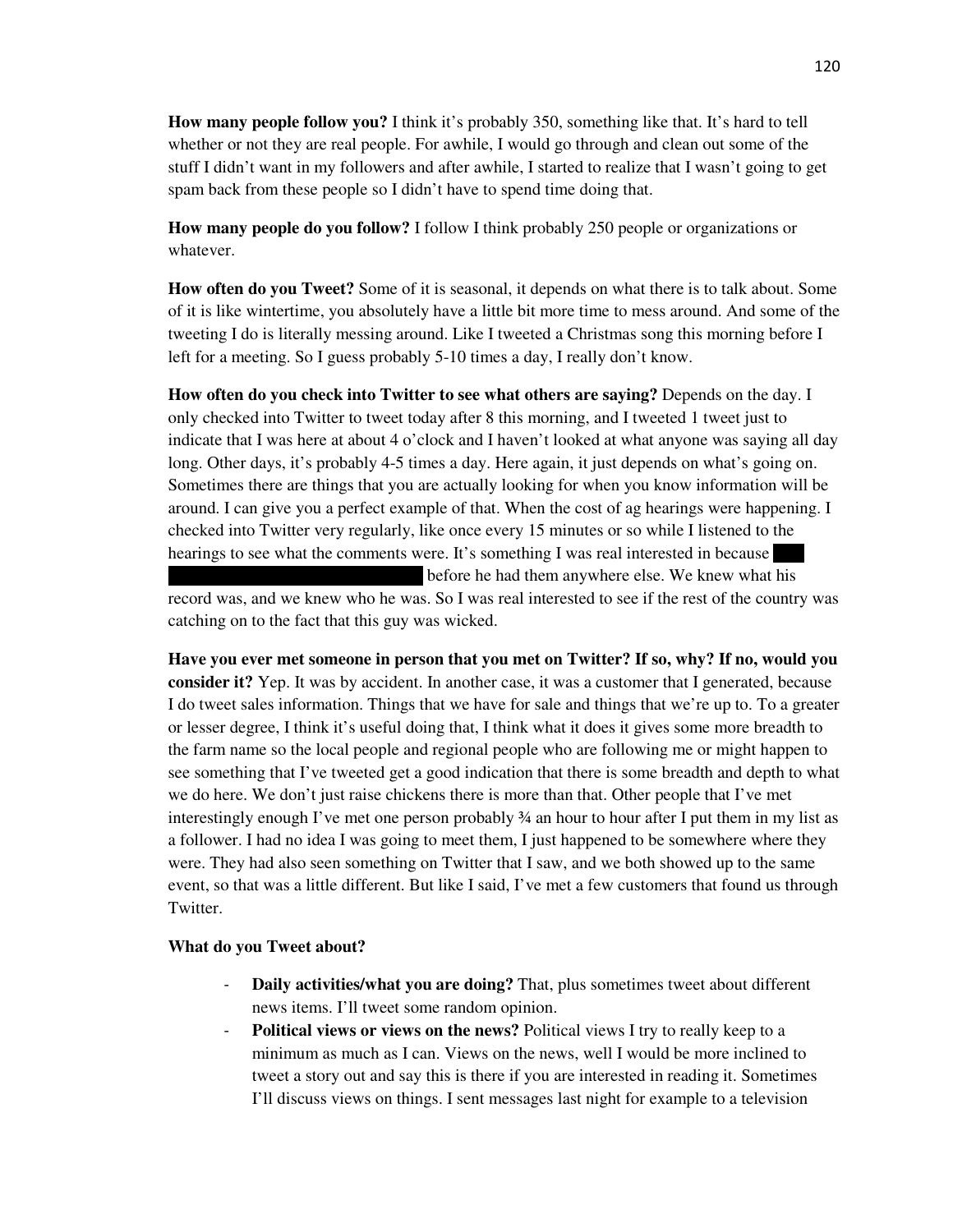station, which of course end up in your tweets, because I was really discouraged that they were promoting a charity doing some work gathering items for kids and the only thing that they showed was Walmart and the Walmart giving tree that was in the charity, and the only audio in it was that people could pick their tag off the tree and pick it up right there at Walmart. I just thought that was not a good use of press time, it was like a commercial. So I tweeted my objection to that – twice.

- Links to resources/articles? Yep.
- **Do you answer people's questions?** If I can, yep.
- **Do you ask questions and seek advice?** I do.
	- o **If so, do people respond to you?** Sometimes.
- **Any other topic I've left out?** There is random stuff, just random stuff. I mean, like I said, I probably tweet as many, if not more songs than a lot of people do, like links to songs because it's fun, and you really have to lift yourself up sometimes when all you get for tweets is bullshit.

**Some people complain about the limited number of characters that can be used on Twitter. Others like the brevity. What do you think?** Whatever. It is what it is. If you can't work with it, don't use it.

### **Finally, I'd like to ask you a few questions about you:**

**Which age category do you fall into: under 45, 46 to 64, or 65 plus?** I'm like 90…no I'm not. I'm 60.

### **Gender:** male

**City, State:** It's just a little town. Maine.

**Type of farming you do:** we raise a lot of meat, and then diversify, because we do produce as well.

**What is the highest level of education you have completed?** I have a bachelors.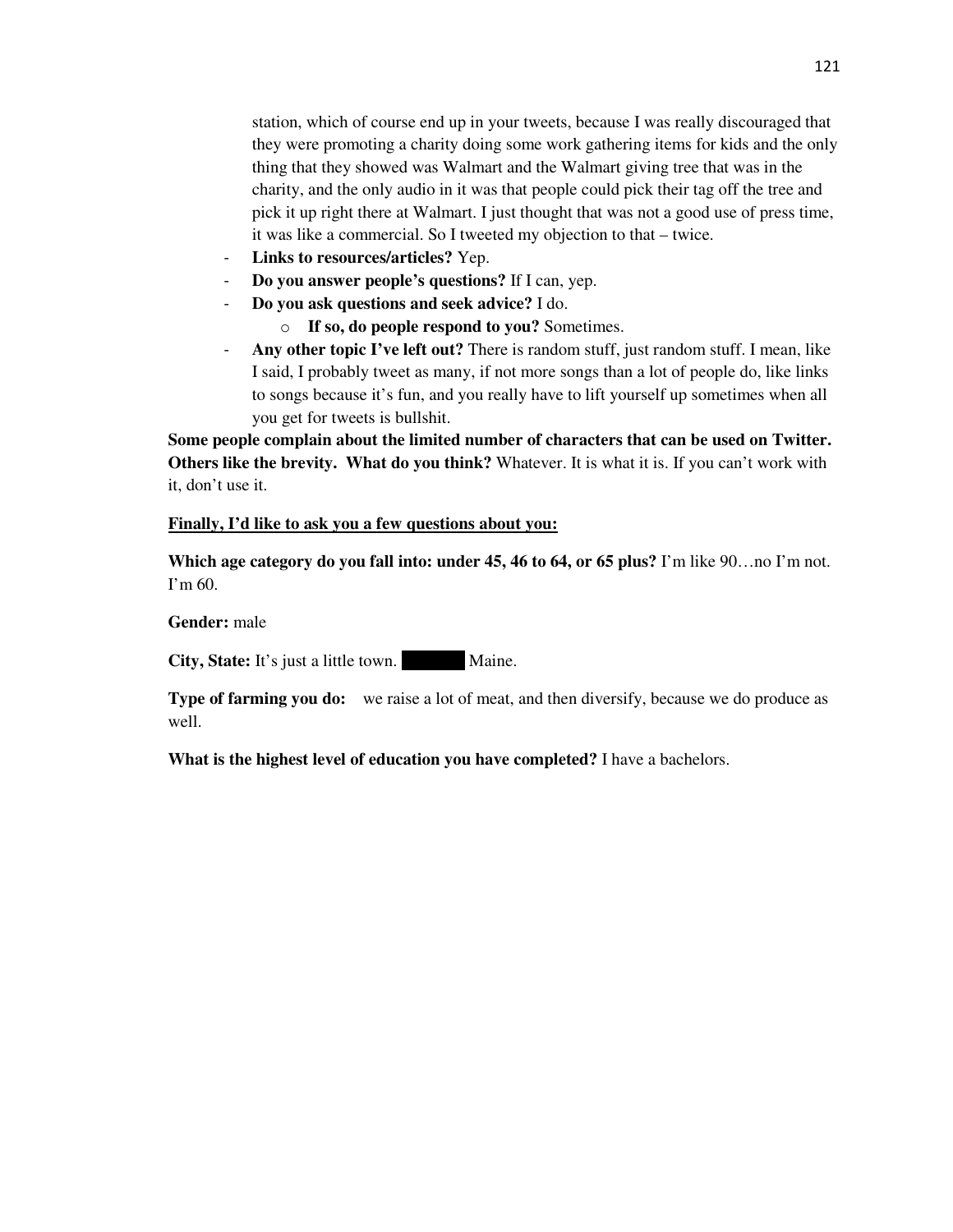## **First, I'd like to ask you to tell me about how you got acquainted with Twitter.**

**About when did you starting hearing about Twitter?** I probably started hearing about it  $-I$ would say about a year ago probably. I actually signed up with it earlier than that, but didn't start using it until about a year ago.

**Where did you first hear about Twitter?** Online, I'm sure.

**Why did you join Twitter?** I wanted to promote my blog.

**What topics or issues did you first follow?** The first hashtag I started following was #agchat and trying to connect with other producers, but now I concentrate a lot more on following moms and beef consumers.

**Does Twitter offer you anything that you can't get anywhere else?** Yeah, I think so. I think it gives me a chance to connect with people who buy beef. On Facebook you can only connect to people who you have approved to be your friend. On texting, you've got to have that persons number to connect with them. Twitter gives me the opportunity to connect with people I don't know, that I've never met, but they are out there buying my product.

**Are there any changes in Twitter would you like to see?** Not really.

**Do you tweet from a mobile device? Computer? Or Both?** Both.

**If you tweet from a mobile device, do you experience any problems?** No, it's not as easy. I don't know if it's necessary problems.

**Do you use a secondary application for Twitter like Tweetdeck, etc.?** I have. I use Tweetdeck on my computer, desktop. I use UberTwitter on my Blackberry.

# **Now, I'd like to talk to you about your overall communication habits.**

**First, can you walk me through how you get news and information you care about during a typical day – how do you get information in the morning before you leave the house?** I watch a little bit of news in the morning, and that's just about it, besides radio. Other than that, the only other thing I get is online. That's kind of throughout the day when I have time. I guess I do get emails, ag newsletters and stuff like that, so I guess that is an important way that I get news.

**How about in the evening?** Not usually anything in the evening. Usually outside working all day, and I'm not up to evening news.

**How much time do you spend on Twitter in comparison to your other news and information gathering habits?** Probably spend about a total of an hour a day on Twitter. I probably spend 2 hours on everything else.

**Do you use other social media sites, and if so, which ones?** Yes – Facebook. I also have a blog. I guess I also have YouTube, so the big 4 anyway.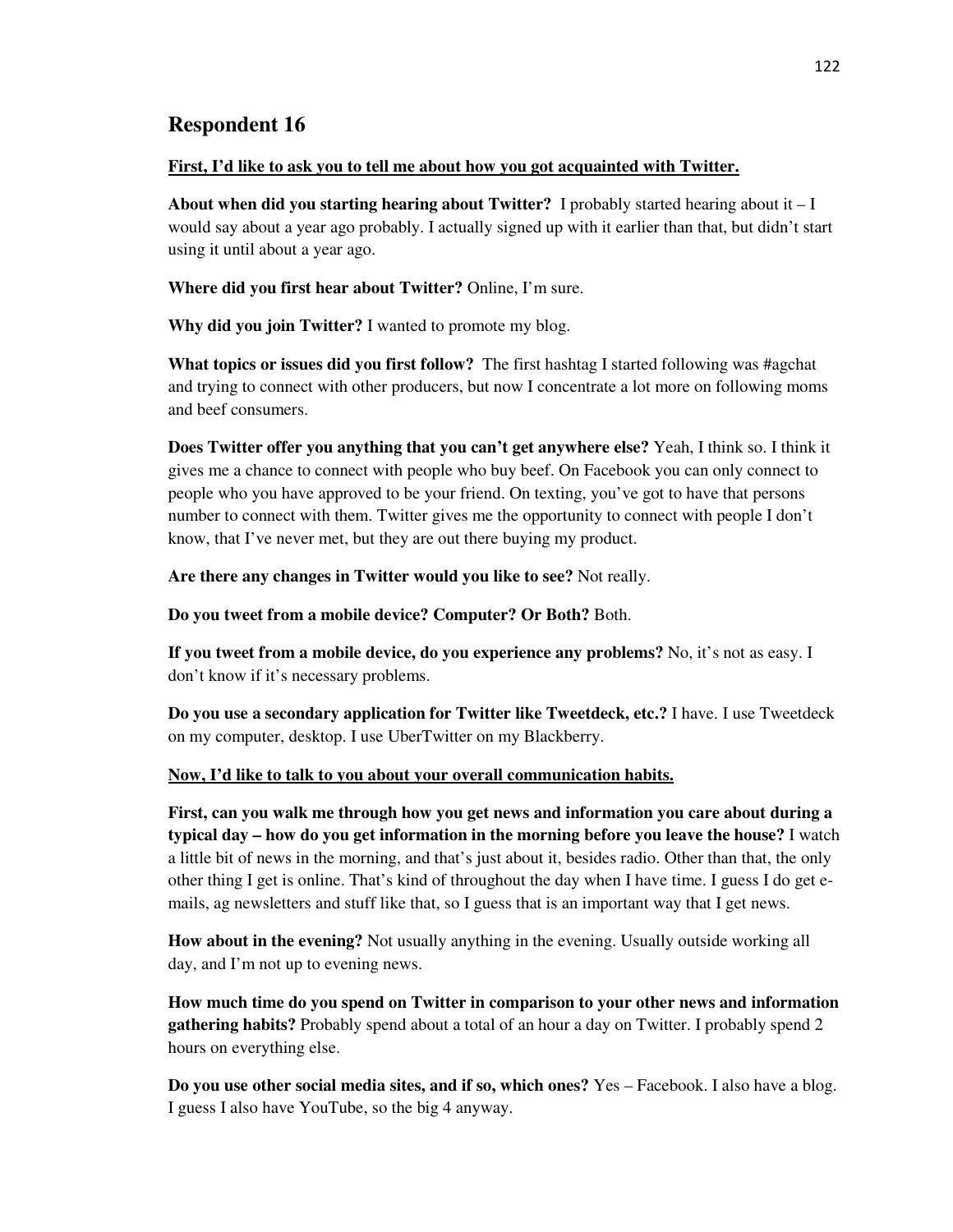**Do you believe Twitter has changed how you communicate? If so, how?** No, I don't think it's really changed it. I feel that Twitter is a headline that needs to link or lead you to the full story. I use it as a chance to get a little information out there about my blog and lead people to that. But before you even do that, in order to make the original connection, you need to get to know that person through Twitter. That is why I participate in some of those chats. I don't think it's really changed things, for me anyway.

## **Now, I'd like to focus on how Twitter fits into your lifestyle.**

**Considering that you are a farmer, has Twitter changed how you do your job? If so, how? If not, why not?** I have a phone with me at all times. If something unique happens, and I've got a moment or two, I just tweet it.

**In what ways did you connect to other farmers and learn new techniques and information before you signed on to Twitter?** The only other person, there was only one person that I knew was on Twitter and she kind of talked to me about how to do it and what it all was and gave me a little confidence about it. Then it just took diving in.

**If you had a question about farming, would you say your network to ask people is larger, smaller, or about the same as those who don't use Twitter?** Larger.

**Comparing yourself to other farmers, ranchers, and producers who don't use Twitter, would you say you are more informed, less informed, or about the same on issues and breaking news related to agriculture?** Probably more informed.

**What would be an example of something related to agriculture you learned on Twitter that you don't think you would have learned elsewhere?** Well, I think one of the biggest examples is a pretty successful Twitter campaign that happened as I was really getting involved in Twitter, was the Yellow Tail wine incident. I know that also hit Facebook and some of the information on there, but I think it was really Twitter driven.

**In relation to farming, how do you think Twitter will be used in the future?** Well I hope that people will use it just to let people know what we are doing out here on the farm and the ranch. Try to make a little more transparent that link from the plate back to the pasture.

# **Now, I'd like to ask you a few questions about what kind of topics you tweet about and who you follow.**

**Who do you follow on Twitter and why?** I have two different groups, and I need to organize them into lists, and I really have not done that very well. I follow first of all other agriculture people who are tweeting good information, good links out there, good basic news. And then, the other group that I follow is consumers that are not at all involved in agriculture. I have really worked to find those other people that I could connect with, and those are mostly moms. I'm a mom and I can visit with them on that level as well.

**How many people follow you?** I haven't even really looked at that recently. I guess I can give you an idea. I think that's kind of a goofy measurement, but it's really all we have at this stage.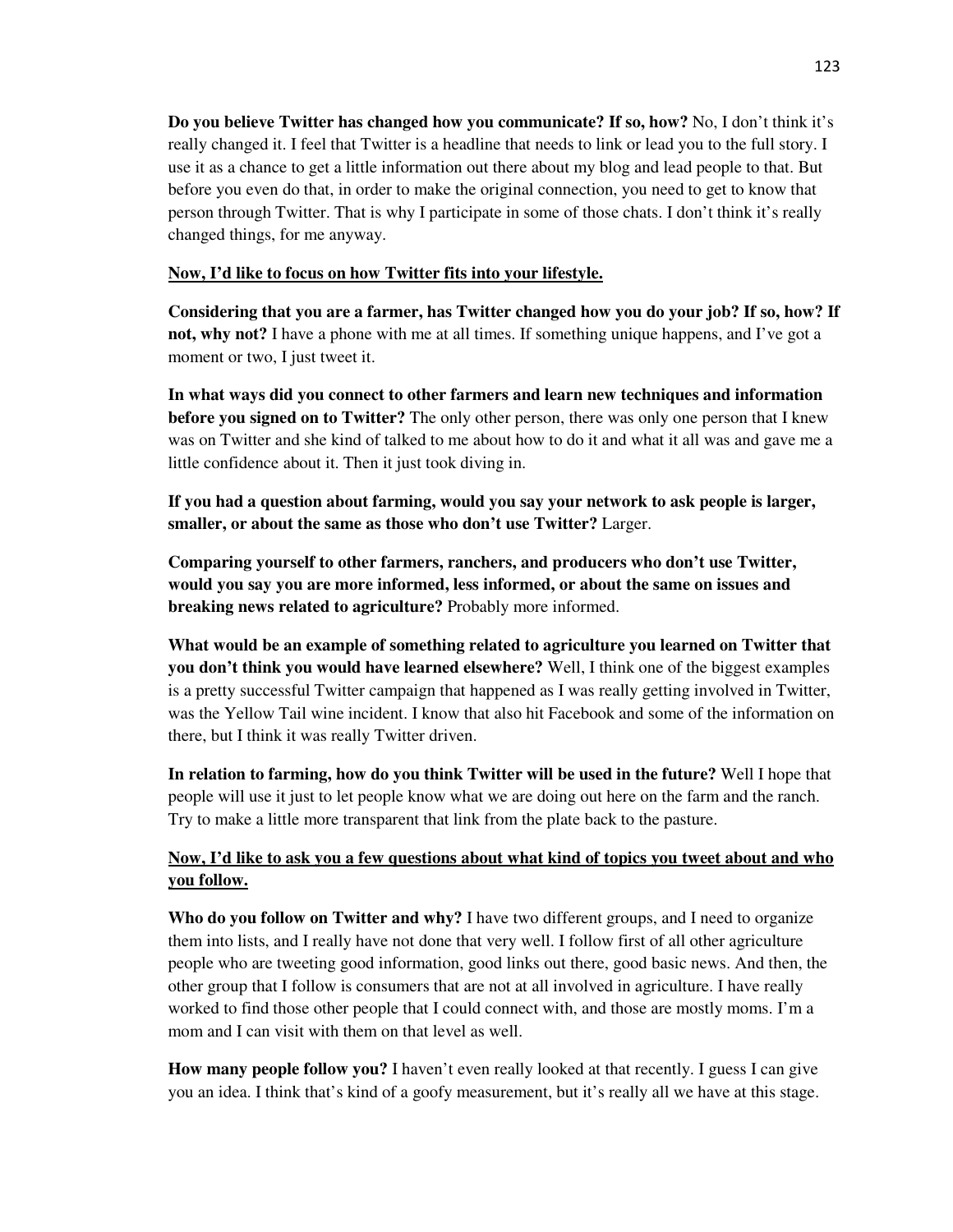There are I'm guessing about 1500 people that follow me. To me, followers are less important, I guess that's why I don't pay attention to my numbers as close. They are less important than the connections I make. So if I have things that are retweeted, things that are commented on, the number of responses I get to various tweets, that's how I measure my success.

**How many people do you follow?** About the same, about 1,500, which I really need to take that down.

**How often do you Tweet?** How often, it's just kind of throughout the day. I don't know. I think if you break it down to a tweet every so often, it might just be about every ½ hour throughout the day. Like, I'm having coffee now, it might warm up and sit down at the desktop for 15 and 20 minutes, connecting with people. Then throughout the day, it's just kind of when something interesting happens and what's going on throughout the day.

**How often do you check into Twitter to see what others are saying?** About the same. Usually if I check into Twitter and do a search for what's going on, I'm also going to be tweeting something.

**Have you ever met someone in person that you met on Twitter? If so, why? If no, would you consider it?** Yes. I felt like it was a safe situation, because I knew who they were on Twitter because I followed him for a long time. I knew he specifically, well I guess it happened multiple times, that these people are agvocates and I'm comfortable in that agvocate group. But it was at an organized Tweetup, so I guess that was pretty comfortable.

# **What do you Tweet about?**

- **Daily activities/what you are doing?** Yes.
- **Political views or views on the news?** Some.
- **Links to resources/articles?** Yes, almost always.
- **Do you answer people's questions?** Yes.
- **Do you ask questions and seek advice?** Yes.
	- o **If so, do people respond to you?** Yes.
- **Any other topic I've left out?** No.

**Some people complain about the limited number of characters that can be used on Twitter. Others like the brevity. What do you think?** Oh, it is a little bit of a limiting factor. It is a little frustrating sometime, but it's OK. I don't know whether I like it or dislike it, but once you've kind of got in the swing of it, it's pretty easy.

## **Finally, I'd like to ask you a few questions about you:**

# **Which age category do you fall into: under 45, 46 to 64, or 65 plus?** Under 45

**Gender:** female

**City, State:** Kansas

**Type of farming you do:** cattle ranch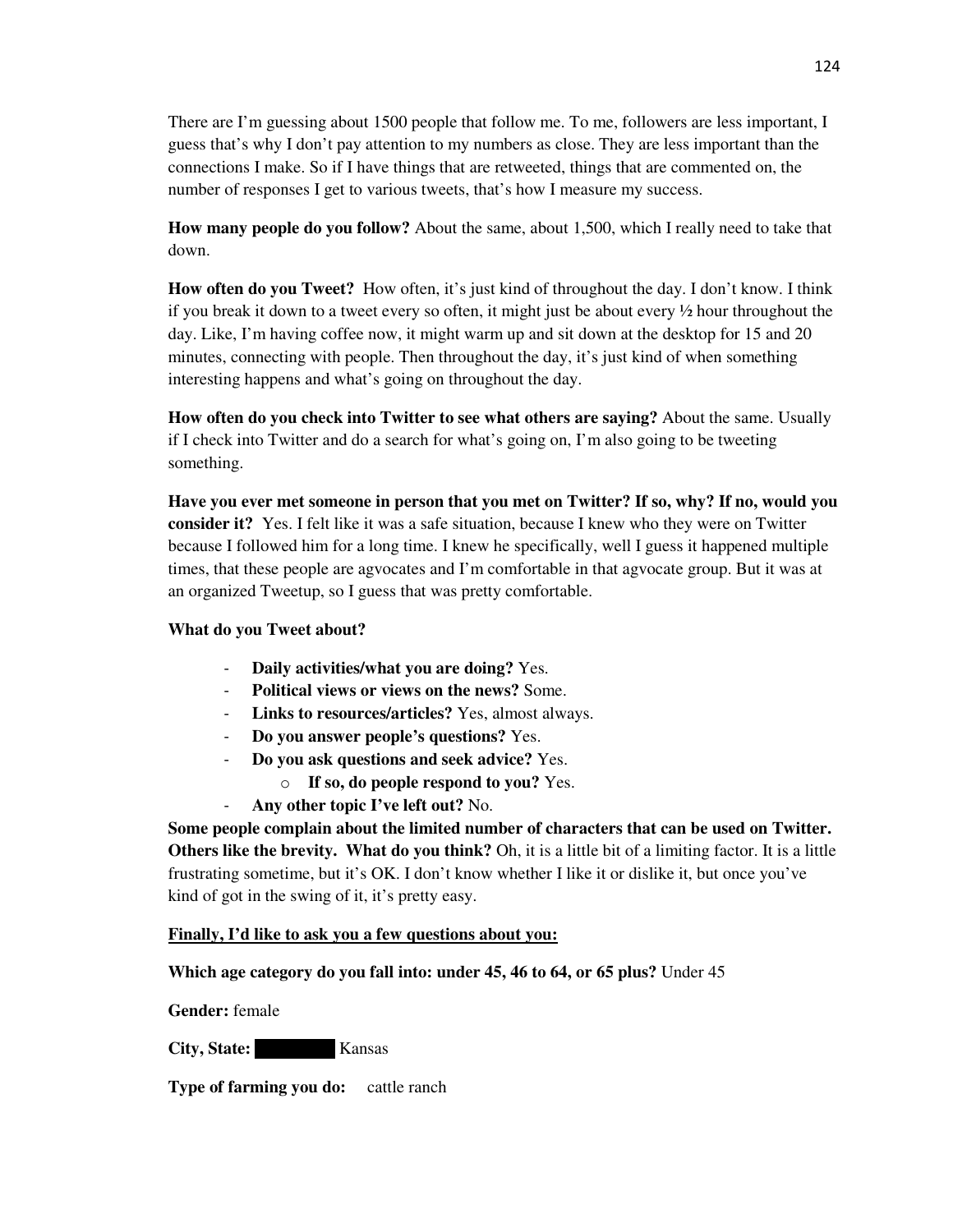**What is the highest level of education you have completed?** Bachelors degree, interestingly enough in journalism. So I like Twitter, I've been writing headlines, so the headline works pretty easily for me.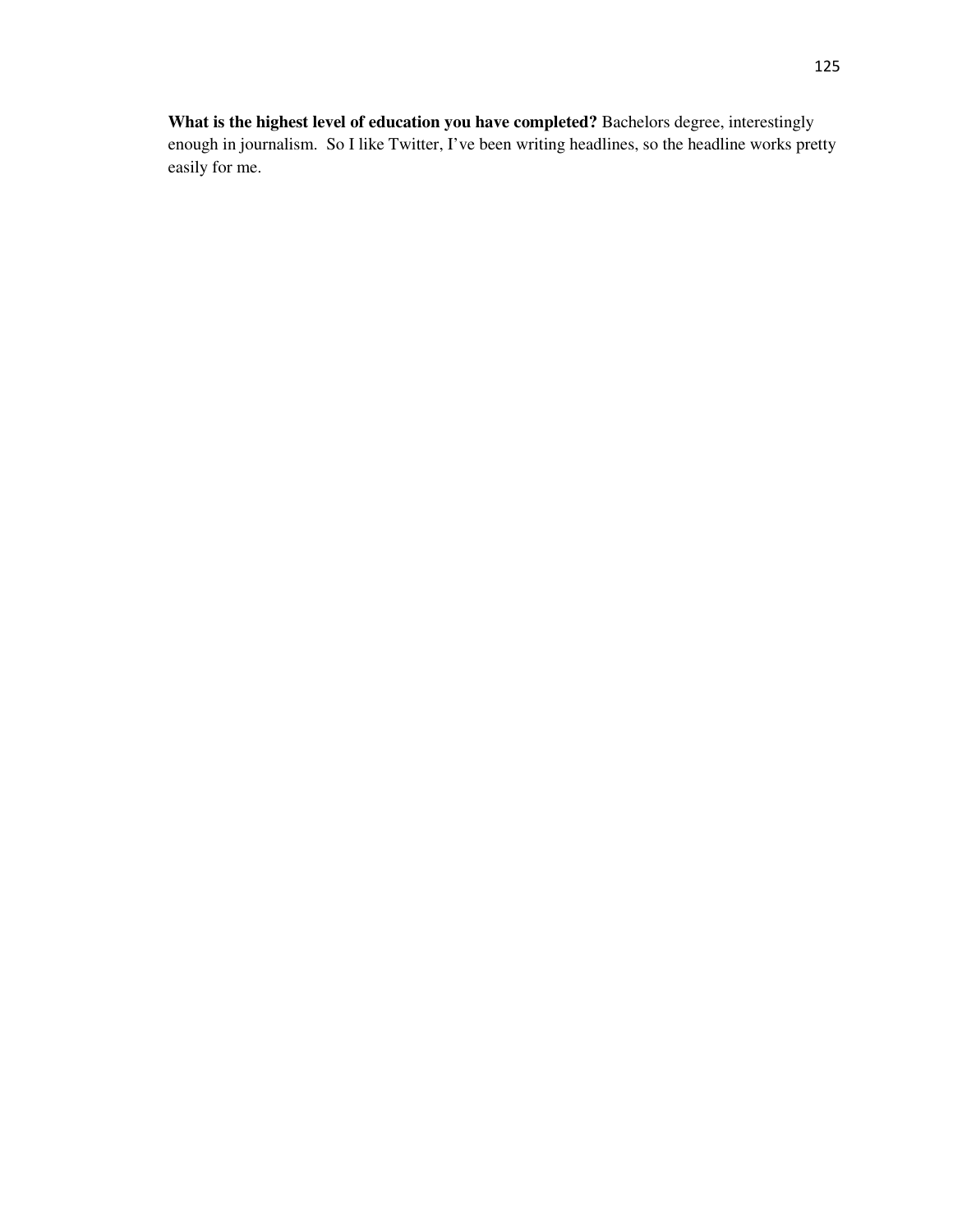#### **First, I'd like to ask you to tell me about how you got acquainted with Twitter.**

**About when did you starting hearing about Twitter?** I've heard about it for quite awhile. Actually, I haven't been using it for very long, and to be perfectly honest, the number one reason that I am on it now,

, and so from an agvocacy type position, it's something that we're trying to do as a committee to kind of further our cause. Make ourselves more available to the public – non-ag affiliated people and animal science affiliated people. But I've heard about it since it first come out, it's just not one of those things stereotypically I go out of my way to do, but it's one of those things that has to be done. There you go.

**Where did you first hear about Twitter?** I don't know. Wish I could tell ya.

**When did you join Twitter?** Oh, I've been active about a month and half, two months something like that. I've actually had an account for probably 3, 4 or 5, something like that.

**What topics or issues did you first follow?** Right now? I follow speedway and roping pretty close. Then some cow/horse trailers. My profession,  $\sim$ like cattle work and those type of programs where we get insight into the market that I typically follow. Trying to think of what else. I do a lot of individual producers on there. I don't think you'd necessarily call that a topic per se, but I would rather listen or read what those individuals out in production ag has to say versus what somebody on wall street has to.

**Does Twitter offer you anything that you can't get anywhere else?** I think probably what we just said. I think that's the case – me being able, in real-time, to have an update with somebody in the same business I am, 10, 11 or 20 states across the country. That part of it is pretty cool to me. We can see some diversity in the industry that way. We can learn a lot about what's going on in the marketplace on a local level, and that's pretty hard to come by, you know. Unless you got a lot of friends in the world.

**Are there any changes in Twitter would you like to see?** I'm not what you would call a technosavvy person to be perfectly honest with you. So I don't really know how you could make it better or make it worse. It's pretty, for someone that really has no clue about the vast inner workings of social media, it's still fairly easy to use and easy to follow. Off the top of my head I couldn't pinpoint one specific thing.

**Do you tweet from a mobile device? Computer? Or Both?** Actually, I think most of it is from my phone.

**If you tweet from a mobile device, do you experience any problems?** I don't know how familiar you are with helpha kentucky, but Internet service is sparse at best. We've upgraded to these iPhones, and we can grab 3G every now and again, so that helps a little bit. Our local cell phone carriers around here are actually family owned and operated type companies, outside of AT&T and those. We do have a connection problem, but that's not specific to Twitter, that's a pretty general rule for everything.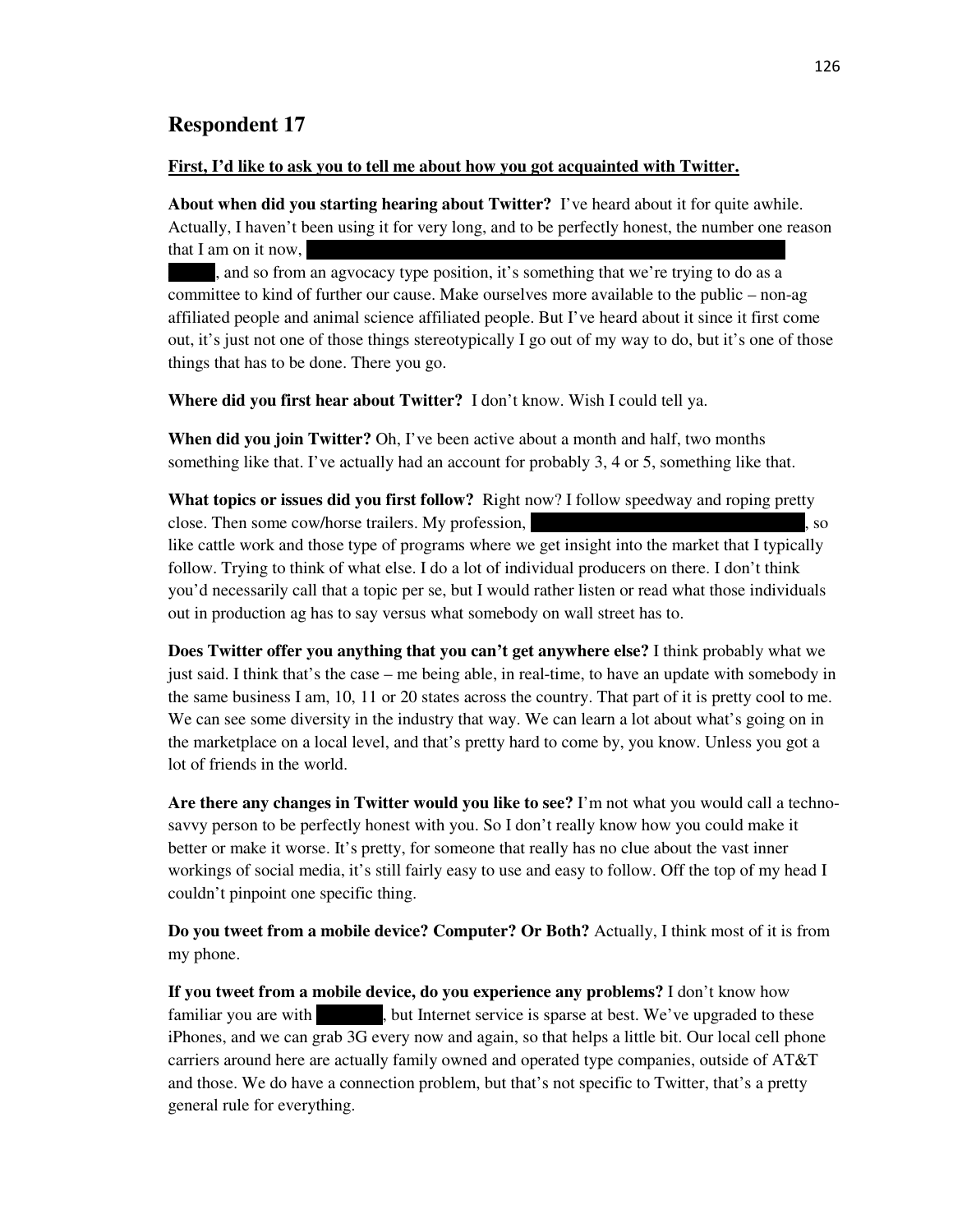**Do you use a secondary application for Twitter like Tweetdeck, etc.?** I have got it on my phone, but sometimes it seems to work, sometimes it doesn't. Most of the time, if I've got to get on Twitter, I just jump straight on Twitter anymore.

## **Now, I'd like to talk to you about your overall communication habits.**

**First, can you walk me through how you get news and information you care about during a typical day – how do you get information in the morning before you leave the house?** Usually, it's strictly phone conversations. With our jobs, staying in touch with actually people in your neck of the woods, my relationships through feed yards, those type of things. We got a lot of info and feedback from those. We'll do, catch the morning news on the TV, something like that before we get out of the house but typically it's word of mouth via phone. I don't make a specific habit to sit down at my computer and search for the headlines. Typically, you'll hear about it during the day. There is no point to wasting anymore daylight than you have to.

**How about during the day?** You know through some of those applications on the phone, we'll catch some of it. The rest of it, like I said, you develop a lot of friends in this world. On a normal day, I usually field between 100 and 125 phone calls, so you know, word travels pretty fast.

**How about in the evening?** No, fairly the same. I will check like a Facebook account typically every evening after we get done. Like tonight after tonight when we get done checking on these cows, we'll be done for the night and I'll check it then. Typically the same, my phone doesn't quite ringing after hours.

**How much time do you spend on Twitter in comparison to your other news and information gathering habits?** Probably the least, to be perfectly honest, just because it doesn't require a lot of time. I can scroll down through the entire tweets of the day in less than a couple of minutes and grab what I want out of there and keep on trucking. Usually when I'm scrolling through there, there is a lot of advertisement and junk on there, and usually seems like a lot of those that I subscribed to earlier were pretty pointless. You kind of get numb to those guys, and you typically look for someone that puts something worthwhile on there worth my time.

**You mentioned Facebook earlier, besides that and Twitter, do you use other social media sites, and if so, which ones?** Beyond those two, I didn't know there were anymore. Does that tell you anything about me?

**Do you believe Twitter has changed how you communicate? If so, how?** No, honestly I don't. If it has, I can't see it. I guess it's changed my outlook on some things. I use to not put a lot of relevancy into this type of stuff, but through my involvement with  $\blacksquare$ , I understand now. I don't want to call it a necessary evil, but it really is.

# **Now, I'd like to focus on how Twitter fits into your lifestyle.**

**Considering that you are a farmer, has Twitter changed how you do your job? If so, how? If not, why not?** No. My day to day hasn't changed outside of the interruptions of phone calls and alerts and stuff. The only thing it has allowed me to do is be a better advocate for ag and tell the story a little bit better. Outside of that, I would have to say no.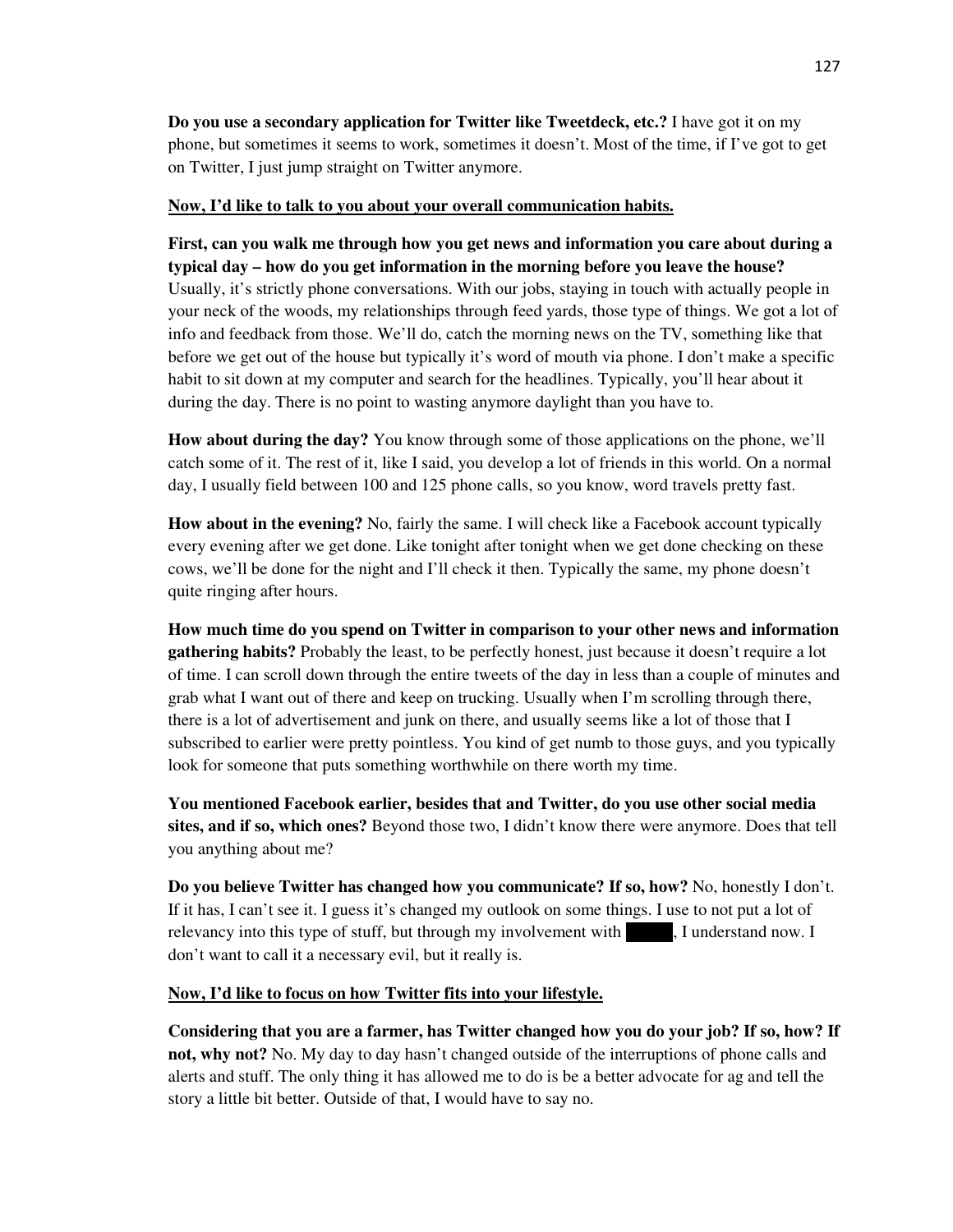**In what ways did you connect to other farmers and learn new techniques and information before you signed on to Twitter?** Ugh, the Dairy Queen every morning. I mean, I come from a very small, population wise, county that is extremely, extremely ag, and extremely ag oriented. We either see each other at breakfast or at the feed store.

**If you had a question about farming, would you say your network to ask people is larger, smaller, or about the same as those who don't use Twitter?** Well, I guess I'm going to throw some gray area at you. Obviously there are some people out there that I could pose that question to, but the number of individuals that are actually qualified to answer that, I don't know. That's the underlying question for me. I can pitch that question to a thousand people, but at the same time, I don't know if that's going to help me get my question answered.

**Comparing yourself to other farmers, ranchers, and producers who don't use Twitter, would you say you are more informed, less informed, or about the same on issues and breaking news related to agriculture?** I guess if you'd ask me that question a little while ago, I would have told you that I was about the same, but it seems now that a lot of the phone calls throughout the day are people seeking information, and I guess they are looking at me as a source now, so my opinion has probably changed on that. I guess that I would be more informed. Now is it solely due to Twitter, uh, that's a tough one. But it sure has played a role in it, whether it be big or small.

**Are there any examples of something related to agriculture you learned on Twitter that you don't think you would have learned elsewhere?** Nothing comes to mind straight off. I say that, there are some individuals out there that do a really good job of posting news events and stuff that are more localized, not necessarily on a national scale. And to provide you with a cut and dry answer on that, I still couldn't do that, but that's the first thing that comes to mind, is that you get some insight on a localized manner instead of a national scale. When you get blurbs from Cattle Facts, Cattle Network, Grovers, those type organizations, you know kind of got to step back and say "probably not."

**In relation to farming, how do you think Twitter will be used in the future?** That to me, there is probably one factor that will hold me back from saying that it will be using quite extensively. That would be the stereotypical personality of a producer, for example. And this is what I do every day. When I'm not working for myself or for my father, I'm

. Most of those guys have trouble adapting to the technology for one, so let's try and take two roads with this. If we look at the older guys, which make up the vast majority of the community, and take the average age of the producer, which is 62 or 63, or whatever it is these days, he's probably not going to adapt real well and change his business. Now if we come down to the minority, you know, guys my age, it probably will have an effect. We're not talking short term though, and the reason I say that is, we've got to wait our turn in the business. I'm specifically talking about the cattle business, because that's what I'm most involved in. We've kind of got to sit back and wait our turn. Those 65 year olds have got to retire and move us and give us the reigns a little bit. Then I think the social medias and stuff like that will play a much larger role, but until that change happens, I don't see it being very significant. I don't know how in 140 characters or whatever it is you can put on a tweet, how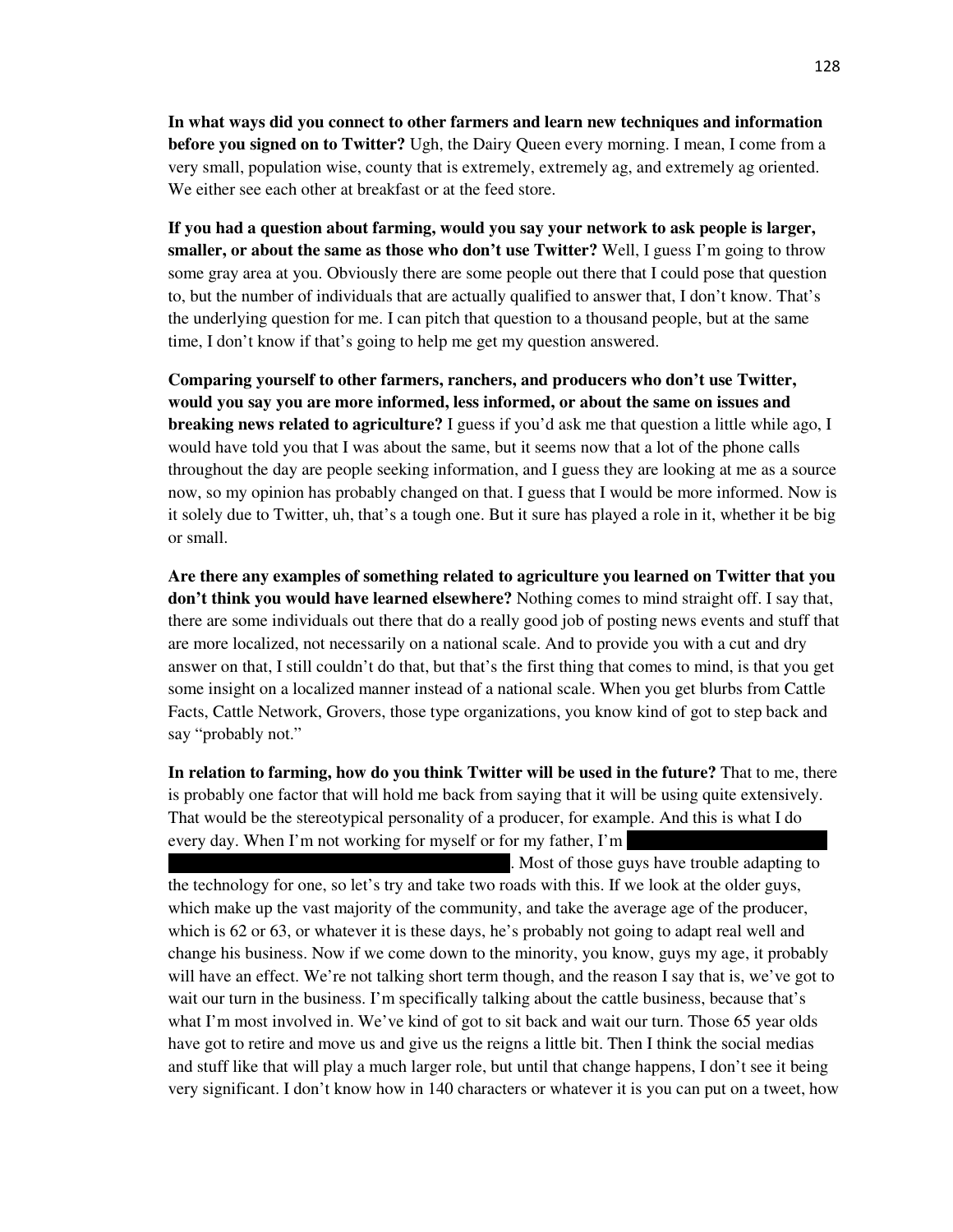it would change our mode of marketing or our typical day-to-day business. The only thing it will do, like I said, is allow that story to be told. I guess I keep coming back to that, but it's a great way for us to be an advocate. And that to me is the main reason or main effect that we'll see in our industry from the Tweet, per se. I don't know if that's worth a whole lot.

# **Now, I'd like to ask you a few questions about what kind of topics you tweet about and who you follow.**

**Who do you follow on Twitter and why?** Outside of a good cattle guy, I'm going to follow a cow producer, 9 times out of 10. Maybe an organization such as the Cattle Network. Actually, I haven't followed Grovers yet, but I think they got one now. Organizations such like that. I like the dynamic of being able to factual type source of information such as the Grovers or the Cattle Network and at the same time see that individual personality of a producer all on one screen. That to me, that interaction is pretty cool.

**How many people follow you?** I was up to a couple hundred I think. It beeps in like every 30 to 40 minutes, somebody wanting to follow you. I don't keep track.

**How many people do you follow?** I'm probably only 50 or 60 maybe, something like that. That's the good, bad and ugly. Matter of fact, I follow PETA and the Humane Society quite closely. That will be those type organizations, as well as the cattle organizations and individual producers.

**How often do you Tweet?** Oh, it's usually, I guess here's my philosophy on tweeting: I don't burn it up. I don't want those people such as, a let me back up here and make this clearer for you. I'm followed by a lot of Humane Society and PETA people, ok? More so than anybody else. I can put something on there every day with the same tone and same thought process and basically make those people numb to it. Or I can take another route and every so often, take what I consider a simple, mundane task, let's take for example, we were unrolling hay the other day, out in the middle of a snowstorm and the cows out before we did. So you know, we take that kind of tone with it so they understand. All of my tweets, which are few in number and have been geared toward that type of instance. But the frequency, I don't want to say every other day, I want to say every 3 to 4 days. It's whatever I feel motivated about doing.

**How often do you check into Twitter to see what others are saying**? Oh, I've kind of gotten in the habit of doing it every day. I would say at most, twice a day. When things are pretty slow and we're on the road – with these stupid phones these days you can do about anything. But we'll check my Facebook or Twitter or whatever if I'm bored and there is nothing else on the radio.

**Have you ever met someone in person that you met on Twitter? If so, why? If no, would you consider it?** No, not as of yet. I've done some of that through Facebook, but not actually on twitter. And most of that is because still haven't been on it very long for one. For two, I'm not following that many people, and three, I probably won't meet them until the NCBA convention.

### **What do you Tweet about?**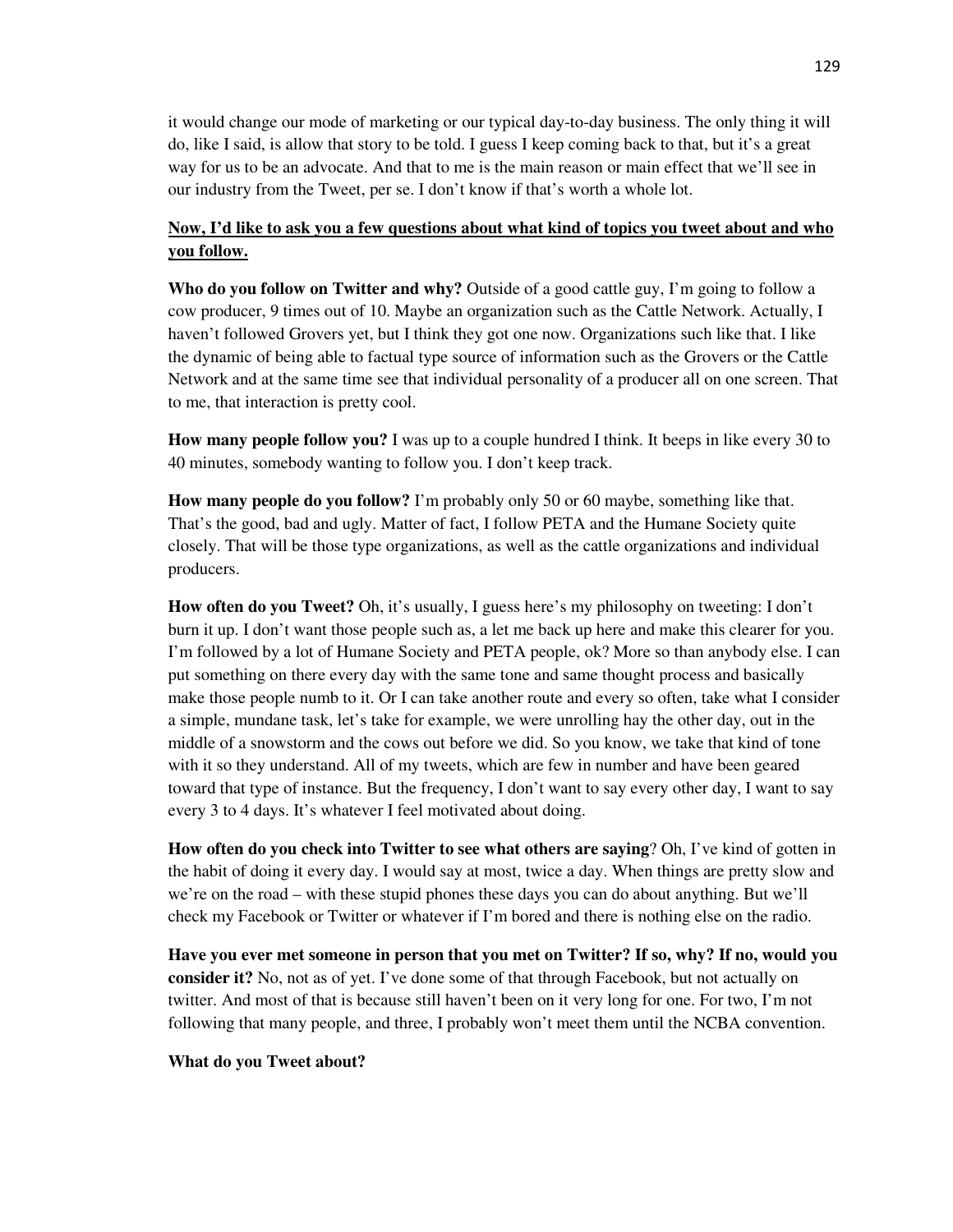- **Daily activities/what you are doing?** Yeah, the mundane tasks that we overlook every day. But I want people to understand the value of those simple, mundane tasks. We..I keep saying we, it's I, I gear them typically like that. I've got to admit I've been known to throw in a few low blows against PETA and HSUS along the way. But that's nothing more than an attention getter, whether it be appropriate or not, that's tough to tell, but it sure makes me feel better.
- **Political views or views on the news?** No, not so much. I guess all that stuff is important and relevant, it's all in my mind become quite homogenized. If I can seem myself doing that in the future, it's going to be something is extremely relevant to my life and the industry. Outside of what Congressman voted for what, it's not going to shake me too bad. The outcome of that means a lot more to me.
- **Links to resources/articles?** I haven't as of yet. It's something that I've look at, but to be perfectly honest with you, it's not something I'm sure how to do just yet.
- **Do you answer people's questions?** As far as publicly, no, I haven't. I have had a few questions directly asked to me, via message or whatever you want to call that. But publicly I have not that I can recall.
- **Do you ask questions and seek advice?** No, I don't think I have.

**Some people complain about the limited number of characters that can be used on Twitter. Others like the brevity. What do you think?** Well, I love to talk, so it's hard for me to get a lot of my thoughts out in 140 or 150, whatever it is. Here is the tough part – if somebody is really just putting a bunch of crap out there that really is meaningless, 140 characters is more than enough. But if we're using that thing appropriately, or in my mind appropriately, 140 doesn't do it justice. So you pick whichever side of the fence you're on, I typically, if it's worth my time to read, I want to read more about it. But if it's somebody sitting on a back porch sharpening their knife on an oak branch, I could give a darn.

## **Finally, I'd like to ask you a few questions about you:**

**Which age category do you fall into: under 45, 46 to 64, or 65 plus?** I'm just a shade under 45…no, I'm 26, just joking.

**Gender:** Male

**City, State:** I

Kentucky.

**Type of farming you do:** I grew up cattle, hay and (inaudible) Since the downfall of (inaudible), we are just now cattle, mainly cow/calf, we do some (inaudible) on the side, mostly as a science project.

**What is the highest level of education you have completed?** I carry a masters in reproductive physiology right now.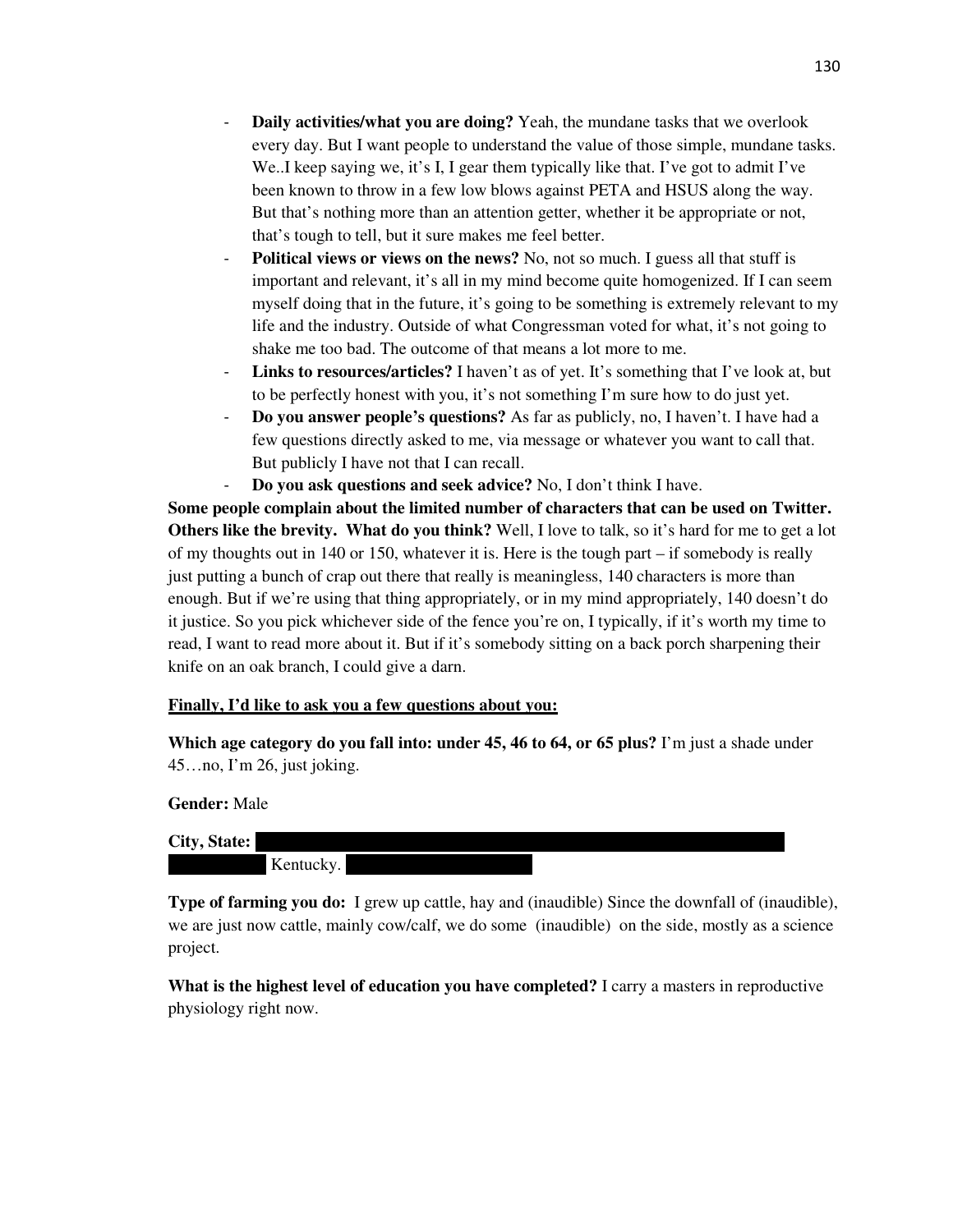### **First, I'd like to ask you to tell me about how you got acquainted with Twitter.**

**About when did you starting hearing about Twitter?** When did I start hearing about it, oh, 2 years?

**Where did you first hear about Twitter?** I'm sure it was in front of the computer.

**When did you join Twitter?** Probably 10 months, or a year ago.

**Why did you join Twitter?** Needed to way to connect to people.

**What topics or issues did you first follow?** I didn't follow anything.

**Does Twitter offer you that you can't get anywhere else?** Yeah, I can't think of Facebook doing the same thing. What it offers me? Connectivity for free.

**Are there any changes in Twitter would you like to see?** There are, but right off the top of my head, I can't think of any. I would like to have more than 140, well I guess there are ways. No, I can't think of anything that would make it much better. There are some features on the old page that I've been working with the new version that I'm not sure where they are going with it. There are some things I like on the old one and there are some things they were doing on the old one, for some reason I can't do any longer and I don't know why.

**Do you tweet from a mobile device? Computer? Or Both?** Use to do both, but I don't do the mobile anymore.

**If you don't use a mobile device, why not?** The technology doesn't handle the number of followers I have. It was a Droid, and it wasn't that effective as I thought it would be.

**Do you use a secondary application for Twitter like Tweetdeck, etc.?** Yeah, I use Hootsuite.

**Now, I'd like to talk to you about your overall communication habits.**

**First, can you walk me through how you get news and information you care about during a typical day – how do you get information in the morning before you leave the house?** I listen to NPR.

**How about during the day?** I don't necessarily do information gathering while I'm working. I'll occasionally check news if somebody tweets something that I think is of interest. I probably get right from Twitter, because that's where I spend most of my day.

**How about in the evening?** Same way, only on the radio. Occasionally news feeds from newspapers on the Internet, but not much.

**How much time do you spend on Twitter in comparison to your other news and information gathering habits?** I don't use Twitter to sell product, I don't necessarily use Twitter to find news.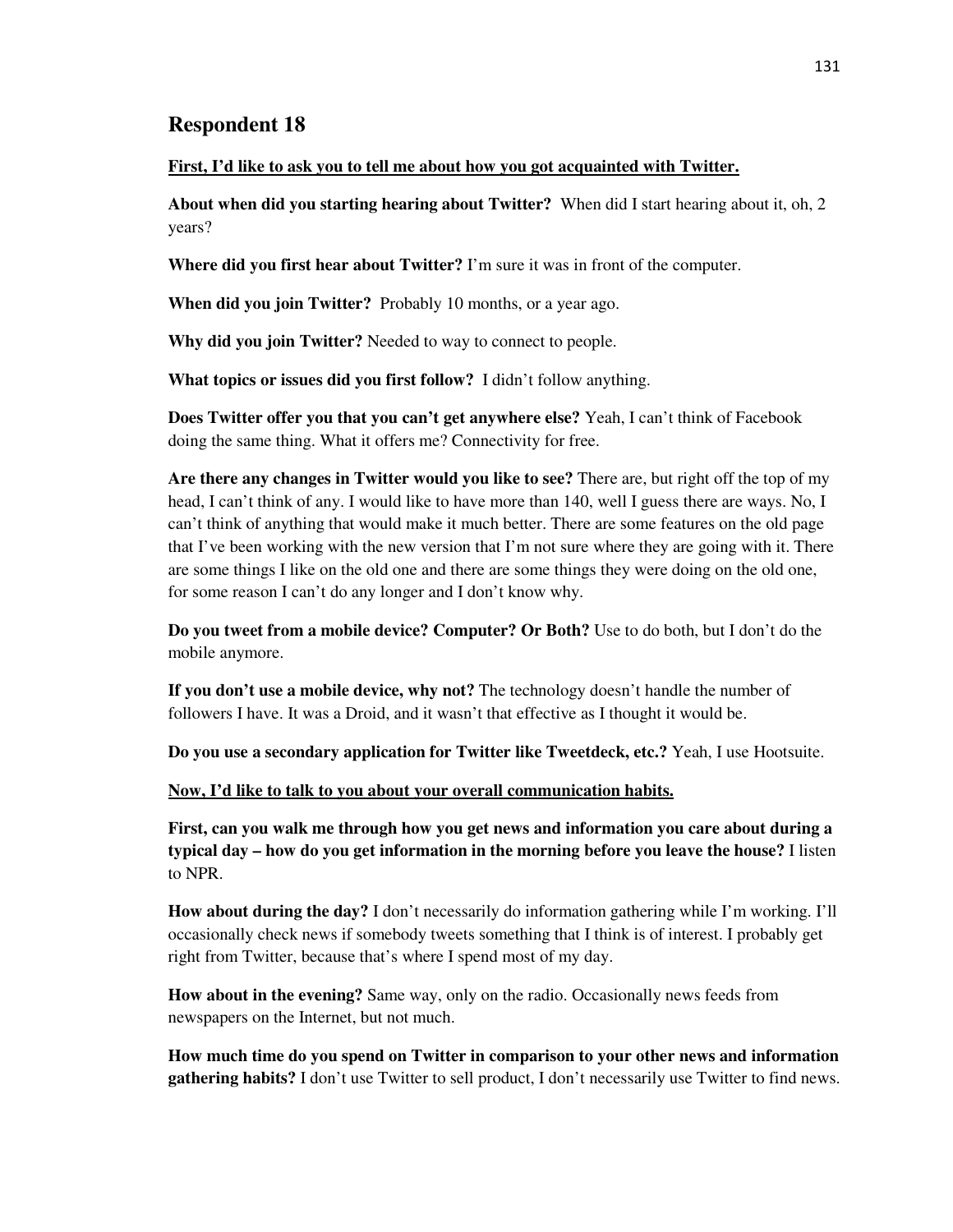**Do you use other social media sites, and if so, which ones?** I use Facebook. I have got Flickr, I keep photos there. I don't know if you call that social media. I have YouTube also.

**Do you believe Twitter has changed how you communicate? If so, how?** I hope I talk more or speak more than 140 characters. I don't know how to answer that question. Yeah, it's just changed the way I market. We're in the organic meat business, so any kind of marketing outside of just outside of connecting with people word of mouth and social marketing, everything else has been ineffective.

## **Now, I'd like to focus on how Twitter fits into your lifestyle.**

**Considering that you are a farmer, has Twitter changed how you do your job? If so, how? If not, why not?** Has Twitter changed how I do my job? No. I use it to market my organic beef. I don't hasn't changed the way I raise the beef, the way I do my processes or process my livestock.

**So it's just changed the marketing aspect of it?** Correct.

**In what ways did you connect to other farmers and learn new techniques and information before you signed on to Twitter?** I don't connect to farmers. I connect to consumers. I don't have time to talk to farmers.

**What ways did you do that before you signed on to Twitter?** What ways did I try to talk to consumers? I tried trade shows, that was ineffective. I tried print advertising, not effective. I tried farmers markets, not effective. It's a niche market, it's a niche inside a niche. So basically I target on Twitter, oh, about 4 niches.

**Are there any examples of something related to agriculture you learned on Twitter that you don't think you would have learned elsewhere? From an agricultural standpoint?** No. I've been involved with AgChat, and those people are on a different plane. Going a different direction. I'm not in the commodity world. The idea that they are using Twitter to educate consumers, I think is kind of obtuse. I don't think it's working for them. Whatever it is they are trying to do, I'm not getting it.

**In relation to farming, how do you think Twitter will be used in the future?** Relationship to farming – how will Twitter be used in the future. Huh. I guess there are several commodity people on there that would track commodity prices, tweet about commodities, or maybe what's happening around the planet. That's the only thing that I could see useful to a commodity farmer, commodity producer. Buying contracts, that sort of thing. I guess they could talk to other farmers. Most farmers talk to farmers that are in their area, they are not going to learn something from a peach grower in Georgia, you know? A grain farmer in Kansas isn't going to talk to a peach grower in Florida. They might say "hi, how are you?" Maybe they could trade a basket of wheat for a bushel of peaches, I don't know. As far as having something in common, I just haven't seen that. Then again, I'm not following farmers. I'm using it as a marketing tool to find those niches.

# **Now, I'd like to ask you a few questions about what kind of topics you tweet about and who you follow.**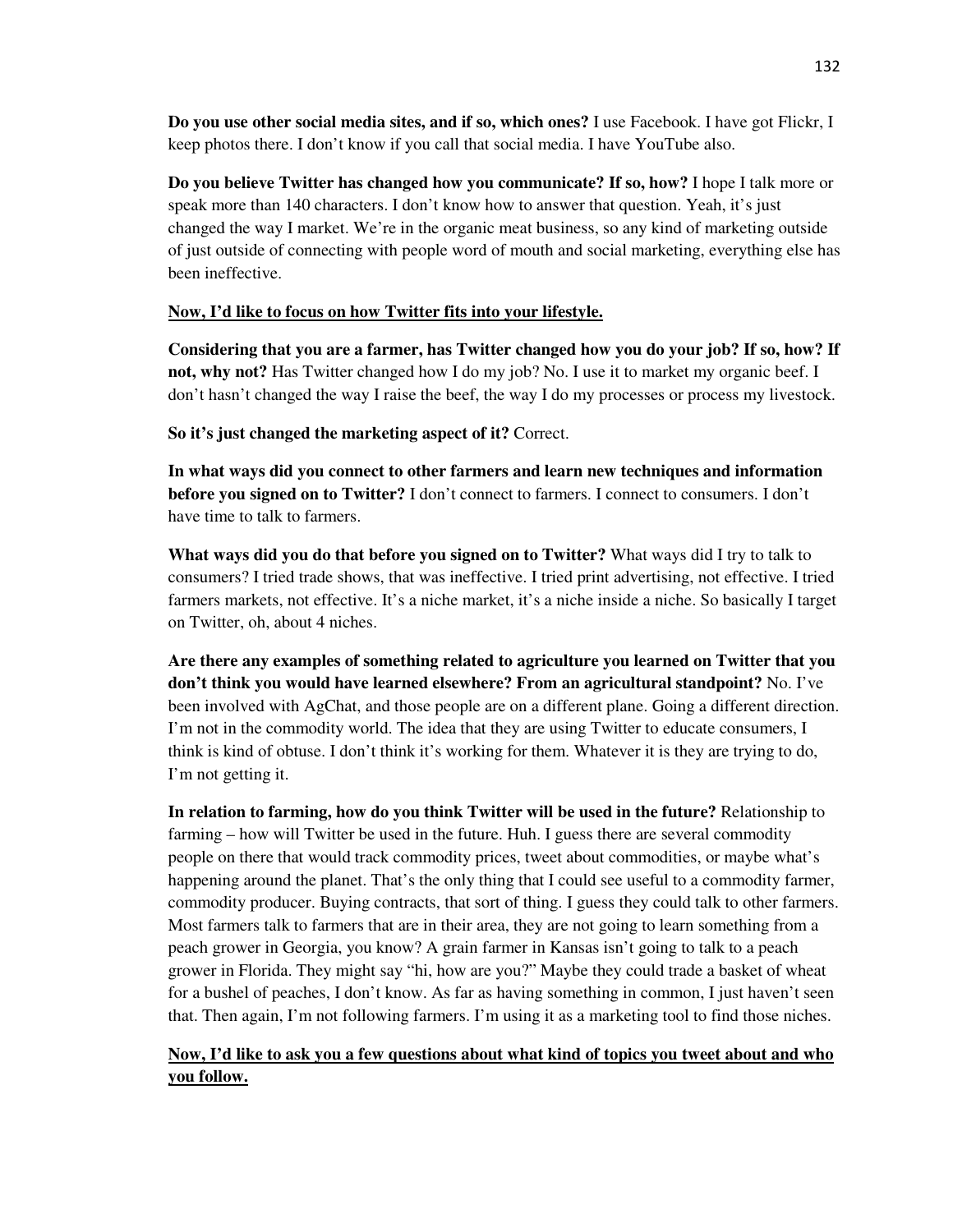**Who do you follow on Twitter and why?** Now you are getting into top secret stuff. It's fairly simple. It's people that are foodies, people interested in connecting to where their food comes from. These are people that are interested in connecting to how it's done. They know organics, they understand what organics mean. They are looking for it and they can't find it in their supermarket, and the reason they can't find it in their supermarket is because of the system and the paradigm we have in place doesn't allow it. So I use Twitter to go out and find individual customers that I then bring to my website for purchasing.

**How many people follow you?** Right now I'm at 2,507

**How many people do you follow?** Less than 2,000. I run a following of about 260 (?), but every once in a while I go through and whoever isn't following me, I ditch them. I de-friend them.

**How often do you Tweet?** I got 9,373 tweets. Whenever I get the chance to sit down at the computer and connect with people, I do it. I use the search function in Twitter, which I find to be very valuable to find people who are having conversations about food.

**How often do you check into Twitter to see what others are saying?** My friends, they are all communicating with thousands of other people. So there conversations I don't pay much attention to. Hopefully there, I would say on Twitter, my average, I look at how many people are following them, and I would say my average is 250 to 300 people. That would be the average number of followers that a person I'm following would have. So I don't follow people that have 3 million followers, those people are out there gathering their own nest. They are not so much interested in what I'm doing. Although I've had a few of them retweet some of my tweets, so that's a big plus.

**Have you ever met someone in person that you met on Twitter? If so, why? If no, would you consider it?** Absolutely. In fact, that's a lot of what I spend my time doing. I look for a lot of bloggers. Especially foodie bloggers and people that are into health foods. I connect with those bloggers and if I feel they have enough of a following then I look at what they've done in the past, I look at where their minds are and what they want to do with food, and then we'll work together to develop a giveaway or a tasting or a review.

## **What do you Tweet about?**

- **Daily activities/what you are doing?** No, I don't. Sometimes I do, but not much. I probably tweet more politics, because food is politics. I constantly hit them with stuff that I've gather over my time on the planet. Some people are awake and others are not. I don't spend much time with the ones who are asleep.
- Links to resources/articles? Yes. All the time.
- **Do you answer people's questions?** If they have them, yes.
- **Do you ask questions and seek advice?** Not too often.
- **Any other topic I've left out?** No. I just want people to think. Hopefully that's what they do.

**To think about their food choices?** Yeah, think about their food choices, and what their choice does to marketplace and to how we treat the planet.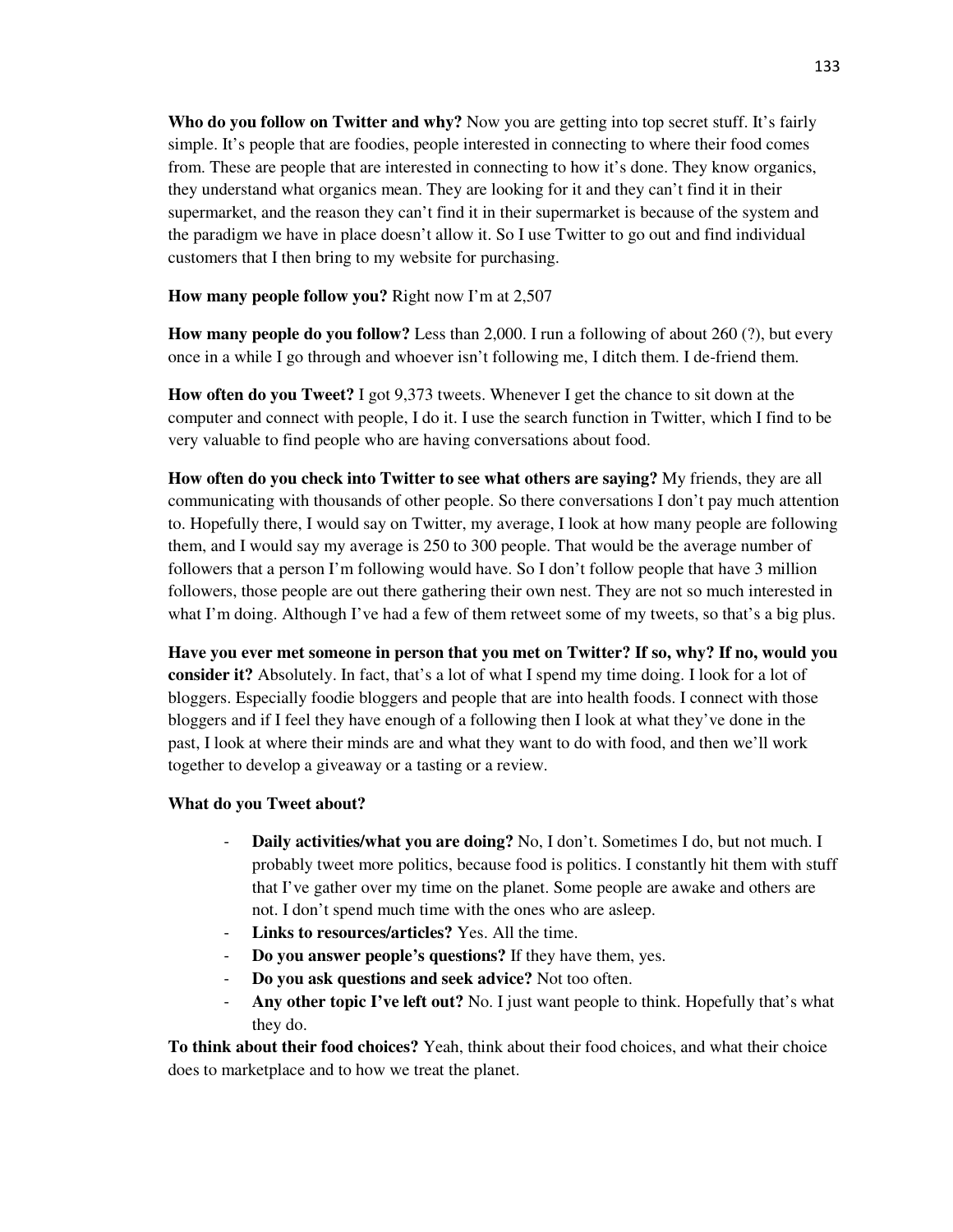**Some people complain about the limited number of characters that can be used on Twitter. Others like the brevity. What do you think?** If people got more things to say, there is..I don't know, I've never used them and don't know how to, but where it's a continuation, you can lengthen it. If you want to read the whole blurb, you can click on it and go their whole write, whatever it is they want to say. So I don't know. It's kind of a pain, but at the same time, if it was bigger than that, it would probably get too wordy.

## **Finally, I'd like to ask you a few questions about you:**

**Which age category do you fall into: under 45, 46 to 64, or 65 plus?** I think that I'm unique in that I'm certified organic. I'm not looking for a market..well, I am looking for a marketplace, but what I see the other conversations with farmers mostly bitching and complaining. But that's what you get at the coffee shop too, and that's one of the reasons I don't follow farmers. I've watched them and what they're doing and I don't think it's that effective, but that's just my opinion. Anyway, what was the question again?

**Which age category do you fall into: under 45, 46 to 64, or 65 plus?** 

46-64…that's pretty broad.

**Gender:** male

**City, State:** I live in Wyoming.

**Type of farming you do:** organic meats, we raise grass and have cows eat it. We raise them organically.

**What is the highest level of education you have completed?** Bachelor's.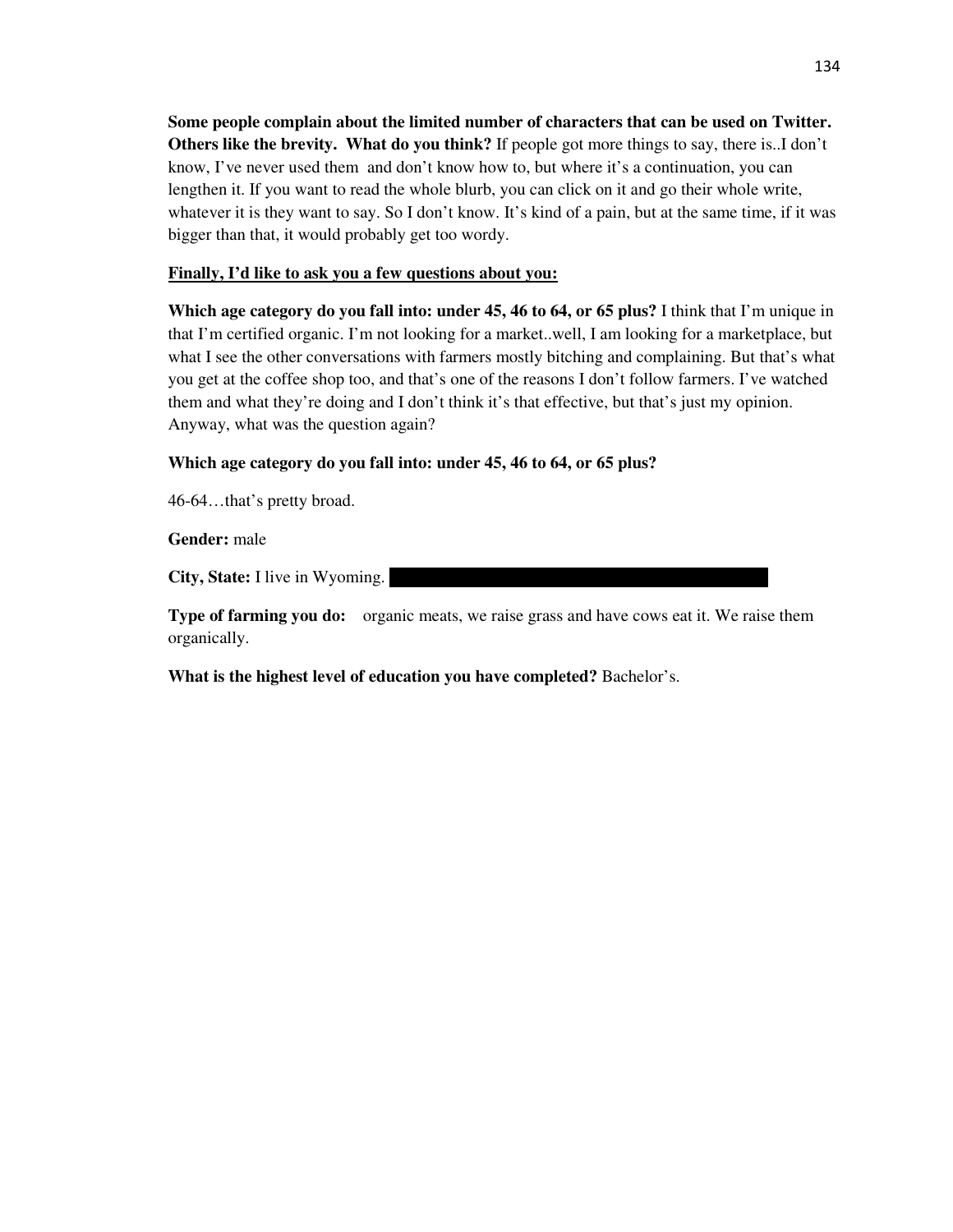### **First, I'd like to ask you to tell me about how you got acquainted with Twitter.**

**About when did you starting hearing about Twitter?** I started hearing about it, I guess maybe a year or so after it came on in 2006.

A good way to keep in touch with our was kind of Twitter and some of the industry itself. I didn't really become a part of it until just last year – in 2010.

**Where did you first hear about Twitter?** It was at my place of employment, so my supervisor, my boss.

**When did you join Twitter as a rancher?** It was really not too long ago. Probably either late October or November 2010.

**Why did you join Twitter?** It was because I just made the switch from my old place of employment to coming down and taking over the family ranch, and I thought it would be a good way to interact with potential customers and others in the industry and keep informed about other non-business type things that I was interested in as well.

**What topics or issues did you first follow?** Let's see, a lot of things that deal with agricultural industry. I try to follow a lot of other  $-$  a big issue that some producers can face or are facing currently. Kind of tech related industries as well. Just to keep up with what new things are out and what is available. Financials, and then just kind of – that's pretty much the main categories.

**Does Twitter offer you anything that you can't get anywhere else?** Let's see, I don't know about that I can't get anywhere else. It's just a lot quicker and easier to get that information. Maybe I'm signed up on a newsletter or I have a bookmark on a website that I might go to every once in a while. But if I have a feed coming from Twitter that says "oh, you should read this article," then I am way more likely to just jump on it then and there, then randomly going to that website. I guess not, but it sure makes things a lot easier.

**Are there any changes in Twitter that you would like to see?** Changes, changes, changes. Well I guess not really, videos would be great. I guess it's easy to just do a link to Vimeo, or (inaudible), or YouTube or something like that, so I guess that works out well for them. I understand it's difficult for them to install and photo and a video thing, but those would be my only – something you could directly post through Twitter would be photos and videos.

#### **Do you tweet from a mobile device? Computer? Or Both?** Both

**If you tweet from a mobile device, do you experience any problems?** Not really. I use both the Twitter App for my iPhone and also the Tweetdeck. Not that I know of.

**Do you use a secondary application for Twitter like Tweetdeck, etc.?** (see above). I don't right now, I just read yesterday that Twitter came out for something for Mac desktops, like an application for Macs, so I might look into that, I'm not even sure what it was. They acquired the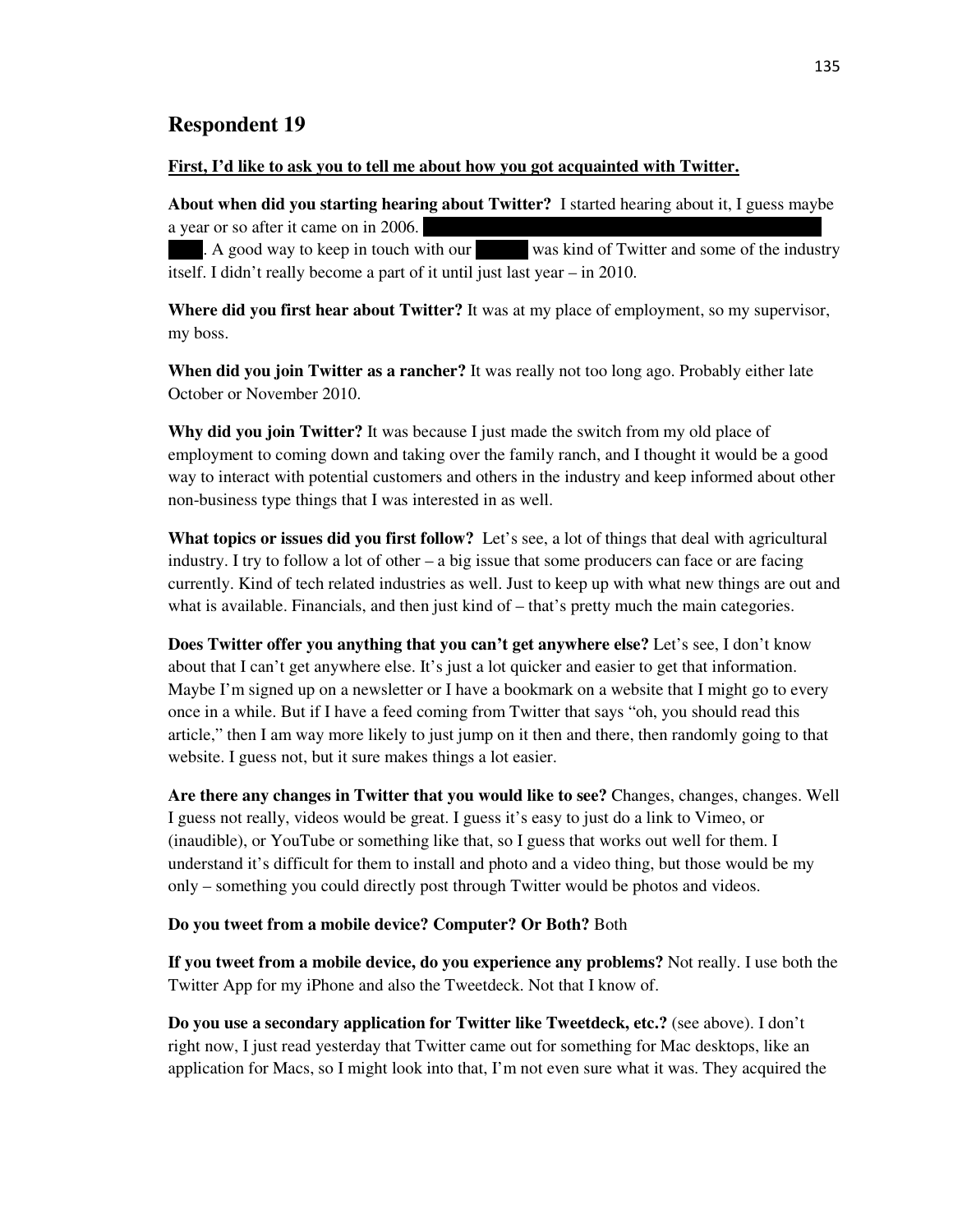company, I can't remember the name of it, but I might look into something like that for my desktop.

## **Now, I'd like to talk to you about your overall communication habits.**

**First, can you walk me through how you get news and information you care about during a typical day – how do you get information in the morning before you leave the house?** Let's see, morning is really just an update. At least I haven't yet, I haven't been like a… as far as directly related to my work here on the ranch. Maybe I follow something say, another industry, and they might say something like mortgage rates and I'll apply for refinance based on a tweet that morning, but nothing as far on the ranch just yet. Other than just in the back of my mind just thinking about reading about the grazing permits that are coming under fire from BLM and National Forest Service. So I'll read that and it sparks me, and I'll try and focus on that during the day and try to think of ways I can relay that information or help out that way.

**How about during the day?** I guess it's a combination - my iPhone and my computer. On a variety of things, not necessarily just Twitter, but on websites. I guess are you kind of asking on media types like magazines or newspapers?

# **Yeah, if you have specific sources or what are your means of getting information if it's the TV or the phone.**

Actually, rarely become the TV recently, just like in the last 2 months. I'd say it's 90% Internet. I guess it's a tough one to differentiate, but there are some newspapers that I don't get the actual paper, but I check online, so I guess if I'm a subscriber to that newspaper. But 90% is done online, via my iPhone.

**How about in the evening?** Internet as well. Occasionally I'll probably watch the local news on TV and that's it.

**How much time do you spend on Twitter in comparison to your other news and information gathering habits?** Probably…that's a tough question. Right now, probably 70%. And to go back to the other question, radio actually, in the morning, I do radio. A radio channel to get national weather and national news as well.

**Do you use other social media sites, and if so, which ones?** That's a tough question. I have other accounts, a LinkedIn, I do have a Facebook but I don't use it. I have them I just kind of use Twitter way more – it's like 95% Twitter, and the other 5% split between LinkedIn and Facebook. I beginning to run a video blog on our website as well, I don't know if that would count.

**Do you believe Twitter has changed how you communicate? If so, how?** Yeah. Everything is just very rapid. The speed at which you can get information is amazing, and being able to fine tune what you want to hear rather than what's stuffed down your throat from a very wide, general news broadcaster and information sources.

# **Now, I'd like to focus on how Twitter fits into your lifestyle.**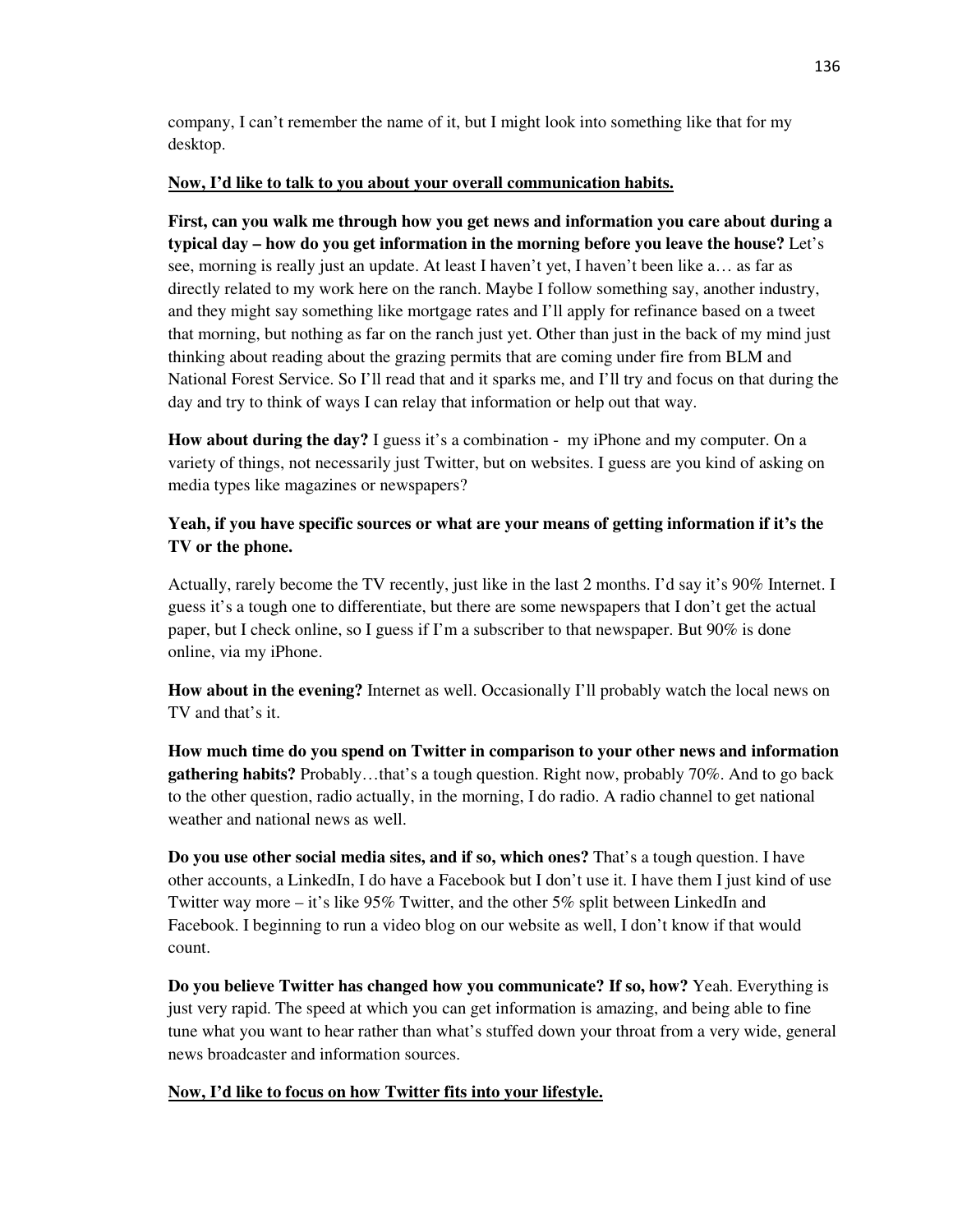**Considering that you are a farmer, has Twitter changed how you do your job? If so, how? If not, why not?** No. It doesn't change anything on how I do it, it just changes how I, I guess, talk about it. I suppose it's marketing or how I get information out about the business.

**In what ways did you connect to other farmers and learn new techniques and information before you signed on to Twitter?** Telephone, e-mail, and conferences. I guess conferences would be No. 1. Then just newsletters from certain organizations.

**If you had a question about farming, would you say your network to ask people is larger, smaller, or about the same as those who don't use Twitter?** I would say it's larger.

**Comparing yourself to other farmers, ranchers, and producers who don't use Twitter, would you say you are more informed, less informed, or about the same on issues and breaking news related to agriculture?** I would hope to say I'd be more informed. I guess equally just informed as others, but maybe a lot sooner than others.

**Are there any examples of something related to agriculture you learned on Twitter that you don't think you would have learned elsewhere?** Let's see, I'm sure there is, I just can't think of a specific instance right now. None are coming to my brain at the moment.

**In relation to farming, how do you think Twitter will be used in the future?** I definitely think marketing and exposure for the biggest, and that's just because, no matter even if you're not sending updates on maybe a picture or diving into a conversation with others or putting out a recipe, eventually people will look at that. You might not be sending it out as marketing, but in the long term, I might have an effect on that individual's perception of that business, be it good or bad, and potentially have any influence to buy a product or buy a product of that industry, which is what I'm hoping.

# **Now, I'd like to ask you a few questions about what kind of topics you tweet about and who you follow.**

**Who do you follow on Twitter and why?** I choose to follow specifically organizations that I'm a part of so that I can get information from them. I'm a part of their newsletters as well, but I find that Twitter is a lot quicker and touches on things that aren't in newsletters sometimes. I guess like specifically the Farm Bureau, and I'm a part of the American sheep industry on Twitter. There is the American Lamb Council and the American Lamb Board. The main reason is to kind of keep up to date on what our issues, but then I also specifically like the Wall Street Journal, a magazine called Ink Magazine and another one called FastCompany, which kind of do a very entrepreneurial kind of business, from a business standpoint, but then also anything on electronics to gas prices. You know, there is very informative. Then there is one individual who is very  $-$ - and he does a lot with wine, and what's hot with the web, and technology and things I'm also interested in. I follow him as well because he's got a huge following and he does

very good at what he puts out there as well.

**How many people follow you?** I think right now it's just 20.

**How many people do you follow?** I think I saw it was 90 or 91.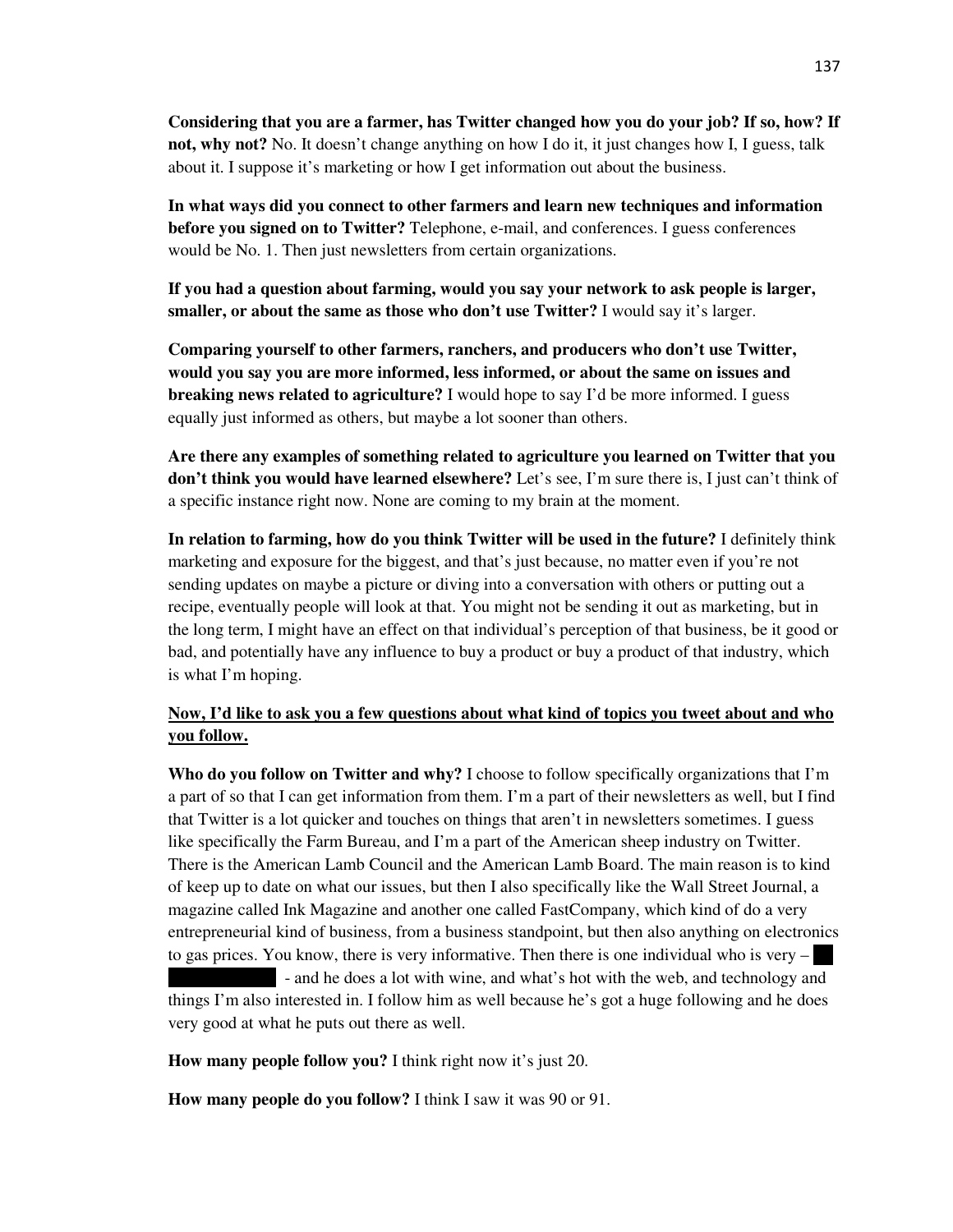**How often do you Tweet?** That's a good question. Maybe like between 3 and 5 times a week. I try to do at least one daily, and I try to do something of substance rather than just "hey, I'm at Walmart" which is just a waste of people's time, I think.

**How often do you check into Twitter to see what others are saying?** Really depends on the day, but averaging probably just once a day.

**Have you ever met someone in person that you met on Twitter? If so, why? If no, would you consider it?** No. Only for, maybe not only, probably if it involved a business, related to the business in some sort.

## **What do you Tweet about?**

- **Daily activities/what you are doing?** Yes. Sometimes.
- Political views or views on the news? I try not to get into politics, but I do send out tweets about issues that could affect producers/farmers/ranchers that are political as far as just putting out facts so that people are aware that this could happen to producers if this goes through. I'm not trying to bash anything, but more just trying to show others the producers standpoint.
- **Links to resources/articles?** Yes.
- **Do you answer people's questions?** Yes, and that's rarely happened yet. Do you mean by an instant, @ message or if I'm just searching and I see a random question?
- Any question that you see on Twitter. I try to, as long as it pertains to the business side of my side twitter account – like as long as the industry is lamb, or sheep, or wool.
- **Do you ask questions and seek advice?** Yes.
	- o **If so, do people respond to you?** Not really. I mean, it's been minimal.
	- Any other topic I've left out? Not that I can think of at this point.

**Some people complain about the limited number of characters that can be used on Twitter. Others like the brevity. What do you think?** I definitely enjoy the brevity. It's one of the big attractions.

# **Finally, I'd like to ask you a few questions about you:**

**Which age category do you fall into: under 45, 46 to 64, or 65 plus?** Under 45

**Gender:** male

**City, State:** Colorado

**Type of farming you do:** we're a sheep ranch, and we run about 1,000 head. So we do lamb and wool, our main products. I'm trying to get into a few other things, but right now it's just lamb and wool.

**What is the highest level of education you have completed?** I guess just a bachelors of fine arts from the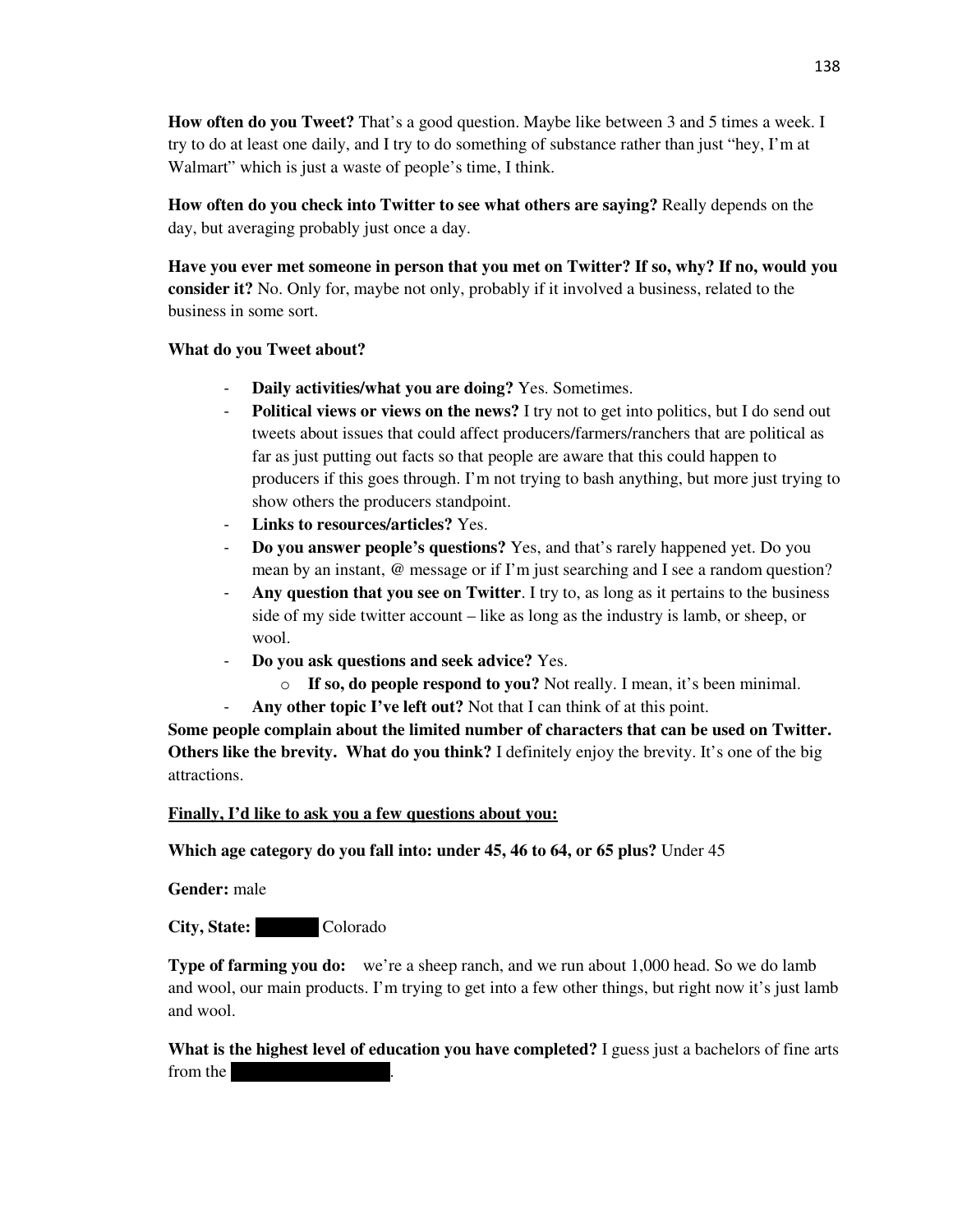*This man had spotty cell service, so parts of this conversation were inaudible.* 

### **First, I'd like to ask you to tell me about how you got acquainted with Twitter.**

**About when did you starting hearing about Twitter?** Last summer. I actually had an account, and I deleted it so I had to start over. I tried to link it to my Facebook account and it deactivated it, so I had to start over. So it was about 6 or 8 months ago.

**Where did you first hear about Twitter?** I think on the radio.

**Why did you join Twitter?** I started out just trying to keep up on current events, and then the more I did it, I found it was a way to be a positive advocate for agriculture.

**What topics or issues did you first follow?** Some like (inaudible), and then the more I dived into it the more agriculture stuff was on there.

**Does Twitter offer you anything that you can't get anywhere else?** Probably not. If I looked hard enough I could find something. I think it's quick and easy access.

**Are there any changes in Twitter you would like to see?** No, I think it's pretty good.

**Do you tweet from a mobile device? Computer? Or Both?** It's on my phone, I don't have time to sit at the computer all the time.

**If you tweet from a mobile device, do you experience any problems?** No.

**Do you use a secondary application for Twitter like Tweetdeck, etc.?** No, I started using Tweetchat, or Twitterchat, I think that's what it is. I haven't dived enough into it yet though.

## **Now, I'd like to talk to you about your overall communication habits.**

**First, can you walk me through how you get news and information you care about during a typical day – how do you get information in the morning before you leave the house?** I will turn on the local television news. Other than that, it's basically through Twitter and Facebook.

**How about during the day?** Twitter and Facebook.

**How about in the evening?** I watch the local news, but for the most part, it's through Twitter and Facebook.

**How much time do you spend on Twitter in comparison to your other news and information gathering habits?** Like a percentage? I would say probably 70 – 75% of the time, I get it through Twitter.

**Do you use other social media sites, and if so, which ones?** No.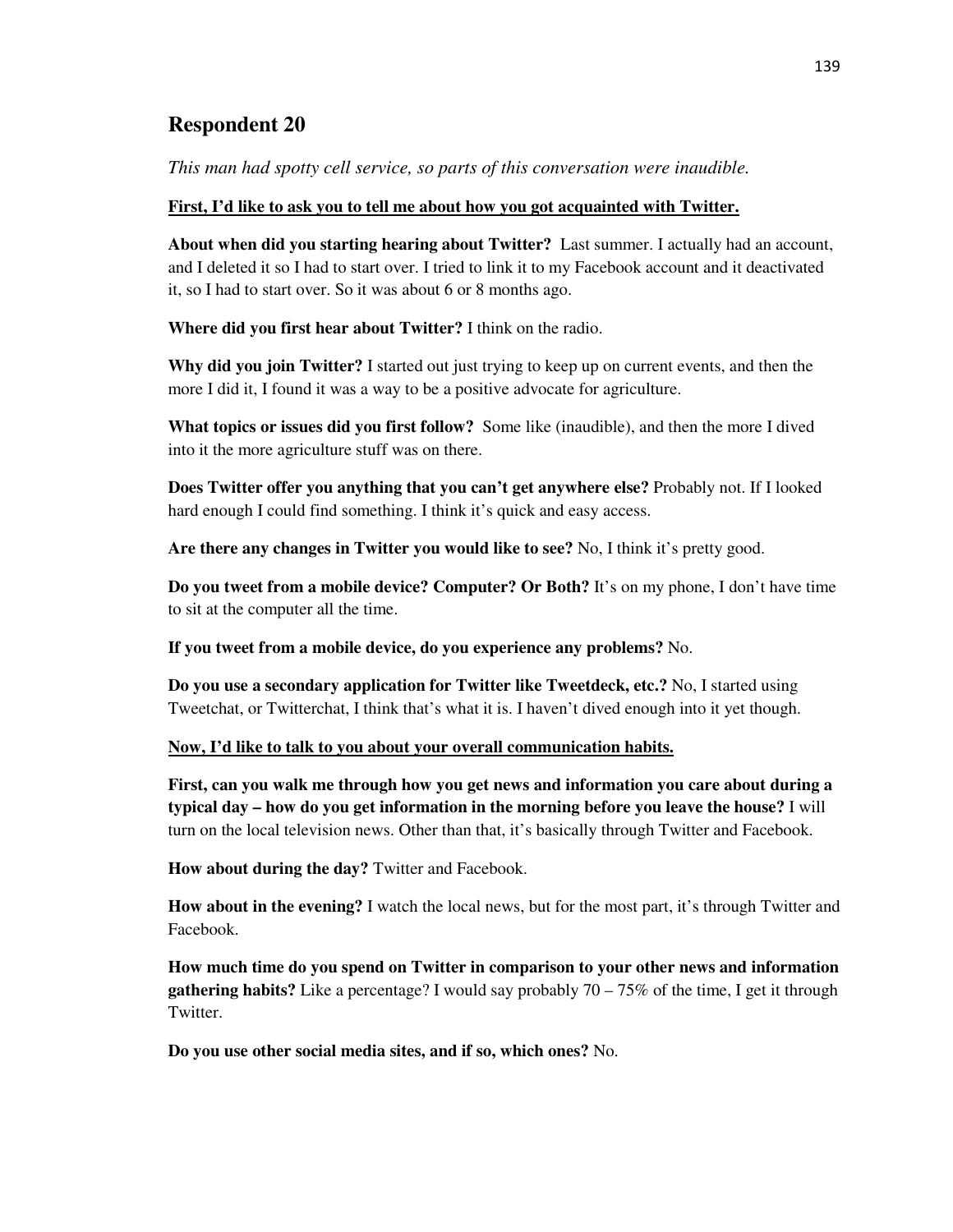**Do you believe Twitter has changed how you communicate? If so, how?** Absolutely. I can talk to people (inaudible). I have followers from Canada and Australia. It's a fast, easy way to exchange ideas and kind of vent and do things like that. I have communications with people that I've never met face to face before.

### **Now, I'd like to focus on how Twitter fits into your lifestyle.**

**Considering that you are a farmer, has Twitter changed how you do your job? If so, how? If not, why not?** No, it hasn't changed how I do my job. I see no reason to change how I do my job. It's changed how (I tell people differently though?)

**In what ways did you connect to other farmers and learn new techniques and information before you signed on to Twitter?** It was basically locally. (inaudible statement). We're pretty isolated, so unless it was face to face, and you go out and do it.

**If you had a question about farming, would you say your network to ask people is larger, smaller, or about the same as those who don't use Twitter?** Immensely larger. I can throw it out there and 100,000 people will see it in a couple of hours if I hashtag it right or if it's a questions. Whereas before it, it was phone calls and that was about it.

**Comparing yourself to other farmers, ranchers, and producers who don't use Twitter, would you say you are more informed, less informed, or about the same on issues and breaking news related to agriculture?** I'm absolutely more informed.

**Do you have any examples of something related to agriculture you learned on Twitter that you don't think you would have learned elsewhere?** Not right off the type of my head. I can't think of one off the type of my head. Oh – ok. There was a farm bill in Kansas that people were talking about on there that I would have known absolutely nothing about had I not seen it on Twitter.

**In relation to farming, how do you think Twitter will be used in the future?** It kind of all depends on how the farmers pick up Twitter. I think it's a great form tool to discuss ideas, I think it makes the world a little bit smaller. Farmers can collaborate together, instead of everyone and their own separate ideas, I'd hope we'd be able to come together a little more on it and have a more uniformed voice on the issues.

## **Now, I'd like to ask you a few questions about what kind of topics you tweet about and who you follow.**

**Who do you follow on Twitter and why?** Mostly anymore, I'll follow a lot of agriculturerelated people…(inaudible).

**How many people follow you?** Probably around 50 or 60

**How many people do you follow?** Probably around 50 or 60, probably more.

**How often do you Tweet?** On a normal day, maybe oh a couple of times a day. Or I'll have a couple of days were I'll get real busy and not have time.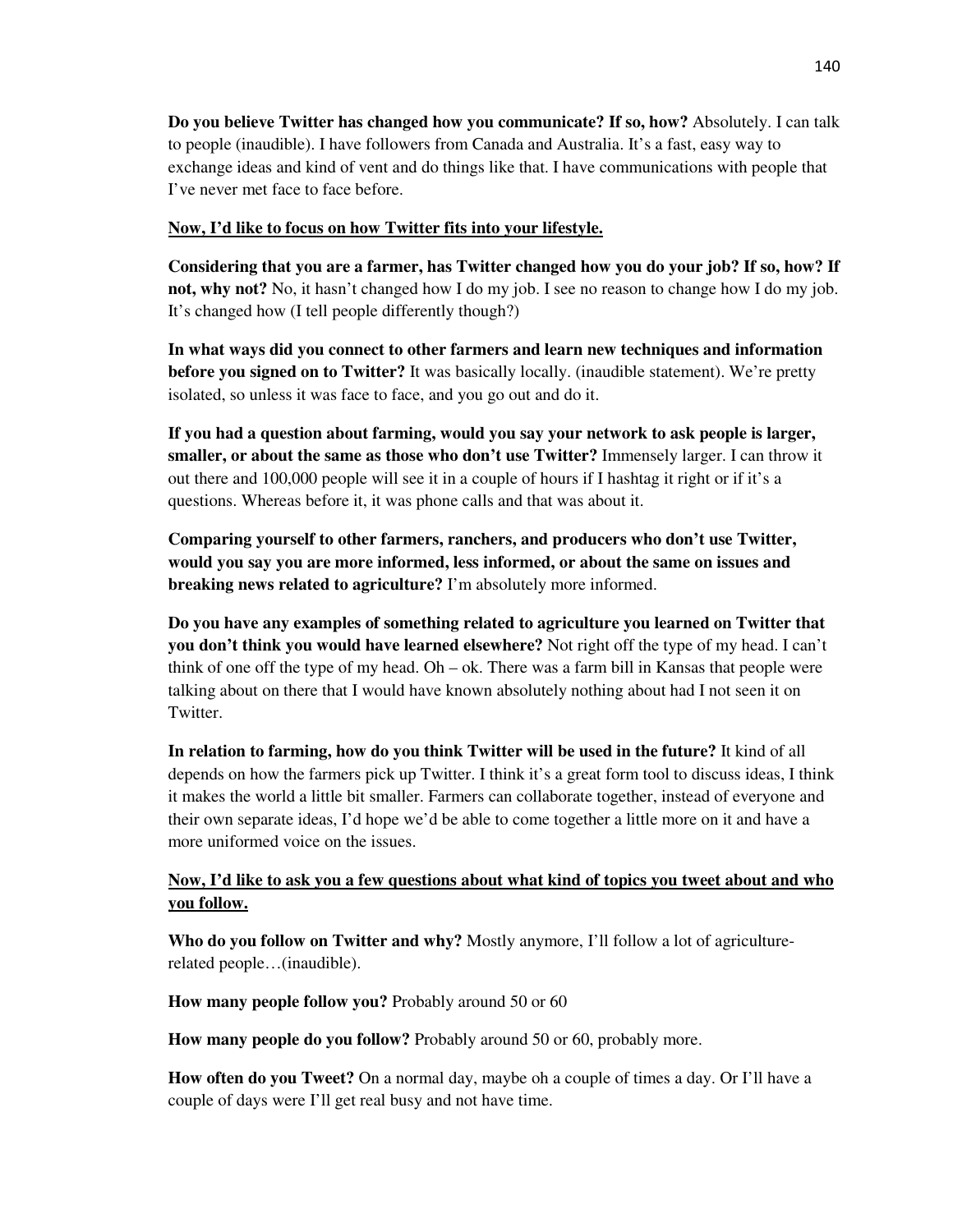**How often do you check into Twitter to see what others are saying?** Four times average.

**Have you ever met someone in person that you met on Twitter? If so, why? If no, would you consider it?** Not yet I haven't.

What do you Tweet about?

- **Daily activities/what you are doing?** Yes.
- **Political views or views on the news?** Yes.
- **Links to resources/articles?** Not as often as I should, I've been doing that a little. (inaudible). I don't do that very often.
- **Do you answer people's questions?** Yeah, I'll get involved in discussions like AgChat or trending topics that come up. I try and answer, yeah.
- **Do you ask questions and seek advice?** Yep.
	- o **If so, do people respond to you?** Yep.
- **Any other topic I've left out?** No, not really.

**Some people complain about the limited number of characters that can be used on Twitter. Others like the brevity. What do you think?** I like it, I think it's short and sweet and to the point. It's almost an art form deal to get your point across in 140 characters.

### **Finally, I'd like to ask you a few questions about you:**

**Which age category do you fall into: under 45, 46 to 64, or 65 plus?** Under 45

**Gender**: male

**City, State:** Utah

**Type of farming you do**: dairy farmer

**What is the highest level of education you have completed?** Junior college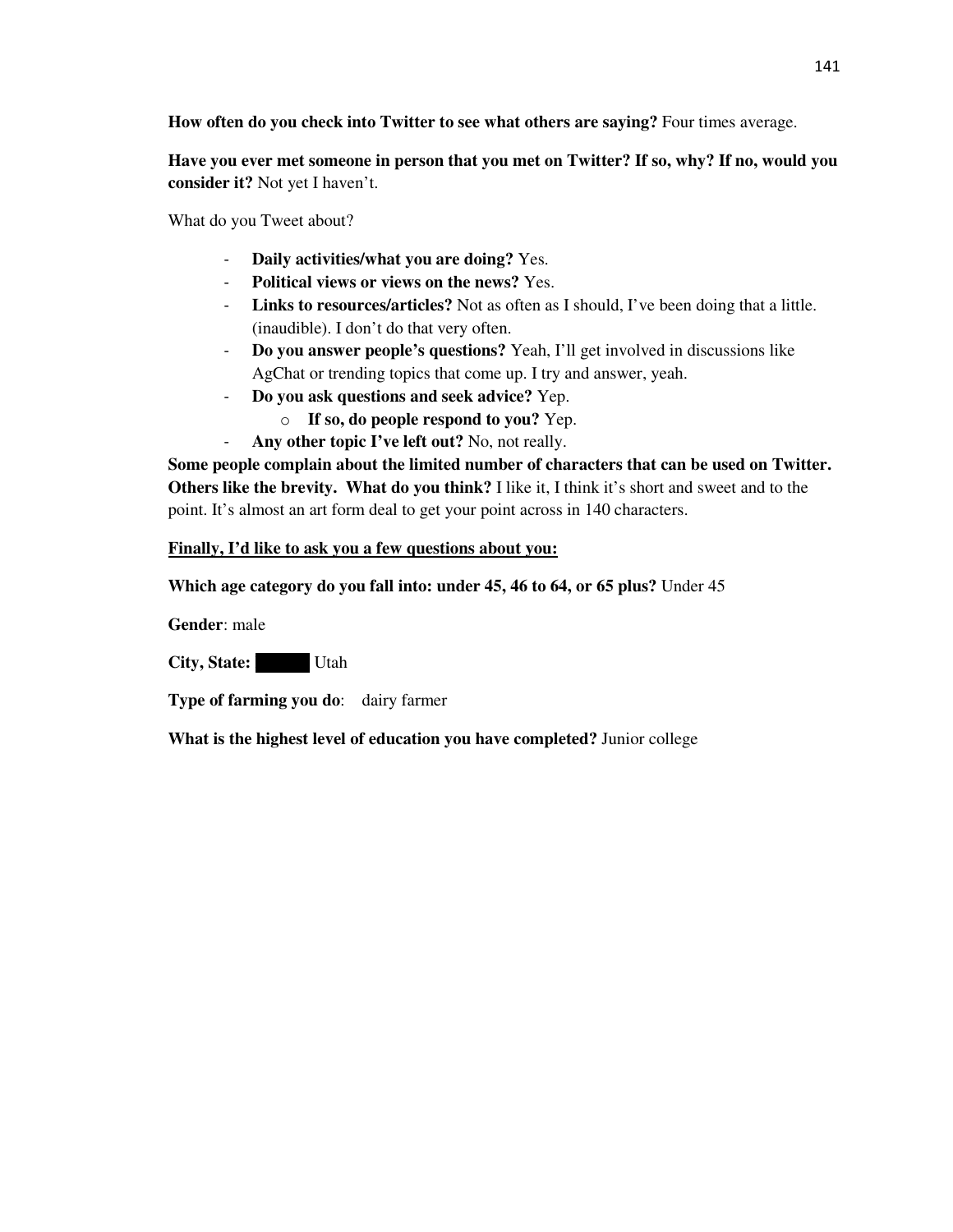# **Respondent 21**

#### **First, I'd like to ask you to tell me about how you got acquainted with Twitter.**

**About when did you starting hearing about Twitter?** Oh, it was probably 2009 – the summer when there was some elections going on. And I heard about it before, but never thought much about it until I knew that John McCain was on it. Then I thought I'd get on it and you know, hear from the real person. Because I don't like to hear the news from the news sometimes. That's why I started getting into it, and John McCain was probably the first person I started following.

**When did you join Twitter?** I think it was about 2009 – the presidential election.

**What topics or issues did you first follow?** Mostly politics, at first just politics.

D**oes Twitter offer you anything that you can't get anywhere else?** Yes – the contact with people. You know I don't tell everything of course. Although, it's a little bit about contact, it's not very personal. It's very direct, short, and to the point.

**Are there any changes in Twitter that you would like to see?** Well it's kind of tricky because I use a Blackberry and sometimes I use an iPad, and sometimes I use a laptop. It works differently in each one of them. I really have (inaudible) certain quotes that I want to put into like Facebook or something else and it's so much easier to do it on the Blackberry than others. The situation that I find sometimes is that I'm on the iPad and wanting to do things on my Blackberry and vice versa, so you just kind of get use to things you like doing and the (inaudible) on the way into work, so I guess more homogenous way of working with the devices.

**Do you tweet from a mobile device? Computer? Or Both?** Both.

**If you tweet from a mobile device, do you experience any problems?** The rural area for instance, there is not very good coverage for the 4G and the 3G phones. They tell you there is and they charge you for it, but they don't have it over here.

**Do you use a secondary application for Twitter like Tweetdeck, etc.?** I have tried it but I just don't have that many accounts to be able to need that.

## **Now, I'd like to talk to you about your overall communication habits.**

**First, can you walk me through how you get news and information you care about during a typical day – how do you get information in the morning before you leave the house?** Probably about the first thing I do is start my computer and check my e-mail. I go to the Twitter and open my Facebook, and then if I find something from the Growers Associations that need to be broadcasted a little more, I start with that and then if I find something that I have an opinion, I include that. A lot of times I have some other friends, religious, or family issues on there to kind of compliment (inaudible).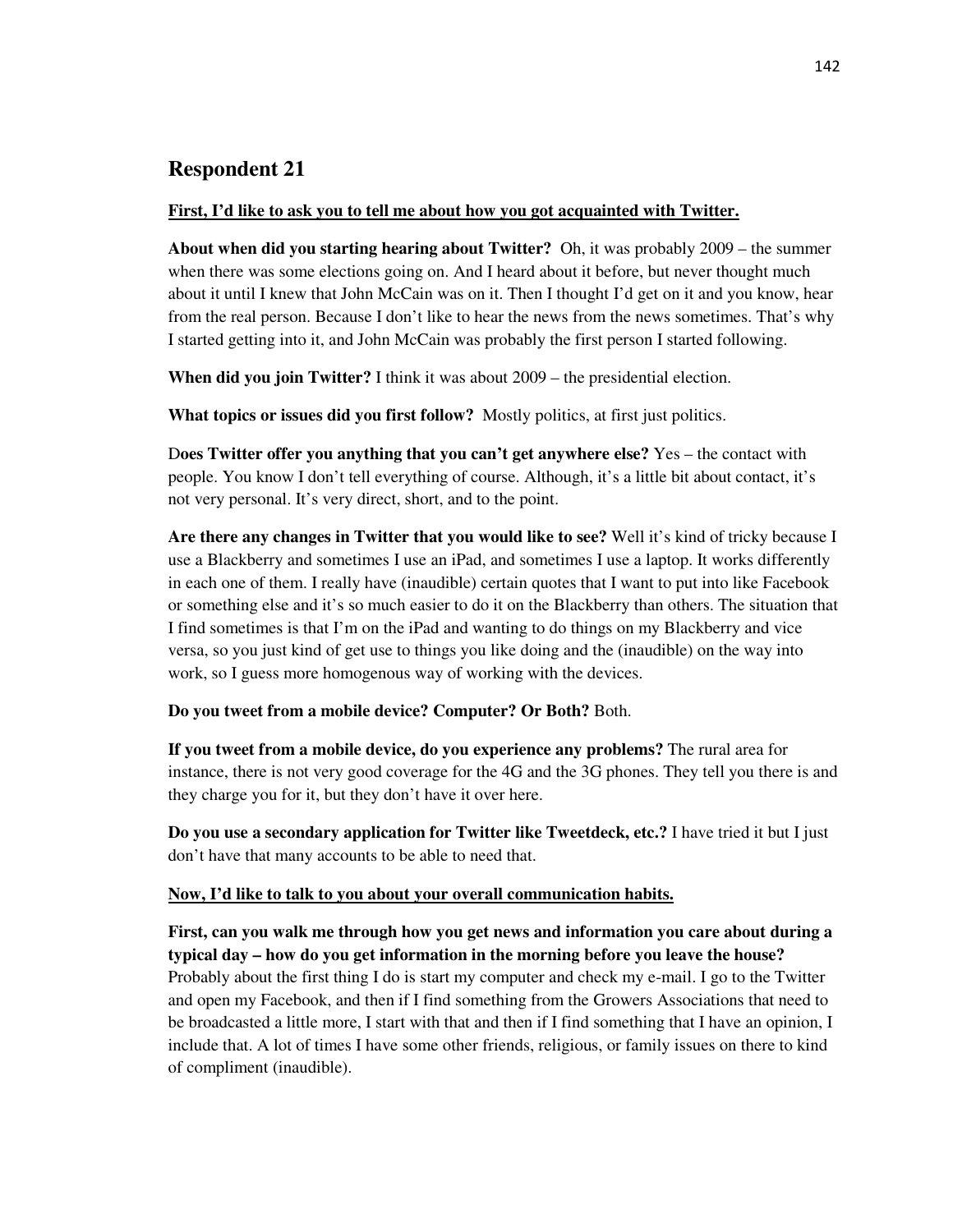**How about during the day?** I usually watch the Fox News, but it's mostly…when they start repeating things, then I just go to..or when they tell you what they digest of a speech or something. I just hear the speech and then I change the channel. I don't like them telling me what to think. Then I go to Reuters sometimes I tweet about things that people don't know about. In the winter, or in the growing season, sometimes it's easier to take pictures on the farm. One that really caused a lot of interest, for instance, I got pictures of something that didn't look like it was going to do so well and I tweeted that. I think that the Monsanto people contacted us right away. So I think…you wouldn't have that contact otherwise. The local representative was on top of that. He had instructions from really high up because we were tweeting about that…you wouldn't get that attention otherwise. There was another rep asking my nephew "hey, does your aunt tweet about everything?" I was like "no.." You wouldn't get that attention otherwise. There has been some really good contacts otherwise.

**How about in the evening?** Well it kind of depends. For instance I go on... , so I haven't been able to be on the AgChat much, but I try to get on the tail end of it once we get done with homework and dinner and everything. So depends if I'm on the road, because we live in the rural area, I take them into town, so if I'm doing that, I'm using the Blackberry to get news. On Twitter, I follow breaking news and other news services. Then use (inaudible) for environmental.

**How much time do you spend on Twitter in comparison to your other news and information gathering habits?** Well if we are going somewhere and my husband is driving, a couple of hours I believe. In the morning, it's ½ hour at the most. It just kind of depends on what our schedules are and how much I have to do here at home.

**Do you use other social media sites, and if so, which ones?** No, I think I have my plate full with the two of them (Twitter and Facebook). I guess I forgot to mention that when I started Twitter, I wasn't very familiar with it, I protected my tweets. And when I was more comfortable with it, I opened them up, which was nice to do.

**Do you believe Twitter has changed how you communicate? If so, how?** It really does, because sometimes I think I use the phone a lot less. It's just so much more convenient for me to just…yesterday I remember we didn't call somebody I needed to make a meeting with. So we sent an e-mail, he's not on Twitter, but there was another person I needed to get ahold of and his phone wasn't charged and my Blackberry wasn't having, because we were in another country and I wasn't having a signal to my phone but my Internet worked via the Twitter and the DM and that kind of thing. You are more – you don't just open up your mouth and let everything go out. You just think really well because it's going to public, and direct messages – it could become public if somebody got ahold of it. So you just try to be more positive and more respectful, keeping in mind that whatever you share can become public at anytime.

#### **Now, I'd like to focus on how Twitter fits into your lifestyle.**

**Considering that you are a farmer, has Twitter changed how you do your job? If so, how? If not, why not?** Yes, well, in terms of what we do, it's more the ability. I'm from the city, so being able to have more contact with the outside world is fantastic because you don't feel so isolated.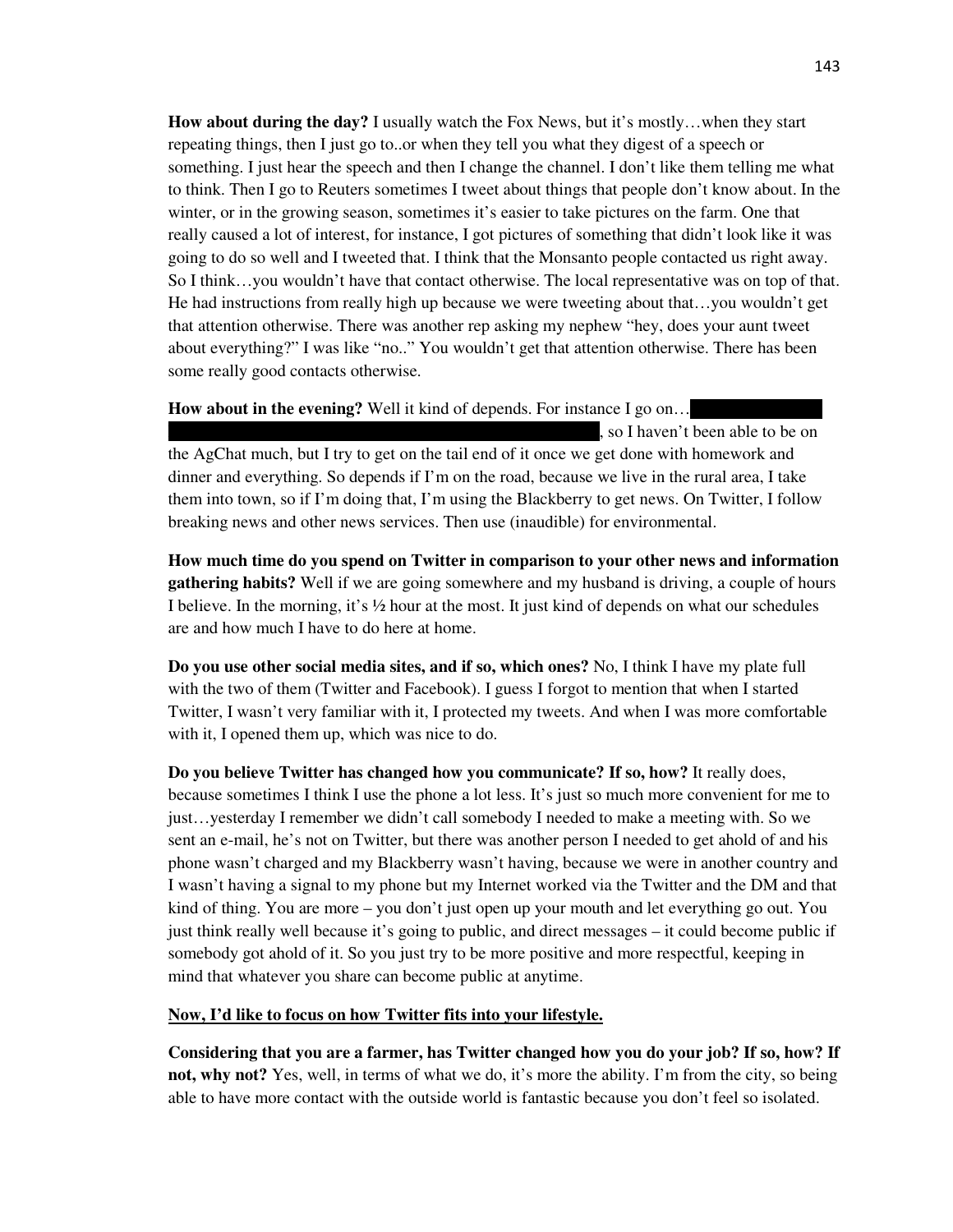It's kind of nice to see that for other people can get interested in the pictures we upload and the kind of equipment we use. To see that there is no fight. Because sometimes I think it seems..the media seems to show a fight between organic and conventional farming, and the chemicals are bad. So when we show that we have the environment foremost in our mind and that we operate very coconscious. We should support one another, that's my basic philosophy. There is always going to be someone in the world that we can feed, so if we try to focus on that and show that's the reality as opposed to what other media want to show, I think that's a very good way to educate people.

**In what ways did you connect to other farmers and learn new techniques and information before you signed on to Twitter?** There were some of our meetings with growers where they mentioned who was on it, so we started following one another, and making comments on one tweet and adding comments to that. So that's how it's gotten -- when we have a little bit more coordination, it's nicer.

**If you had a question about farming, would you say your network to ask people is larger, smaller, or about the same as those who don't use Twitter?** Larger.

**Comparing yourself to other farmers, ranchers, and producers who don't use Twitter, would you say you are more informed, less informed, or about the same on issues and breaking news related to agriculture?** More informed. Also the ability to connect with people directly on the news business. Like there were some people on the news who were talking about on Fox News one time, and I contacted directly the person that was saying the wrong things. So I contacted that person directly and said "hey, I farm, so I know about this…without being disrespectful, they just don't know about it." Making those connections is also important – connecting with others who are telling people about farming.

**What would be an example of something related to agriculture you learned on Twitter that you don't think you would have learned elsewhere?** Yes. I follow somebody who does some software for agriculture, and I found them and what they are working on, so that is nice to be able to find out. He actually told me on a direct message, because I was referring to what he said, and then I answered and I asked him something and he answered on direct message, so that was really cool too. Software, I think, especially when it's related to (inaudible) or precision agriculture is homogenous way of working and farming.

**In relation to farming, how do you think Twitter will be used in the future?** My view of it is that there will probably be more uses than I haven't even thought about. You know, just a means of communication is just a fantastic thing. You don't have to be given permission by anyone. You just speak what it is and also a lot of people what is not. But it's more direct form of information. I don't think it can get anymore direct and to the point. You just never know how it might be using it any other, just like we never thought we'd be using some of our cell phones to control our equipment too.

## **Now, I'd like to ask you a few questions about what kind of topics you tweet about and who you follow.**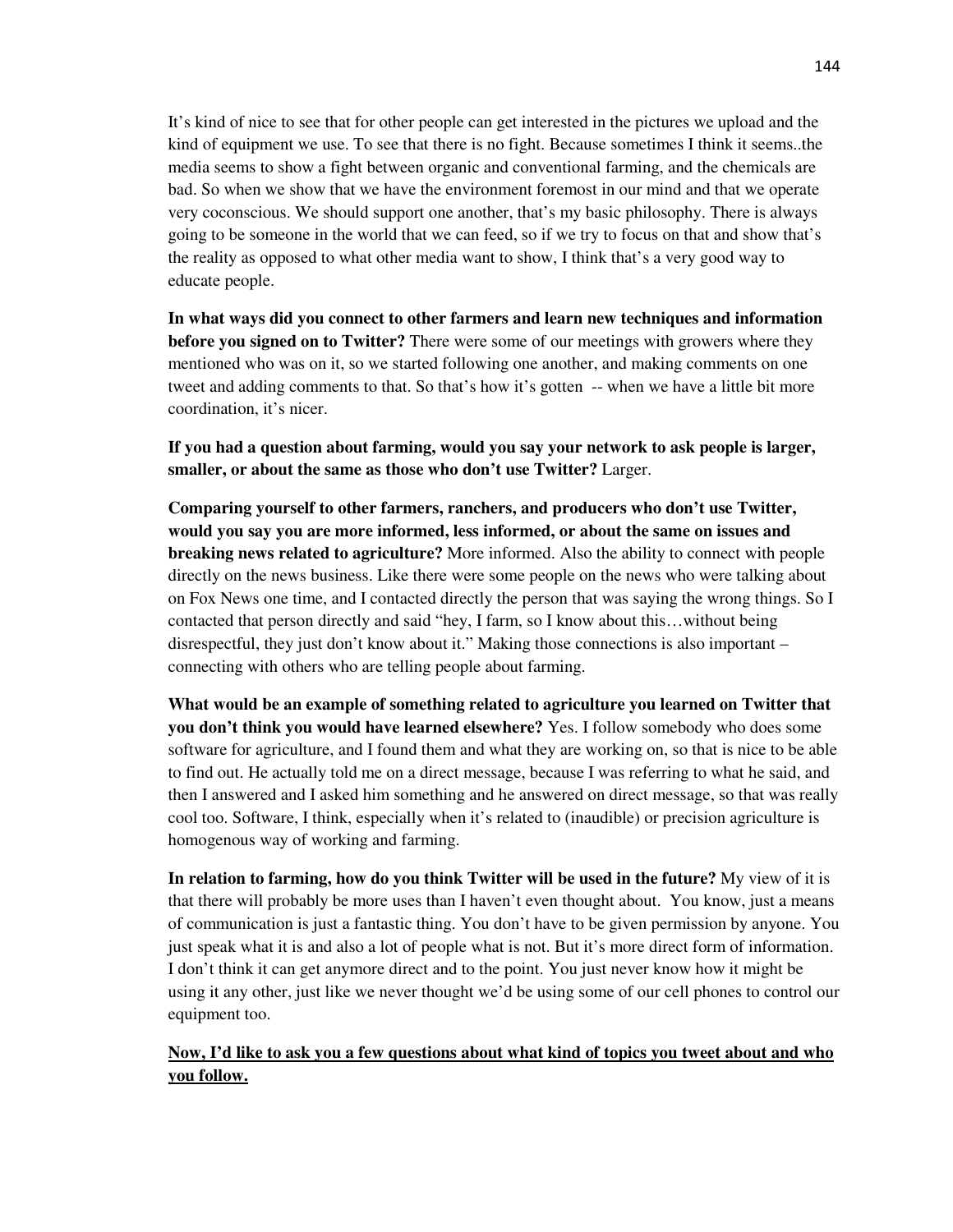**Who do you follow on Twitter and why?** Well, I follow, like I said environmental groups, environmental news, (inaudible) agrimony, a couple of software people. What else…some of my favorite news people and politicians as well. Like the senators for Nebraska and I follow people who have like "famous women" or something like that, and there is another one I follow in Spanish…If you retweet a few of those, then they are interested in your point of view too. Also the USDA and the (inaudible). I wish they would do a little more. But they seem to do well for a couple of days and then they don't do it as much. Also like when we were traveling in there were some roads, and I don't know if has one, but since we are in the rural area again and we travel so much by car, we use some of the news on the road, and breaking local news like and such, so just the information.

**How many people follow you?** I have gotten a lot that are selling something. 289 followers, I don't know how many of those are selling me something.

**How many people do you follow?** I follow 291folling me, and 523, I follow. I remember that you are almost that you are a tweet stalker if you are following more people than are following you, but I guess I disagree. I am not that interesting. Another person that I follow that is interesting – they tweet about genetics, and corn, and biotech, so those are two topics that are really important to me because we need to let people know truthful information as opposed to scary ones that are out there.

**How often do you Tweet?** At least once a day. At least one tweet a day, and sometimes I go a little more, it just depends on what's going on. I also go on a lot of foodchats and sometimes I've been on the meat chat, so there are a lot of things I've done on there and some people that came that have the wrong information. Like there was one there that said weird thing about the cows, we work with a dairy, so when there is something about a beef, specifically when they talk about the hormones in the meet, it's just you have to be there to really be on top of things and call them out on the fallacies and the silly ignorance out there that is in the public.

**How often do you check into Twitter to see what others are saying?** Every day, every morning. At least in the morning, if I have a little more time, I would check every other hour if I'm kind of busy.

**Have you ever met someone in person that you met on Twitter? If so, why? If no, would you consider it?** There are a lot of corn growers and soybean growers in our association, so we know them personally, and there are some people who I have met on Twitter that we've also met.

#### **What do you Tweet about?**

- **Daily activities/what you are doing?** Well, it just kind of depends on what's going on. If we tweet and say, "oh, I'm going to have dinner." If they saw a picture of what they're having, then that's interesting. But if they tweet "oh, I'm going to go and have a glass of water" I'm like oh, why did you tweet about that? There sometimes where I think they just write to write. So, I don't do that. I don't want to be stalked by myself.
- **Political views or views on the news?** Yeah.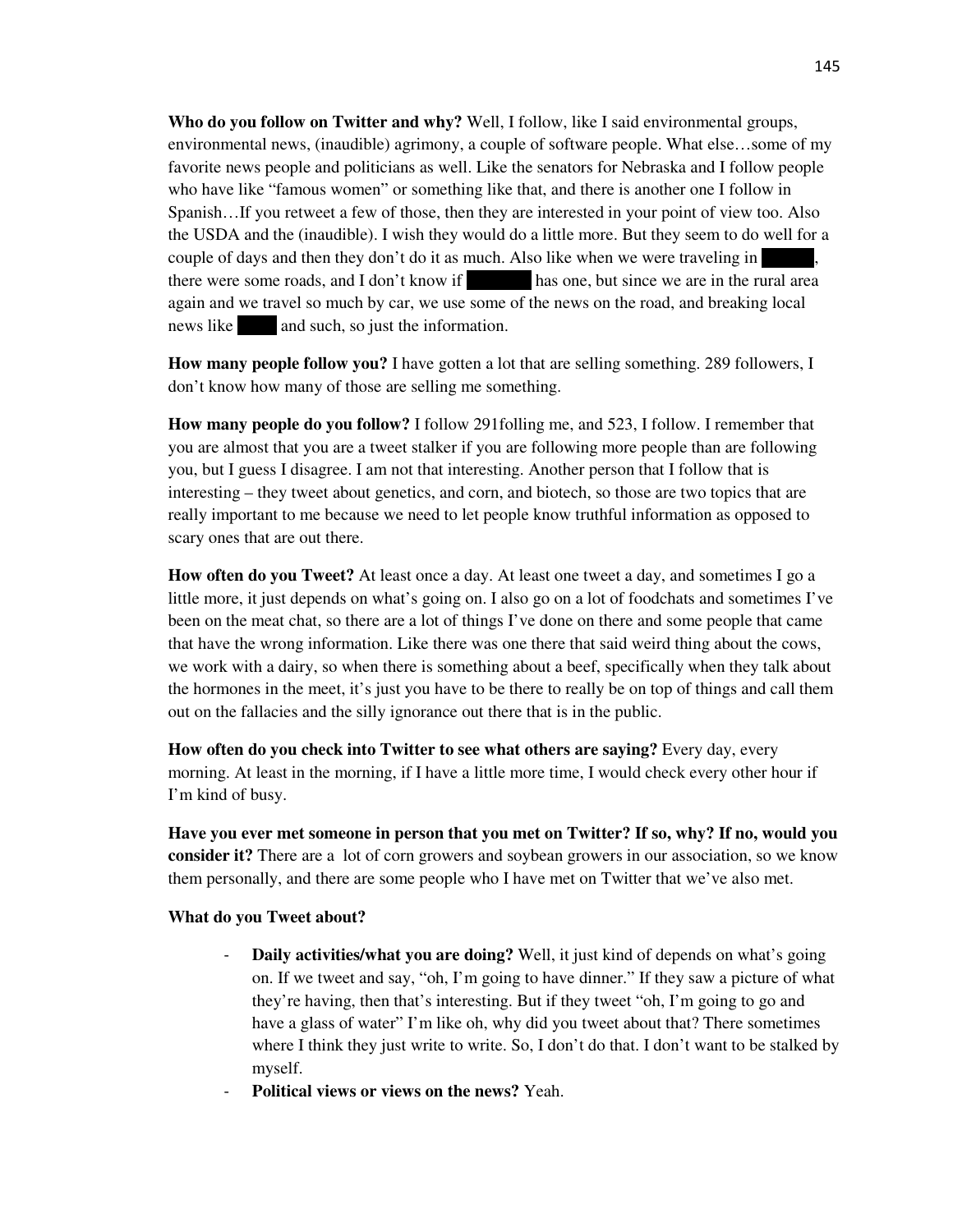- **Links to resources/articles?** Sometimes I do. What I do is if I have enough time to check that link, I'll do it. Because sometimes there will be links that will appear to be one thing. Just when I was new to Twitter, and there was someone selling to one of those traps where you click to see a picture and it seems very decent, and I think it was a porno thing. The guy went to it and I think it got into his Twitter and it was broadcasting, and I just thought "that poor guy." It's tough to not fall into that, so think you have to really analyze whether you should click on the link or not. If I haven't read the article, I don't tweet it. Because it may say one thing on the headline, so you should read it and just decide. I've seen it before where they just go for it and retweet something and they probably haven't even read it. So I'm really careful about that.
- **Do you answer people's questions?** Yes, I do.
- **Do you ask questions and seek advice?** Yes, I have, yeah.
	- o **If so, do people respond to you?** Yes.
- **Any other topic I've left out?** Well, about food. It's something that we all respond to it, especially if I upload a picture. I have really enjoyed that. I think everyone is interested in food at one time or another. On my Facebook, I have a whole album called "food." So anytime we go to a restaurant, sometimes if I know the owner then I just take a picture and upload them and tag them and they really like that. You know sometimes, it's the people in the restaurants that have direct contact with people who eat and want to know about the food and so on. So there really is a trend about wanting to know that. So you know, when they have a more direct resource of a farmer and they tell people about it, then all of the fallacies can come down. I also follow Whole Foods, and (inaudible). They promote a lot of things that I don't agree with, but you have to be out there and make your opinion known and respect yours as well.

**Some people complain about the limited number of characters that can be used on Twitter. Others like the brevity. What do you think?** When I really want to expand myself, my devices go to Tweetmore, and I just do that. But I like that…I was a ham radio curator when I was younger, so I was use to talking short in a conversation, so if you do 2-3 tweets, some people I see do a continuation. I don't know if they don't have Tweetmore or if they just don't like it. I kind of like to do that too. Because people are going to click on more of your tweets. So if I have a lot to say, I just try to condense it or say the most important thing. Or do it in 2-3 continuing tweets. But I like it, I think it makes it much faster communication.

#### **Finally, I'd like to ask you a few questions about you:**

#### **Which age category do you fall into: under 45, 46 to 64, or 65 plus?** Under 45

**Gender:** female

**City, State** Nebraska

**Type of farming you do:** soybeans, corn, alfalfa, corn silage

**What is the highest level of education you have completed?** Master's in business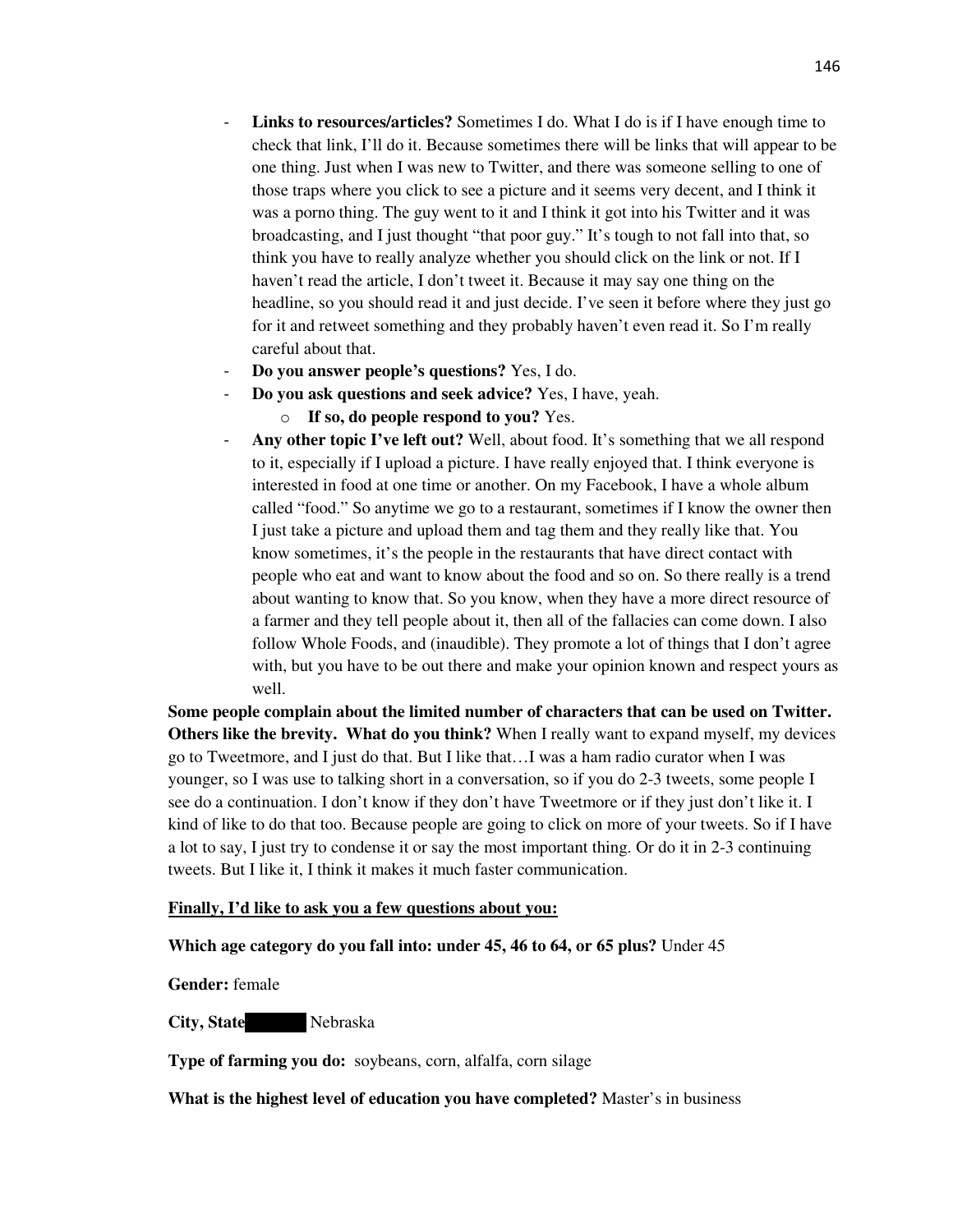## **Respondent 22**

#### **First, I'd like to ask you to tell me about how you got acquainted with Twitter.**

**About when did you starting hearing about Twitter?** I've heard about Twitter for probably 2 years, is when I really started paying attention to it. I probably got started with it about a year ago, I can't really remember, probably somewhere in that time frame. Probably a year to just less than a year – one of my college room must had been on Twitter for awhile and he was quite (inaudible) on it, so he kind of got me to join it – that's the biggest part of it.

**Why did you join Twitter?** He was probably a big part. He farms out there by  $\blacksquare$ , and he uses it quite a bit for just ag stuff and also for sports and other things like that. Just to get it for more information. I probably see myself more of the like, if you're doing categories, more of an early adopter for technology. I did quite a bit of work with precision technology in graduate school and on our current farm now. I am just kind of interested in technology anyway, so.

**What topics or issues did you first follow?** Probably a lot of the ag interests. I just started going through, basically finding them. I got 5 or 6 followers that my friend started following and they started following me. I would just kind of peruse through people that they followed. Points that were of interest of me starting with ag interests, then jumped over into politics, and started with some news reporters, so that's how it started anyway.

**Does Twitter offer you anything that you can't get anywhere else?** I would say Twitter is very much more of an instantaneous news source. I'd like to qualify that and say not so much of a news source as it is information. From the ag perspective, planting and growing seeds harvest time, you get real-time updates from other people in your field from all over the country. (Inaudible)…other issues like diseases and insects during the summertime, the growing season. That's the biggest thing that I find, is what issues or diseases others are facing, whether it's diseases moving our direction or weather issues, that's probably an instant source of information you can't find in any news media outlets.

**Are there any changes in Twitter that you would like to see?** I'm probably not proficient enough to offer a qualified opinion on changes. I probably maybe follow 170 people right now, so it's not…I don't use a lot of like Tweetdeck or any of those to kind of manage lists and all that. I don't have enough information coming in that I would need to sort through it quickly. I can do it mostly all on my computer at home or phone.

**Do you tweet from a mobile device? Computer? Or Both?** I would say predominately from the mobile phone, I've got a Blackberry. Predominately that's where I send my tweets from. I send very few from the home computer. The operating system on my phone, a lot of stories that are linked on Tweets, whether they are from a blog or a news article, those websites don't' imply show up on my phone. If I want to read some of those stories, it just takes too long on my phone because I'm scrolling back and forth all the time.

#### **Now, I'd like to talk to you about your overall communication habits.**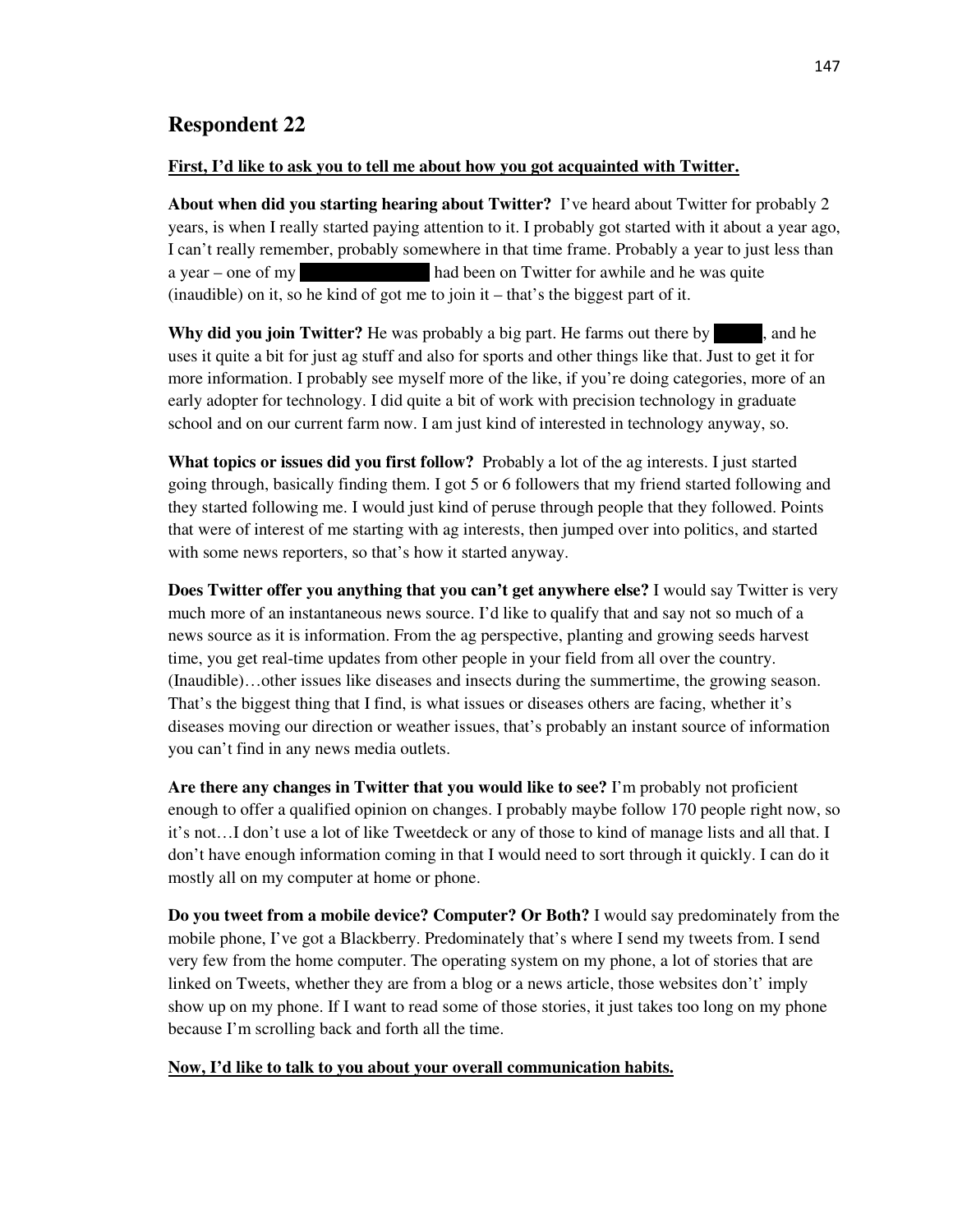**First, can you walk me through how you get news and information you care about during a typical day – how do you get information in the morning before you leave the house?** Usually I'll start off the day and watch our local news program – their 6 a.m. broadcast, just kind of get a local news updates. To put it bluntly, I can't stand to watch any national news. To me, it's become more sensationalized and a rumor mill than an actual news source. If I'm going to watch the news or anything that's happening in the world, I don't care about some prince in Britain getting married and his new wife. I don't want that being put on my news source for me, so I don't watch national news channels at all. If I have time, I like to read a newspaper, but I just don't take time to read them. The vast majority I read online, typically from my home computer because it's easier to read. That's where I gain a lot of my news from is reading things online. Otherwise, information, I text quite a bit with my wife and probably my father, and that's probably gravitated more toward texting probably in the last year or year and half. I text a lot more than I used to it. It's usually simpler than calling someone something that you can say in a text or two. Interact with family members or co-workers. On the farm we text back and forth quite a bit if we have a question about something, or to say something like "ok, this pivoted this far around, it will most likely make it to the next morning or it should be shut off," that kind of stuff. Immediate information we still try and call – you know, some of the stuff you have to take care of right away. Just general information and updates we try and send texts if we can, just to let everyone know what the status is.

**How about during the day?** During the day, if I'm out and about, a lot of it will be Twitter. There is @Breakingnews, I think their handle is, I follow them, and a couple of local news media sources, I follow them on Twitter. Typically, if there is anything big happening on the national scale, someone I'm following will tweet about it. But that's my main source for the day unless I'm listening to radio. I listen to a lot of talk radio. Only about 1 or 2 nationally syndicated shows, the rest of it is all local in the morning or afternoon.

**How about in the evening?** Yeah, up until there is like a drivetime home that I listen to in that carries news and politics in **Lincoln is and I listen to that until about 6 o'clock at night,** and if I'm not doing anything else, I try and watch the 10 o'clock local news as well.

**How much time do you spend on Twitter in comparison to your other news and information gathering habits?** Probably if you take all the information you take that I gather in a day as a whole, I would say that Twitter constitutes not quite 50%, but more like 40% range. Of all just the whole messages and things that are coming at me or that I absorb probably in that 35-40% range.

**Do you use other social media sites, and if so, which ones?** I have a Facebook page, but I don't really use that at all. Facebook fell out of fashion with me when it started getting all those dumb apps and games and requests for this and that it really fell out of favor with me. I didn't care how sick your kid was or where you were going that day. I kind of fell out of favor with Facebook. At least the people I follow, I don't get a lot of that information on Twitter, so that's why I gravitated more toward Twitter.

**Do you believe Twitter has changed how you communicate? If so, how?** Oh yeah. Take for example just this weekend, I tweeted about a mapping software that I use to the manufacturer, I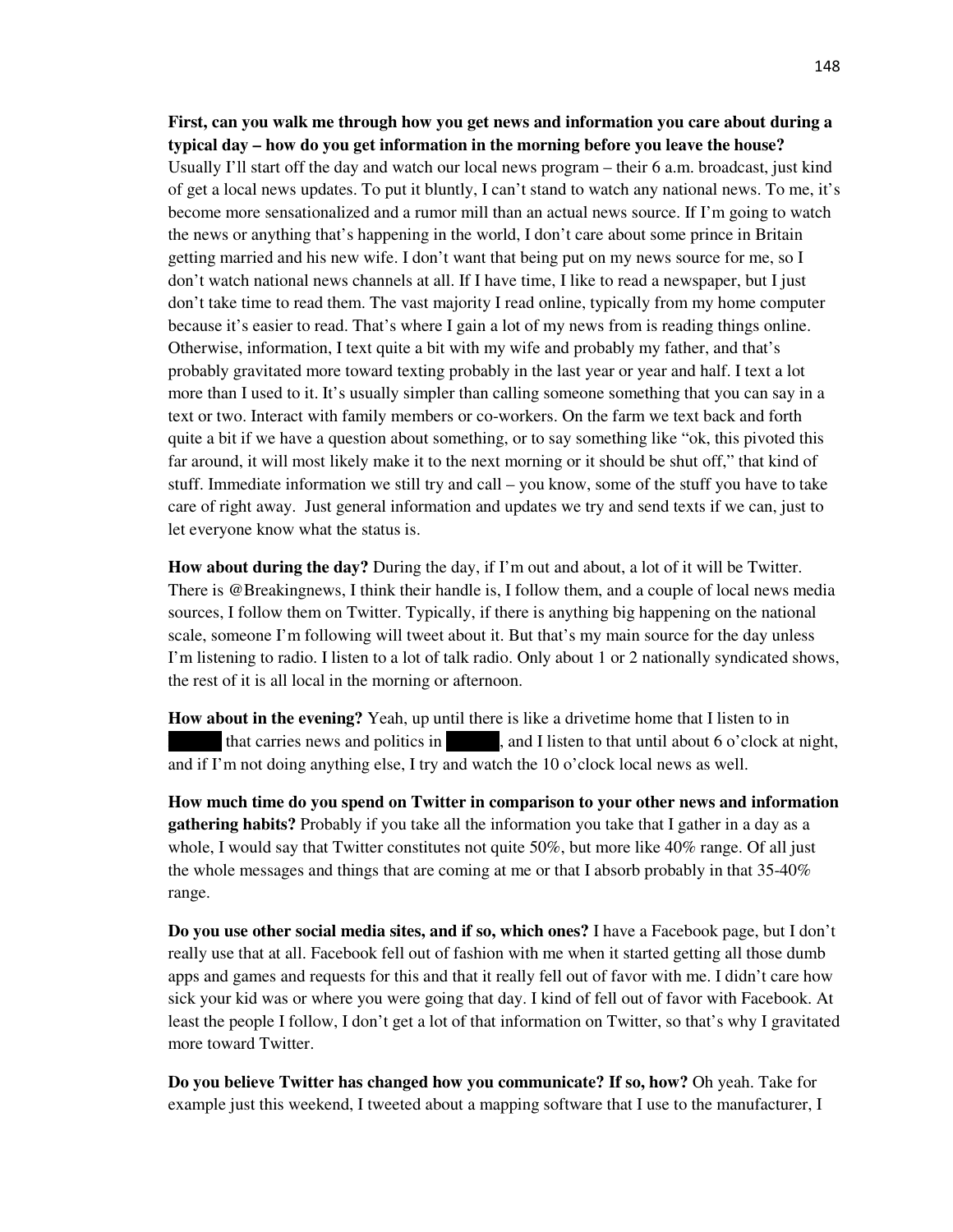sent them a tweet, "do you use your software on netbooks?" I hadn't heard about it, and I'm looking to expand my business a little bit and do that and they responded back with a DM to me on Monday and I sent that on Saturday. That's something that would have taken a phone call or something else that would have taken more time to do then send a tweet or a direct message. That's one example of how it's changed things.

#### **Now, I'd like to focus on how Twitter fits into your lifestyle.**

**Considering that you are a farmer, has Twitter changed how you do your job? If so, how? If not, why not?** Not really, I would say. I can't think of anything that I've changed about what I do based on Twitter. I'm not sitting back..well, I guess after some of the training I've done this winter, I'll be thinking more about how I can send out tweets about what I do, just to help educate people who are from a non-ag background. I wouldn't say it's changed how I do things.

**In what ways did you connect to other farmers and learn new techniques and information before you signed on to Twitter?** Oh, you use to take actual face-to-face meetings, like with organizations I'm involved with annual meetings, conferences, field days for seed or chemical companies, just any kind of event where you had face-to-face meetings. But the number of those were just very limited throughout the year, and all the probably out of the year a handful or 1, 2, or 3 of those events contained people that were not from a 30-mile radius of where our base is. You gained a pretty good local perspective, and at the larger ones you gained a pretty good state perspective, but you really didn't get beyond your borders very much about the perception that's going on and communicating with others. So that's the probably the biggest thing with Twitter in that I can see an advantage with that. I can follow a guy from Texas and they're probably going to start planting corn here in a week or two. The new machinery companies are looking at how things are progressing there, and when we get started here, there already going to be up and going there. I wouldn't gain that perspective otherwise. The contact down there, I can keep communication with.

**If you had a question about farming, would you say your network to ask people is larger, smaller, or about the same as those who don't use Twitter?** Larger.

**Comparing yourself to other farmers, ranchers, and producers who don't use Twitter, would you say you are more informed, less informed, or about the same on issues and breaking news related to agriculture?** Interesting question. It might be pertaining to the issue of whether I'm more informed or not. Some of the local issues, say involved roads funding or building issues, I'm probably less informed than they are because they are tied in more with guys that been on county boards for decades and know each other real well. So I'm probably less informed there, but in terms of larger issues on new products coming out or new technologies, nationwide issues, or breaking news, I'm more informed than they are. I couldn't group that into an answer I guess, it's more issue specific.

**What would be an example of something related to agriculture you learned on Twitter that you don't think you would have learned elsewhere?** I would say some of the issues with alfalfa. We don't have any livestock and that's really not on the top of my things to learn about, so I'm not really engaged on the discussions of alfalfa. But some of the dairy guys that I follow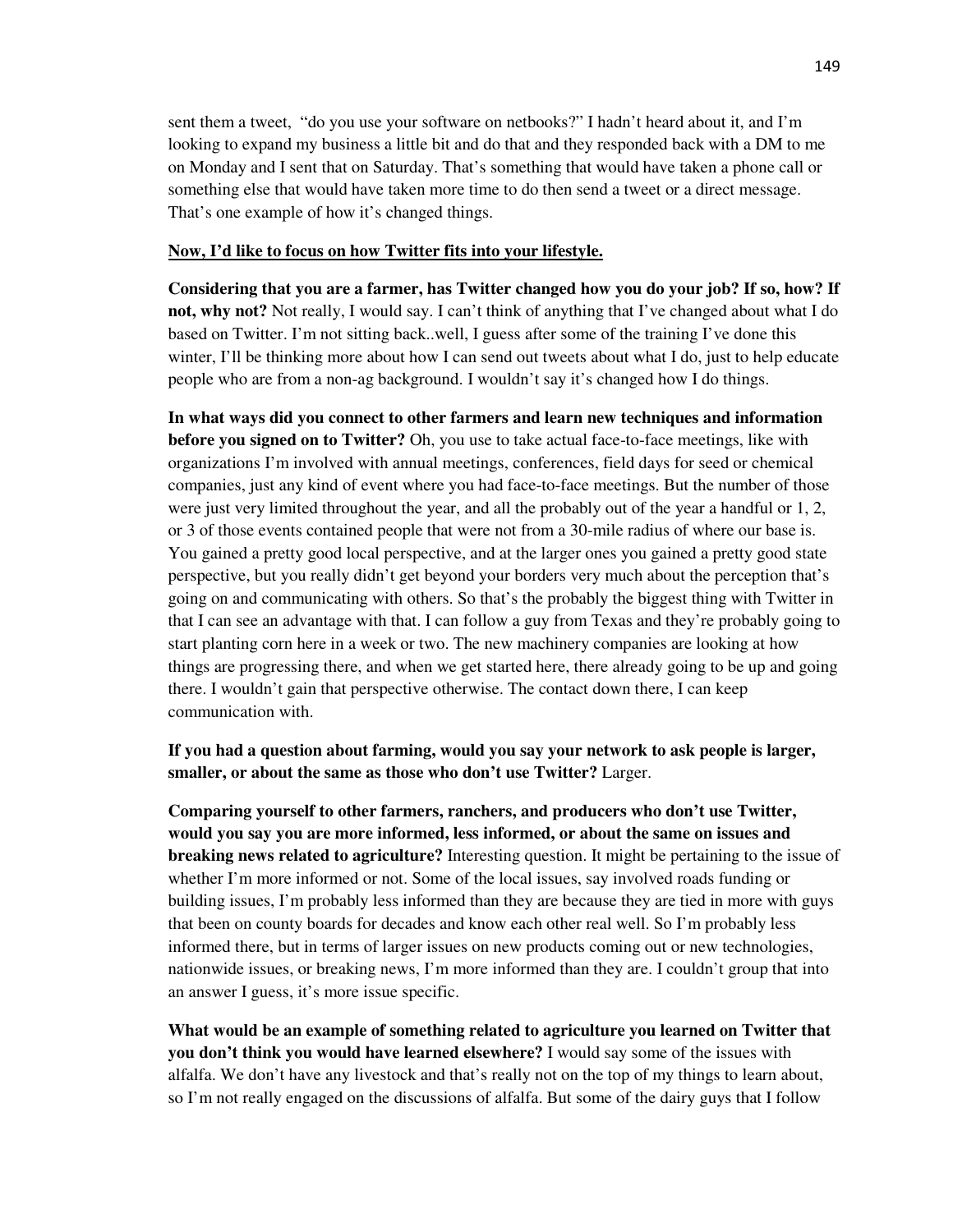on Twitter and some other guys at pork producers, they are much more tied into it than I am. So reading some of their blog posts or stories they post about it, that's probably something I wouldn't have gained without Twitter. Also a lot of the marketing information, that's probably the biggest thing on Twitter that I've started to see. I follow quite a few marketing people on Twitter right now, and they usually give updates on what's going on in the market and things to watch out for, or this large company is buying so much paper in this option, or whatever. That kind of information, I wouldn't have found without Twitter most likely. Without reading some sort of information every day from these marketing companies.

**In relation to farming, how do you think Twitter will be used in the future?** I think it's going to keep expanding, as the farming population….the more people I talk to, the learning curve is maybe a little steeper with Twitter than other new technologies, it's essentially like learning new language for people that haven't been using Twitter. With any other new technology, for people that weren't early adopters with auto steer or some of these other precision ag technologies, they learned a whole new language to learn that new technology, they had to learn a whole new set of things, so I think with time it will become more adopted with the younger generation. I don't look for the older generation, say in their 50s and older to really be adopters of Twitter. Some of them are on Facebook, but I think they use it more for catching up with high school classmates and grandkids, stuff like that. I think it's kind of a different beast than Facebook. I don't see a lot of the older side using it as much. I see some of the younger people getting into ag, and some of the younger than their 50s being the ones that adopt Twitter than the older ones.

## **Now, I'd like to ask you a few questions about what kind of topics you tweet about and who you follow.**

**Who do you follow on Twitter and why?** Early on, I just kind of got to where people that look interesting because they were involved in ag. People I follow now are off of retweets, you know, someone will retweet something that someone tweeted about, so I'll look at their profile and their timeline and try to follow them if they are interesting. Just some of the things about politics – I think I'm gravitating more toward getting good information about that. I like some of the sports stuff too, now that is going to the sports is going to the Big 10, I'll probably look at some of the sports writers and get their take on things. I follow a lot of the local sports writers, in about their sports. So that's probably how I mostly follow, so ag and people who have common interests – like precision ag. I try and find as many of those people that I can just because precision ag is a technology that's changing constantly, so it's good to keep up on that information.

**How many people follow you?** I think about 100 followers

**How many people do you follow?** I think somewhere about 125 or 170.

**How often do you Tweet?** I like to get it towards once a day or once every two days. Depends on what I'm doing – it could be once a week. It kind of varies with the seasons. Once I'm more active and out doing things in the field, that kind of stuff, I'll probably do a better job of tweeting about that, more like once a day. Whereas now about once a day, it's not that often. Probably in the wintertime, it's one or two times a week. As the weather gets a little nicer, once a day or once every two days.